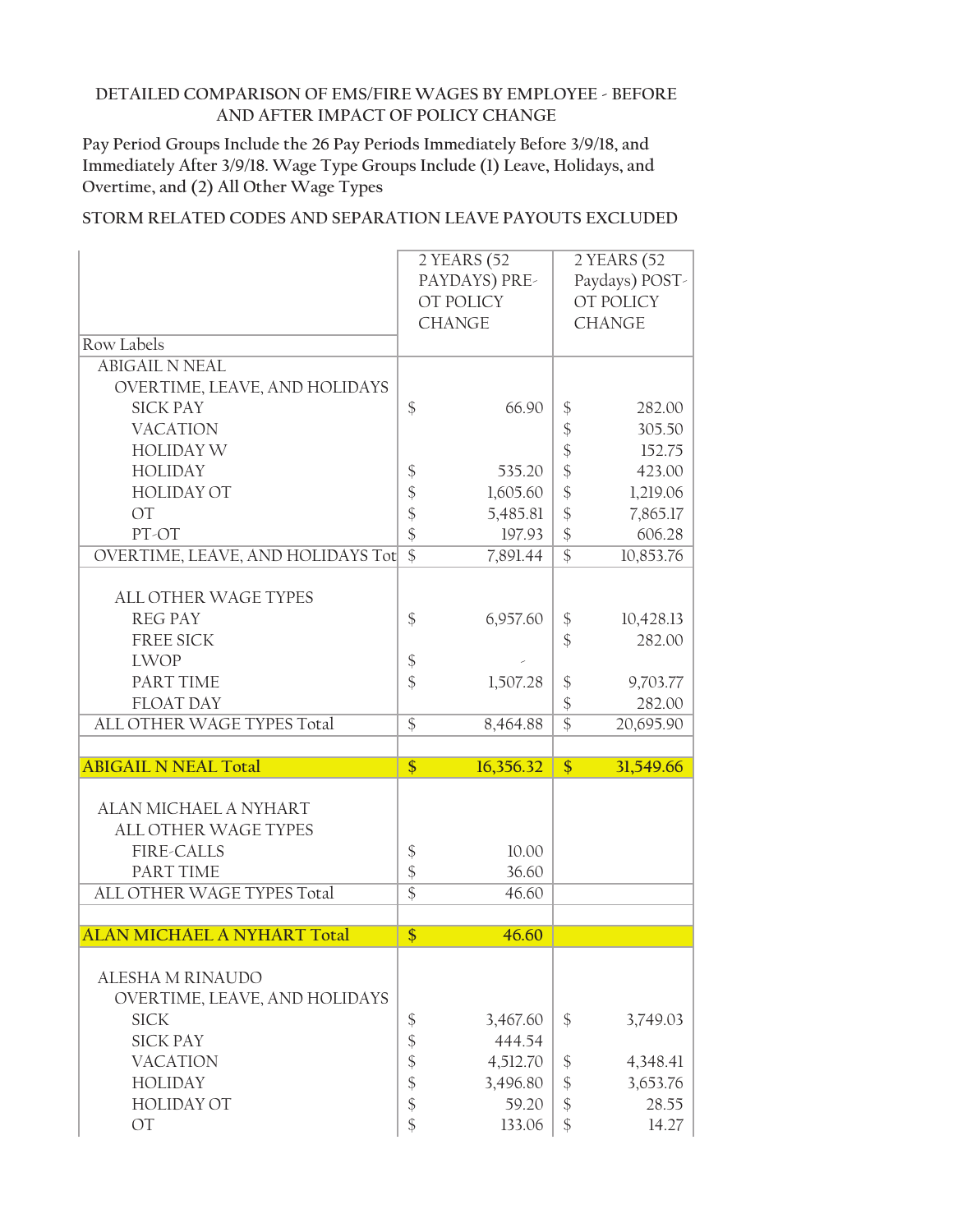**Pay Period Groups Include the 26 Pay Periods Immediately Before 3/9/18, and Immediately After 3/9/18. Wage Type Groups Include (1) Leave, Holidays, and Overtime, and (2) All Other Wage Types**

|                                      |                 | 2 YEARS (52        |                                | 2 YEARS (52       |
|--------------------------------------|-----------------|--------------------|--------------------------------|-------------------|
|                                      |                 | PAYDAYS) PRE-      |                                | Paydays) POST-    |
|                                      |                 | OT POLICY          |                                | OT POLICY         |
|                                      |                 | <b>CHANGE</b>      |                                | <b>CHANGE</b>     |
| OVERTIME, LEAVE, AND HOLIDAYS Tot \$ |                 | 12,113.90          | $\$\$                          | 11,794.02         |
|                                      |                 |                    |                                |                   |
| <b>ALL OTHER WAGE TYPES</b>          |                 |                    |                                |                   |
| <b>REG PAY</b>                       | \$              | 61,122.98          | \$                             | 60,458.40         |
| <b>ADMIN</b>                         | \$              | 457.20             | $\mathcal{S}$                  | 304.48            |
| <b>FUNERAL</b>                       | \$              | 415.61             |                                |                   |
| LONG-BONUS                           | \$              | 200.00             |                                | 200.00            |
|                                      |                 |                    | $\frac{1}{2}$                  |                   |
| <b>LWOP</b>                          |                 |                    | $\boldsymbol{\mathsf{\$}}$     |                   |
| <b>COMP USE</b>                      | \$              | 1,339.87           | \$                             | 2,735.61          |
| <b>FLOAT DAY</b>                     | \$              | 435.60             | $\frac{1}{2}$                  | 304.48            |
| ALL OTHER WAGE TYPES Total           | $\overline{\$}$ | 63,971.26          | $\overline{\$}$                | 64,002.97         |
|                                      |                 |                    |                                |                   |
| <b>ALESHA M RINAUDO Total</b>        | $\overline{\$}$ | 76,085.16          | $\frac{1}{2}$                  | 75,796.99         |
|                                      |                 |                    |                                |                   |
| <b>ALICIA M TRETHEWAY</b>            |                 |                    |                                |                   |
| OVERTIME, LEAVE, AND HOLIDAYS        |                 |                    |                                |                   |
| <b>SICK</b>                          | \$              | 1,645.42           |                                |                   |
| <b>VACATION</b>                      | $\frac{1}{2}$   | 1,794.08           |                                |                   |
| <b>HOLIDAY</b>                       | $\frac{1}{2}$   | 1,440.80           |                                |                   |
| <b>OT</b>                            | \$              | 131.06             |                                |                   |
| OVERTIME, LEAVE, AND HOLIDAYS Tot    | $\overline{\$}$ | 5,011.36           |                                |                   |
|                                      |                 |                    |                                |                   |
| <b>ALL OTHER WAGE TYPES</b>          |                 |                    |                                |                   |
| <b>REG PAY</b>                       | \$              | 29,550.34          |                                |                   |
| <b>ADMIN</b>                         | \$              | 284.80             |                                |                   |
| LONG-BONUS                           | \$              | 100.00             |                                |                   |
| <b>LWOP</b>                          | \$              |                    |                                |                   |
| <b>FLOAT DAY</b>                     | \$              | 190.80             |                                |                   |
| ALL OTHER WAGE TYPES Total           | $\overline{\$}$ | 30,125.94          |                                |                   |
|                                      |                 |                    |                                |                   |
|                                      |                 |                    |                                |                   |
| <b>ALICIA M TRETHEWAY Total</b>      | $\frac{1}{2}$   | 35,137.30          |                                |                   |
|                                      |                 |                    |                                |                   |
| <b>AMY B JONES</b>                   |                 |                    |                                |                   |
| OVERTIME, LEAVE, AND HOLIDAYS        |                 |                    |                                |                   |
| <b>SICK</b>                          | \$              | 3,785.16           | \$                             | 3,579.44          |
| <b>VACATION</b>                      |                 | 5,008.07           |                                | 5,474.20          |
| <b>HOLIDAY</b>                       | \$              |                    | $\boldsymbol{\$}$              |                   |
| <b>HOLIDAY OT</b>                    | \$<br>\$        | 2,916.64<br>159.60 | $\frac{1}{2}$<br>$\mathcal{S}$ | 3,102.72<br>48.48 |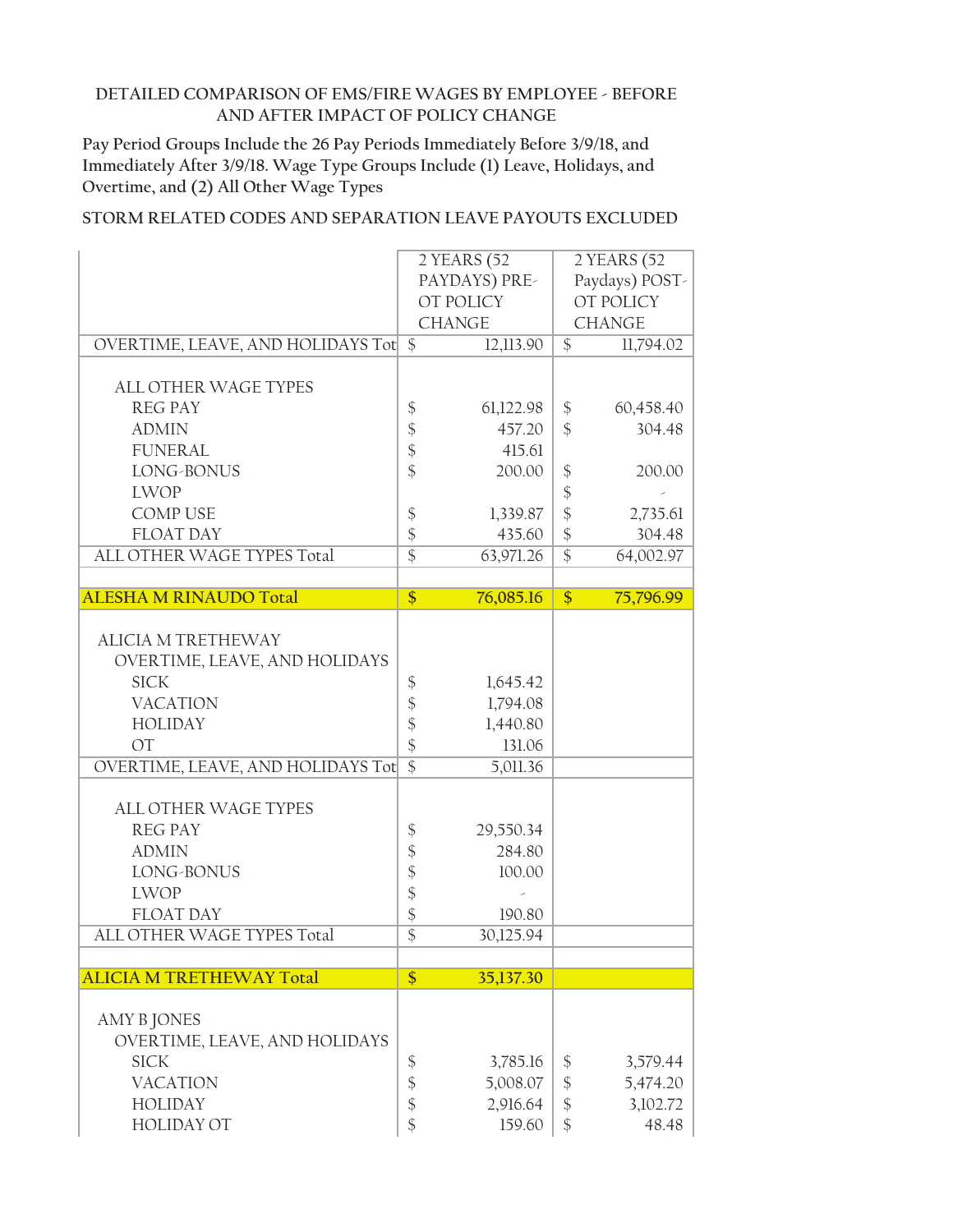**Pay Period Groups Include the 26 Pay Periods Immediately Before 3/9/18, and Immediately After 3/9/18. Wage Type Groups Include (1) Leave, Holidays, and Overtime, and (2) All Other Wage Types**

|                                   |                            | 2 YEARS (52   |                              | 2 YEARS (52    |
|-----------------------------------|----------------------------|---------------|------------------------------|----------------|
|                                   | PAYDAYS) PRE-              |               |                              | Paydays) POST- |
|                                   |                            | OT POLICY     |                              | OT POLICY      |
|                                   |                            | <b>CHANGE</b> |                              | <b>CHANGE</b>  |
| <b>OT</b>                         | $\boldsymbol{\$}$          | 2,765.56      | $\frac{1}{2}$                | 12,059.40      |
| OVERTIME, LEAVE, AND HOLIDAYS Tot | $\overline{\$}$            | 14,635.03     | $\overline{\mathcal{S}}$     | 24,264.24      |
|                                   |                            |               |                              |                |
| <b>ALL OTHER WAGE TYPES</b>       |                            |               |                              |                |
| <b>REG PAY</b>                    | \$                         | 50,547.15     | \$                           | 52,960.36      |
| <b>ADMIN</b>                      | $\frac{1}{2}$              | 479.36        | \$                           | 129.28         |
| <b>FUNERAL</b>                    |                            |               | $\boldsymbol{\hat{\zeta}}$   | 387.84         |
| LONG-BONUS                        | $\frac{1}{2}$              | 400.00        | $\frac{1}{2}$                | 500.00         |
| <b>LWOP</b>                       |                            |               | \$                           |                |
| <b>COMP USE</b>                   | $\boldsymbol{\mathsf{\$}}$ | 95.94         | $\frac{1}{2}$                | 1,280.68       |
| <b>FLOAT DAY</b>                  | \$                         | 118.08        | $\frac{1}{2}$                | 129.28         |
| ALL OTHER WAGE TYPES Total        | $\overline{\$}$            | 51,640.53     | $\overline{\$}$              | 55,387.44      |
|                                   |                            |               |                              |                |
| <b>AMY B JONES Total</b>          | \$                         | 66,275.56     | \$                           | 79,651.68      |
|                                   |                            |               |                              |                |
| <b>AMY L CRENSHAW</b>             |                            |               |                              |                |
| <b>ALL OTHER WAGE TYPES</b>       |                            |               |                              |                |
| <b>STIPEND</b>                    |                            |               | $\boldsymbol{\mathsf{\$}}$   | 2,850.00       |
| ALL OTHER WAGE TYPES Total        |                            |               | $\overline{\$}$              | 2,850.00       |
|                                   |                            |               |                              |                |
| <b>AMY L CRENSHAW Total</b>       |                            |               | \$                           | 2,850.00       |
|                                   |                            |               |                              |                |
| <b>AMY L NESMITH</b>              |                            |               |                              |                |
| OVERTIME, LEAVE, AND HOLIDAYS     |                            |               |                              |                |
| <b>SICK PAY</b>                   | \$                         | 1,402.38      | $\boldsymbol{\$}$            | 275.66         |
| <b>SICK OT</b>                    |                            |               | $\boldsymbol{\hat{\zeta}}$   | 175.95         |
| <b>VACATION</b>                   | \$                         | 1,602.72      | \$                           | 3,214.02       |
| VAC OT                            |                            |               | $\boldsymbol{\hat{\varphi}}$ | 3,624.57       |
| <b>HOLIDAY W</b>                  |                            |               | \$                           | 1,829.88       |
| <b>HOLIDAY</b>                    | \$                         | 1,736.28      | \$                           | 1,829.88       |
| <b>HOLIDAY OT</b>                 | \$                         | 2,804.76      | \$                           | 1,612.88       |
| <b>OT</b>                         | $\frac{1}{2}$              | 21,914.35     | $\frac{1}{2}$                | 23,234.23      |
| OVERTIME, LEAVE, AND HOLIDAYS Tot | $\overline{\$}$            | 29,460.49     | $\overline{\$}$              | 35,797.07      |
|                                   |                            |               |                              |                |
| ALL OTHER WAGE TYPES              |                            |               |                              |                |
| <b>REG PAY</b>                    | \$                         | 32,412.57     | \$                           | 24,216.59      |
| <b>FUNERAL</b>                    | \$                         | 66.78         |                              |                |
| FREE SICK                         | \$                         | 267.12        |                              |                |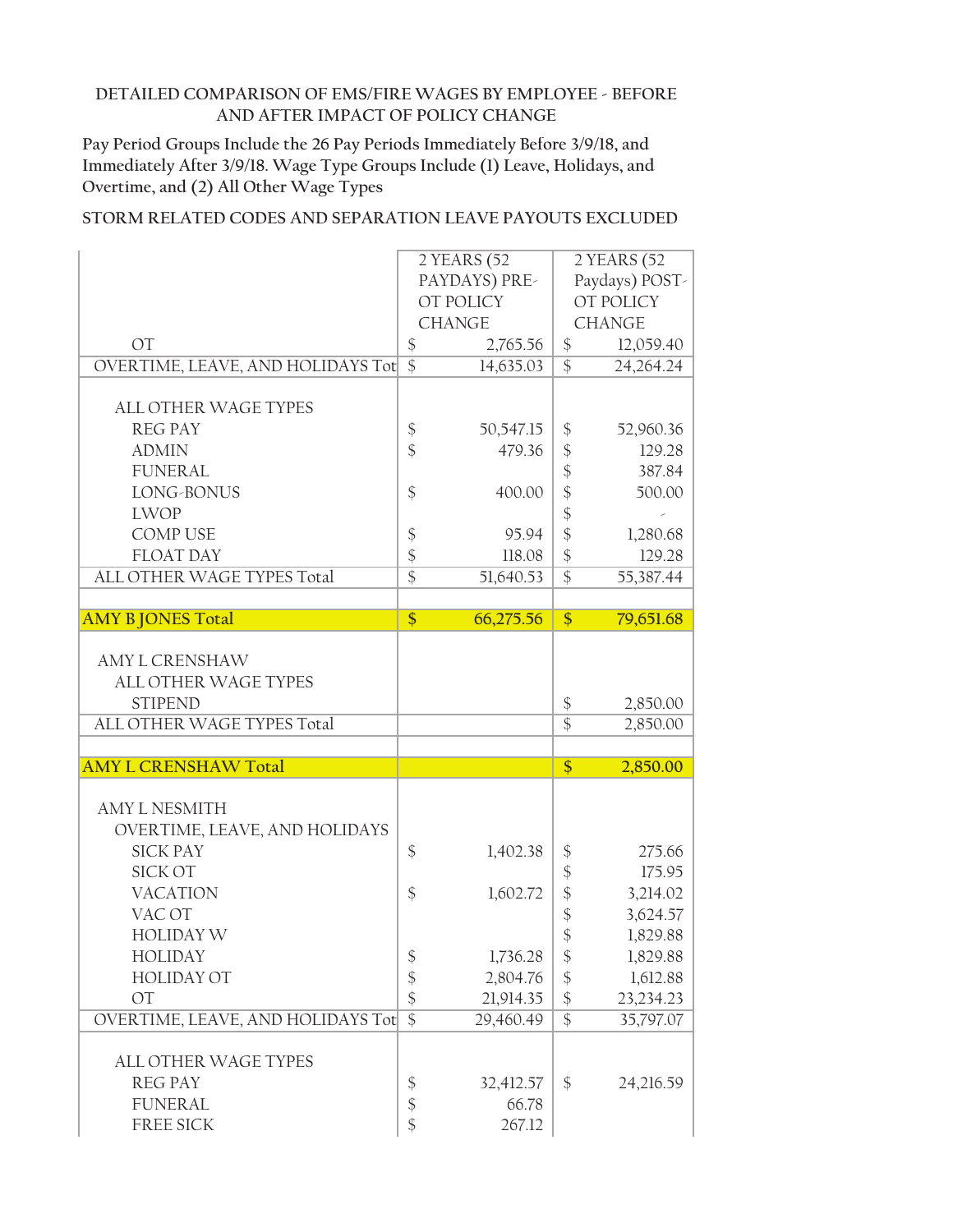**Pay Period Groups Include the 26 Pay Periods Immediately Before 3/9/18, and Immediately After 3/9/18. Wage Type Groups Include (1) Leave, Holidays, and Overtime, and (2) All Other Wage Types**

|                                   | 2 YEARS (52                |               | 2 YEARS (52                  |                  |  |
|-----------------------------------|----------------------------|---------------|------------------------------|------------------|--|
|                                   | PAYDAYS) PRE-              |               |                              | Paydays) POST-   |  |
|                                   |                            | OT POLICY     |                              | <b>OT POLICY</b> |  |
|                                   |                            | <b>CHANGE</b> |                              | <b>CHANGE</b>    |  |
|                                   |                            |               |                              |                  |  |
| LONG-BONUS                        |                            |               | $\frac{1}{2}$                | 400.00           |  |
| <b>FLOAT DAY</b>                  | $\boldsymbol{\$}$          | 252.00        |                              |                  |  |
| ALL OTHER WAGE TYPES Total        | $\overline{\$}$            | 32,998.47     | $\frac{1}{2}$                | 24,616.59        |  |
|                                   |                            |               |                              |                  |  |
| <b>AMY L NESMITH Total</b>        | \$                         | 62,458.96     | $\overline{\$}$              | 60,413.66        |  |
|                                   |                            |               |                              |                  |  |
| <b>AMY L TAFT</b>                 |                            |               |                              |                  |  |
| <b>ALL OTHER WAGE TYPES</b>       |                            |               |                              |                  |  |
| <b>STIPEND</b>                    |                            |               | \$                           | 1,050.00         |  |
| ALL OTHER WAGE TYPES Total        |                            |               | $\overline{\$}$              | 1,050.00         |  |
|                                   |                            |               |                              |                  |  |
| <b>AMY L TAFT Total</b>           |                            |               | \$                           | 1,050.00         |  |
|                                   |                            |               |                              |                  |  |
| <b>ANDREW D MEADERS</b>           |                            |               |                              |                  |  |
| OVERTIME, LEAVE, AND HOLIDAYS     |                            |               |                              |                  |  |
|                                   |                            |               |                              |                  |  |
| <b>SICK PAY</b>                   | $\frac{1}{2}$              | 802.80        | \$                           | 3,651.08         |  |
| <b>SICK OT</b>                    |                            |               | $\boldsymbol{\hat{\varphi}}$ | 537.64           |  |
| <b>VACATION</b>                   |                            |               | $\frac{1}{2}$                | 2,830.95         |  |
| VAC OT                            |                            |               | $\frac{1}{2}$                | 1,567.35         |  |
| <b>HOLIDAY W</b>                  |                            |               | \$                           | 4,082.40         |  |
| FIRE-OT                           | $\boldsymbol{\$}$          | 8,818.99      |                              |                  |  |
| <b>HOLIDAY</b>                    | \$                         | 1,475.76      | \$                           | 3,499.20         |  |
| <b>HOLIDAY OT</b>                 | $\boldsymbol{\mathsf{\$}}$ | 1,605.60      | $\frac{1}{2}$                | 1,093.50         |  |
| <b>OT</b>                         | \$                         | 8,837.75      | $\frac{1}{2}$                | 26,066.36        |  |
| OVERTIME, LEAVE, AND HOLIDAYS Tot | $\overline{\$}$            | 21,540.90     | $\overline{\$}$              | 43,328.48        |  |
|                                   |                            |               |                              |                  |  |
| <b>ALL OTHER WAGE TYPES</b>       |                            |               |                              |                  |  |
| <b>REG PAY</b>                    |                            | 31,667.53     | \$                           | 56,928.84        |  |
| PT-FIRE                           | \$                         |               |                              |                  |  |
|                                   | \$                         | 27,682.26     |                              |                  |  |
| ALL OTHER WAGE TYPES Total        | \$                         | 59,349.79     | \$                           | 56,928.84        |  |
|                                   |                            |               |                              |                  |  |
| <b>ANDREW D MEADERS Total</b>     | $\frac{1}{2}$              | 80,890.69     | $\frac{1}{2}$                | 100,257.32       |  |
|                                   |                            |               |                              |                  |  |
| <b>BENNY SHAWN HOLCOMB</b>        |                            |               |                              |                  |  |
| OVERTIME, LEAVE, AND HOLIDAYS     |                            |               |                              |                  |  |
| <b>SICK PAY</b>                   | \$                         | 3,622.25      | \$                           | 1,401.12         |  |
| <b>SICK OT</b>                    |                            |               | $\boldsymbol{\hat{\zeta}}$   | 3,828.07         |  |
| <b>VACATION</b>                   | \$                         | 4,614.97      | \$                           | 3,014.91         |  |
|                                   |                            |               |                              |                  |  |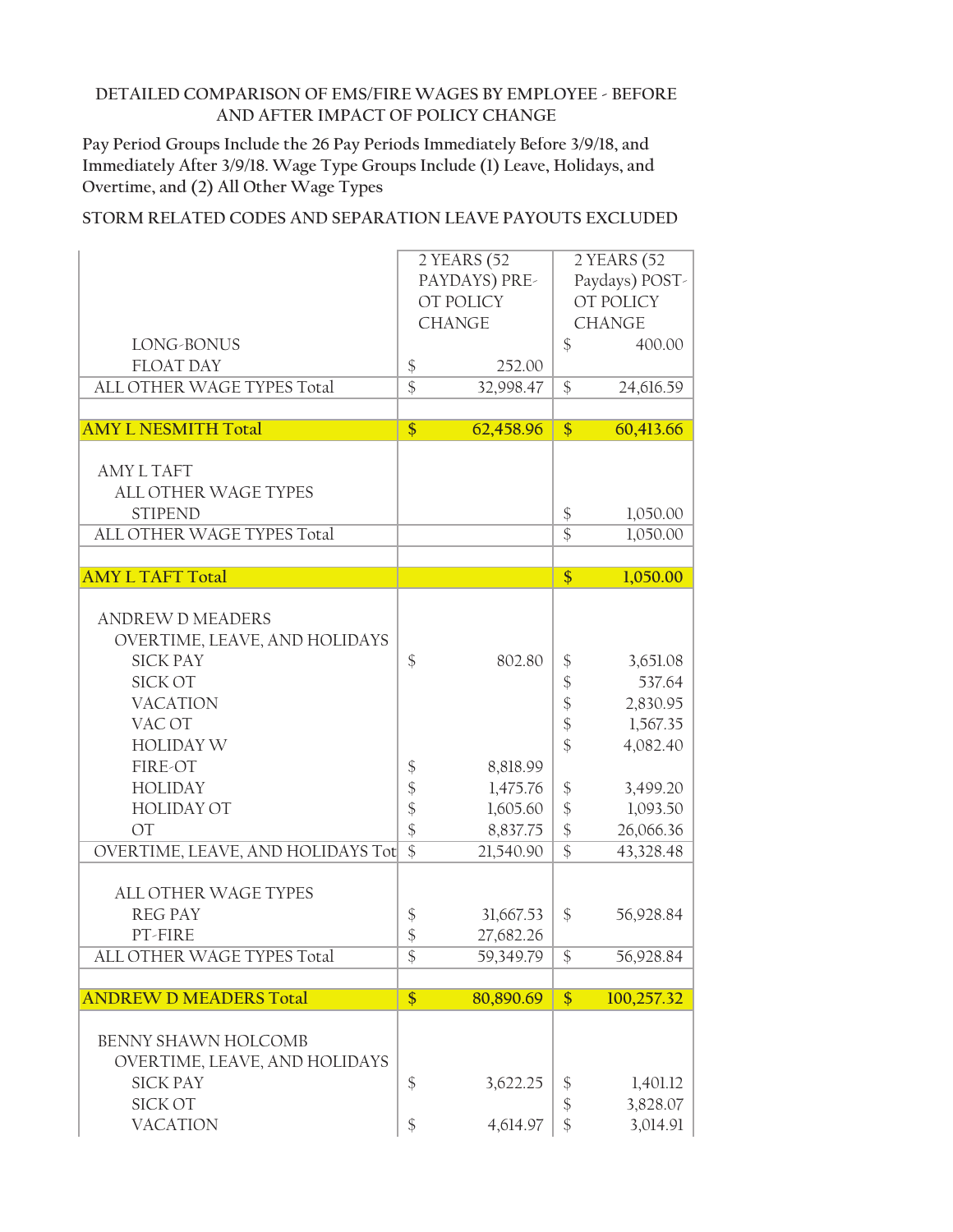**Pay Period Groups Include the 26 Pay Periods Immediately Before 3/9/18, and Immediately After 3/9/18. Wage Type Groups Include (1) Leave, Holidays, and Overtime, and (2) All Other Wage Types**

|                                                  |                            | 2 YEARS (52   |                            | 2 YEARS (52    |
|--------------------------------------------------|----------------------------|---------------|----------------------------|----------------|
|                                                  |                            | PAYDAYS) PRE- |                            | Paydays) POST- |
|                                                  |                            | OT POLICY     |                            | OT POLICY      |
|                                                  |                            | <b>CHANGE</b> |                            | <b>CHANGE</b>  |
| VAC OT                                           |                            |               | \$                         | 2,964.87       |
| <b>HOLIDAY W</b>                                 |                            |               | $\boldsymbol{\$}$          | 3,052.44       |
| <b>HOLIDAY</b>                                   | \$                         | 2,127.00      | $\boldsymbol{\mathsf{\$}}$ | 3,602.88       |
| <b>HOLIDAY OT</b>                                | $\boldsymbol{\mathsf{\$}}$ | 3,858.84      | $\frac{1}{2}$              | 2,658.38       |
| <b>OT</b>                                        | $\frac{1}{2}$              | 30,191.54     | $\frac{1}{2}$              | 46,354.26      |
| OVERTIME, LEAVE, AND HOLIDAYS Tot                | $\overline{\$}$            | 44,414.60     | $\overline{\$}$            | 66,876.93      |
|                                                  |                            |               |                            |                |
| <b>ALL OTHER WAGE TYPES</b>                      |                            |               |                            |                |
| <b>REG PAY</b>                                   | \$                         | 45, 427.51    | \$                         | 46,049.31      |
| <b>FUNERAL</b>                                   | \$                         | 563.28        |                            |                |
| LONG-BONUS                                       | \$                         | 400.00        | $\frac{1}{2}$              | 400.00         |
| <b>FLOAT DAY</b>                                 | $\frac{1}{2}$              | 571.68        | $\boldsymbol{\mathsf{S}}$  | 300.24         |
| ALL OTHER WAGE TYPES Total                       | $\overline{\$}$            | 46,962.47     | $\overline{\$}$            | 46,749.55      |
|                                                  |                            |               |                            |                |
| <b>BENNY SHAWN HOLCOMB Total</b>                 | $\frac{1}{2}$              | 91,377.07     | $\frac{1}{2}$              | 113,626.48     |
|                                                  |                            |               |                            |                |
| <b>BRIANA L BLANKENSHIP</b>                      |                            |               |                            |                |
| OVERTIME, LEAVE, AND HOLIDAYS                    |                            |               |                            |                |
| PT-OT                                            | \$                         | 700.35        |                            |                |
| OVERTIME, LEAVE, AND HOLIDAYS Tot                | $\overline{\$}$            | 700.35        |                            |                |
|                                                  |                            |               |                            |                |
| <b>ALL OTHER WAGE TYPES</b>                      |                            |               |                            |                |
| PART TIME                                        | $\boldsymbol{\mathsf{\$}}$ | 5,468.46      |                            |                |
| ALL OTHER WAGE TYPES Total                       | $\overline{\$}$            | 5,468.46      |                            |                |
|                                                  |                            |               |                            |                |
| <b>BRIANA L BLANKENSHIP Total</b>                | $\frac{1}{2}$              | 6,168.81      |                            |                |
|                                                  |                            |               |                            |                |
| <b>BYRON B HAMILTON</b>                          |                            |               |                            |                |
| <b>ALL OTHER WAGE TYPES</b>                      |                            |               |                            |                |
| <b>FIRE CALLS</b>                                | \$                         | 1,104.00      |                            |                |
| <b>STIPEND</b>                                   | $\frac{1}{2}$              | 50.00         |                            |                |
| ALL OTHER WAGE TYPES Total                       | $\overline{\$}$            | 1,154.00      |                            |                |
|                                                  |                            |               |                            |                |
| <b>BYRON B HAMILTON Total</b>                    | \$                         | 1,154.00      |                            |                |
|                                                  |                            |               |                            |                |
|                                                  |                            |               |                            |                |
| <b>CAITLIN K BUTLER</b>                          |                            |               |                            |                |
| OVERTIME, LEAVE, AND HOLIDAYS<br><b>SICK PAY</b> |                            |               | $\$\$                      | 555.68         |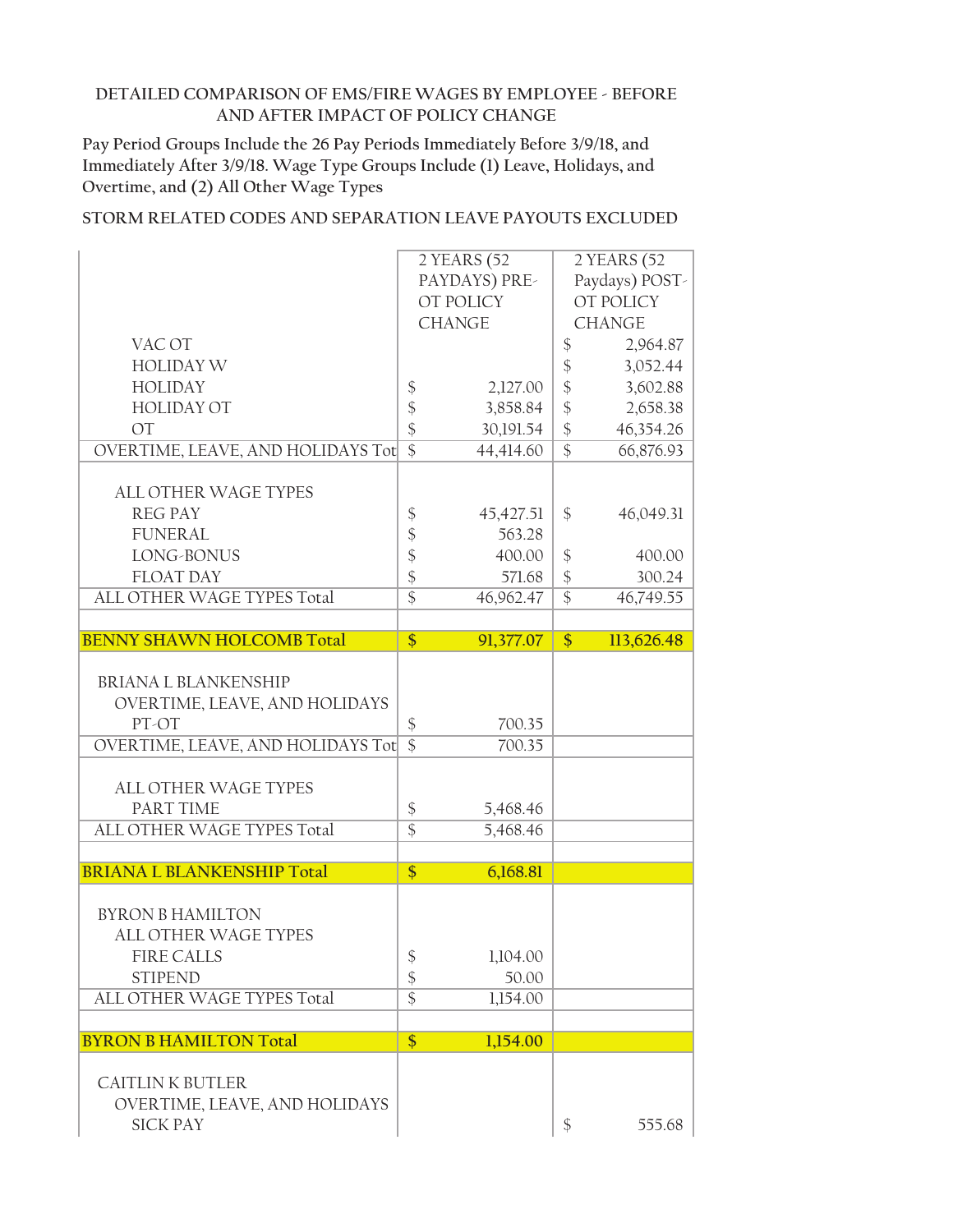**Pay Period Groups Include the 26 Pay Periods Immediately Before 3/9/18, and Immediately After 3/9/18. Wage Type Groups Include (1) Leave, Holidays, and Overtime, and (2) All Other Wage Types**

|                                   |                            | 2 YEARS (52   |                            | 2 YEARS (52    |
|-----------------------------------|----------------------------|---------------|----------------------------|----------------|
|                                   |                            | PAYDAYS) PRE- |                            | Paydays) POST- |
|                                   |                            | OT POLICY     |                            | OT POLICY      |
|                                   |                            | <b>CHANGE</b> |                            | <b>CHANGE</b>  |
| SICK OT                           |                            |               | $\boldsymbol{\$}$          | 434.88         |
| <b>VACATION</b>                   |                            |               | $\boldsymbol{\mathsf{\$}}$ | 2,126.08       |
| VAC OT                            |                            |               | $\boldsymbol{\$}$          | 1,594.56       |
| <b>HOLIDAY W</b>                  |                            |               | $\hat{\mathcal{L}}$        | 2,482.44       |
| <b>HOLIDAY</b>                    | $\boldsymbol{\$}$          | 365.40        | $\frac{1}{2}$              | 2,899.20       |
| <b>HOLIDAY OT</b>                 | $\boldsymbol{\mathsf{\$}}$ | 329.40        | $\frac{1}{2}$              | 1,245.75       |
| <b>OT</b>                         | $\frac{1}{2}$              | 8,753.59      | $\frac{1}{2}$              | 22,237.77      |
| OVERTIME, LEAVE, AND HOLIDAYS Tot | $\overline{\$}$            | 9,448.39      | $\overline{\$}$            | 33,576.36      |
|                                   |                            |               |                            |                |
| <b>ALL OTHER WAGE TYPES</b>       |                            |               |                            |                |
| <b>REG PAY</b>                    | \$                         | 11,128.00     | $\frac{1}{2}$              | 29,901.02      |
| <b>FREE SICK</b>                  |                            |               | $\frac{1}{2}$              | 289.92         |
| ALL OTHER WAGE TYPES Total        | $\overline{\$}$            | 11,128.00     | $\overline{\$}$            | 30,190.94      |
|                                   |                            |               |                            |                |
| <b>CAITLIN K BUTLER Total</b>     | \$                         | 20,576.39     | $\frac{1}{2}$              | 63,767.30      |
|                                   |                            |               |                            |                |
| <b>CAITLIN K OBERST</b>           |                            |               |                            |                |
| OVERTIME, LEAVE, AND HOLIDAYS     |                            |               |                            |                |
| <b>SICK PAY</b>                   | $\frac{1}{2}$              | 1,293.14      | \$                         | 724.80         |
| <b>SICK OT</b>                    |                            |               | $\boldsymbol{\mathsf{\$}}$ | 634.20         |
| <b>VACATION</b>                   | $\boldsymbol{\$}$          | 320.12        | $\hat{\mathcal{L}}$        | 869.76         |
| <b>HOLIDAY W</b>                  |                            |               | $\frac{1}{2}$              | 579.84         |
| <b>HOLIDAY</b>                    | \$                         | 1,775.04      | $\frac{1}{2}$              | 579.84         |
| <b>HOLIDAY OT</b>                 | \$                         | 2,857.32      |                            |                |
| <b>OT</b>                         | \$                         | 28,424.17     | $\boldsymbol{\$}$          | 12,421.26      |
| OVERTIME, LEAVE, AND HOLIDAYS Tot | $\overline{\$}$            | 34,669.79     | $\overline{\$}$            | 15,809.70      |
|                                   |                            |               |                            |                |
| <b>ALL OTHER WAGE TYPES</b>       |                            |               |                            |                |
| <b>REG PAY</b>                    | $\boldsymbol{\$}$          | 34,003.52     | \$                         | 14,544.32      |
| <b>FUNERAL</b>                    | $\boldsymbol{\mathsf{\$}}$ | 267.60        |                            |                |
|                                   |                            | 543.12        |                            |                |
|                                   |                            |               |                            |                |
| <b>FLOAT DAY</b>                  | \$                         |               |                            |                |
| ALL OTHER WAGE TYPES Total        | $\overline{\$}$            | 34,814.24     | $\mathcal{S}$              | 14,544.32      |
| <b>CAITLIN K OBERST Total</b>     | $\frac{1}{2}$              | 69,484.03     | $\frac{1}{2}$              | 30,354.02      |
|                                   |                            |               |                            |                |
| <b>CATHY S WILSON</b>             |                            |               |                            |                |
| OVERTIME, LEAVE, AND HOLIDAYS     |                            |               |                            |                |
| <b>SICK PAY</b>                   | \$                         | 1,464.00      |                            |                |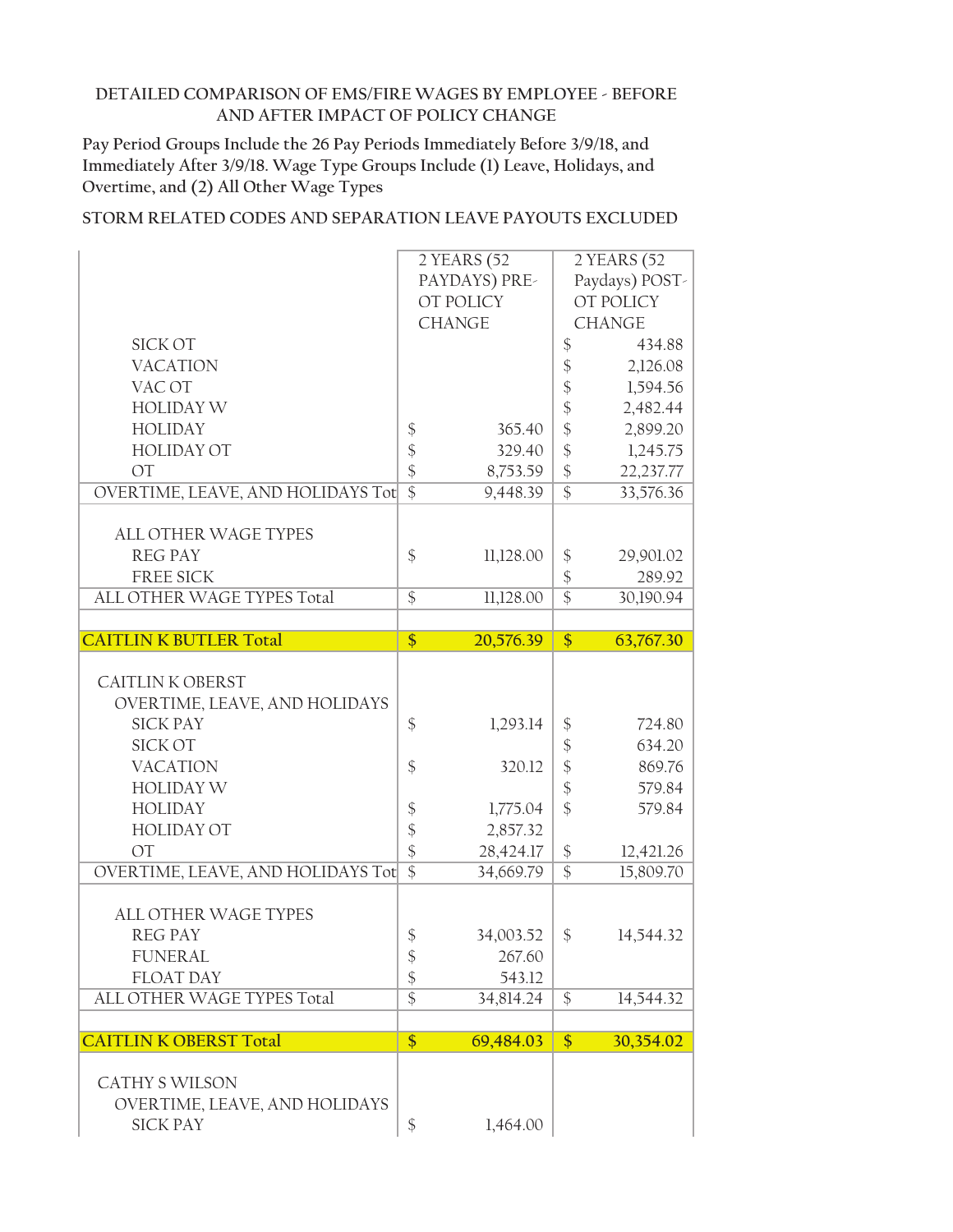**Pay Period Groups Include the 26 Pay Periods Immediately Before 3/9/18, and Immediately After 3/9/18. Wage Type Groups Include (1) Leave, Holidays, and Overtime, and (2) All Other Wage Types**

|                                   | 2 YEARS (52                  | 2 YEARS (52                   |
|-----------------------------------|------------------------------|-------------------------------|
|                                   | PAYDAYS) PRE-                | Paydays) POST-                |
|                                   | OT POLICY                    | OT POLICY                     |
|                                   | <b>CHANGE</b>                | <b>CHANGE</b>                 |
| <b>VACATION</b>                   | \$<br>383.56                 |                               |
| <b>HOLIDAY</b>                    | \$<br>327.36                 |                               |
| <b>HOLIDAY OT</b>                 | \$<br>968.40                 |                               |
| <b>OT</b>                         | $\frac{1}{2}$<br>14,595.75   |                               |
| OVERTIME, LEAVE, AND HOLIDAYS Tot | $\overline{\$}$<br>17,739.07 |                               |
|                                   |                              |                               |
| ALL OTHER WAGE TYPES              |                              |                               |
| <b>REG PAY</b>                    | \$<br>17,875.99              |                               |
| <b>FIRE-CALLS</b>                 |                              | \$<br>20.00                   |
| LONG-BONUS                        | \$<br>200.00                 |                               |
| <b>STIPEND</b>                    |                              | $\frac{1}{2}$<br>1,950.00     |
| ALL OTHER WAGE TYPES Total        | $\frac{1}{2}$<br>18,075.99   | \$<br>1,970.00                |
|                                   |                              |                               |
| <b>CATHY S WILSON Total</b>       | \$<br>35,815.06              | $\frac{1}{2}$<br>1,970.00     |
|                                   |                              |                               |
| <b>CHAD D WILLIAMS</b>            |                              |                               |
| OVERTIME, LEAVE, AND HOLIDAYS     |                              |                               |
| <b>SICK PAY</b>                   | \$<br>2,455.28               | $\boldsymbol{\$}$<br>3,853.32 |
| <b>SICK OT</b>                    |                              | \$<br>1,223.37                |
| <b>VACATION</b>                   | \$<br>2,207.52               | \$<br>3,179.58                |
| VAC OT                            |                              | \$<br>975.15                  |
| <b>HOLIDAY W</b>                  |                              | \$<br>2,836.80                |
| <b>HOLIDAY</b>                    | \$<br>1,841.16               | \$<br>3,687.84                |
| <b>HOLIDAY OT</b>                 | \$<br>3,281.76               | $\frac{1}{2}$<br>1,418.40     |
| <b>OT</b>                         | \$<br>22,675.33              | $\frac{1}{2}$<br>19,671.44    |
| OVERTIME, LEAVE, AND HOLIDAYS Tot | $\overline{\$}$<br>32,461.05 | $\overline{\$}$<br>36,845.90  |
|                                   |                              |                               |
| <b>ALL OTHER WAGE TYPES</b>       |                              |                               |
| <b>REG PAY</b>                    | \$<br>45,444.02              | \$<br>55,057.56               |
| <b>FLOAT DAY</b>                  |                              | $\boldsymbol{\$}$<br>283.68   |
| ALL OTHER WAGE TYPES Total        | $\frac{1}{2}$<br>45,444.02   | \$<br>55,341.24               |
|                                   |                              |                               |
| <b>CHAD D WILLIAMS Total</b>      | \$<br>77,905.07              | $\frac{1}{2}$<br>92,187.14    |
| CHELESTE PONORATO                 |                              |                               |
|                                   |                              |                               |
| <b>ALL OTHER WAGE TYPES</b>       |                              |                               |
| <b>STIPEND</b>                    | $\boldsymbol{\$}$<br>200.00  |                               |
| ALL OTHER WAGE TYPES Total        | $\overline{\$}$<br>200.00    |                               |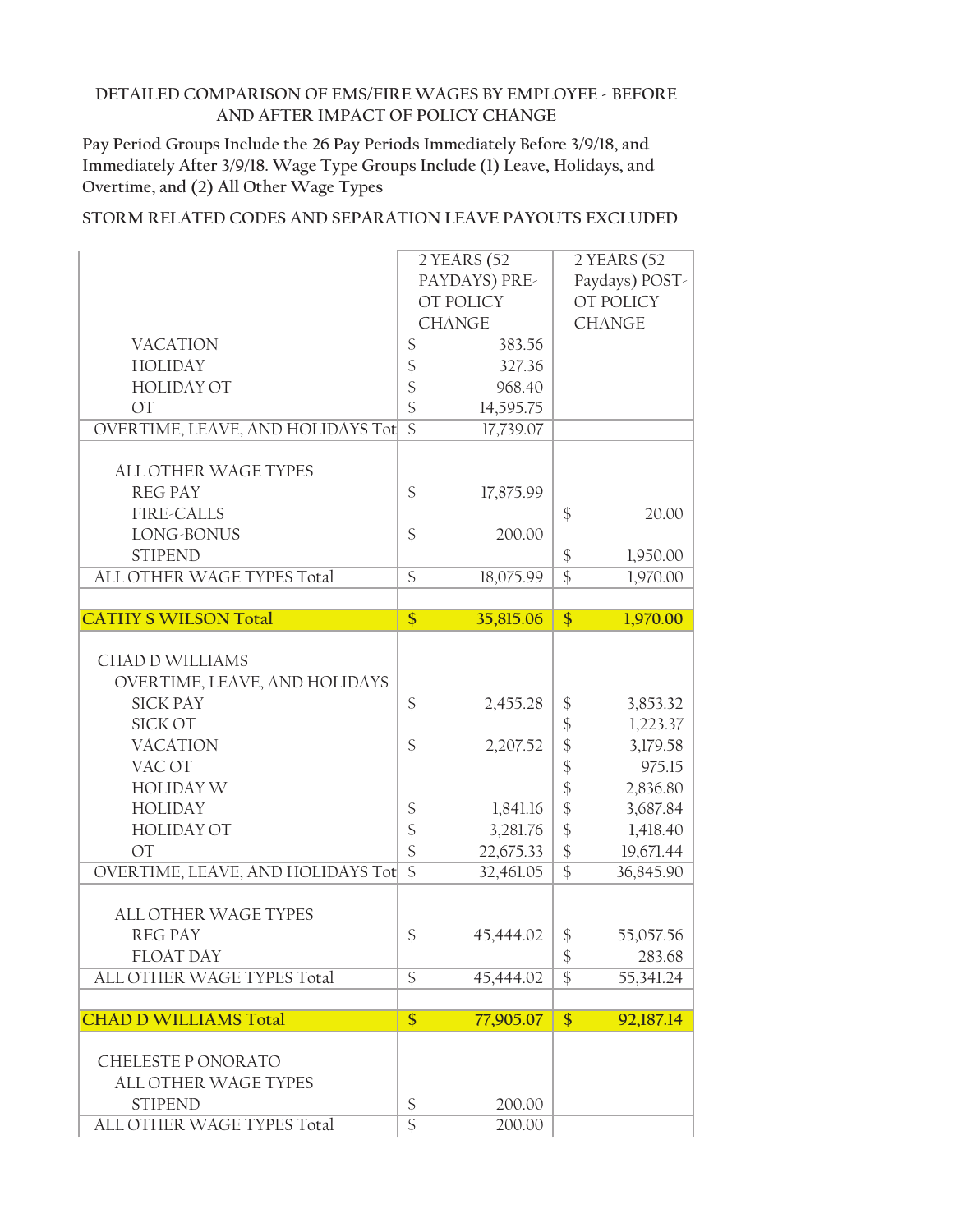**Pay Period Groups Include the 26 Pay Periods Immediately Before 3/9/18, and Immediately After 3/9/18. Wage Type Groups Include (1) Leave, Holidays, and Overtime, and (2) All Other Wage Types**

| <b>CHELESTE P ONORATO Total</b>                  | 2 YEARS (52<br>PAYDAYS) PRE-<br>OT POLICY<br><b>CHANGE</b><br>\$<br>200.00 |          | 2 YEARS (52<br>Paydays) POST-<br>OT POLICY<br><b>CHANGE</b> |                  |
|--------------------------------------------------|----------------------------------------------------------------------------|----------|-------------------------------------------------------------|------------------|
| <b>CHRISTOPHER D DRAPER</b>                      |                                                                            |          |                                                             |                  |
| <b>ALL OTHER WAGE TYPES</b>                      |                                                                            |          |                                                             |                  |
| <b>REG PAY</b>                                   | $\mathcal{S}$                                                              | 105.20   |                                                             |                  |
| <b>FIRE</b>                                      |                                                                            |          | $\frac{1}{2}$                                               | 167.25           |
| PT-FIRE                                          | $\boldsymbol{\$}$                                                          | 769.27   | \$                                                          | 2,998.22         |
| ALL OTHER WAGE TYPES Total                       | $\overline{\$}$                                                            | 874.47   | $\overline{\$}$                                             | 3,165.47         |
| <b>CHRISTOPHER D DRAPER Total</b>                | $\overline{\$}$                                                            | 874.47   | \$                                                          | 3,165.47         |
|                                                  |                                                                            |          |                                                             |                  |
| CHRISTOPHER J BATTLE                             |                                                                            |          |                                                             |                  |
| OVERTIME, LEAVE, AND HOLIDAYS<br><b>SICK PAY</b> |                                                                            |          |                                                             |                  |
| <b>VACATION</b>                                  |                                                                            |          | \$<br>$\boldsymbol{\mathsf{\$}}$                            | 267.60<br>267.60 |
| <b>HOLIDAY W</b>                                 |                                                                            |          | \$                                                          | 2,140.80         |
| FIRE-OT                                          |                                                                            |          | $\boldsymbol{\hat{\zeta}}$                                  | 250.88           |
| <b>HOLIDAY</b>                                   |                                                                            |          | $\boldsymbol{\hat{\zeta}}$                                  | 1,471.80         |
| <b>OT</b>                                        |                                                                            |          | $\frac{1}{2}$                                               | 4,737.38         |
| PT-OT                                            | $\boldsymbol{\mathsf{\$}}$                                                 | 374.01   |                                                             |                  |
| OVERTIME, LEAVE, AND HOLIDAYS Tot                | $\overline{\$}$                                                            | 374.01   | $\mathcal{S}$                                               | 9,136.06         |
| <b>ALL OTHER WAGE TYPES</b>                      |                                                                            |          |                                                             |                  |
| <b>REG PAY</b>                                   |                                                                            |          | $\frac{1}{2}$                                               | 21,162.72        |
| <b>FIRE</b>                                      | \$                                                                         | 292.69   |                                                             |                  |
| PART TIME                                        | $\frac{1}{2}$                                                              | 2,439.60 |                                                             |                  |
| PT-FIRE                                          | \$                                                                         | 4,133.88 | \$                                                          | 17,611.46        |
| <b>FLOAT DAY</b>                                 |                                                                            |          | $\frac{1}{2}$                                               | 267.60           |
| ALL OTHER WAGE TYPES Total                       | \$                                                                         | 6,866.17 | \$                                                          | 39,041.78        |
|                                                  |                                                                            |          |                                                             |                  |
| <b>CHRISTOPHER   BATTLE Total</b>                | $\frac{1}{2}$                                                              | 7,240.18 | $\frac{1}{2}$                                               | 48,177.84        |
| <b>CHRISTOPHER S REYNOLDS</b>                    |                                                                            |          |                                                             |                  |
| OVERTIME, LEAVE, AND HOLIDAYS                    |                                                                            |          |                                                             |                  |
| PT-OT                                            | \$                                                                         | 3,959.67 |                                                             |                  |
| OVERTIME, LEAVE, AND HOLIDAYS Tot                | $\overline{\$}$                                                            | 3,959.67 |                                                             |                  |
|                                                  |                                                                            |          |                                                             |                  |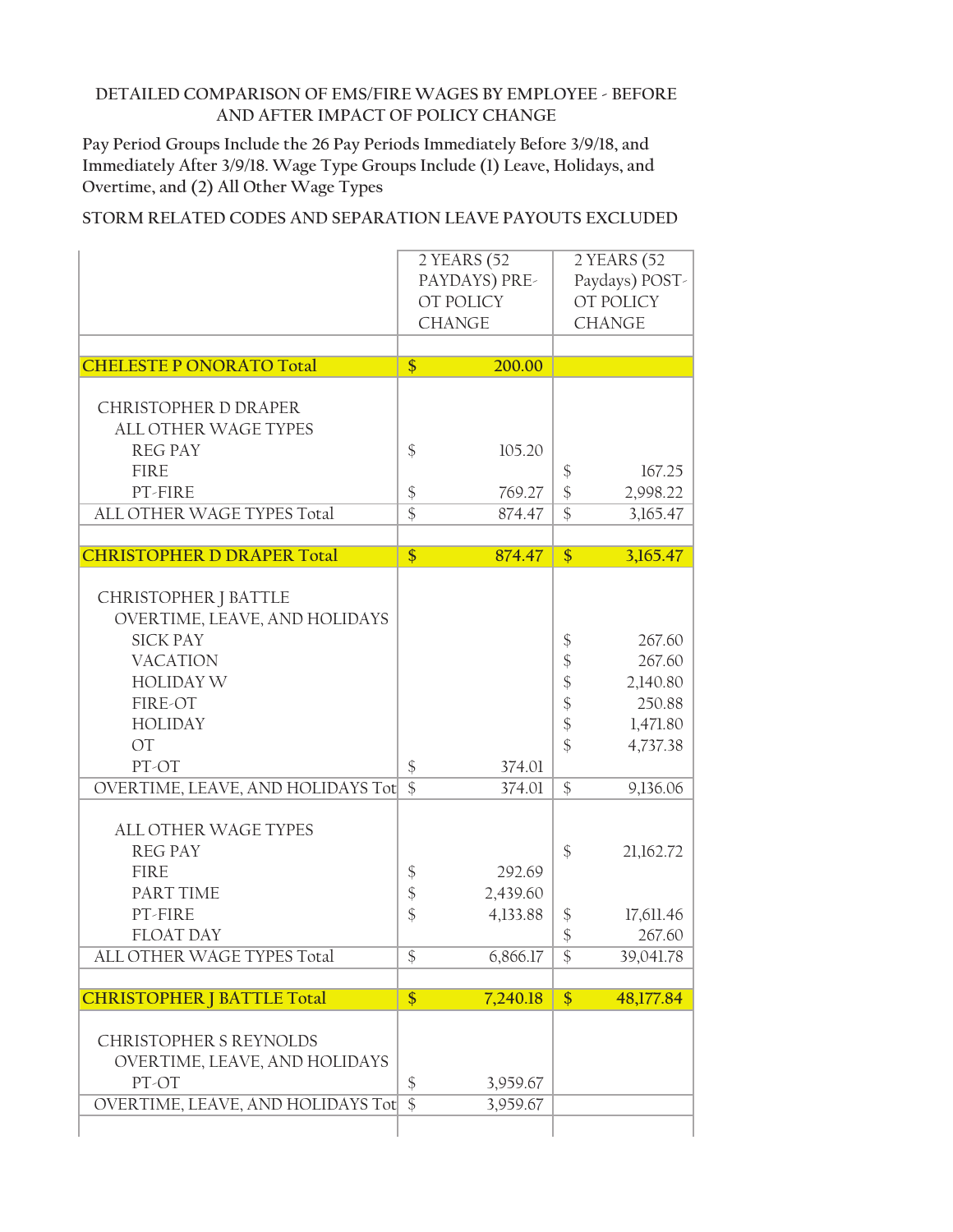**Pay Period Groups Include the 26 Pay Periods Immediately Before 3/9/18, and Immediately After 3/9/18. Wage Type Groups Include (1) Leave, Holidays, and Overtime, and (2) All Other Wage Types**

|                                        |                            | 2 YEARS (52   |                            | 2 YEARS (52    |  |
|----------------------------------------|----------------------------|---------------|----------------------------|----------------|--|
|                                        | PAYDAYS) PRE-              |               |                            | Paydays) POST- |  |
|                                        |                            | OT POLICY     |                            | OT POLICY      |  |
|                                        |                            | <b>CHANGE</b> |                            | <b>CHANGE</b>  |  |
| <b>ALL OTHER WAGE TYPES</b>            |                            |               |                            |                |  |
| PART TIME                              | $\boldsymbol{\$}$          | 14,810.02     |                            |                |  |
| ALL OTHER WAGE TYPES Total             | $\overline{\$}$            | 14,810.02     |                            |                |  |
|                                        |                            |               |                            |                |  |
| <b>CHRISTOPHER S REYNOLDS Total</b>    | $\overline{\$}$            | 18,769.69     |                            |                |  |
|                                        |                            |               |                            |                |  |
| CHRISTOPHER T CASTLEBERRY              |                            |               |                            |                |  |
| OVERTIME, LEAVE, AND HOLIDAYS          |                            |               |                            |                |  |
| <b>SICK PAY</b>                        | \$                         | 1,204.32      | \$                         | 1,320.72       |  |
| <b>SICK OT</b>                         |                            |               | \$                         | 497.52         |  |
| <b>VACATION</b>                        | $\frac{1}{2}$              | 1,402.02      | \$                         | 3,901.38       |  |
| VAC OT                                 |                            |               | $\frac{1}{2}$              | 1,077.21       |  |
| <b>HOLIDAY W</b>                       |                            |               | $\boldsymbol{\hat{\zeta}}$ | 5,263.06       |  |
| <b>HOLIDAY</b>                         | $\boldsymbol{\$}$          | 2,249.16      | $\frac{1}{2}$              | 3,959.16       |  |
| <b>HOLIDAY OT</b>                      | $\frac{1}{2}$              | 4,102.20      | \$                         | 3,026.11       |  |
| <b>OT</b>                              | $\frac{1}{2}$              | 19,541.68     | $\frac{1}{2}$              | 19,205.94      |  |
| OVERTIME, LEAVE, AND HOLIDAYS Tot      | $\overline{\$}$            | 28,499.38     | $\overline{\$}$            | 38,251.10      |  |
| <b>ALL OTHER WAGE TYPES</b>            |                            |               |                            |                |  |
| <b>REG PAY</b>                         | $\frac{1}{2}$              | 65,557.54     | \$                         | 66,328.70      |  |
| <b>FUNERAL</b>                         |                            |               | $\boldsymbol{\mathsf{\$}}$ | 331.68         |  |
| <b>FREE SICK</b>                       | $\boldsymbol{\$}$          | 601.68        | \$                         | 989.04         |  |
| <b>LWOP</b>                            | $\frac{1}{2}$              |               |                            |                |  |
| <b>SUPP COMP</b>                       |                            |               | \$                         | 800.00         |  |
| <b>FLOAT DAY</b>                       | $\boldsymbol{\$}$          | 585.12        | $\frac{1}{2}$              | 657.36         |  |
| <b>POOL</b>                            | $\boldsymbol{\mathsf{\$}}$ | 361.20        |                            |                |  |
| ALL OTHER WAGE TYPES Total             | $\overline{\$}$            | 67,105.54     | $\frac{1}{2}$              | 69,106.78      |  |
|                                        |                            |               |                            |                |  |
| <b>CHRISTOPHER T CASTLEBERRY Total</b> | \$                         | 95,604.92     | \$                         | 107,357.88     |  |
|                                        |                            |               |                            |                |  |
| <b>CLAYTON D DREW</b>                  |                            |               |                            |                |  |
| OVERTIME, LEAVE, AND HOLIDAYS          |                            |               |                            |                |  |
| <b>SICK PAY</b>                        | $\frac{1}{2}$              | 1,622.88      | \$                         | 2,584.56       |  |
| SICK OT                                |                            |               | \$                         | 856.68         |  |
| <b>VACATION</b>                        | $\frac{1}{2}$              | 5,533.44      | $\boldsymbol{\hat{\zeta}}$ | 6,543.68       |  |
| VAC OT                                 |                            |               | \$                         | 1,597.20       |  |
| <b>HOLIDAY W</b>                       |                            |               | $\frac{1}{2}$              | 5,188.48       |  |
|                                        |                            |               |                            |                |  |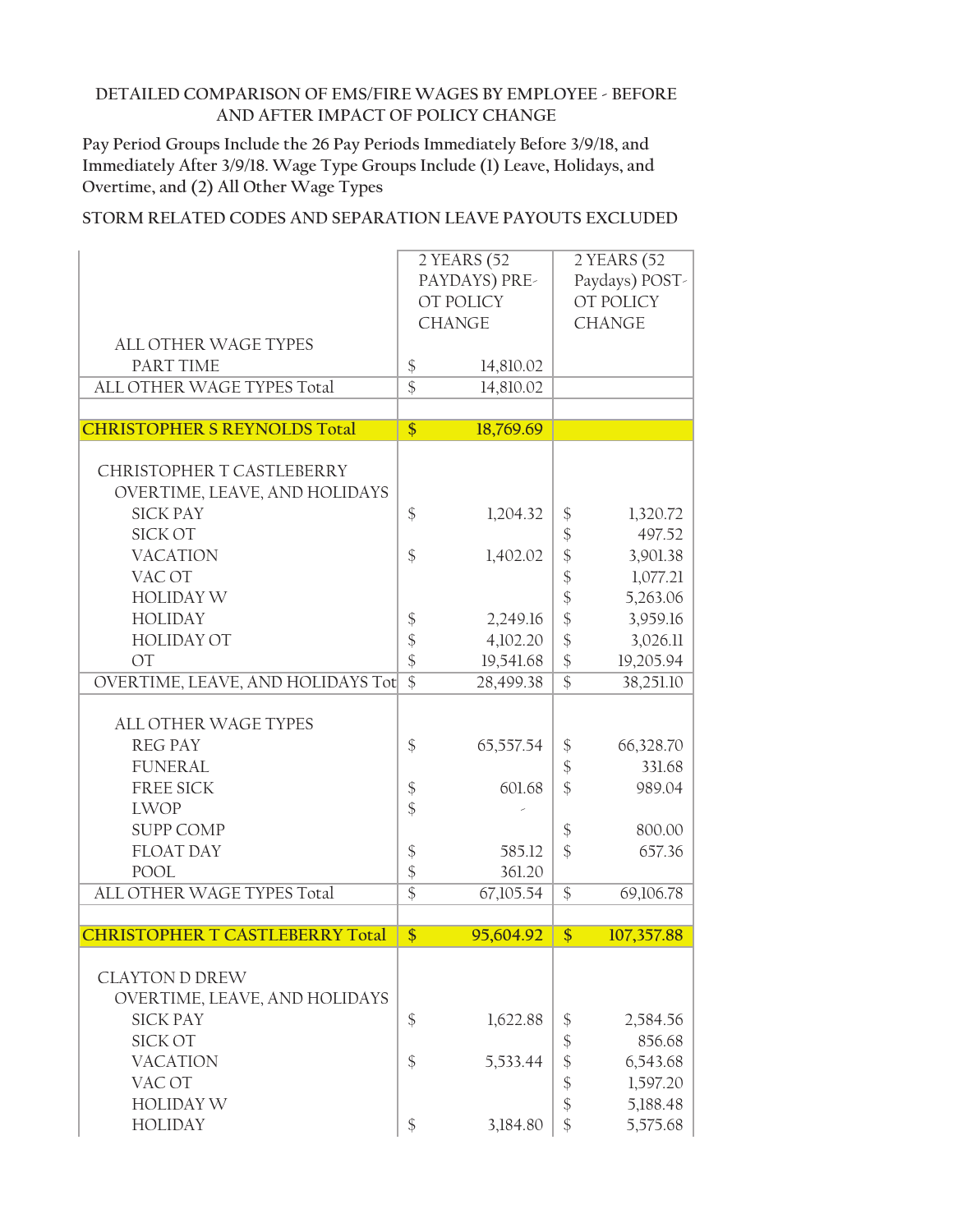**Pay Period Groups Include the 26 Pay Periods Immediately Before 3/9/18, and Immediately After 3/9/18. Wage Type Groups Include (1) Leave, Holidays, and Overtime, and (2) All Other Wage Types**

|                                   |                 | 2 YEARS (52   |                   | 2 YEARS (52    |
|-----------------------------------|-----------------|---------------|-------------------|----------------|
|                                   |                 | PAYDAYS) PRE- |                   | Paydays) POST- |
|                                   |                 | OT POLICY     |                   | OT POLICY      |
|                                   |                 | <b>CHANGE</b> |                   | <b>CHANGE</b>  |
| <b>HOLIDAY OT</b>                 | \$              | 5,774.40      | \$                | 2,807.20       |
| <b>OT</b>                         | \$              | 47,534.41     | $\mathcal{S}$     | 44,924.88      |
| SICK-BUY                          | \$              | 448.56        |                   |                |
| <b>EMS ADM OT</b>                 | \$              | 249.48        |                   |                |
| OVERTIME, LEAVE, AND HOLIDAYS Tot | $\overline{\$}$ | 64,347.97     | $\overline{\$}$   | 70,078.36      |
|                                   |                 |               |                   |                |
| ALL OTHER WAGE TYPES              |                 |               |                   |                |
| <b>REG PAY</b>                    | \$              | 86,134.00     | \$                | 94,680.08      |
| <b>ADMIN</b>                      | \$              | 128.52        |                   |                |
| <b>BUY BACK</b>                   | \$              | 2,100.00      | \$                | 1,936.00       |
| <b>FREE SICK</b>                  | \$              | 811.44        |                   |                |
| LONG-BONUS                        | \$              | 200.00        | $\mathcal{S}$     | 400.00         |
| <b>FLOAT DAY</b>                  | \$              | 811.44        |                   |                |
| ALL OTHER WAGE TYPES Total        | $\overline{\$}$ | 90,185.40     | $\frac{1}{2}$     | 97,016.08      |
|                                   |                 |               |                   |                |
| <b>CLAYTON D DREW Total</b>       | $\frac{1}{2}$   | 154,533.37    | \$                | 167,094.44     |
|                                   |                 |               |                   |                |
|                                   |                 |               |                   |                |
| <b>CLIFFORD E GUIDO</b>           |                 |               |                   |                |
| ALL OTHER WAGE TYPES              |                 |               |                   |                |
| <b>STIPEND</b>                    | \$              | 450.00        |                   |                |
| ALL OTHER WAGE TYPES Total        | $\overline{\$}$ | 450.00        |                   |                |
|                                   |                 |               |                   |                |
| <b>CLIFFORD E GUIDO Total</b>     | $\overline{\$}$ | 450.00        |                   |                |
|                                   |                 |               |                   |                |
| <b>CLIFTON W MURPHY</b>           |                 |               |                   |                |
| <b>ALL OTHER WAGE TYPES</b>       |                 |               |                   |                |
| <b>FIRE CALLS</b>                 | \$              | 40.00         |                   |                |
| <b>STIPEND</b>                    | \$              | 4,350.00      |                   |                |
| ALL OTHER WAGE TYPES Total        | $\overline{\$}$ | 4,390.00      |                   |                |
|                                   |                 |               |                   |                |
| <b>CLIFTON W MURPHY Total</b>     | $\frac{1}{2}$   | 4,390.00      |                   |                |
| CODY F BASHAM                     |                 |               |                   |                |
| OVERTIME, LEAVE, AND HOLIDAYS     |                 |               |                   |                |
| <b>SICK PAY</b>                   | \$              | 1,728.24      | \$                | 2,377.82       |
| <b>SICK OT</b>                    |                 |               | $\boldsymbol{\S}$ | 1,369.22       |
| <b>VACATION</b>                   | \$              | 3,779.28      | $\frac{1}{2}$     | 4,548.56       |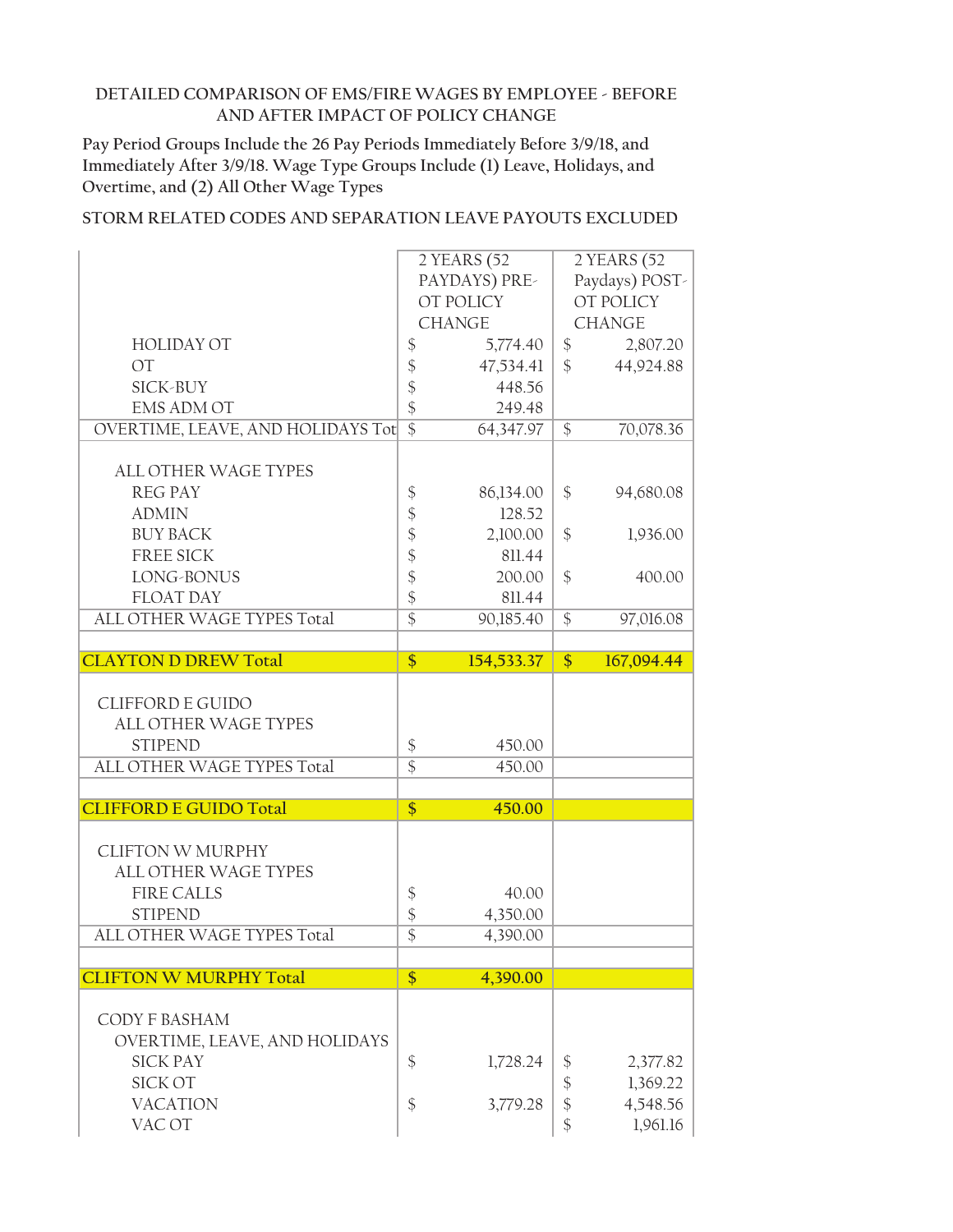**Pay Period Groups Include the 26 Pay Periods Immediately Before 3/9/18, and Immediately After 3/9/18. Wage Type Groups Include (1) Leave, Holidays, and Overtime, and (2) All Other Wage Types**

|                                   |                   | 2 YEARS (52   |                            | 2 YEARS (52    |
|-----------------------------------|-------------------|---------------|----------------------------|----------------|
|                                   |                   | PAYDAYS) PRE- |                            | Paydays) POST- |
|                                   |                   | OT POLICY     |                            | OT POLICY      |
|                                   |                   | <b>CHANGE</b> |                            | <b>CHANGE</b>  |
| <b>HOLIDAY W</b>                  |                   |               | \$                         | 5,109.88       |
| <b>HOLIDAY</b>                    | $\boldsymbol{\$}$ | 2,450.88      | $\boldsymbol{\mathsf{\$}}$ | 4,167.00       |
| <b>HOLIDAY OT</b>                 | \$                | 3,637.44      | $\frac{1}{2}$              | 1,350.00       |
| <b>OT</b>                         | \$                | 34,501.40     | $\frac{1}{2}$              | 29,073.42      |
| OVERTIME, LEAVE, AND HOLIDAYS Tot | $\overline{\$}$   | 46,097.24     | $\overline{\$}$            | 49,957.06      |
|                                   |                   |               |                            |                |
| <b>ALL OTHER WAGE TYPES</b>       |                   |               |                            |                |
| <b>REG PAY</b>                    | \$                | 49,290.01     | \$                         | 57,166.51      |
| <b>FUNERAL</b>                    | $\boldsymbol{\$}$ | 567.36        |                            |                |
| <b>FREE SICK</b>                  | $\frac{1}{2}$     | 619.20        | \$                         | 324.00         |
| <b>JURY</b>                       |                   |               | \$                         | 27.00          |
| LONG-BONUS                        |                   |               | $\boldsymbol{\hat{\phi}}$  | 200.00         |
| <b>SUPP COMP</b>                  |                   |               | $\frac{1}{2}$              | 400.00         |
| <b>FLOAT DAY</b>                  | \$                | 593.28        | $\frac{1}{2}$              | 702.00         |
| ALL OTHER WAGE TYPES Total        | $\overline{\$}$   | 51,069.85     | $\overline{\$}$            | 58,819.51      |
|                                   |                   |               |                            |                |
| <b>CODY F BASHAM Total</b>        | $\overline{\$}$   | 97,167.09     | \$                         | 108,776.57     |
|                                   |                   |               |                            |                |
|                                   |                   |               |                            |                |
| <b>CONRAD PEREZ</b>               |                   |               |                            |                |
| ALL OTHER WAGE TYPES              |                   |               |                            |                |
| <b>FIRE-CALLS</b>                 | \$                | 2,010.00      | $\frac{1}{2}$              | 40.00          |
| <b>STIPEND</b>                    | \$                | 3,050.00      | $\frac{1}{2}$              | 700.00         |
| ALL OTHER WAGE TYPES Total        | $\overline{\$}$   | 5,060.00      | $\overline{\$}$            | 740.00         |
|                                   |                   |               |                            |                |
| <b>CONRAD PEREZ Total</b>         | $\overline{\$}$   | 5,060.00      | \$                         | 740.00         |
|                                   |                   |               |                            |                |
| CRYSTAL R JORDAN                  |                   |               |                            |                |
| OVERTIME, LEAVE, AND HOLIDAYS     |                   |               |                            |                |
| PT-OT                             | $\frac{1}{2}$     | 329.40        | \$                         | 34.31          |
| OVERTIME, LEAVE, AND HOLIDAYS Tot | \$                | 329.40        | \$                         | 34.31          |
|                                   |                   |               |                            |                |
| ALL OTHER WAGE TYPES              |                   |               |                            |                |
| PART TIME                         | $\boldsymbol{\$}$ | 7,352.05      | \$                         | 1,967.25       |
| <b>STIPEND</b>                    | \$                | 500.00        |                            |                |
| ALL OTHER WAGE TYPES Total        | $\overline{\$}$   | 7,852.05      | \$                         | 1,967.25       |
| <b>CRYSTAL R JORDAN Total</b>     | $\overline{\$}$   | 8,181.45      | \$                         | 2,001.56       |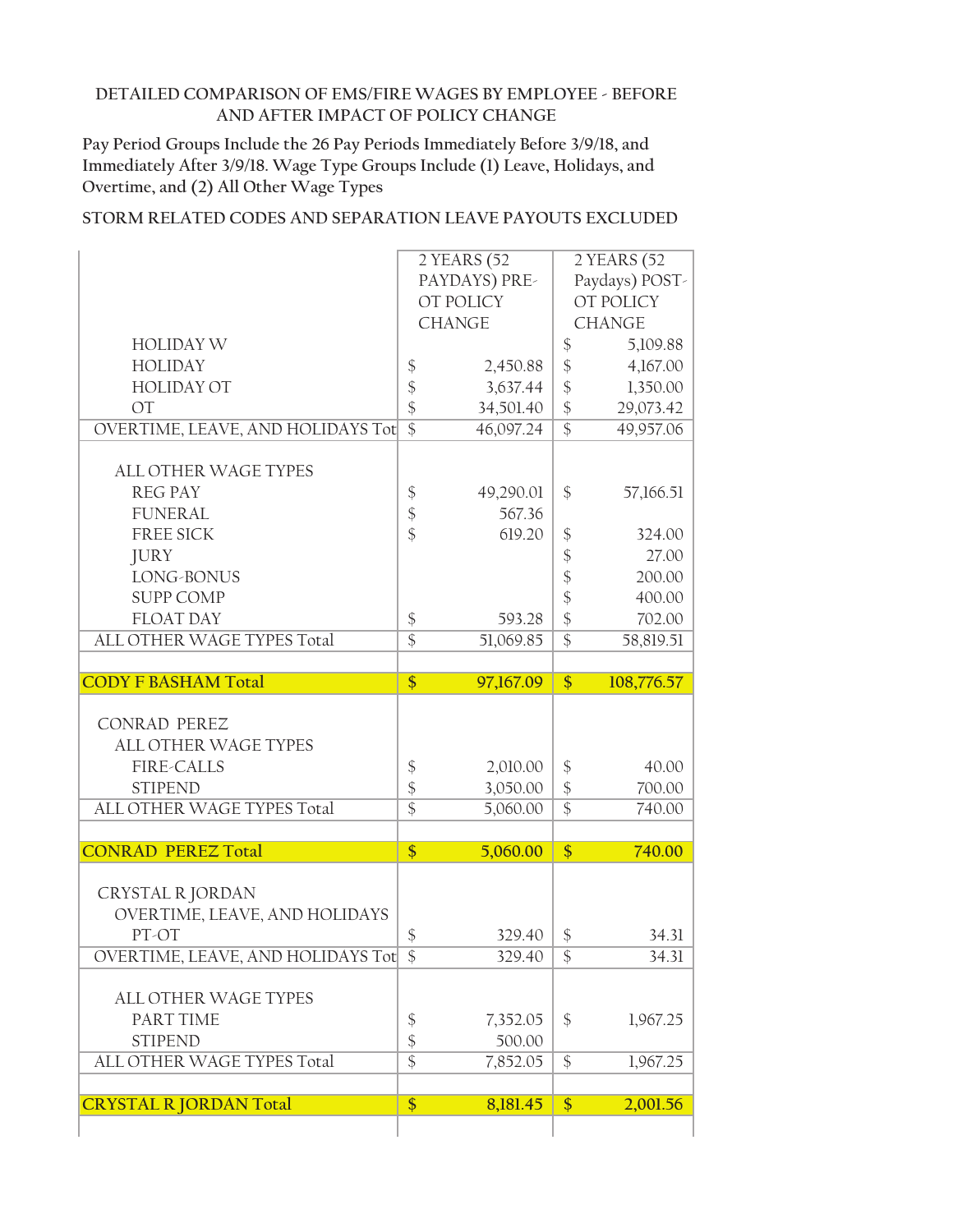**Pay Period Groups Include the 26 Pay Periods Immediately Before 3/9/18, and Immediately After 3/9/18. Wage Type Groups Include (1) Leave, Holidays, and Overtime, and (2) All Other Wage Types**

|                                     | 2 YEARS (52                 |                            | 2 YEARS (52    |
|-------------------------------------|-----------------------------|----------------------------|----------------|
|                                     | PAYDAYS) PRE-               |                            | Paydays) POST- |
|                                     | OT POLICY                   |                            | OT POLICY      |
|                                     | <b>CHANGE</b>               |                            | <b>CHANGE</b>  |
| DARIA R BROOM                       |                             |                            |                |
| OVERTIME, LEAVE, AND HOLIDAYS       |                             |                            |                |
| PT-OT                               |                             | $\frac{1}{2}$              | 1,104.86       |
| OVERTIME, LEAVE, AND HOLIDAYS Total |                             | $\overline{\$}$            | 1,104.86       |
|                                     |                             |                            |                |
| <b>ALL OTHER WAGE TYPES</b>         |                             |                            |                |
| PART TIME                           |                             | \$                         | 6,166.67       |
| <b>STIPEND</b>                      | \$<br>700.00                | $\frac{1}{2}$              | 550.00         |
| ALL OTHER WAGE TYPES Total          | $\overline{\$}$<br>700.00   | $\overline{\$}$            | 6,716.67       |
|                                     |                             |                            |                |
| <b>DARIA R BROOM Total</b>          | $\overline{\$}$<br>700.00   | \$                         | 7,821.53       |
|                                     |                             |                            |                |
| DARLENE C CURTIS                    |                             |                            |                |
| OVERTIME, LEAVE, AND HOLIDAYS       |                             |                            |                |
| <b>SICK</b>                         |                             | \$                         | 1,694.40       |
| <b>VACATION</b>                     |                             | \$                         | 865.97         |
| <b>HOLIDAY</b>                      |                             | \$                         | 1,878.72       |
| <b>OT</b>                           |                             | $\frac{1}{2}$              | 267.57         |
| OVERTIME, LEAVE, AND HOLIDAYS Total |                             | $\overline{\$}$            | 4,706.66       |
|                                     |                             |                            |                |
| <b>ALL OTHER WAGE TYPES</b>         |                             |                            |                |
| <b>REG PAY</b>                      |                             | \$                         | 33,183.50      |
| <b>ADMIN</b>                        |                             | \$                         | 177.52         |
| <b>LWOP</b>                         |                             | $\boldsymbol{\mathsf{\$}}$ |                |
| <b>FLOAT DAY</b>                    |                             | $\boldsymbol{\hat{\zeta}}$ | 261.36         |
| ALL OTHER WAGE TYPES Total          |                             | $\overline{\$}$            | 33,622.38      |
|                                     |                             |                            |                |
| <b>DARLENE C CURTIS Total</b>       |                             | \$                         | 38,329.04      |
|                                     |                             |                            |                |
| <b>DAVID P FLORANCE</b>             |                             |                            |                |
| OVERTIME, LEAVE, AND HOLIDAYS       |                             |                            |                |
| <b>SICK PAY</b>                     | 1,949.76<br>\$              |                            |                |
| <b>VACATION</b>                     | \$<br>974.88                |                            |                |
| <b>HOLIDAY</b>                      | \$<br>324.96                |                            |                |
| <b>HOLIDAY OT</b>                   | \$<br>974.88                |                            |                |
| <b>OT</b>                           | \$<br>4,442.83              |                            |                |
| OVERTIME, LEAVE, AND HOLIDAYS Tot   | $\overline{\$}$<br>8,667.31 |                            |                |
|                                     |                             |                            |                |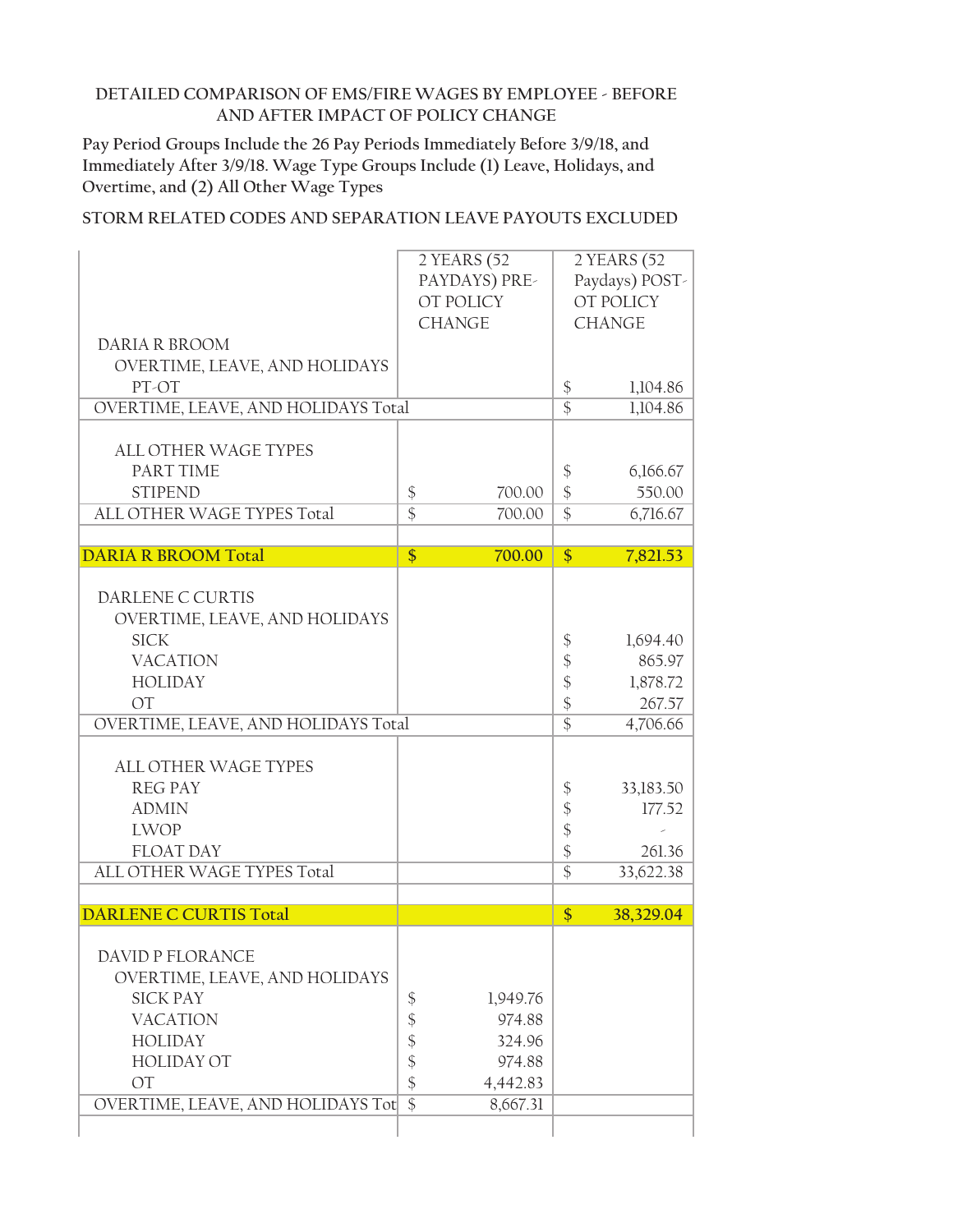**Pay Period Groups Include the 26 Pay Periods Immediately Before 3/9/18, and Immediately After 3/9/18. Wage Type Groups Include (1) Leave, Holidays, and Overtime, and (2) All Other Wage Types**

|                                   |                   | 2 YEARS (52   |                            | 2 YEARS (52    |
|-----------------------------------|-------------------|---------------|----------------------------|----------------|
|                                   |                   | PAYDAYS) PRE- |                            | Paydays) POST- |
|                                   |                   | OT POLICY     |                            | OT POLICY      |
|                                   |                   | <b>CHANGE</b> |                            | <b>CHANGE</b>  |
| <b>ALL OTHER WAGE TYPES</b>       |                   |               |                            |                |
| <b>REG PAY</b>                    | $\boldsymbol{\$}$ | 18,600.26     |                            |                |
| ALL OTHER WAGE TYPES Total        | $\overline{\$}$   | 18,600.26     |                            |                |
|                                   |                   |               |                            |                |
| <b>DAVID P FLORANCE Total</b>     | $\overline{\$}$   | 27,267.57     |                            |                |
|                                   |                   |               |                            |                |
| <b>DENNIS H RUSSELL</b>           |                   |               |                            |                |
| OVERTIME, LEAVE, AND HOLIDAYS     |                   |               |                            |                |
| <b>SICK</b>                       | \$                | 1,982.45      | $\boldsymbol{\mathsf{\$}}$ | 944.78         |
| <b>VACATION</b>                   | \$                | 2,297.83      | $\frac{1}{2}$              | 1,439.10       |
| <b>HOLIDAY</b>                    | $\frac{1}{2}$     | 2,052.16      | \$                         | 2,246.40       |
| <b>HOLIDAY OT</b>                 |                   | 93.87         | \$                         | 73.13          |
| <b>OT</b>                         | \$                | 63.05         |                            |                |
| OVERTIME, LEAVE, AND HOLIDAYS Tot | $\overline{\$}$   | 6,489.36      | $\overline{\$}$            | 4,703.41       |
|                                   |                   |               |                            |                |
| ALL OTHER WAGE TYPES              |                   |               |                            |                |
| <b>REG PAY</b>                    | \$                | 30,911.39     | \$                         | 42,669.91      |
| <b>ADMIN</b>                      | $\frac{1}{2}$     | 338.72        | \$                         | 187.20         |
| LONG-BONUS                        |                   |               | \$                         | 100.00         |
| <b>LWOP</b>                       | \$                |               |                            |                |
| <b>COMP USE</b>                   | \$                | 824.41        | $\frac{1}{2}$              | 997.43         |
| <b>FLOAT DAY</b>                  | \$                | 171.84        | \$                         | 187.20         |
| ALL OTHER WAGE TYPES Total        | $\overline{\$}$   | 32,246.36     | $\overline{\$}$            | 44,141.74      |
|                                   |                   |               |                            |                |
| <b>DENNIS H RUSSELL Total</b>     | $\overline{\$}$   | 38,735.72     | $\frac{1}{2}$              | 48,845.15      |
|                                   |                   |               |                            |                |
| DEREK S HENDERSHOT                |                   |               |                            |                |
| <b>ALL OTHER WAGE TYPES</b>       |                   |               |                            |                |
| <b>STIPEND</b>                    | $\frac{1}{2}$     | 150.00        |                            |                |
| ALL OTHER WAGE TYPES Total        | \$                | 150.00        |                            |                |
| <b>DEREK S HENDERSHOT Total</b>   | $\overline{\$}$   | 150.00        |                            |                |
|                                   |                   |               |                            |                |
| DIEU TRINH T VU                   |                   |               |                            |                |
| <b>ALL OTHER WAGE TYPES</b>       |                   |               |                            |                |
| <b>STIPEND</b>                    | \$                | 450.00        | \$                         | 1,050.00       |
| ALL OTHER WAGE TYPES Total        |                   |               |                            |                |
|                                   |                   |               |                            |                |
|                                   | $\overline{\$}$   | 450.00        | \$                         | 1,050.00       |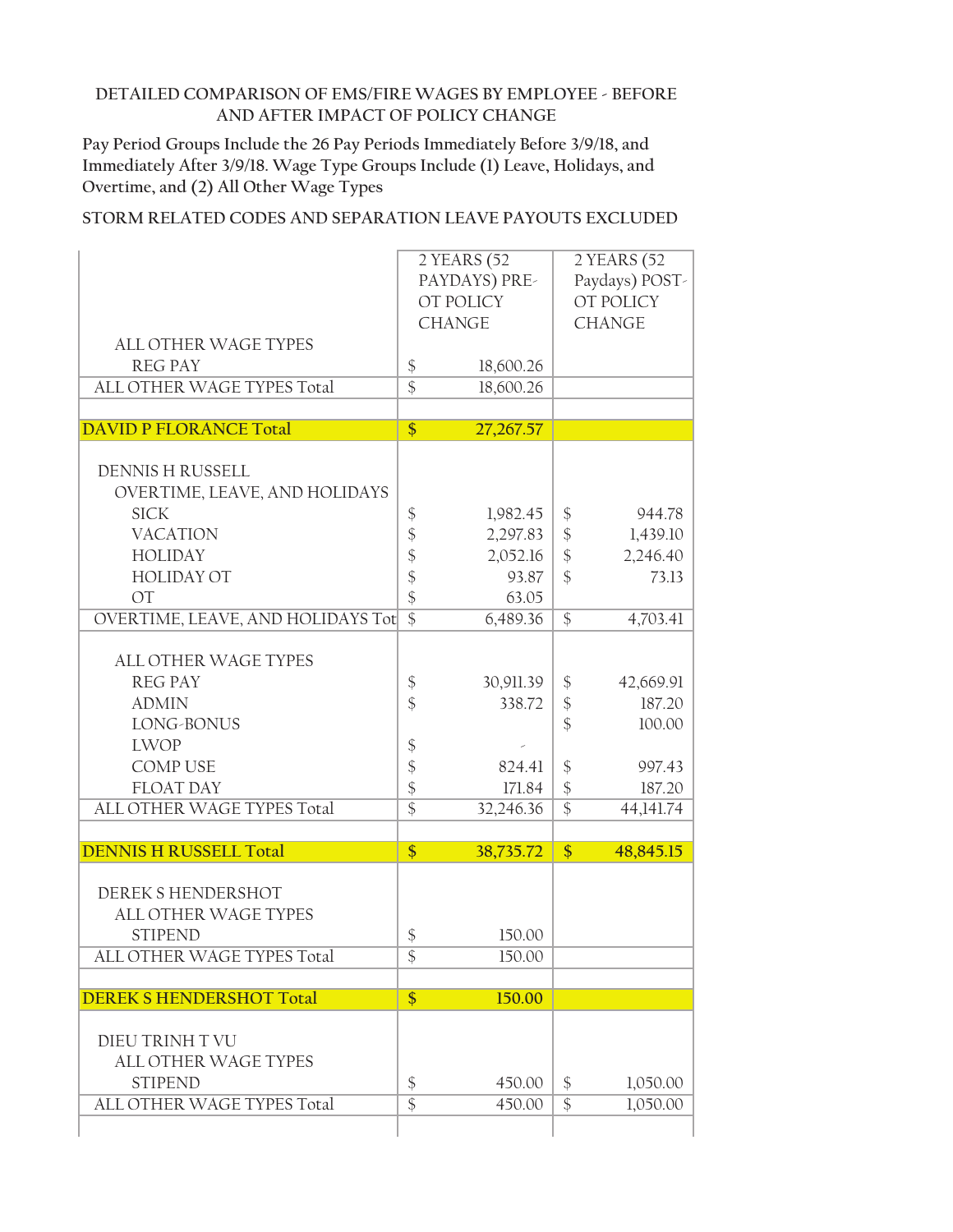**Pay Period Groups Include the 26 Pay Periods Immediately Before 3/9/18, and Immediately After 3/9/18. Wage Type Groups Include (1) Leave, Holidays, and Overtime, and (2) All Other Wage Types**

|                                          | 2 YEARS (52                |               | 2 YEARS (52                |                |
|------------------------------------------|----------------------------|---------------|----------------------------|----------------|
|                                          |                            | PAYDAYS) PRE- |                            | Paydays) POST- |
|                                          |                            | OT POLICY     |                            | OT POLICY      |
|                                          |                            | <b>CHANGE</b> |                            | <b>CHANGE</b>  |
| <b>DIEU TRINH T VU Total</b>             | \$                         | 450.00        | $\mathsf{\$}$              | 1,050.00       |
|                                          |                            |               |                            |                |
| DOMINIC R COLLINS                        |                            |               |                            |                |
| OVERTIME, LEAVE, AND HOLIDAYS            |                            |               |                            |                |
| <b>SICK PAY</b>                          | $\frac{1}{2}$              | 4,674.48      | \$                         | 3,318.05       |
| SICK OT                                  |                            |               | $\frac{1}{2}$              | 106.58         |
| <b>VACATION</b>                          | \$                         | 814.62        | $\frac{1}{2}$              | 3,602.24       |
| VAC OT                                   |                            |               | $\boldsymbol{\mathsf{\$}}$ | 1,470.74       |
|                                          |                            |               |                            |                |
| <b>HOLIDAY W</b>                         |                            |               | \$                         | 4,092.48       |
| <b>HOLIDAY</b>                           | $\boldsymbol{\$}$          | 1,777.92      | $\frac{1}{2}$              | 4,092.48       |
| <b>HOLIDAY OT</b>                        | \$                         | 1,921.68      | $\frac{1}{2}$              | 976.94         |
| <b>OT</b>                                | $\frac{1}{2}$              | 8,471.33      | $\frac{1}{2}$              | 18,187.06      |
| <b>OVERTIME, LEAVE, AND HOLIDAYS Tot</b> | $\overline{\$}$            | 17,660.03     | $\overline{\$}$            | 35,846.57      |
|                                          |                            |               |                            |                |
| <b>ALL OTHER WAGE TYPES</b>              |                            |               |                            |                |
| <b>REG PAY</b>                           | \$                         | 45,198.53     | \$                         | 68,137.06      |
| <b>FIRE</b>                              | $\boldsymbol{\mathsf{\$}}$ | 39.45         |                            |                |
| <b>INSTRUCTOR</b>                        | \$                         | 612.00        |                            |                |
| <b>JURY</b>                              |                            |               | \$                         | 85.26          |
| PT-FIRE                                  | $\boldsymbol{\mathsf{\$}}$ | 118.35        |                            |                |
| <b>FLOAT DAY</b>                         | $\boldsymbol{\$}$          | 653.71        | $\boldsymbol{\$}$          | 682.08         |
| ALL OTHER WAGE TYPES Total               | $\overline{\$}$            | 46,622.04     | $\overline{\$}$            | 68,904.40      |
|                                          |                            |               |                            |                |
| <b>DOMINIC R COLLINS Total</b>           | \$                         | 64,282.07     | $\frac{1}{2}$              | 104,750.97     |
|                                          |                            |               |                            |                |
| <b>DOUGLAS M FOY</b>                     |                            |               |                            |                |
| ALL OTHER WAGE TYPES                     |                            |               |                            |                |
| <b>FIRE-CALLS</b>                        |                            |               | \$                         | 110.00         |
| <b>FIRE CALLS</b>                        | $\frac{1}{2}$              | 16.00         |                            |                |
| <b>STIPEND</b>                           | $\boldsymbol{\$}$          | 1,400.00      | $\boldsymbol{\$}$          | 4,550.00       |
| ALL OTHER WAGE TYPES Total               | $\overline{\$}$            | 1,416.00      | \$                         | 4,660.00       |
|                                          |                            |               |                            |                |
| <b>DOUGLAS M FOY Total</b>               | \$                         | 1,416.00      | \$                         | 4,660.00       |
|                                          |                            |               |                            |                |
| <b>EDGAR T DOWLING</b>                   |                            |               |                            |                |
| OVERTIME, LEAVE, AND HOLIDAYS            |                            |               |                            |                |
| FIRE-OT                                  | \$                         | 464.71        |                            |                |
| <b>OVERTIME, LEAVE, AND HOLIDAYS Tot</b> | $\mathcal{S}$              | 464.71        |                            |                |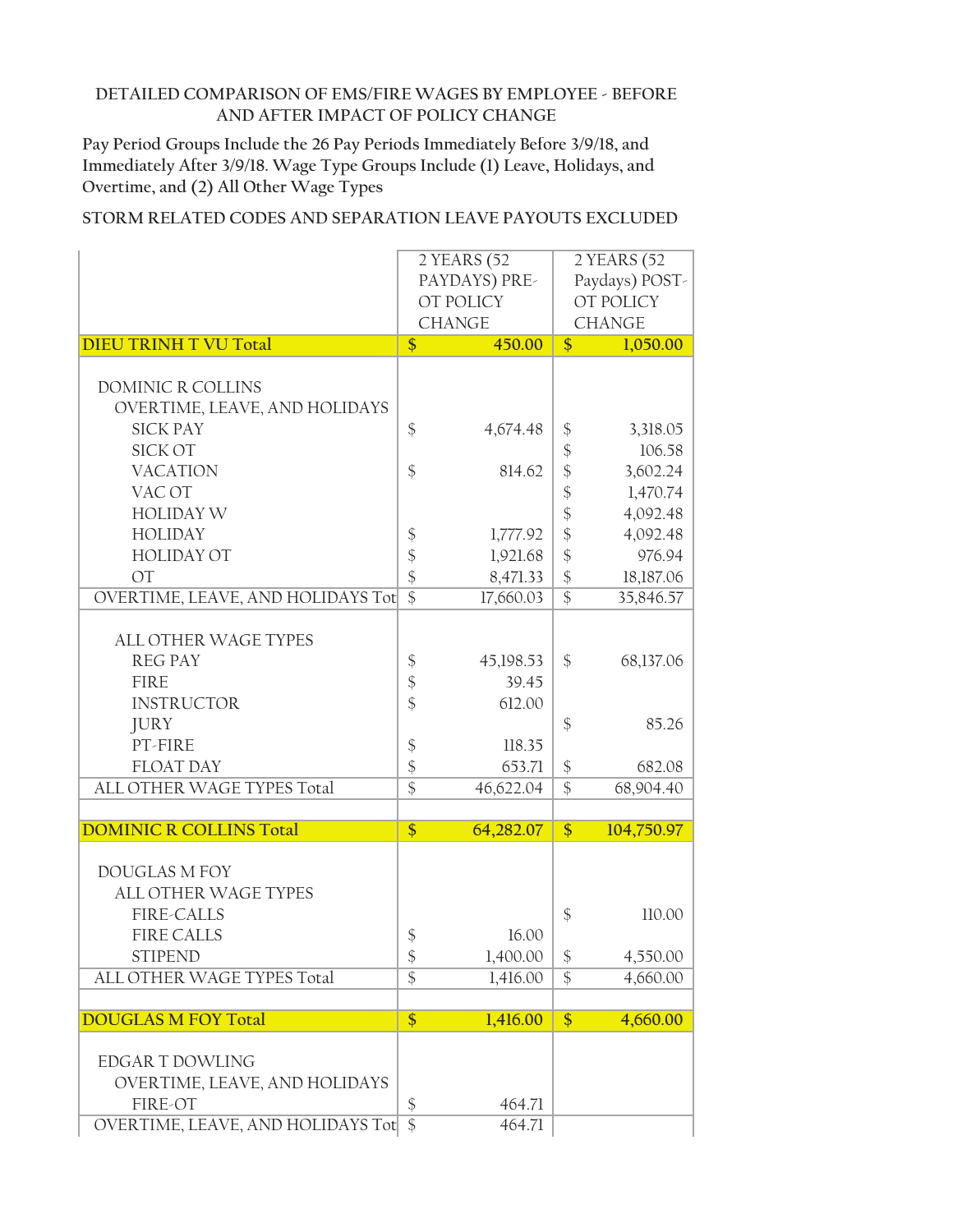**Pay Period Groups Include the 26 Pay Periods Immediately Before 3/9/18, and Immediately After 3/9/18. Wage Type Groups Include (1) Leave, Holidays, and Overtime, and (2) All Other Wage Types**

|                                                                                                                                                                          | 2 YEARS (52<br>PAYDAYS) PRE-<br>OT POLICY<br><b>CHANGE</b>                                                                             |                                                                        |                                                                                                                            | 2 YEARS (52<br>Paydays) POST-<br>OT POLICY<br><b>CHANGE</b>                      |  |
|--------------------------------------------------------------------------------------------------------------------------------------------------------------------------|----------------------------------------------------------------------------------------------------------------------------------------|------------------------------------------------------------------------|----------------------------------------------------------------------------------------------------------------------------|----------------------------------------------------------------------------------|--|
| <b>ALL OTHER WAGE TYPES</b><br>PT-FIRE<br>ALL OTHER WAGE TYPES Total                                                                                                     | $\boldsymbol{\$}$<br>$\overline{\$}$                                                                                                   | 17,446.84<br>17,446.84                                                 |                                                                                                                            |                                                                                  |  |
|                                                                                                                                                                          |                                                                                                                                        |                                                                        |                                                                                                                            |                                                                                  |  |
| <b>EDGAR T DOWLING Total</b>                                                                                                                                             | $\frac{1}{2}$                                                                                                                          | 17,911.55                                                              |                                                                                                                            |                                                                                  |  |
| <b>ELYSIA M FORAN</b><br>OVERTIME, LEAVE, AND HOLIDAYS<br><b>SICK PAY</b><br><b>VACATION</b><br>VAC OT                                                                   | $\boldsymbol{\xi}$<br>$\frac{1}{2}$                                                                                                    | 1,111.68<br>4,829.55                                                   | \$<br>$\frac{1}{2}$                                                                                                        | 11,811.10<br>1,867.75                                                            |  |
| <b>HOLIDAY W</b><br><b>HOLIDAY</b><br><b>HOLIDAY OT</b><br><b>OT</b>                                                                                                     | $\boldsymbol{\xi}$<br>$\frac{1}{2}$                                                                                                    | 4,615.32<br>6,059.03                                                   | $\hat{\mathcal{C}}$<br>$\hat{\varphi}$<br>\$                                                                               | 7,842.24<br>6,890.04<br>2,263.86                                                 |  |
| <b>OVERTIME, LEAVE, AND HOLIDAYS Tot</b>                                                                                                                                 | $\frac{1}{2}$<br>$\overline{\$}$                                                                                                       | 46,874.85<br>63,490.43                                                 | $\boldsymbol{\mathsf{S}}$<br>$\overline{\$}$                                                                               | 51,960.88<br>82,635.87                                                           |  |
| <b>ALL OTHER WAGE TYPES</b><br><b>REG PAY</b><br><b>BUY BACK</b><br><b>FREE SICK</b><br>LONG-BONUS<br><b>SUPP COMP</b><br><b>FLOAT DAY</b><br>ALL OTHER WAGE TYPES Total | $\boldsymbol{\$}$<br>$\boldsymbol{\mathsf{\$}}$<br>$\boldsymbol{\mathsf{\$}}$<br>$\frac{1}{2}$<br>$\boldsymbol{\$}$<br>$\overline{\$}$ | 118,979.96<br>3,242.40<br>2,176.56<br>400.00<br>1,064.88<br>125,863.80 | \$<br>$\boldsymbol{\mathsf{S}}$<br>$\boldsymbol{\S}$<br>$\frac{1}{2}$<br>$\frac{1}{2}$<br>$\frac{1}{2}$<br>$\overline{\$}$ | 114,295.16<br>3,832.80<br>1,715.76<br>400.00<br>300.00<br>1,143.84<br>121,687.56 |  |
| <b>ELYSIA M FORAN Total</b>                                                                                                                                              | \$                                                                                                                                     | 189,354.23                                                             | \$                                                                                                                         | 204,323.43                                                                       |  |
| <b>GAIL E FOOTE</b><br><b>ALL OTHER WAGE TYPES</b><br><b>INSTRUCTOR</b><br>ALL OTHER WAGE TYPES Total                                                                    | \$<br>$\overline{\$}$                                                                                                                  | 1,539.00<br>1,539.00                                                   |                                                                                                                            |                                                                                  |  |
| <b>GAIL E FOOTE Total</b>                                                                                                                                                | $\frac{1}{2}$                                                                                                                          | 1,539.00                                                               |                                                                                                                            |                                                                                  |  |
| <b>GREGORY MATTHEW BRANNAN</b><br>OVERTIME, LEAVE, AND HOLIDAYS                                                                                                          |                                                                                                                                        |                                                                        |                                                                                                                            |                                                                                  |  |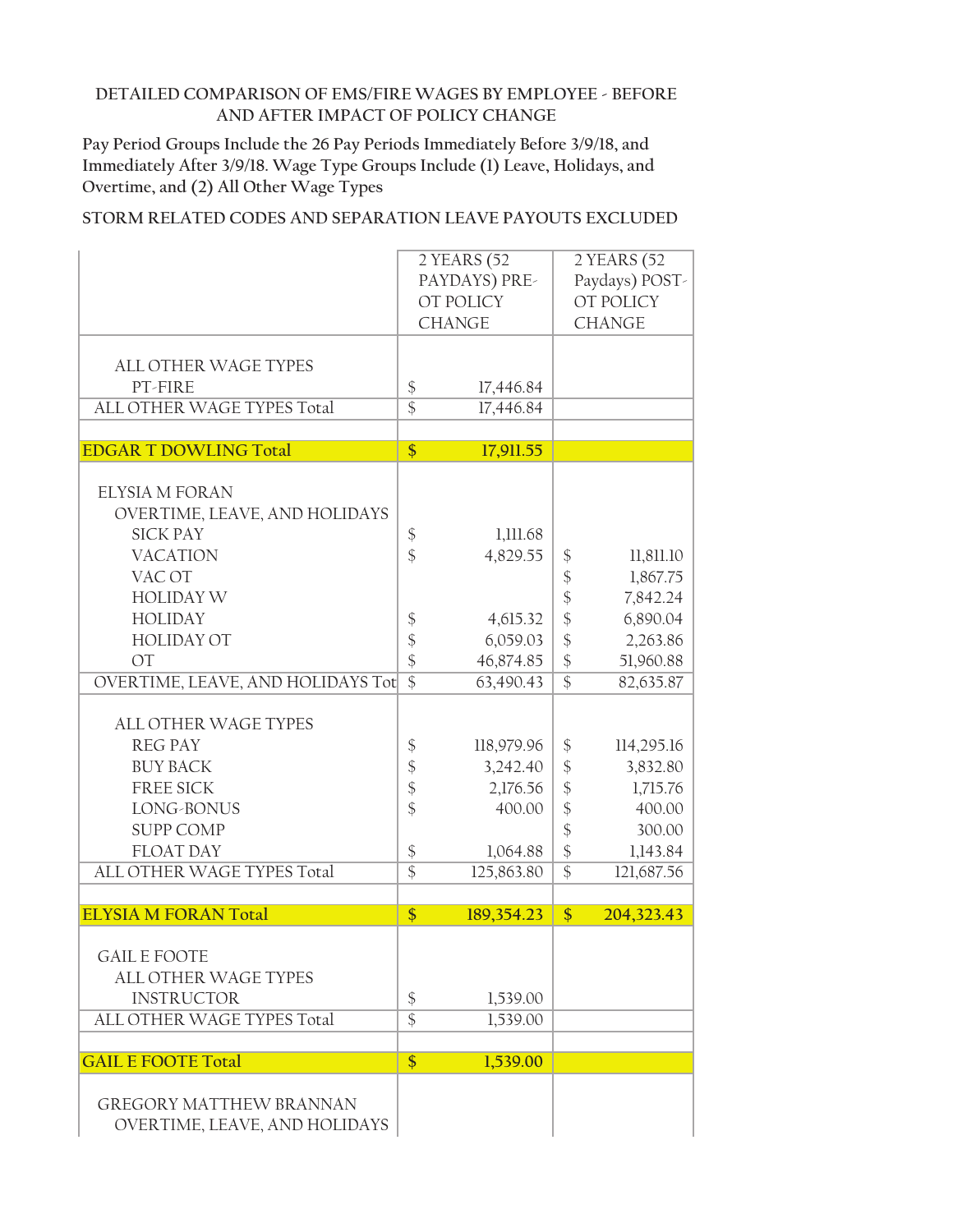**Pay Period Groups Include the 26 Pay Periods Immediately Before 3/9/18, and Immediately After 3/9/18. Wage Type Groups Include (1) Leave, Holidays, and Overtime, and (2) All Other Wage Types**

|                                         |                                  | 2 YEARS (52        |                            | 2 YEARS (52         |
|-----------------------------------------|----------------------------------|--------------------|----------------------------|---------------------|
|                                         |                                  | PAYDAYS) PRE-      |                            | Paydays) POST-      |
|                                         |                                  | OT POLICY          |                            | OT POLICY           |
|                                         |                                  | <b>CHANGE</b>      |                            | <b>CHANGE</b>       |
| <b>SICK PAY</b>                         | $\boldsymbol{\mathsf{\$}}$       | 1,889.04           |                            |                     |
| <b>VACATION</b>                         | $\frac{1}{2}$                    | 2,943.60           |                            |                     |
| <b>HOLIDAY</b>                          |                                  | 680.88             |                            |                     |
| <b>HOLIDAY OT</b>                       | $\frac{1}{2}$                    | 1,629.36           |                            |                     |
| <b>OT</b>                               | $\hat{\mathcal{L}}$              | 14,786.40          |                            |                     |
| OVERTIME, LEAVE, AND HOLIDAYS Tot       | $\overline{\$}$                  | 21,929.28          |                            |                     |
|                                         |                                  |                    |                            |                     |
| <b>ALL OTHER WAGE TYPES</b>             |                                  |                    |                            |                     |
| <b>REG PAY</b>                          | $\boldsymbol{\xi}$               | 16,543.76          |                            |                     |
| <b>FUNERAL</b>                          | \$                               | 275.52             |                            |                     |
| <b>BUY BACK</b>                         | $\frac{1}{2}$                    | 229.60             |                            |                     |
| <b>FLOAT DAY</b>                        |                                  | 267.60             |                            |                     |
| ALL OTHER WAGE TYPES Total              | $\overline{\$}$                  | 17,316.48          |                            |                     |
|                                         |                                  |                    |                            |                     |
| <b>GREGORY MATTHEW BRANNAN Total \$</b> |                                  | 39,245.76          |                            |                     |
| <b>HARRY R SPARKS</b>                   |                                  |                    |                            |                     |
| OVERTIME, LEAVE, AND HOLIDAYS           |                                  |                    |                            |                     |
| <b>SICK PAY</b>                         | $\frac{1}{2}$                    | 3,192.24           | \$                         | 2,473.54            |
| <b>SICK OT</b>                          |                                  |                    | $\frac{1}{2}$              | 1,604.46            |
| <b>VACATION</b>                         | $\frac{1}{2}$                    | 4,555.17           | $\boldsymbol{\hat{\phi}}$  | 3,031.96            |
| VAC OT                                  |                                  |                    | $\frac{1}{2}$              | 2,701.63            |
| <b>HOLIDAY W</b>                        |                                  |                    | $\frac{1}{2}$              | 5,324.61            |
| <b>HOLIDAY</b>                          |                                  | 2,499.84           | $\boldsymbol{\hat{\zeta}}$ | 4,530.24            |
| <b>HOLIDAY OT</b>                       | $\frac{1}{2}$<br>$\frac{1}{2}$   | 5,330.88           | $\boldsymbol{\mathsf{\$}}$ | 2,831.40            |
| <b>OT</b>                               | $\frac{1}{2}$                    | 48,919.50          | $\frac{1}{2}$              | 58,385.88           |
| OVERTIME, LEAVE, AND HOLIDAYS Tot       | $\overline{\$}$                  | 64,497.63          | $\overline{\$}$            | 80,883.72           |
|                                         |                                  |                    |                            |                     |
| ALL OTHER WAGE TYPES                    |                                  |                    |                            |                     |
| <b>REG PAY</b>                          | $\frac{1}{2}$                    | 77,005.45          |                            | 77,592.30           |
| <b>FUNERAL</b>                          |                                  |                    | \$<br>$\frac{1}{2}$        | 1,132.56            |
| <b>FREE SICK</b>                        |                                  |                    |                            |                     |
| <b>FLOAT DAY</b>                        | $\boldsymbol{\$}$                | 722.88<br>1,054.08 |                            |                     |
| ALL OTHER WAGE TYPES Total              | $\frac{1}{2}$<br>$\overline{\$}$ | 78,782.41          | \$<br>$\overline{\$}$      | 377.52<br>79,102.38 |
|                                         |                                  |                    |                            |                     |
| <b>HARRY R SPARKS Total</b>             | $\overline{\$}$                  | 143,280.04         | $\frac{1}{2}$              | 159,986.10          |
|                                         |                                  |                    |                            |                     |
| <b>HUNTER E CREWS</b>                   |                                  |                    |                            |                     |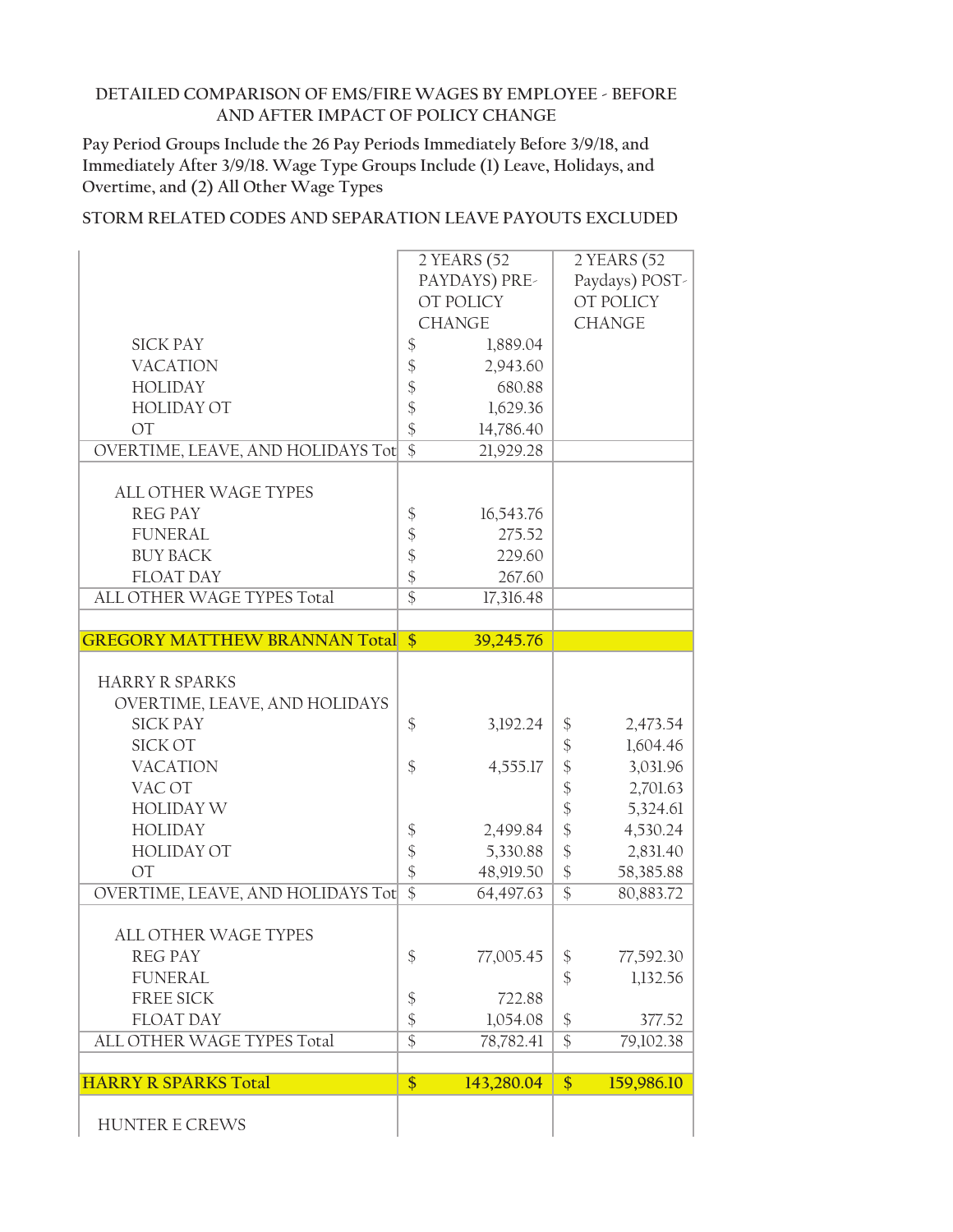**Pay Period Groups Include the 26 Pay Periods Immediately Before 3/9/18, and Immediately After 3/9/18. Wage Type Groups Include (1) Leave, Holidays, and Overtime, and (2) All Other Wage Types**

|                                                                                                                                                                                                                                                                                                                                  |                                                                                                                                                                                                                   | 2 YEARS (52<br>PAYDAYS) PRE-<br>OT POLICY<br><b>CHANGE</b>                                             |                                                                                                                                                            | 2 YEARS (52<br>Paydays) POST-<br>OT POLICY<br><b>CHANGE</b>                                                    |
|----------------------------------------------------------------------------------------------------------------------------------------------------------------------------------------------------------------------------------------------------------------------------------------------------------------------------------|-------------------------------------------------------------------------------------------------------------------------------------------------------------------------------------------------------------------|--------------------------------------------------------------------------------------------------------|------------------------------------------------------------------------------------------------------------------------------------------------------------|----------------------------------------------------------------------------------------------------------------|
| OVERTIME, LEAVE, AND HOLIDAYS                                                                                                                                                                                                                                                                                                    |                                                                                                                                                                                                                   |                                                                                                        |                                                                                                                                                            |                                                                                                                |
| <b>SICK PAY</b>                                                                                                                                                                                                                                                                                                                  | $\boldsymbol{\$}$                                                                                                                                                                                                 | 1,613.52                                                                                               | $\boldsymbol{\$}$                                                                                                                                          | 291.60                                                                                                         |
| <b>VACATION</b>                                                                                                                                                                                                                                                                                                                  | $\hat{\mathcal{L}}$                                                                                                                                                                                               | 275.52                                                                                                 | \$                                                                                                                                                         | 2,209.80                                                                                                       |
| <b>HOLIDAY W</b>                                                                                                                                                                                                                                                                                                                 |                                                                                                                                                                                                                   |                                                                                                        | \$                                                                                                                                                         | 874.20                                                                                                         |
| FIRE-OT                                                                                                                                                                                                                                                                                                                          | $\boldsymbol{\mathsf{\$}}$                                                                                                                                                                                        | 568.65                                                                                                 |                                                                                                                                                            |                                                                                                                |
| <b>HOLIDAY</b>                                                                                                                                                                                                                                                                                                                   | $\frac{1}{2}$                                                                                                                                                                                                     | 1,759.20                                                                                               | \$                                                                                                                                                         | 619.20                                                                                                         |
| <b>HOLIDAY OT</b>                                                                                                                                                                                                                                                                                                                | $\frac{1}{2}$                                                                                                                                                                                                     | 2,845.44                                                                                               | $\frac{1}{2}$                                                                                                                                              | 425.25                                                                                                         |
| <b>OT</b>                                                                                                                                                                                                                                                                                                                        | $\frac{1}{2}$                                                                                                                                                                                                     | 4,732.84                                                                                               | $\frac{1}{2}$                                                                                                                                              | 2,787.91                                                                                                       |
| OVERTIME, LEAVE, AND HOLIDAYS Tot                                                                                                                                                                                                                                                                                                | $\overline{\$}$                                                                                                                                                                                                   | 11,795.17                                                                                              | $\overline{\$}$                                                                                                                                            | 7,207.96                                                                                                       |
| <b>ALL OTHER WAGE TYPES</b>                                                                                                                                                                                                                                                                                                      |                                                                                                                                                                                                                   |                                                                                                        |                                                                                                                                                            |                                                                                                                |
| <b>REG PAY</b>                                                                                                                                                                                                                                                                                                                   | \$                                                                                                                                                                                                                | 39,090.94                                                                                              | \$                                                                                                                                                         | 16,963.74                                                                                                      |
| PT-FIRE                                                                                                                                                                                                                                                                                                                          | $\frac{1}{2}$                                                                                                                                                                                                     | 11,944.42                                                                                              |                                                                                                                                                            |                                                                                                                |
| ALL OTHER WAGE TYPES Total                                                                                                                                                                                                                                                                                                       | $\overline{\$}$                                                                                                                                                                                                   | 51,035.36                                                                                              | $\frac{1}{2}$                                                                                                                                              | 16,963.74                                                                                                      |
|                                                                                                                                                                                                                                                                                                                                  |                                                                                                                                                                                                                   |                                                                                                        |                                                                                                                                                            |                                                                                                                |
| <b>HUNTER E CREWS Total</b>                                                                                                                                                                                                                                                                                                      | $\frac{1}{2}$                                                                                                                                                                                                     | 62,830.53                                                                                              | $\frac{1}{2}$                                                                                                                                              | 24,171.70                                                                                                      |
|                                                                                                                                                                                                                                                                                                                                  |                                                                                                                                                                                                                   |                                                                                                        |                                                                                                                                                            |                                                                                                                |
| <b>HUNTER R KLINE</b><br>OVERTIME, LEAVE, AND HOLIDAYS<br><b>SICK PAY</b><br><b>VACATION</b><br>VAC OT<br><b>HOLIDAY W</b><br><b>HOLIDAY</b><br><b>HOLIDAY OT</b><br><b>OT</b><br>OVERTIME, LEAVE, AND HOLIDAYS Tot<br>ALL OTHER WAGE TYPES<br><b>REG PAY</b><br><b>FUNERAL</b><br>LONG-BONUS<br><b>LWOP</b><br><b>FLOAT DAY</b> | $\boldsymbol{\$}$<br>$\frac{1}{2}$<br>$\boldsymbol{\xi}$<br>$\frac{1}{2}$<br>$\hat{\mathcal{L}}$<br>$\overline{\$}$<br>$\frac{1}{2}$<br>$\frac{1}{2}$<br>$\boldsymbol{\mathsf{\$}}$<br>$\boldsymbol{\mathsf{\$}}$ | 3,521.76<br>4,652.42<br>2,394.96<br>2,978.64<br>4,188.44<br>17,736.22<br>55,386.75<br>275.52<br>567.36 | \$<br>$\frac{1}{2}$<br>\$<br>$\frac{1}{2}$<br>\$<br>$\frac{1}{2}$<br>$\frac{1}{2}$<br>$\overline{\$}$<br>\$<br>$\boldsymbol{\mathsf{\$}}$<br>$\frac{1}{2}$ | 1,373.90<br>1,689.27<br>37.47<br>1,099.12<br>1,049.16<br>874.30<br>3,011.65<br>9,134.87<br>21,901.22<br>200.00 |
| ALL OTHER WAGE TYPES Total                                                                                                                                                                                                                                                                                                       | $\overline{\$}$                                                                                                                                                                                                   | 56,229.63                                                                                              | $\frac{1}{2}$                                                                                                                                              | 22,101.22                                                                                                      |
|                                                                                                                                                                                                                                                                                                                                  |                                                                                                                                                                                                                   |                                                                                                        |                                                                                                                                                            |                                                                                                                |
| <b>HUNTER R KLINE Total</b>                                                                                                                                                                                                                                                                                                      | \$                                                                                                                                                                                                                | 73,965.85                                                                                              | \$                                                                                                                                                         | 31,236.09                                                                                                      |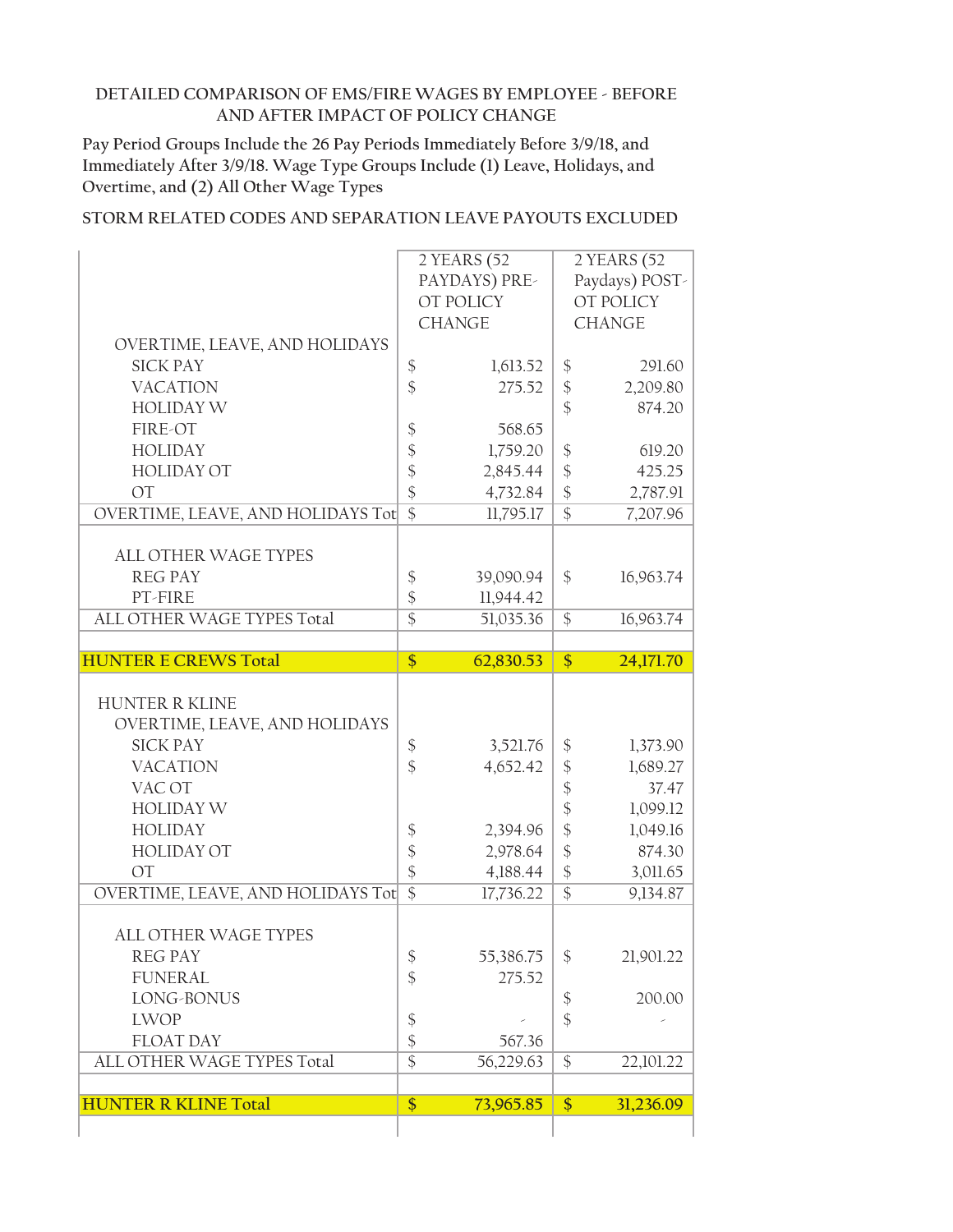**Pay Period Groups Include the 26 Pay Periods Immediately Before 3/9/18, and Immediately After 3/9/18. Wage Type Groups Include (1) Leave, Holidays, and Overtime, and (2) All Other Wage Types**

|                                   |                              | 2 YEARS (52   |                                | 2 YEARS (52         |
|-----------------------------------|------------------------------|---------------|--------------------------------|---------------------|
|                                   |                              | PAYDAYS) PRE- |                                | Paydays) POST-      |
|                                   |                              | OT POLICY     |                                | OT POLICY           |
|                                   |                              | <b>CHANGE</b> |                                | <b>CHANGE</b>       |
| IGNACIO FERNANDEZ                 |                              |               |                                |                     |
| OVERTIME, LEAVE, AND HOLIDAYS     |                              |               |                                |                     |
| <b>SICK PAY</b>                   |                              |               |                                |                     |
| SICK OT                           | \$                           | 1,040.88      | \$                             | 2,093.48            |
|                                   |                              |               | \$                             | 567.79              |
| <b>VACATION</b>                   | \$                           | 2,514.48      | \$                             | 2,652.25            |
| VAC OT                            |                              |               | \$                             | 1,027.43            |
| <b>HOLIDAY W</b>                  |                              |               | \$                             | 2,266.00            |
| <b>HOLIDAY</b>                    | \$                           | 1,945.44      | \$                             | 2,966.40            |
| <b>HOLIDAY OT</b>                 | \$                           | 2,394.72      | \$                             | 875.50              |
| <b>OT</b>                         | $\frac{1}{2}$                | 24,829.75     | $\frac{1}{2}$                  | 27,871.85           |
| OVERTIME, LEAVE, AND HOLIDAYS Tot | $\overline{\$}$              | 32,725.27     | $\overline{\$}$                | 40,320.70           |
|                                   |                              |               |                                |                     |
| <b>ALL OTHER WAGE TYPES</b>       |                              |               |                                |                     |
| <b>REG PAY</b>                    | $\boldsymbol{\mathsf{\$}}$   | 37,831.36     | $\frac{1}{2}$                  | 36,969.28           |
| <b>FREE SICK</b>                  | \$                           | 685.20        | \$                             | 247.20              |
| <b>FLOAT DAY</b>                  | $\frac{1}{2}$                | 458.88        | $\frac{1}{2}$                  | 494.40              |
| ALL OTHER WAGE TYPES Total        | $\overline{\$}$              | 38,975.44     | $\overline{\$}$                | 37,710.88           |
|                                   |                              |               |                                |                     |
|                                   |                              |               |                                |                     |
|                                   |                              |               |                                |                     |
| <b>IGNACIO FERNANDEZ Total</b>    | \$                           | 71,700.71     | \$                             | 78,031.58           |
|                                   |                              |               |                                |                     |
| JACKSON L FOWLER                  |                              |               |                                |                     |
| <b>ALL OTHER WAGE TYPES</b>       |                              |               |                                |                     |
| <b>STIPEND</b>                    |                              |               | $\boldsymbol{\$}$              | 350.00              |
| ALL OTHER WAGE TYPES Total        |                              |               | $\overline{\$}$                | 350.00              |
|                                   |                              |               |                                |                     |
| <b>JACKSON L FOWLER Total</b>     |                              |               | \$                             | 350.00              |
|                                   |                              |               |                                |                     |
| JACOB C KWALWASSER                |                              |               |                                |                     |
| OVERTIME, LEAVE, AND HOLIDAYS     |                              |               |                                |                     |
| <b>SICK PAY</b>                   | $\boldsymbol{\$}$            | 894.96        |                                | 1,323.10            |
| SICK OT                           |                              |               | $\frac{1}{2}$                  | 1,080.75            |
| <b>VACATION</b>                   |                              |               | \$                             |                     |
| VAC OT                            | $\boldsymbol{\$}$            | 1,111.70      | \$                             | 2,842.70            |
|                                   |                              |               |                                | 687.75              |
| <b>HOLIDAY W</b>                  |                              |               | $\frac{3}{5}$                  | 5,095.90            |
| <b>HOLIDAY</b>                    | \$                           | 2,642.88      | \$                             | 3,772.80            |
| <b>HOLIDAY OT</b>                 | $\boldsymbol{\hat{\varphi}}$ | 2,174.40      | \$                             | 786.00              |
| <b>OT</b><br><b>EMS ADM OT</b>    | $\frac{1}{2}$                | 11,399.39     | $\frac{1}{2}$<br>$\frac{1}{2}$ | 13,391.50<br>677.93 |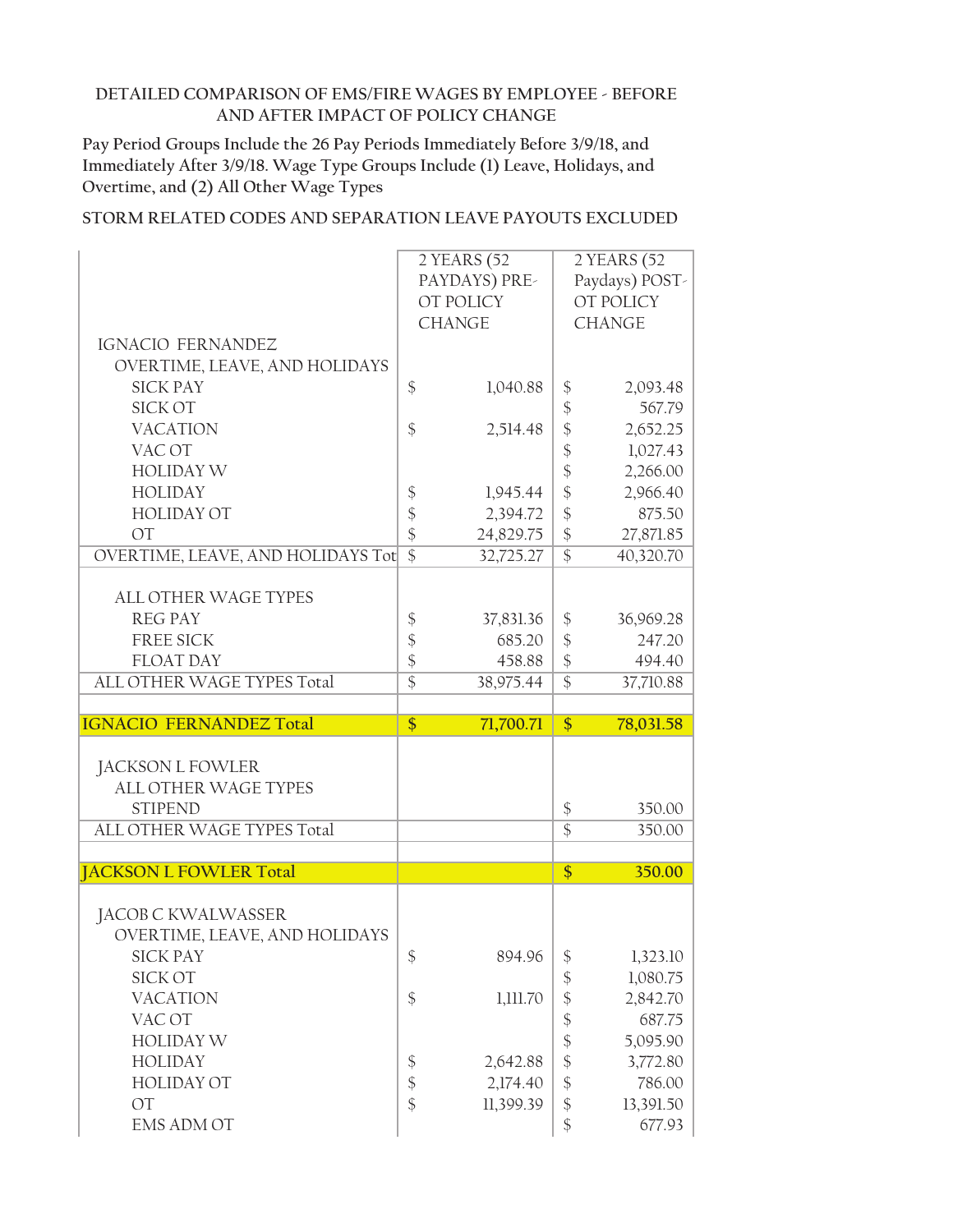**Pay Period Groups Include the 26 Pay Periods Immediately Before 3/9/18, and Immediately After 3/9/18. Wage Type Groups Include (1) Leave, Holidays, and Overtime, and (2) All Other Wage Types**

|                                                         |                 | 2 YEARS (52   |                           | 2 YEARS (52    |
|---------------------------------------------------------|-----------------|---------------|---------------------------|----------------|
|                                                         |                 | PAYDAYS) PRE- |                           | Paydays) POST- |
|                                                         |                 | OT POLICY     |                           | OT POLICY      |
|                                                         |                 | <b>CHANGE</b> |                           | <b>CHANGE</b>  |
| OVERTIME, LEAVE, AND HOLIDAYS Tot                       | $\mathcal{S}$   | 18,223.33     | $\mathcal{S}$             | 29,658.43      |
|                                                         |                 |               |                           |                |
| <b>ALL OTHER WAGE TYPES</b>                             |                 |               |                           |                |
| <b>REG PAY</b>                                          | \$              | 58,950.10     | \$                        | 59,889.94      |
| <b>ADMIN</b>                                            |                 |               | \$                        | 2,692.05       |
| <b>FUNERAL</b>                                          |                 |               | $\frac{1}{2}$             | 314.40         |
| <b>FREE SICK</b>                                        | \$              | 886.56        | \$                        | 314.40         |
| PT-FIRE                                                 | $\frac{1}{2}$   | 1,383.34      |                           |                |
| <b>FLOAT DAY</b>                                        | \$              | 579.84        | \$                        | 628.80         |
| ALL OTHER WAGE TYPES Total                              | $\overline{\$}$ | 61,799.84     | $\overline{\$}$           | 63,839.59      |
|                                                         |                 |               |                           |                |
| <b>JACOB C KWALWASSER Total</b>                         | \$              | 80,023.17     | \$                        | 93,498.02      |
|                                                         |                 |               |                           |                |
|                                                         |                 |               |                           |                |
| <b>JAMES G WILKERSON</b><br><b>ALL OTHER WAGE TYPES</b> |                 |               |                           |                |
|                                                         |                 |               |                           |                |
| <b>FIRE-CALLS</b>                                       | \$              | 550.00        | \$                        | 40.00          |
| ALL OTHER WAGE TYPES Total                              | $\overline{\$}$ | 550.00        | $\overline{\$}$           | 40.00          |
|                                                         |                 |               |                           |                |
|                                                         |                 |               |                           |                |
| <b>JAMES G WILKERSON Total</b>                          | $\frac{1}{2}$   | 550.00        | \$                        | 40.00          |
|                                                         |                 |               |                           |                |
| JAMES M HARRELL                                         |                 |               |                           |                |
| OVERTIME, LEAVE, AND HOLIDAYS                           |                 |               |                           |                |
| EX-HOLIDAY                                              | \$              | 6,016.55      | \$                        | 9,035.28       |
| <b>EX-SICK</b>                                          | \$              | 2,818.17      | $\boldsymbol{\mathsf{S}}$ | 2,928.10       |
| <b>EX-VACATN</b>                                        | \$              | 3,923.52      | $\frac{1}{2}$             | 6,943.78       |
| <b>HOLIDAY</b>                                          | \$              | 653.92        |                           |                |
| OVERTIME, LEAVE, AND HOLIDAYS Tot                       | $\overline{\$}$ | 13,412.16     | \$                        | 18,907.16      |
|                                                         |                 |               |                           |                |
| <b>ALL OTHER WAGE TYPES</b>                             |                 |               |                           |                |
| EX-FLOAT                                                | \$              | 607.70        | \$                        | 1,087.58       |
| <b>EXECUTIVE</b>                                        |                 | 109,071.24    | \$                        | 152,595.84     |
| <b>LWOP</b>                                             | \$              |               |                           |                |
| <b>SUPP COMP</b>                                        | \$              | 900.00        | $\frac{1}{2}$             | 1,200.00       |
|                                                         | \$              | 122.61        |                           |                |
| EX-JURY<br>ALL OTHER WAGE TYPES Total                   | $\frac{1}{2}$   | 110,701.55    | \$                        | 154,883.42     |
|                                                         | $\overline{\$}$ |               |                           |                |
|                                                         |                 |               |                           |                |
| <b>EX-ADMIN</b><br>EX-ADMIN                             | \$              | 911.54        | $\frac{1}{2}$             | 418.30         |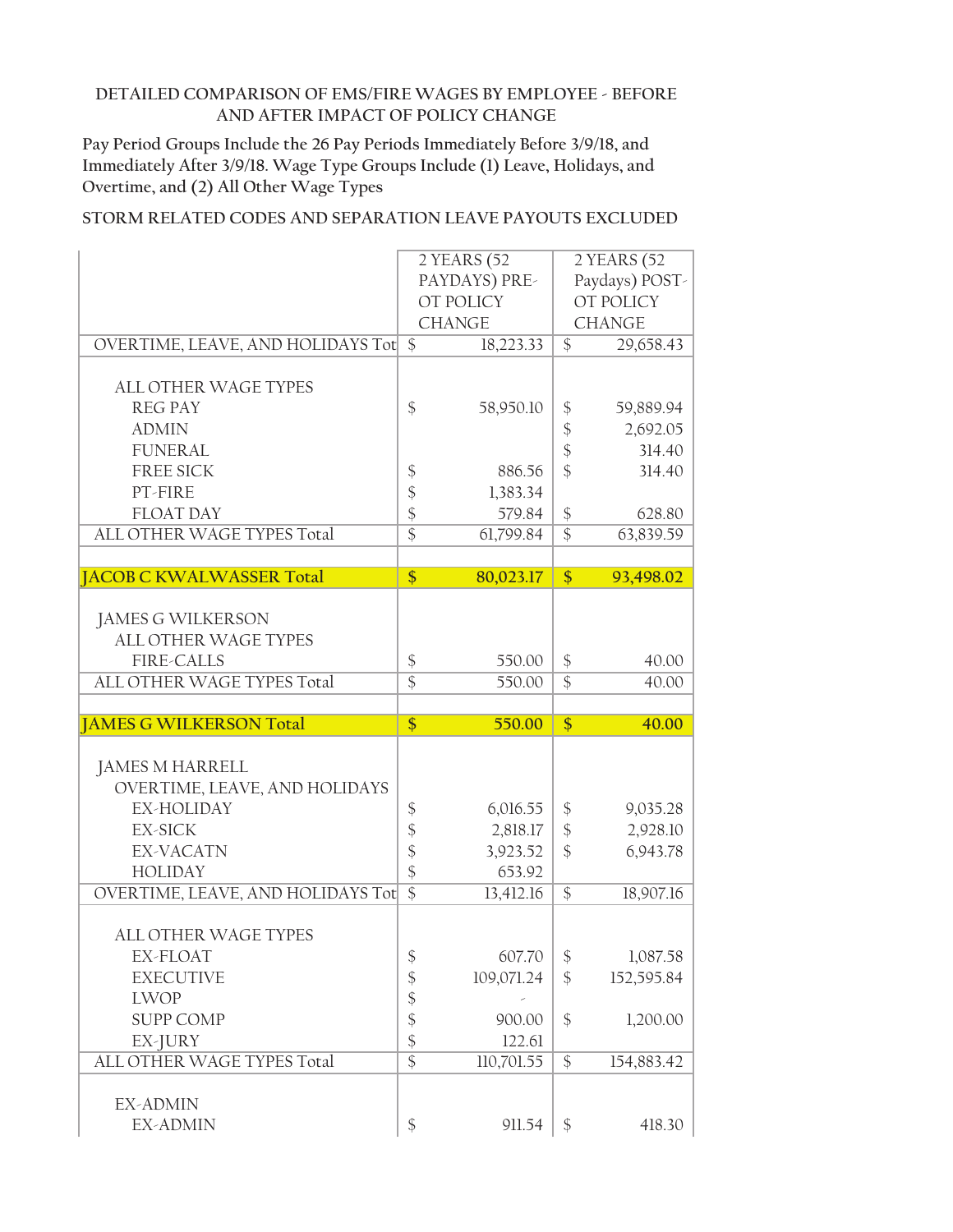**Pay Period Groups Include the 26 Pay Periods Immediately Before 3/9/18, and Immediately After 3/9/18. Wage Type Groups Include (1) Leave, Holidays, and Overtime, and (2) All Other Wage Types**

|                                   |                              | 2 YEARS (52   |                            | 2 YEARS (52    |
|-----------------------------------|------------------------------|---------------|----------------------------|----------------|
|                                   |                              | PAYDAYS) PRE- |                            | Paydays) POST- |
|                                   |                              | OT POLICY     |                            | OT POLICY      |
|                                   |                              | <b>CHANGE</b> |                            | <b>CHANGE</b>  |
| <b>EX-ADMIN Total</b>             | $\overline{\$}$              | 911.54        | $\overline{\$}$            | 418.30         |
|                                   |                              |               |                            |                |
| <b>JAMES M HARRELL Total</b>      | \$                           | 125,025.25    | \$                         | 174,208.88     |
|                                   |                              |               |                            |                |
| <b>JASON D MATCHETT</b>           |                              |               |                            |                |
| OVERTIME, LEAVE, AND HOLIDAYS     |                              |               |                            |                |
| <b>SICK PAY</b>                   | $\frac{1}{2}$                | 671.76        | \$                         | 290.58         |
| <b>SICK OT</b>                    |                              |               | \$                         | 285.57         |
| <b>VACATION</b>                   | $\frac{1}{2}$                | 1,289.64      | $\frac{1}{2}$              | 2,640.27       |
| VAC OT                            |                              |               | $\frac{1}{2}$              | 1,563.12       |
| <b>HOLIDAY W</b>                  |                              |               | $\frac{1}{2}$              | 2,585.16       |
| <b>HOLIDAY</b>                    | $\boldsymbol{\$}$            | 1,446.84      | $\frac{1}{2}$              | 2,885.76       |
| <b>HOLIDAY OT</b>                 | $\boldsymbol{\hat{\varphi}}$ | 2,325.24      | $\boldsymbol{\mathsf{\$}}$ | 1,603.20       |
| OT                                | $\boldsymbol{\$}$            | 18,884.13     | $\frac{1}{2}$              | 30,266.70      |
| PT-OT                             | $\frac{1}{2}$                | 2,257.77      |                            |                |
| <b>EMS ADM OT</b>                 |                              |               | $\boldsymbol{\$}$          | 886.77         |
| OVERTIME, LEAVE, AND HOLIDAYS Tot | $\overline{\$}$              | 26,875.38     | $\overline{\$}$            | 43,007.13      |
|                                   |                              |               |                            |                |
| <b>ALL OTHER WAGE TYPES</b>       |                              |               |                            |                |
| <b>REG PAY</b>                    | \$                           | 24,897.30     | \$                         | 36,943.74      |
| <b>ADMIN</b>                      |                              |               | $\boldsymbol{\mathsf{\$}}$ | 110.22         |
| <b>FREE SICK</b>                  | $\frac{1}{2}$                | 219.60        | $\frac{1}{2}$              | 721.44         |
|                                   |                              |               | $\frac{1}{2}$              |                |
| <b>LWOP</b>                       |                              |               |                            |                |
| PART TIME                         | $\boldsymbol{\$}$            | 5,540.33      |                            |                |
| <b>STIPEND</b>                    | $\boldsymbol{\mathsf{\$}}$   | 1,590.00      |                            |                |
| <b>FLOAT DAY</b>                  | $\frac{1}{2}$                | 439.20        | \$                         | 480.96         |
| ALL OTHER WAGE TYPES Total        | $\overline{\$}$              | 32,686.43     | $\overline{\$}$            | 38,256.36      |
|                                   |                              |               |                            |                |
| <b>JASON D MATCHETT Total</b>     | $\overline{\$}$              | 59,561.81     | $\overline{\$}$            | 81,263.49      |
|                                   |                              |               |                            |                |
| <b>JASON M BRIMHALL</b>           |                              |               |                            |                |
| OVERTIME, LEAVE, AND HOLIDAYS     |                              |               |                            |                |
| PT-OT                             | \$                           | 219.60        |                            |                |
| OVERTIME, LEAVE, AND HOLIDAYS Tot | $\overline{\$}$              | 219.60        |                            |                |
|                                   |                              |               |                            |                |
| <b>ALL OTHER WAGE TYPES</b>       |                              |               |                            |                |
| <b>REG PAY</b>                    |                              |               | $\frac{1}{2}$              | 237.90         |
| PART TIME                         | \$                           | 4,687.09      | $\mathcal{S}$              | 786.90         |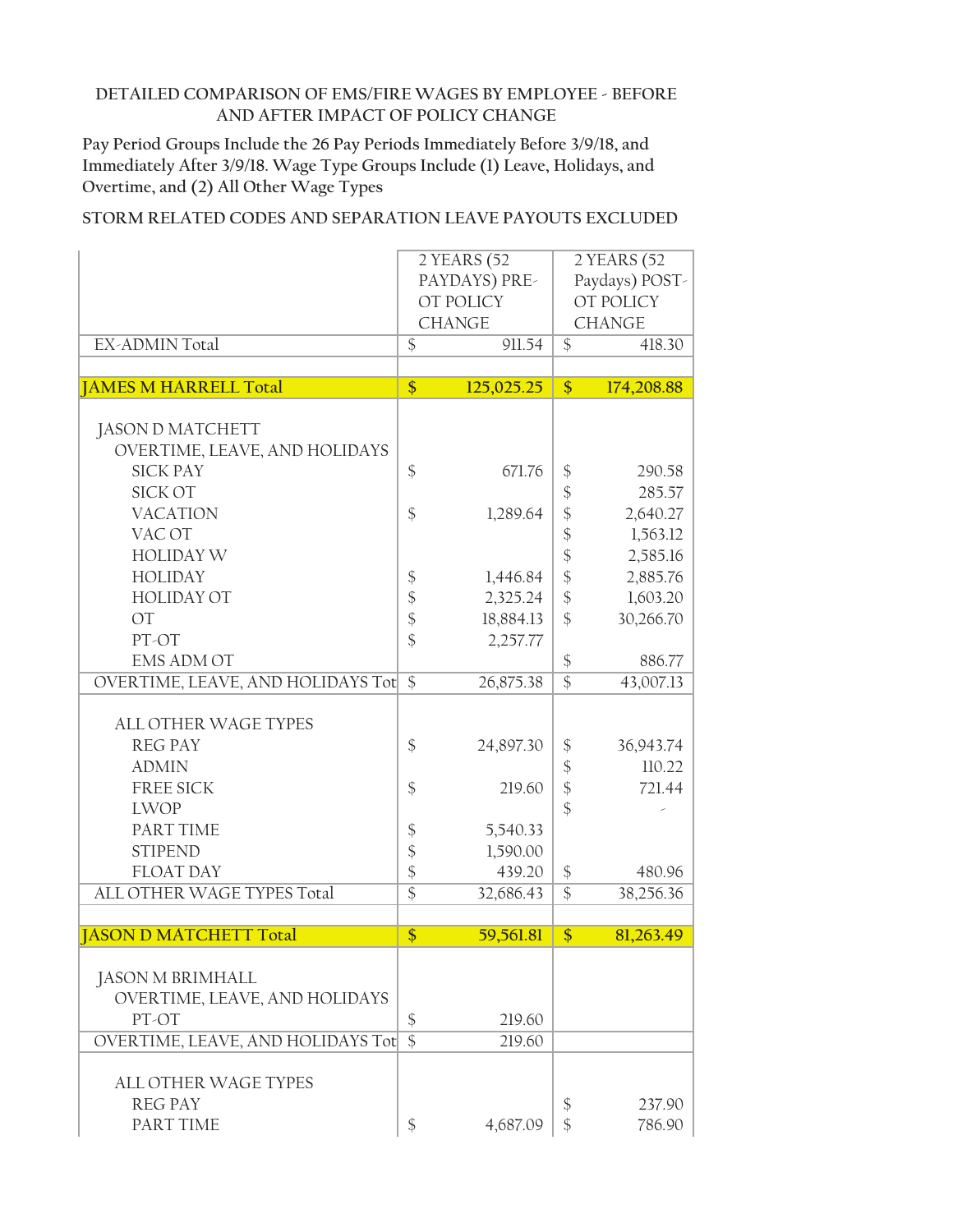**Pay Period Groups Include the 26 Pay Periods Immediately Before 3/9/18, and Immediately After 3/9/18. Wage Type Groups Include (1) Leave, Holidays, and Overtime, and (2) All Other Wage Types**

|                                                | 2 YEARS (52                                               |                                               | 2 YEARS (52         |
|------------------------------------------------|-----------------------------------------------------------|-----------------------------------------------|---------------------|
|                                                | PAYDAYS) PRE-                                             |                                               | Paydays) POST-      |
|                                                |                                                           |                                               |                     |
|                                                | OT POLICY                                                 |                                               | OT POLICY           |
|                                                | <b>CHANGE</b>                                             |                                               | <b>CHANGE</b>       |
| ALL OTHER WAGE TYPES Total                     | $\overline{\$}$<br>4,687.09                               | $\overline{\$}$                               | 1,024.80            |
|                                                |                                                           |                                               |                     |
| <b>JASON M BRIMHALL Total</b>                  | \$<br>4,906.69                                            | \$                                            | 1,024.80            |
|                                                |                                                           |                                               |                     |
| <b>JASON M HUGHES</b>                          |                                                           |                                               |                     |
| OVERTIME, LEAVE, AND HOLIDAYS                  |                                                           |                                               |                     |
| <b>SICK</b>                                    |                                                           | $\boldsymbol{\$}$                             | 5,151.20            |
| <b>VACATION</b>                                |                                                           |                                               |                     |
|                                                |                                                           | $\boldsymbol{\hat{\zeta}}$                    | 6,192.40            |
| <b>HOLIDAY</b>                                 | $\frac{1}{2}$<br>435.36                                   | $\frac{1}{2}$                                 | 5,260.80            |
| <b>OT</b>                                      |                                                           | $\frac{1}{2}$                                 | 657.60              |
| OVERTIME, LEAVE, AND HOLIDAYS Tot              | $\frac{1}{2}$<br>435.36                                   | $\overline{\$}$                               | 17,262.00           |
|                                                |                                                           |                                               |                     |
| <b>ALL OTHER WAGE TYPES</b>                    |                                                           |                                               |                     |
| <b>REG PAY</b>                                 | \$<br>9,116.64                                            | \$                                            | 96,283.60           |
| <b>ADMIN</b>                                   |                                                           | \$                                            | 219.20              |
| ALL OTHER WAGE TYPES Total                     | $\overline{\$}$<br>9,116.64                               | $\overline{\$}$                               | 96,502.80           |
|                                                |                                                           |                                               |                     |
|                                                |                                                           |                                               |                     |
| <b>JASON M HUGHES Total</b>                    | 9,552.00                                                  | $\frac{1}{2}$                                 | 113,764.80          |
|                                                | \$                                                        |                                               |                     |
|                                                |                                                           |                                               |                     |
| JEFFREY L TURNER                               |                                                           |                                               |                     |
| OVERTIME, LEAVE, AND HOLIDAYS                  |                                                           |                                               |                     |
| <b>SICK PAY</b>                                | $\frac{1}{2}$<br>1,086.72                                 | $\boldsymbol{\$}$                             | 5,016.96            |
| <b>SICK OT</b>                                 |                                                           | \$                                            | 3,594.24            |
| <b>VACATION</b>                                | \$<br>5,904.72                                            | $\boldsymbol{\hat{\phi}}$                     | 7,782.84            |
| VAC OT                                         |                                                           | $\frac{1}{2}$                                 | 4,338.36            |
| <b>HOLIDAY W</b>                               |                                                           |                                               | 5,054.40            |
| <b>HOLIDAY</b>                                 | 3,206.52                                                  | $\frac{1}{2}$                                 |                     |
|                                                | $\frac{1}{2}$                                             | $\boldsymbol{\hat{\zeta}}$                    | 5,391.36            |
| <b>HOLIDAY OT</b>                              | $\frac{1}{2}$<br>5,815.80                                 | \$                                            | 6,037.20            |
| <b>OT</b>                                      | $\frac{1}{2}$<br>43,344.24                                | $\frac{1}{2}$                                 | 44,513.82           |
| OVERTIME, LEAVE, AND HOLIDAYS Tot \$           | 59,358.00                                                 | \$                                            | 81,729.18           |
|                                                |                                                           |                                               |                     |
| <b>ALL OTHER WAGE TYPES</b>                    |                                                           |                                               |                     |
| <b>REG PAY</b>                                 | \$<br>69,439.08                                           | \$                                            | 60,924.24           |
| <b>BUY BACK</b>                                | $\boldsymbol{\hat{\phi}}$<br>2,868.60                     | $\boldsymbol{\$}$                             | 2,246.40            |
| <b>FREE SICK</b>                               | $\boldsymbol{\$}$<br>1,267.92                             | $\frac{1}{2}$                                 | 449.28              |
| LONG-BONUS                                     | $\boldsymbol{\$}$<br>400.00                               | $\boldsymbol{\mathsf{\$}}$                    | 400.00              |
| <b>FLOAT DAY</b><br>ALL OTHER WAGE TYPES Total | $\frac{1}{2}$<br>1,249.80<br>$\overline{\$}$<br>75,225.40 | $\boldsymbol{\hat{\zeta}}$<br>$\overline{\$}$ | 449.28<br>64,469.20 |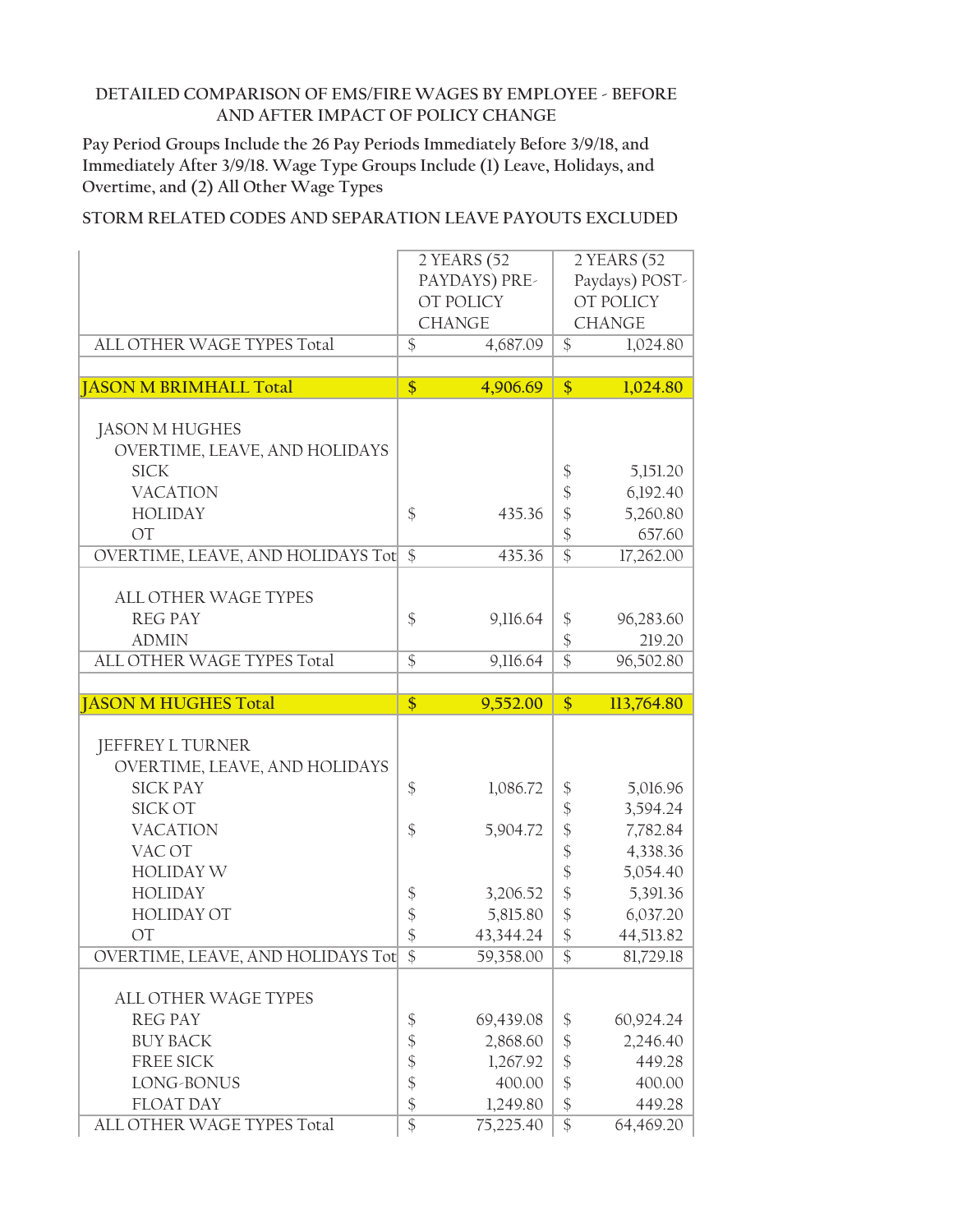**Pay Period Groups Include the 26 Pay Periods Immediately Before 3/9/18, and Immediately After 3/9/18. Wage Type Groups Include (1) Leave, Holidays, and Overtime, and (2) All Other Wage Types**

|                                   |                                  | 2 YEARS (52   |                            | 2YEARS(52)     |
|-----------------------------------|----------------------------------|---------------|----------------------------|----------------|
|                                   |                                  | PAYDAYS) PRE- |                            | Paydays) POST- |
|                                   |                                  | OT POLICY     |                            | OT POLICY      |
|                                   |                                  | <b>CHANGE</b> |                            | <b>CHANGE</b>  |
|                                   |                                  |               |                            |                |
| <b>JEFFREY L TURNER Total</b>     | \$                               | 134,583.40    | $\frac{1}{2}$              | 146,198.38     |
|                                   |                                  |               |                            |                |
| <b>JEREMY L PITTMAN</b>           |                                  |               |                            |                |
| OVERTIME, LEAVE, AND HOLIDAYS     |                                  |               |                            |                |
| <b>SICK PAY</b>                   | \$                               | 1,693.92      | $\boldsymbol{\$}$          | 1,654.93       |
| <b>SICK OT</b>                    |                                  |               | $\boldsymbol{\mathsf{\$}}$ | 84.31          |
| <b>VACATION</b>                   | $\frac{1}{2}$                    | 1,686.00      | \$                         | 4,708.73       |
| VAC OT                            |                                  |               | \$                         | 805.61         |
| <b>HOLIDAY W</b>                  |                                  |               | $\boldsymbol{\mathsf{\$}}$ | 3,896.88       |
| <b>HOLIDAY</b>                    |                                  | 2,103.36      | $\frac{1}{2}$              | 3,597.12       |
| <b>HOLIDAY OT</b>                 | $\frac{1}{2}$                    | 3,769.20      | $\frac{1}{2}$              |                |
|                                   | $\frac{1}{2}$                    |               |                            | 1,935.95       |
| <b>OT</b>                         | $\frac{1}{2}$<br>$\overline{\$}$ | 24,336.65     | $\boldsymbol{\mathsf{\$}}$ | 36,725.33      |
| OVERTIME, LEAVE, AND HOLIDAYS Tot |                                  | 33,589.13     | $\overline{\$}$            | 53,408.86      |
|                                   |                                  |               |                            |                |
| <b>ALL OTHER WAGE TYPES</b>       |                                  |               |                            |                |
| <b>REG PAY</b>                    | \$                               | 62,382.35     | \$                         | 60,557.81      |
| <b>FREE SICK</b>                  | \$                               | 826.80        |                            |                |
| <b>FLOAT DAY</b>                  | \$                               | 567.36        | $\frac{1}{2}$              | 599.52         |
| ALL OTHER WAGE TYPES Total        | $\overline{\$}$                  | 63,776.51     | $\overline{\$}$            | 61,157.33      |
|                                   |                                  |               |                            |                |
| <b>JEREMY L PITTMAN Total</b>     | \$                               | 97,365.64     | \$                         | 114,566.19     |
|                                   |                                  |               |                            |                |
| <b>JERRY ZIEGLER</b>              |                                  |               |                            |                |
| OVERTIME, LEAVE, AND HOLIDAYS     |                                  |               |                            |                |
| <b>SICK</b>                       | \$                               | 7,239.43      | \$                         | 5,329.18       |
| <b>VACATION</b>                   | \$                               | 6,739.77      | $\boldsymbol{\$}$          | 5,917.48       |
| <b>HOLIDAY</b>                    | \$                               | 4,236.96      | $\boldsymbol{\mathsf{\$}}$ | 4,429.44       |
| <b>OT</b>                         | \$                               | 298.49        | \$                         | 2,456.96       |
| <b>REGOT</b>                      | $\boldsymbol{\$}$                | 66.33         |                            |                |
| OVERTIME, LEAVE, AND HOLIDAYS Tot | $\mathcal{S}$                    | 18,580.98     | \$                         | 18,133.06      |
|                                   |                                  |               |                            |                |
| ALL OTHER WAGE TYPES              |                                  |               |                            |                |
| <b>REG PAY</b>                    | \$                               | 71,344.63     | \$                         | 79,926.03      |
| <b>ADMIN</b>                      | \$                               | 520.40        | $\boldsymbol{\$}$          | 369.12         |
| LONG-BONUS                        |                                  |               | $\frac{1}{2}$              | 600.00         |
| <b>FLOAT DAY</b>                  | $\boldsymbol{\$}$                | 353.76        |                            |                |
| ALL OTHER WAGE TYPES Total        | $\overline{\$}$                  | 72,218.79     | \$                         | 80,895.15      |
|                                   |                                  |               |                            |                |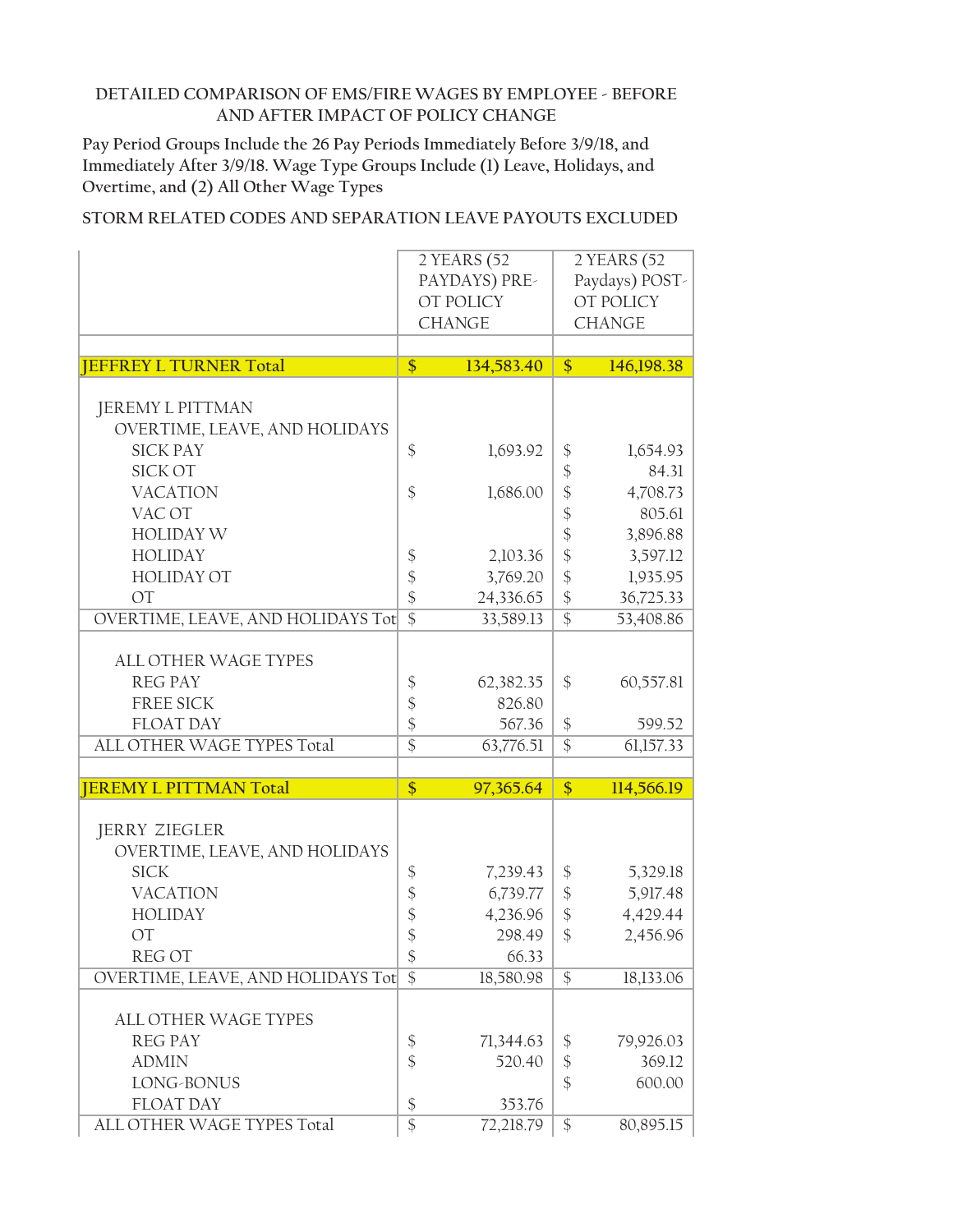**Pay Period Groups Include the 26 Pay Periods Immediately Before 3/9/18, and Immediately After 3/9/18. Wage Type Groups Include (1) Leave, Holidays, and Overtime, and (2) All Other Wage Types**

|                                     | $2$ YEARS (52   |               | 2 YEARS (52     |                |
|-------------------------------------|-----------------|---------------|-----------------|----------------|
|                                     |                 | PAYDAYS) PRE- |                 | Paydays) POST- |
|                                     |                 | OT POLICY     |                 | OT POLICY      |
|                                     |                 | <b>CHANGE</b> |                 | <b>CHANGE</b>  |
|                                     |                 |               |                 |                |
| <b>JERRY ZIEGLER Total</b>          | \$              | 90,799.77     | \$              | 99,028.21      |
|                                     |                 |               |                 |                |
| <b>JERRY R HORTON</b>               |                 |               |                 |                |
| OVERTIME, LEAVE, AND HOLIDAYS       |                 |               |                 |                |
| FIRE-OT                             |                 |               | \$              | 234.15         |
| OVERTIME, LEAVE, AND HOLIDAYS Total |                 |               | $\overline{\$}$ | 234.15         |
|                                     |                 |               |                 |                |
| <b>ALL OTHER WAGE TYPES</b>         |                 |               |                 |                |
| <b>REG PAY</b>                      |                 |               | \$              | 189.56         |
| <b>FIRE</b>                         | \$              | 50.18         |                 |                |
| <b>INSTRUCTOR</b>                   | \$              | 7,443.00      | \$              | 12,051.00      |
| PT-FIRE                             | \$              | 577.02        | $\frac{1}{2}$   | 9,767.46       |
| ALL OTHER WAGE TYPES Total          | $\overline{\$}$ | 8,070.20      | $\overline{\$}$ | 22,008.02      |
|                                     |                 |               |                 |                |
| <b>JERRY R HORTON Total</b>         | \$              | 8,070.20      | $\frac{1}{2}$   | 22,242.17      |
|                                     |                 |               |                 |                |
| <b>JESSICA L ISLAM</b>              |                 |               |                 |                |
| OVERTIME, LEAVE, AND HOLIDAYS       |                 |               |                 |                |
| <b>SICK PAY</b>                     |                 |               | \$              | 802.51         |
| <b>SICK OT</b>                      |                 |               | \$              | 551.04         |
| <b>VACATION</b>                     |                 |               | $\frac{1}{2}$   | 1,256.13       |
| VAC OT                              |                 |               | $\frac{1}{2}$   | 409.32         |
| <b>HOLIDAY W</b>                    |                 |               | \$              | 2,653.11       |
| <b>HOLIDAY</b>                      |                 |               | $\frac{1}{2}$   | 2,703.72       |
| <b>HOLIDAY OT</b>                   |                 |               | $\frac{1}{2}$   | 1,406.21       |
| OT                                  |                 |               | \$              | 20,773.70      |
| OVERTIME, LEAVE, AND HOLIDAYS Total |                 |               | $\overline{\$}$ | 30,555.74      |
|                                     |                 |               |                 |                |
| ALL OTHER WAGE TYPES                |                 |               |                 |                |
| <b>REG PAY</b>                      |                 |               | \$              | 27,127.62      |
| <b>STIPEND</b>                      |                 |               | $\frac{1}{2}$   | 1,650.00       |
| ALL OTHER WAGE TYPES Total          |                 |               | $\overline{\$}$ | 28,777.62      |
|                                     |                 |               |                 |                |
| <b>JESSICA L ISLAM Total</b>        |                 |               | \$              | 59,333.36      |
|                                     |                 |               |                 |                |
| <b>JESSIE C BAGGETT</b>             |                 |               |                 |                |
| ALL OTHER WAGE TYPES                |                 |               |                 |                |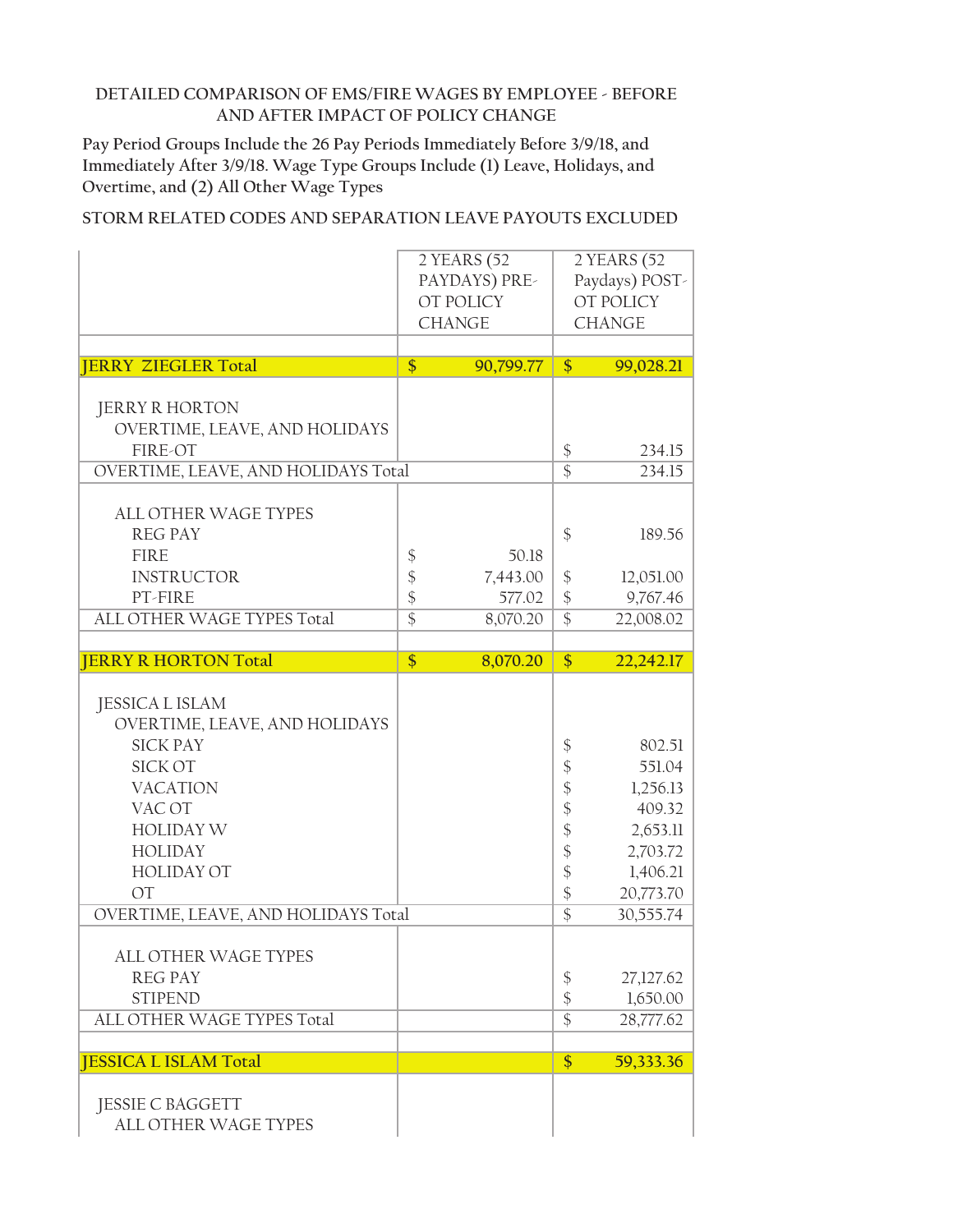**Pay Period Groups Include the 26 Pay Periods Immediately Before 3/9/18, and Immediately After 3/9/18. Wage Type Groups Include (1) Leave, Holidays, and Overtime, and (2) All Other Wage Types**

|                                   |                           | 2 YEARS (52   |                            | 2 YEARS (52    |
|-----------------------------------|---------------------------|---------------|----------------------------|----------------|
|                                   |                           | PAYDAYS) PRE- |                            | Paydays) POST- |
|                                   |                           | OT POLICY     | OT POLICY                  |                |
|                                   |                           |               |                            |                |
|                                   |                           | <b>CHANGE</b> |                            | <b>CHANGE</b>  |
| <b>STIPEND</b>                    | $\boldsymbol{\$}$         | 1,000.00      |                            |                |
| ALL OTHER WAGE TYPES Total        | $\overline{\$}$           | 1,000.00      |                            |                |
| <b>JESSIE C BAGGETT Total</b>     | $\overline{\$}$           | 1,000.00      |                            |                |
|                                   |                           |               |                            |                |
|                                   |                           |               |                            |                |
| <b>JIMMIE R JONES</b>             |                           |               |                            |                |
| OVERTIME, LEAVE, AND HOLIDAYS     |                           |               |                            |                |
| <b>SICK PAY</b>                   | \$                        | 2,080.32      | \$                         | 2,382.42       |
| <b>SICK OT</b>                    |                           |               | $\boldsymbol{\hat{\phi}}$  | 985.42         |
| <b>VACATION</b>                   | \$                        | 7,353.12      | $\frac{1}{2}$              | 6,933.54       |
| VAC OT                            |                           |               | \$                         | 2,113.31       |
| <b>HOLIDAY W</b>                  |                           |               | \$                         | 4,923.13       |
|                                   |                           |               |                            |                |
| <b>HOLIDAY</b>                    | \$                        | 2,828.40      | \$                         | 4,559.04       |
| <b>HOLIDAY OT</b>                 | \$                        | 4,181.04      | $\frac{1}{2}$              | 554.05         |
| <b>OT</b>                         | \$                        | 13,792.30     | $\frac{1}{2}$              | 21,839.50      |
| OVERTIME, LEAVE, AND HOLIDAYS Tot | $\overline{\$}$           | 30,235.18     | $\overline{\$}$            | 44,290.41      |
|                                   |                           |               |                            |                |
| <b>ALL OTHER WAGE TYPES</b>       |                           |               |                            |                |
| <b>REG PAY</b>                    | \$                        | 71,366.81     | \$                         | 73,934.03      |
| <b>FUNERAL</b>                    | $\frac{1}{2}$             | 319.24        |                            |                |
|                                   |                           |               |                            |                |
| <b>BUY BACK</b>                   | $\boldsymbol{\hat{\phi}}$ | 858.00        | \$                         | 316.60         |
| <b>FREE SICK</b>                  | \$                        | 363.84        |                            |                |
| LONG-BONUS                        | \$                        | 200.00        | $\frac{1}{2}$              | 600.00         |
| <b>FLOAT DAY</b>                  |                           |               | $\frac{1}{2}$              | 759.84         |
| <b>POOL</b>                       | \$                        | 666.24        |                            |                |
| ALL OTHER WAGE TYPES Total        | $\overline{\$}$           | 73,774.13     | \$                         | 75,610.47      |
|                                   |                           |               |                            |                |
| <b>JIMMIE R JONES Total</b>       | \$                        | 104,009.31    | $\frac{1}{2}$              | 119,900.88     |
|                                   |                           |               |                            |                |
| <b>JIMMY KARL WILLIS</b>          |                           |               |                            |                |
| OVERTIME, LEAVE, AND HOLIDAYS     |                           |               |                            |                |
|                                   |                           |               |                            |                |
| <b>SICK PAY</b>                   | \$                        | 3,069.60      | \$                         | 4,226.44       |
| <b>SICK OT</b>                    |                           |               | $\boldsymbol{\mathsf{\$}}$ | 787.41         |
| <b>VACATION</b>                   | \$                        | 4,553.04      | \$                         | 6,057.00       |
| VAC OT                            |                           |               | $\boldsymbol{\hat{\phi}}$  | 1,655.58       |
| <b>HOLIDAY W</b>                  |                           |               | $\boldsymbol{\mathsf{\$}}$ | 5,491.68       |
| <b>HOLIDAY</b>                    | \$                        | 2,276.52      | \$                         | 3,876.48       |
| <b>HOLIDAY OT</b>                 | \$                        | 3,606.48      | $\frac{1}{2}$              | 2,422.80       |
|                                   |                           |               |                            |                |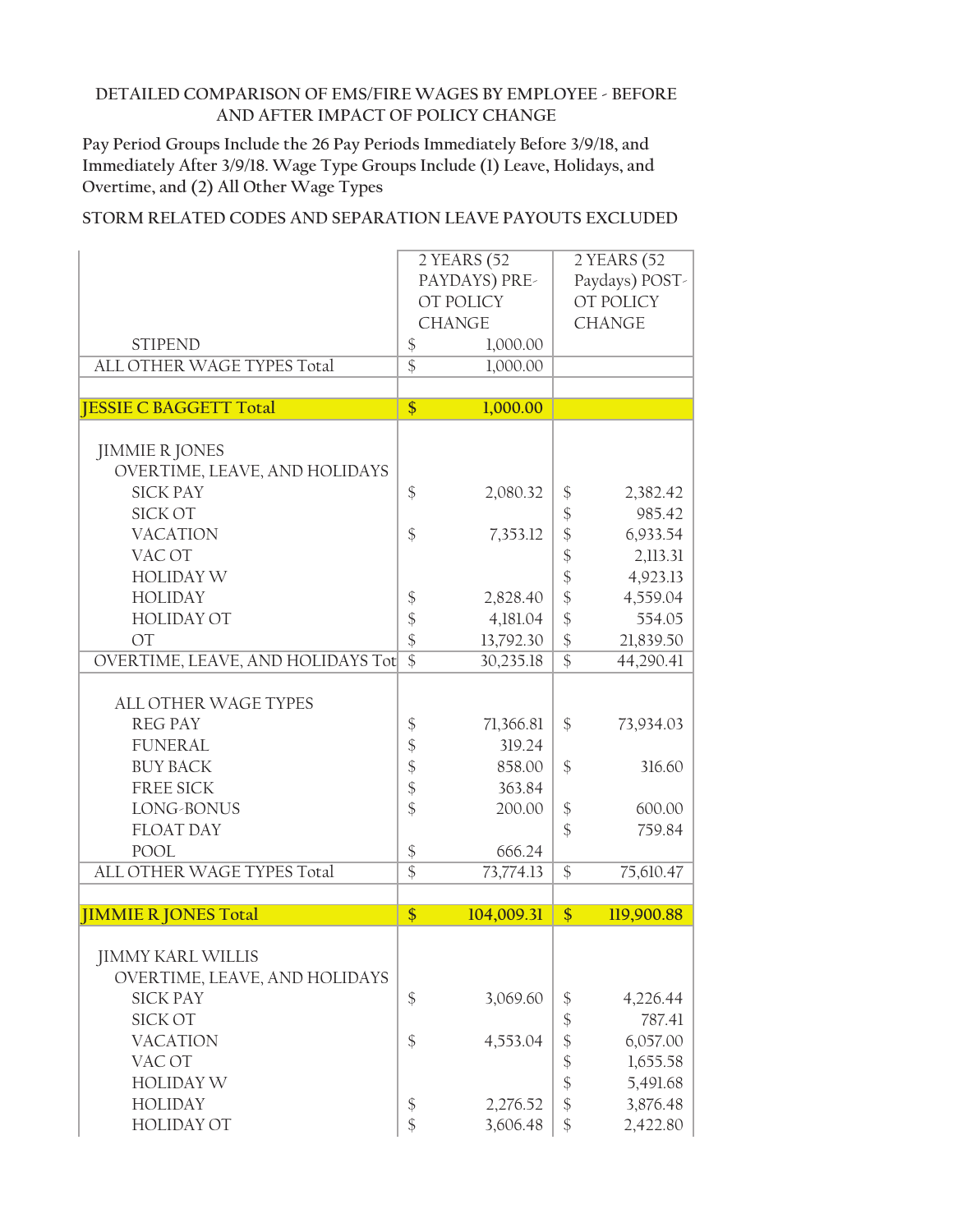**Pay Period Groups Include the 26 Pay Periods Immediately Before 3/9/18, and Immediately After 3/9/18. Wage Type Groups Include (1) Leave, Holidays, and Overtime, and (2) All Other Wage Types**

|                                     |                   | 2 YEARS (52   |                            | 2 YEARS (52           |
|-------------------------------------|-------------------|---------------|----------------------------|-----------------------|
|                                     |                   | PAYDAYS) PRE- |                            | Paydays) POST-        |
|                                     |                   | OT POLICY     |                            | OT POLICY             |
|                                     |                   | <b>CHANGE</b> |                            | <b>CHANGE</b>         |
| <b>OT</b>                           | $\boldsymbol{\$}$ | 14,607.21     | \$                         | 13,820.09             |
| OVERTIME, LEAVE, AND HOLIDAYS Tot   | $\overline{\$}$   | 28,112.85     | $\overline{\$}$            | 38,337.48             |
|                                     |                   |               |                            |                       |
| <b>ALL OTHER WAGE TYPES</b>         |                   |               |                            |                       |
| <b>REG PAY</b>                      | \$                | 61,040.90     | \$                         | 58,964.90             |
| <b>FUNERAL</b>                      | $\boldsymbol{\$}$ | 281.28        | $\mathcal{S}$              | 323.04                |
| <b>BUY BACK</b>                     | $\frac{1}{2}$     | 255.80        |                            |                       |
| <b>FREE SICK</b>                    | $\frac{1}{2}$     | 281.28        |                            |                       |
| <b>JURY</b>                         |                   |               | \$                         | 121.14                |
| LONG-BONUS                          | $\boldsymbol{\$}$ | 400.00        | $\boldsymbol{\mathsf{\$}}$ | 400.00                |
| <b>FLOAT DAY</b>                    | \$                | 613.92        | $\frac{1}{2}$              | 646.08                |
| ALL OTHER WAGE TYPES Total          | $\overline{\$}$   | 62,873.18     | $\overline{\$}$            | 60,455.16             |
|                                     |                   |               |                            |                       |
| <b>IIMMY KARL WILLIS Total</b>      | $\frac{1}{2}$     | 90,986.03     | \$                         | 98,792.64             |
|                                     |                   |               |                            |                       |
| <b>JODY JONES</b>                   |                   |               |                            |                       |
| OVERTIME, LEAVE, AND HOLIDAYS       |                   |               |                            |                       |
| PT-OT                               |                   |               | $\boldsymbol{\$}$          | 4,220.44              |
| OVERTIME, LEAVE, AND HOLIDAYS Total |                   |               | $\overline{\$}$            | $4,220.\overline{44}$ |
|                                     |                   |               |                            |                       |
| <b>ALL OTHER WAGE TYPES</b>         |                   |               |                            |                       |
| PART TIME                           |                   |               | $\boldsymbol{\$}$          | 16,479.17             |
| <b>STIPEND</b>                      | $\boldsymbol{\$}$ | 800.00        | $\frac{1}{2}$              | 1,250.00              |
| ALL OTHER WAGE TYPES Total          | $\overline{\$}$   | 800.00        | $\overline{\$}$            | 17,729.17             |
|                                     |                   |               |                            |                       |
| <b>JODY JONES Total</b>             | $\overline{\$}$   | 800.00        | \$                         | 21,949.61             |
|                                     |                   |               |                            |                       |
| <b>JOE F RINAUDO</b>                |                   |               |                            |                       |
| <b>ALL OTHER WAGE TYPES</b>         |                   |               |                            |                       |
| PART TIME                           |                   |               | \$                         | 99.30                 |
| PT-FIRE                             | $\boldsymbol{\$}$ | 19,281.29     | \$                         | 2,472.23              |
| ALL OTHER WAGE TYPES Total          | $\overline{\$}$   | 19,281.29     | $\overline{\$}$            | 2,571.53              |
|                                     |                   |               |                            |                       |
| <b>JOE F RINAUDO Total</b>          | \$                | 19,281.29     | \$                         | 2,571.53              |
|                                     |                   |               |                            |                       |
| <b>JOEL T PARKS</b>                 |                   |               |                            |                       |
| OVERTIME, LEAVE, AND HOLIDAYS       |                   |               |                            |                       |
| <b>HOLIDAY</b>                      | \$                | 383.40        |                            |                       |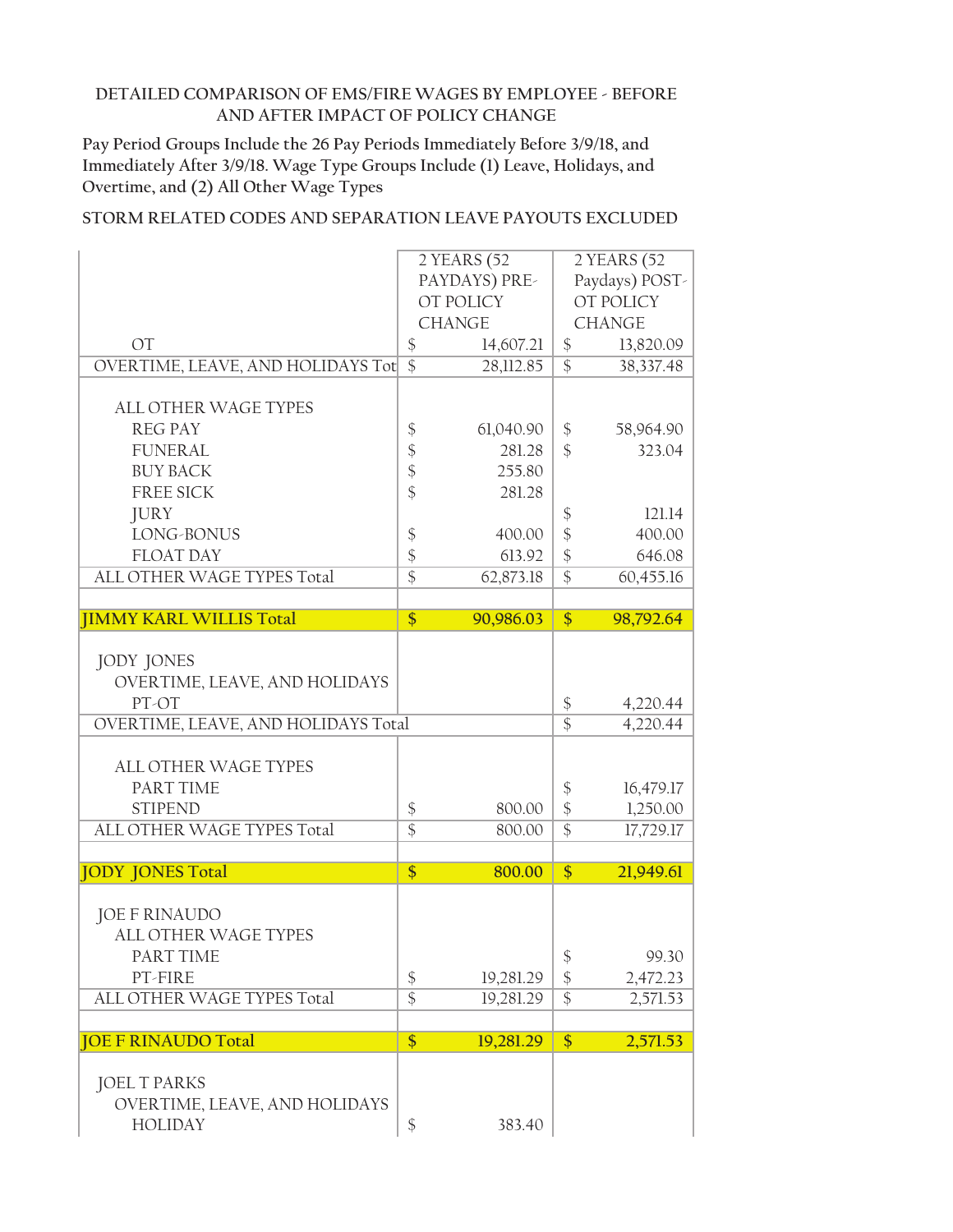**Pay Period Groups Include the 26 Pay Periods Immediately Before 3/9/18, and Immediately After 3/9/18. Wage Type Groups Include (1) Leave, Holidays, and Overtime, and (2) All Other Wage Types**

|                                          |                   | 2 YEARS (52   |                            | 2 YEARS (52    |
|------------------------------------------|-------------------|---------------|----------------------------|----------------|
|                                          |                   | PAYDAYS) PRE- |                            | Paydays) POST- |
|                                          |                   | OT POLICY     |                            | OT POLICY      |
|                                          |                   | <b>CHANGE</b> |                            | <b>CHANGE</b>  |
| <b>HOLIDAY OT</b>                        | $\boldsymbol{\$}$ | 419.40        |                            |                |
| <b>OT</b>                                | \$                | 8,249.03      |                            |                |
| OVERTIME, LEAVE, AND HOLIDAYS Tot        | $\overline{\$}$   | 9,051.83      |                            |                |
|                                          |                   |               |                            |                |
| <b>ALL OTHER WAGE TYPES</b>              |                   |               |                            |                |
| <b>REG PAY</b>                           | \$                | 13,298.00     |                            |                |
| ALL OTHER WAGE TYPES Total               | $\overline{\$}$   | 13,298.00     |                            |                |
|                                          |                   |               |                            |                |
| <b>JOEL T PARKS Total</b>                | \$                | 22,349.83     |                            |                |
|                                          |                   |               |                            |                |
| <b>JOHN AMATO</b>                        |                   |               |                            |                |
| <b>ALL OTHER WAGE TYPES</b>              |                   |               |                            |                |
| PT-FIRE                                  |                   |               | \$                         | 54.90          |
| ALL OTHER WAGE TYPES Total               |                   |               | $\overline{\$}$            | 54.90          |
|                                          |                   |               |                            |                |
| <b>JOHN AMATO Total</b>                  |                   |               | $\frac{1}{2}$              | 54.90          |
|                                          |                   |               |                            |                |
| <b>JOHN A AMATO</b>                      |                   |               |                            |                |
| <b>ALL OTHER WAGE TYPES</b>              |                   |               |                            |                |
| PT-FIRE                                  | \$                | 475.80        |                            |                |
| ALL OTHER WAGE TYPES Total               | $\overline{\$}$   | 475.80        |                            |                |
|                                          |                   |               |                            |                |
| <b>JOHN A AMATO Total</b>                | \$                | 475.80        |                            |                |
|                                          |                   |               |                            |                |
| <b>JOHN A STEPHENSON</b>                 |                   |               |                            |                |
| OVERTIME, LEAVE, AND HOLIDAYS            |                   |               |                            |                |
| <b>SICK PAY</b><br><b>SICK OT</b>        |                   |               | \$                         | 3,456.28       |
|                                          |                   |               | \$                         | 529.40         |
| <b>VACATION</b>                          |                   |               | \$                         | 3,472.22       |
| VAC OT                                   |                   |               | $\boldsymbol{\mathsf{\$}}$ | 906.45         |
| <b>HOLIDAY W</b>                         |                   |               | $\frac{1}{2}$              | 4,600.80       |
| FIRE-OT                                  | \$                | 1,283.65      |                            |                |
| <b>HOLIDAY</b>                           | \$                | 669.00        | \$                         | 3,488.16       |
| <b>HOLIDAY OT</b>                        | \$                | 1,204.20      | $\frac{1}{2}$              | 413.70         |
| <b>OT</b>                                | \$                | 2,876.70      | $\boldsymbol{\$}$          | 10,840.46      |
| <b>OVERTIME, LEAVE, AND HOLIDAYS Tot</b> | $\overline{\$}$   | 6,033.55      | $\overline{\$}$            | 27,707.47      |
| ALL OTHER WAGE TYPES                     |                   |               |                            |                |
|                                          |                   |               |                            |                |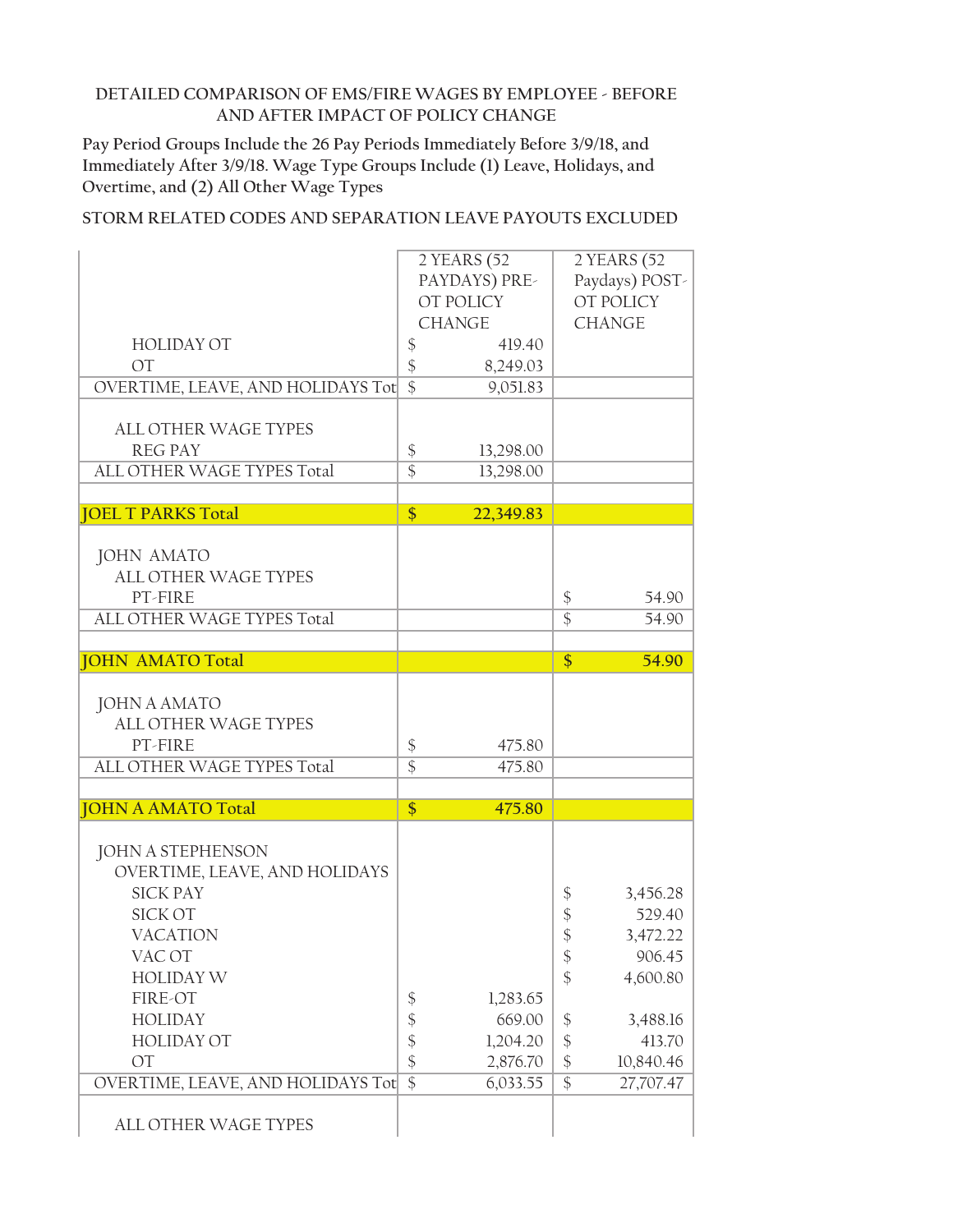**Pay Period Groups Include the 26 Pay Periods Immediately Before 3/9/18, and Immediately After 3/9/18. Wage Type Groups Include (1) Leave, Holidays, and Overtime, and (2) All Other Wage Types**

|                                     |                 | 2 YEARS (52           |                           | 2 YEARS (52    |
|-------------------------------------|-----------------|-----------------------|---------------------------|----------------|
|                                     |                 | PAYDAYS) PRE-         |                           | Paydays) POST- |
|                                     |                 | OT POLICY             |                           | OT POLICY      |
|                                     |                 | <b>CHANGE</b>         |                           | <b>CHANGE</b>  |
|                                     |                 |                       |                           |                |
| <b>REG PAY</b>                      | \$              | 9,246.14              | \$                        | 55,449.95      |
| <b>FIRE</b>                         | \$              | 1,181.90              |                           |                |
| <b>FREE SICK</b>                    |                 |                       | \$                        | 283.68         |
| PT-FIRE                             | \$              | 16,331.04             |                           |                |
| <b>FLOAT DAY</b>                    |                 |                       | \$                        | 584.16         |
| ALL OTHER WAGE TYPES Total          | $\frac{1}{2}$   | 26,759.08             | $\overline{\$}$           | 56,317.79      |
|                                     |                 |                       |                           |                |
| <b>JOHN A STEPHENSON Total</b>      | $\frac{1}{2}$   | 32,792.63             | \$                        | 84,025.26      |
|                                     |                 |                       |                           |                |
| JOHN ANTON MARTIN LAKE              |                 |                       |                           |                |
| OVERTIME, LEAVE, AND HOLIDAYS       |                 |                       |                           |                |
| FIRE-OT                             | \$              | 1,471.80              |                           |                |
| OVERTIME, LEAVE, AND HOLIDAYS Tot   | $\overline{\$}$ | 1,471.80              |                           |                |
|                                     |                 |                       |                           |                |
| <b>ALL OTHER WAGE TYPES</b>         |                 |                       |                           |                |
| PT-FIRE                             |                 |                       |                           |                |
|                                     | \$              | 22,167.59             |                           |                |
| ALL OTHER WAGE TYPES Total          | $\overline{\$}$ | 22,167.59             |                           |                |
|                                     |                 |                       |                           |                |
| <b>JOHN ANTON MARTIN LAKE Total</b> | \$              | 23,639.39             |                           |                |
|                                     |                 |                       |                           |                |
| <b>JOHN J KABACINSKI</b>            |                 |                       |                           |                |
| <b>ALL OTHER WAGE TYPES</b>         |                 |                       |                           |                |
| PT-FIRE                             | \$              | 1,976.40              | \$                        | 219.60         |
| ALL OTHER WAGE TYPES Total          | $\overline{\$}$ | 1,976.40              | $\overline{\$}$           | 219.60         |
|                                     |                 |                       |                           |                |
| <b>JOHN J KABACINSKI Total</b>      | \$              | 1,976.40              | \$                        | 219.60         |
|                                     |                 |                       |                           |                |
| <b>JOHN W KELLY</b>                 |                 |                       |                           |                |
| OVERTIME, LEAVE, AND HOLIDAYS       |                 |                       |                           |                |
| <b>SICK PAY</b>                     | $\frac{1}{2}$   | 812.70                | $\frac{1}{2}$             | 1,117.35       |
| SICK OT                             |                 |                       | $\boldsymbol{\hat{\phi}}$ | 912.38         |
| <b>VACATION</b>                     | \$              | 948.48                | \$                        | 2,277.85       |
| VAC OT                              |                 |                       | $\boldsymbol{\hat{\phi}}$ | 1,529.63       |
| <b>HOLIDAY W</b>                    |                 |                       | $\boldsymbol{\S}$         | 2,500.28       |
| <b>HOLIDAY</b>                      |                 |                       |                           |                |
| <b>HOLIDAY OT</b>                   | \$              | 1,224.00              | \$                        | 2,716.80       |
|                                     |                 |                       |                           |                |
|                                     | \$              | 814.68                | $\boldsymbol{\$}$         | 1,923.03       |
| OT<br>PT-OT                         | \$<br>\$        | 11,162.71<br>1,279.47 | $\frac{1}{2}$             | 25,045.32      |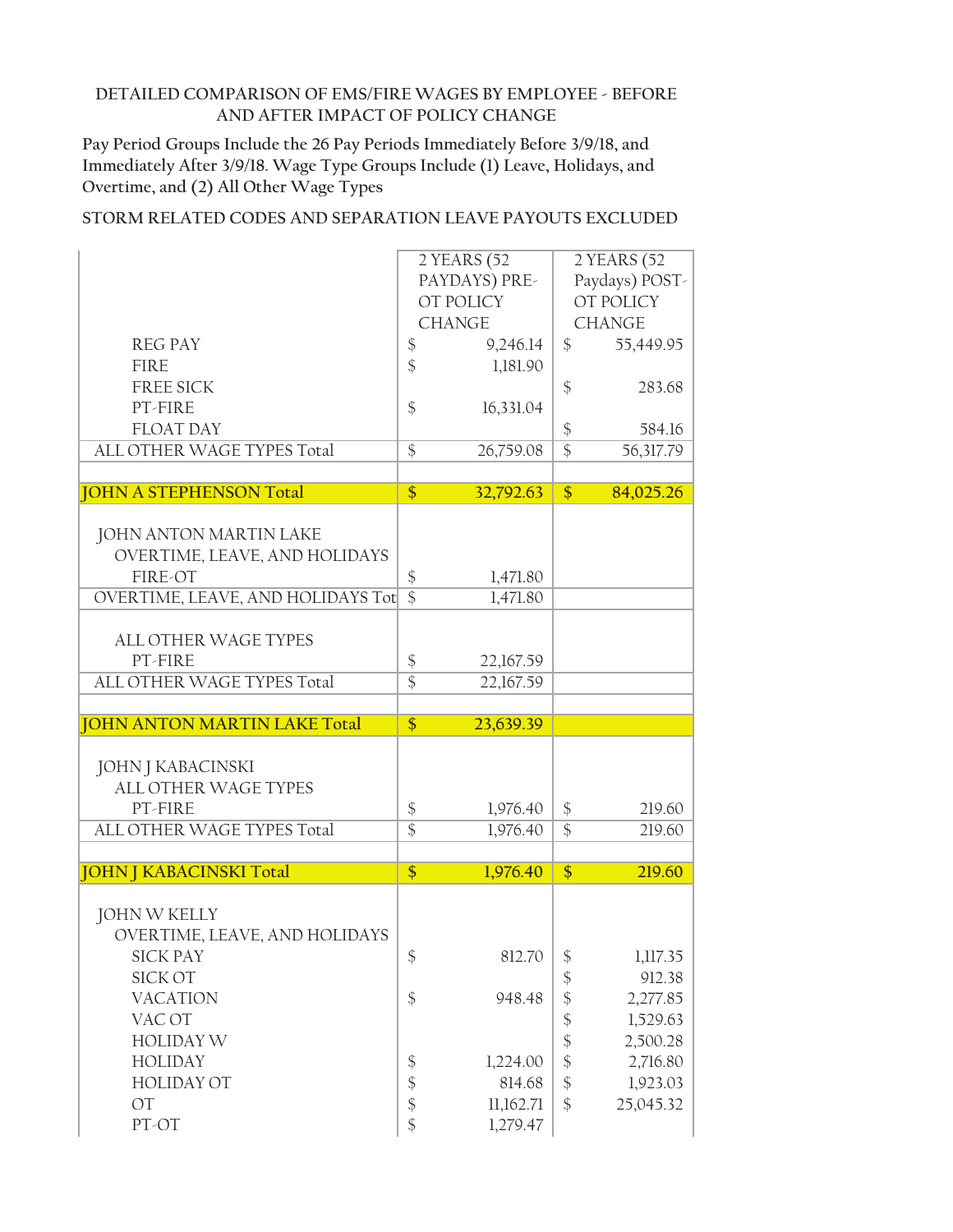**Pay Period Groups Include the 26 Pay Periods Immediately Before 3/9/18, and Immediately After 3/9/18. Wage Type Groups Include (1) Leave, Holidays, and Overtime, and (2) All Other Wage Types**

|                                      |                   | $2$ YEARS (52 |                            | 2 YEARS (52    |
|--------------------------------------|-------------------|---------------|----------------------------|----------------|
|                                      |                   | PAYDAYS) PRE- |                            | Paydays) POST- |
|                                      |                   | OT POLICY     |                            | OT POLICY      |
|                                      |                   | <b>CHANGE</b> |                            | <b>CHANGE</b>  |
| OVERTIME, LEAVE, AND HOLIDAYS Tot \$ |                   | 16,242.04     | $\mathcal{S}$              | 38,022.64      |
|                                      |                   |               |                            |                |
| <b>ALL OTHER WAGE TYPES</b>          |                   |               |                            |                |
|                                      |                   |               |                            |                |
| <b>REG PAY</b>                       | \$                | 17,811.11     | \$                         | 38,857.28      |
| <b>FREE SICK</b>                     |                   |               | $\frac{1}{2}$              | 290.40         |
| PART TIME                            | $\boldsymbol{\$}$ | 3,183.33      |                            |                |
| <b>FLOAT DAY</b>                     | \$                | 543.12        | \$                         | 572.40         |
| ALL OTHER WAGE TYPES Total           | $\overline{\$}$   | 21,537.56     | $\overline{\$}$            | 39,720.08      |
|                                      |                   |               |                            |                |
| <b>JOHN W KELLY Total</b>            | $\overline{\$}$   | 37,779.60     | \$                         | 77,742.72      |
|                                      |                   |               |                            |                |
| <b>JOHN W PARTAIN</b>                |                   |               |                            |                |
| OVERTIME, LEAVE, AND HOLIDAYS        |                   |               |                            |                |
| <b>SICK PAY</b>                      | \$                | 4,599.02      |                            |                |
| <b>VACATION</b>                      | \$                | 7,241.16      |                            |                |
| <b>HOLIDAY</b>                       | \$                | 2,403.12      |                            |                |
| <b>HOLIDAY OT</b>                    |                   | 2,103.12      |                            |                |
|                                      | \$                |               |                            |                |
| <b>OT</b>                            | $\frac{1}{2}$     | 19,218.12     |                            |                |
| OVERTIME, LEAVE, AND HOLIDAYS Tot    | $\overline{\$}$   | 35,564.54     |                            |                |
|                                      |                   |               |                            |                |
| <b>ALL OTHER WAGE TYPES</b>          |                   |               |                            |                |
| <b>REG PAY</b>                       | \$                | 38,233.26     |                            |                |
| LONG-BONUS                           | \$                | 400.00        |                            |                |
| <b>FLOAT DAY</b>                     | \$                | 851.04        |                            |                |
| ALL OTHER WAGE TYPES Total           | $\overline{\$}$   | 39,484.30     |                            |                |
|                                      |                   |               |                            |                |
| <b>JOHN W PARTAIN Total</b>          | \$                | 75,048.84     |                            |                |
|                                      |                   |               |                            |                |
| JON R GILBERT                        |                   |               |                            |                |
| OVERTIME, LEAVE, AND HOLIDAYS        |                   |               |                            |                |
| <b>SICK PAY</b>                      | \$                | 3,375.43      | \$                         | 4,488.35       |
| <b>SICK OT</b>                       |                   |               | $\boldsymbol{\hat{\phi}}$  | 350.88         |
| <b>VACATION</b>                      |                   |               |                            | 5,365.55       |
|                                      | \$                | 4,035.38      | \$                         |                |
| VAC OT                               |                   |               | $\boldsymbol{\hat{\phi}}$  | 921.06         |
| <b>HOLIDAY W</b>                     |                   |               | $\frac{1}{2}$              | 3,099.44       |
| <b>HOLIDAY</b>                       | \$                | 2,496.24      | $\boldsymbol{\hat{\zeta}}$ | 4,210.56       |
| <b>HOLIDAY OT</b>                    | \$                | 4,505.04      | $\frac{1}{2}$              | 1,388.90       |
| OT                                   | \$                | 13,463.77     | \$                         | 9,660.17       |
|                                      |                   |               |                            |                |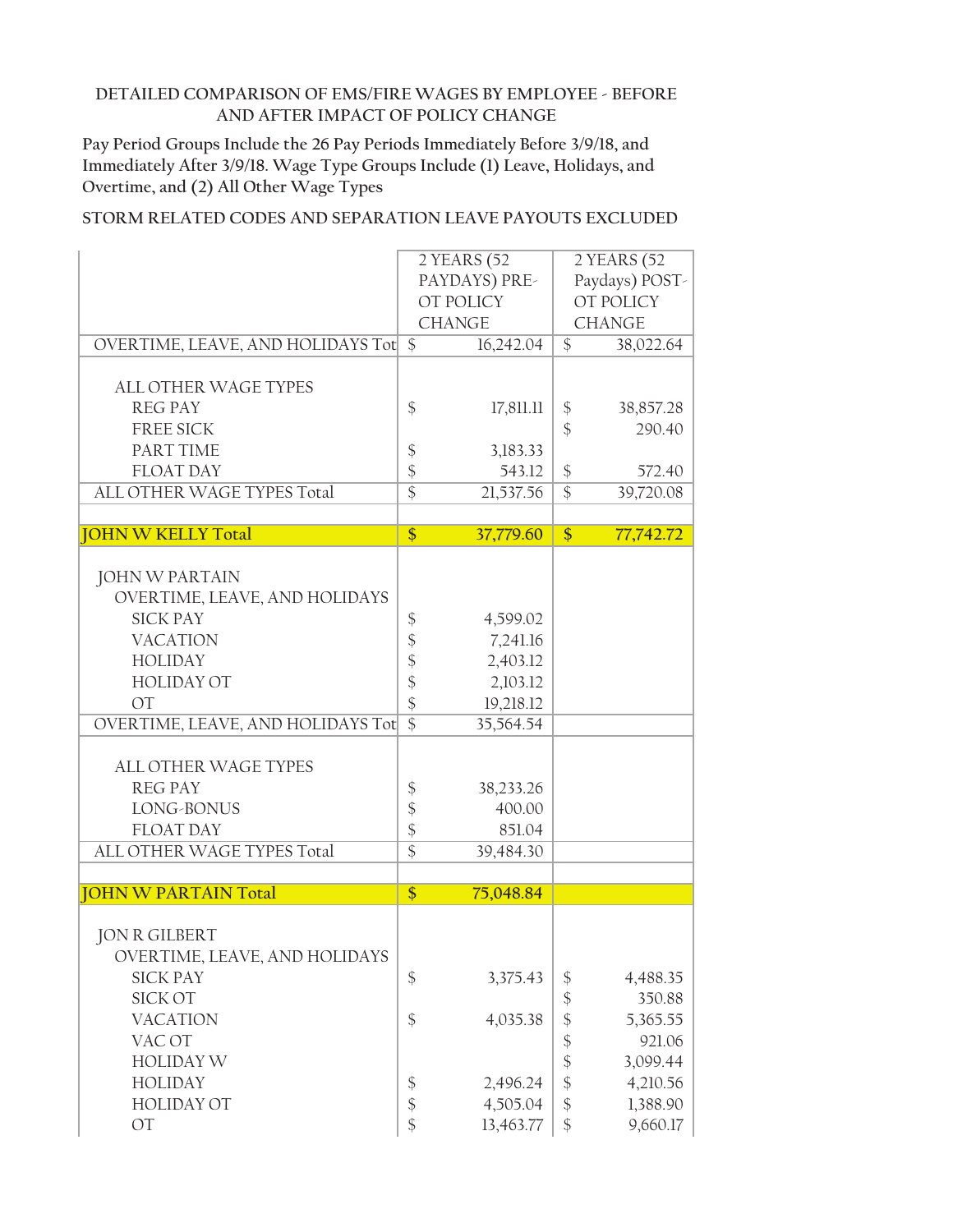**Pay Period Groups Include the 26 Pay Periods Immediately Before 3/9/18, and Immediately After 3/9/18. Wage Type Groups Include (1) Leave, Holidays, and Overtime, and (2) All Other Wage Types**

| 2 YEARS (52<br>2 YEARS (52<br>Paydays) POST-<br>PAYDAYS) PRE-<br>OT POLICY<br>OT POLICY<br><b>CHANGE</b><br><b>CHANGE</b><br>OVERTIME, LEAVE, AND HOLIDAYS Tot \$<br>$\frac{1}{2}$<br>27,875.86<br>29,484.91<br><b>ALL OTHER WAGE TYPES</b><br><b>REG PAY</b><br>$\boldsymbol{\mathsf{\$}}$<br>67,010.45<br>\$<br>58,187.61<br>$\frac{1}{2}$<br><b>FREE SICK</b><br>334.80<br>\$<br>350.88<br>$\boldsymbol{\mathsf{\$}}$<br>LONG-BONUS<br>400.00<br>$\frac{1}{2}$<br><b>LWOP</b><br>$\boldsymbol{\$}$<br>\$<br>$\frac{1}{2}$<br><b>FLOAT DAY</b><br>994.56<br>350.88<br>$\overline{\$}$<br>$\overline{\$}$<br>ALL OTHER WAGE TYPES Total<br>68,339.81<br>59,289.37<br>$\overline{\$}$<br>$\overline{\$}$<br>96,215.67<br>88,774.28<br><b>JON R GILBERT Total</b><br><b>JONATHAN G CRAWFORD</b><br>OVERTIME, LEAVE, AND HOLIDAYS<br><b>SICK PAY</b><br>\$<br>1,840.08<br>\$<br>2,907.00<br>$\boldsymbol{\hat{\zeta}}$<br>SICK OT<br>1,158.00<br>\$<br><b>VACATION</b><br>\$<br>4,284.00<br>3,358.74<br>$\frac{1}{2}$<br>VAC OT<br>1,458.00<br>$\frac{1}{2}$<br><b>HOLIDAY W</b><br>1,438.50<br>$\frac{1}{2}$<br><b>HOLIDAY</b><br>2,922.00<br>\$<br>2,579.76<br>\$<br><b>HOLIDAY OT</b><br>3,250.80<br>$\frac{1}{2}$<br>$\boldsymbol{\$}$<br>OT<br>39,361.88<br>28,575.60<br>$\overline{\$}$<br>$\overline{\$}$<br>OVERTIME, LEAVE, AND HOLIDAYS Tot<br>50,391.26<br>$\overline{4}2,743.10$<br><b>ALL OTHER WAGE TYPES</b><br><b>REG PAY</b><br>$\frac{1}{2}$<br>51,221.70<br>\$<br>52,951.75<br>$\frac{1}{2}$<br>\$<br><b>FREE SICK</b><br>309.60<br>372.00<br>\$<br><b>JURY</b><br>46.50<br>\$<br>LONG-BONUS<br>200.00<br>$\frac{1}{2}$<br>\$<br><b>FLOAT DAY</b><br>309.60<br>324.00<br>$\overline{\$}$<br>$\overline{\$}$<br>ALL OTHER WAGE TYPES Total<br>51,840.90<br>53,894.25<br>$\overline{\$}$<br>\$<br><b>JONATHAN G CRAWFORD Total</b><br>102,232.16<br>96,637.35<br><b>JONATHAN W CAMPBELL</b><br>OVERTIME, LEAVE, AND HOLIDAYS<br><b>SICK PAY</b><br>\$<br>\$<br>965.52<br>4,746.14<br>\$<br>\$<br><b>VACATION</b><br>960.84<br>5,371.38 |  |  |  |  |  |  |  |
|-------------------------------------------------------------------------------------------------------------------------------------------------------------------------------------------------------------------------------------------------------------------------------------------------------------------------------------------------------------------------------------------------------------------------------------------------------------------------------------------------------------------------------------------------------------------------------------------------------------------------------------------------------------------------------------------------------------------------------------------------------------------------------------------------------------------------------------------------------------------------------------------------------------------------------------------------------------------------------------------------------------------------------------------------------------------------------------------------------------------------------------------------------------------------------------------------------------------------------------------------------------------------------------------------------------------------------------------------------------------------------------------------------------------------------------------------------------------------------------------------------------------------------------------------------------------------------------------------------------------------------------------------------------------------------------------------------------------------------------------------------------------------------------------------------------------------------------------------------------------------------------------------------------------------------------------------------------------------------------------------------------------------------------------------------|--|--|--|--|--|--|--|
|                                                                                                                                                                                                                                                                                                                                                                                                                                                                                                                                                                                                                                                                                                                                                                                                                                                                                                                                                                                                                                                                                                                                                                                                                                                                                                                                                                                                                                                                                                                                                                                                                                                                                                                                                                                                                                                                                                                                                                                                                                                       |  |  |  |  |  |  |  |
|                                                                                                                                                                                                                                                                                                                                                                                                                                                                                                                                                                                                                                                                                                                                                                                                                                                                                                                                                                                                                                                                                                                                                                                                                                                                                                                                                                                                                                                                                                                                                                                                                                                                                                                                                                                                                                                                                                                                                                                                                                                       |  |  |  |  |  |  |  |
|                                                                                                                                                                                                                                                                                                                                                                                                                                                                                                                                                                                                                                                                                                                                                                                                                                                                                                                                                                                                                                                                                                                                                                                                                                                                                                                                                                                                                                                                                                                                                                                                                                                                                                                                                                                                                                                                                                                                                                                                                                                       |  |  |  |  |  |  |  |
|                                                                                                                                                                                                                                                                                                                                                                                                                                                                                                                                                                                                                                                                                                                                                                                                                                                                                                                                                                                                                                                                                                                                                                                                                                                                                                                                                                                                                                                                                                                                                                                                                                                                                                                                                                                                                                                                                                                                                                                                                                                       |  |  |  |  |  |  |  |
|                                                                                                                                                                                                                                                                                                                                                                                                                                                                                                                                                                                                                                                                                                                                                                                                                                                                                                                                                                                                                                                                                                                                                                                                                                                                                                                                                                                                                                                                                                                                                                                                                                                                                                                                                                                                                                                                                                                                                                                                                                                       |  |  |  |  |  |  |  |
|                                                                                                                                                                                                                                                                                                                                                                                                                                                                                                                                                                                                                                                                                                                                                                                                                                                                                                                                                                                                                                                                                                                                                                                                                                                                                                                                                                                                                                                                                                                                                                                                                                                                                                                                                                                                                                                                                                                                                                                                                                                       |  |  |  |  |  |  |  |
|                                                                                                                                                                                                                                                                                                                                                                                                                                                                                                                                                                                                                                                                                                                                                                                                                                                                                                                                                                                                                                                                                                                                                                                                                                                                                                                                                                                                                                                                                                                                                                                                                                                                                                                                                                                                                                                                                                                                                                                                                                                       |  |  |  |  |  |  |  |
|                                                                                                                                                                                                                                                                                                                                                                                                                                                                                                                                                                                                                                                                                                                                                                                                                                                                                                                                                                                                                                                                                                                                                                                                                                                                                                                                                                                                                                                                                                                                                                                                                                                                                                                                                                                                                                                                                                                                                                                                                                                       |  |  |  |  |  |  |  |
|                                                                                                                                                                                                                                                                                                                                                                                                                                                                                                                                                                                                                                                                                                                                                                                                                                                                                                                                                                                                                                                                                                                                                                                                                                                                                                                                                                                                                                                                                                                                                                                                                                                                                                                                                                                                                                                                                                                                                                                                                                                       |  |  |  |  |  |  |  |
|                                                                                                                                                                                                                                                                                                                                                                                                                                                                                                                                                                                                                                                                                                                                                                                                                                                                                                                                                                                                                                                                                                                                                                                                                                                                                                                                                                                                                                                                                                                                                                                                                                                                                                                                                                                                                                                                                                                                                                                                                                                       |  |  |  |  |  |  |  |
|                                                                                                                                                                                                                                                                                                                                                                                                                                                                                                                                                                                                                                                                                                                                                                                                                                                                                                                                                                                                                                                                                                                                                                                                                                                                                                                                                                                                                                                                                                                                                                                                                                                                                                                                                                                                                                                                                                                                                                                                                                                       |  |  |  |  |  |  |  |
|                                                                                                                                                                                                                                                                                                                                                                                                                                                                                                                                                                                                                                                                                                                                                                                                                                                                                                                                                                                                                                                                                                                                                                                                                                                                                                                                                                                                                                                                                                                                                                                                                                                                                                                                                                                                                                                                                                                                                                                                                                                       |  |  |  |  |  |  |  |
|                                                                                                                                                                                                                                                                                                                                                                                                                                                                                                                                                                                                                                                                                                                                                                                                                                                                                                                                                                                                                                                                                                                                                                                                                                                                                                                                                                                                                                                                                                                                                                                                                                                                                                                                                                                                                                                                                                                                                                                                                                                       |  |  |  |  |  |  |  |
|                                                                                                                                                                                                                                                                                                                                                                                                                                                                                                                                                                                                                                                                                                                                                                                                                                                                                                                                                                                                                                                                                                                                                                                                                                                                                                                                                                                                                                                                                                                                                                                                                                                                                                                                                                                                                                                                                                                                                                                                                                                       |  |  |  |  |  |  |  |
|                                                                                                                                                                                                                                                                                                                                                                                                                                                                                                                                                                                                                                                                                                                                                                                                                                                                                                                                                                                                                                                                                                                                                                                                                                                                                                                                                                                                                                                                                                                                                                                                                                                                                                                                                                                                                                                                                                                                                                                                                                                       |  |  |  |  |  |  |  |
|                                                                                                                                                                                                                                                                                                                                                                                                                                                                                                                                                                                                                                                                                                                                                                                                                                                                                                                                                                                                                                                                                                                                                                                                                                                                                                                                                                                                                                                                                                                                                                                                                                                                                                                                                                                                                                                                                                                                                                                                                                                       |  |  |  |  |  |  |  |
|                                                                                                                                                                                                                                                                                                                                                                                                                                                                                                                                                                                                                                                                                                                                                                                                                                                                                                                                                                                                                                                                                                                                                                                                                                                                                                                                                                                                                                                                                                                                                                                                                                                                                                                                                                                                                                                                                                                                                                                                                                                       |  |  |  |  |  |  |  |
|                                                                                                                                                                                                                                                                                                                                                                                                                                                                                                                                                                                                                                                                                                                                                                                                                                                                                                                                                                                                                                                                                                                                                                                                                                                                                                                                                                                                                                                                                                                                                                                                                                                                                                                                                                                                                                                                                                                                                                                                                                                       |  |  |  |  |  |  |  |
|                                                                                                                                                                                                                                                                                                                                                                                                                                                                                                                                                                                                                                                                                                                                                                                                                                                                                                                                                                                                                                                                                                                                                                                                                                                                                                                                                                                                                                                                                                                                                                                                                                                                                                                                                                                                                                                                                                                                                                                                                                                       |  |  |  |  |  |  |  |
|                                                                                                                                                                                                                                                                                                                                                                                                                                                                                                                                                                                                                                                                                                                                                                                                                                                                                                                                                                                                                                                                                                                                                                                                                                                                                                                                                                                                                                                                                                                                                                                                                                                                                                                                                                                                                                                                                                                                                                                                                                                       |  |  |  |  |  |  |  |
|                                                                                                                                                                                                                                                                                                                                                                                                                                                                                                                                                                                                                                                                                                                                                                                                                                                                                                                                                                                                                                                                                                                                                                                                                                                                                                                                                                                                                                                                                                                                                                                                                                                                                                                                                                                                                                                                                                                                                                                                                                                       |  |  |  |  |  |  |  |
|                                                                                                                                                                                                                                                                                                                                                                                                                                                                                                                                                                                                                                                                                                                                                                                                                                                                                                                                                                                                                                                                                                                                                                                                                                                                                                                                                                                                                                                                                                                                                                                                                                                                                                                                                                                                                                                                                                                                                                                                                                                       |  |  |  |  |  |  |  |
|                                                                                                                                                                                                                                                                                                                                                                                                                                                                                                                                                                                                                                                                                                                                                                                                                                                                                                                                                                                                                                                                                                                                                                                                                                                                                                                                                                                                                                                                                                                                                                                                                                                                                                                                                                                                                                                                                                                                                                                                                                                       |  |  |  |  |  |  |  |
|                                                                                                                                                                                                                                                                                                                                                                                                                                                                                                                                                                                                                                                                                                                                                                                                                                                                                                                                                                                                                                                                                                                                                                                                                                                                                                                                                                                                                                                                                                                                                                                                                                                                                                                                                                                                                                                                                                                                                                                                                                                       |  |  |  |  |  |  |  |
|                                                                                                                                                                                                                                                                                                                                                                                                                                                                                                                                                                                                                                                                                                                                                                                                                                                                                                                                                                                                                                                                                                                                                                                                                                                                                                                                                                                                                                                                                                                                                                                                                                                                                                                                                                                                                                                                                                                                                                                                                                                       |  |  |  |  |  |  |  |
|                                                                                                                                                                                                                                                                                                                                                                                                                                                                                                                                                                                                                                                                                                                                                                                                                                                                                                                                                                                                                                                                                                                                                                                                                                                                                                                                                                                                                                                                                                                                                                                                                                                                                                                                                                                                                                                                                                                                                                                                                                                       |  |  |  |  |  |  |  |
|                                                                                                                                                                                                                                                                                                                                                                                                                                                                                                                                                                                                                                                                                                                                                                                                                                                                                                                                                                                                                                                                                                                                                                                                                                                                                                                                                                                                                                                                                                                                                                                                                                                                                                                                                                                                                                                                                                                                                                                                                                                       |  |  |  |  |  |  |  |
|                                                                                                                                                                                                                                                                                                                                                                                                                                                                                                                                                                                                                                                                                                                                                                                                                                                                                                                                                                                                                                                                                                                                                                                                                                                                                                                                                                                                                                                                                                                                                                                                                                                                                                                                                                                                                                                                                                                                                                                                                                                       |  |  |  |  |  |  |  |
|                                                                                                                                                                                                                                                                                                                                                                                                                                                                                                                                                                                                                                                                                                                                                                                                                                                                                                                                                                                                                                                                                                                                                                                                                                                                                                                                                                                                                                                                                                                                                                                                                                                                                                                                                                                                                                                                                                                                                                                                                                                       |  |  |  |  |  |  |  |
|                                                                                                                                                                                                                                                                                                                                                                                                                                                                                                                                                                                                                                                                                                                                                                                                                                                                                                                                                                                                                                                                                                                                                                                                                                                                                                                                                                                                                                                                                                                                                                                                                                                                                                                                                                                                                                                                                                                                                                                                                                                       |  |  |  |  |  |  |  |
|                                                                                                                                                                                                                                                                                                                                                                                                                                                                                                                                                                                                                                                                                                                                                                                                                                                                                                                                                                                                                                                                                                                                                                                                                                                                                                                                                                                                                                                                                                                                                                                                                                                                                                                                                                                                                                                                                                                                                                                                                                                       |  |  |  |  |  |  |  |
|                                                                                                                                                                                                                                                                                                                                                                                                                                                                                                                                                                                                                                                                                                                                                                                                                                                                                                                                                                                                                                                                                                                                                                                                                                                                                                                                                                                                                                                                                                                                                                                                                                                                                                                                                                                                                                                                                                                                                                                                                                                       |  |  |  |  |  |  |  |
|                                                                                                                                                                                                                                                                                                                                                                                                                                                                                                                                                                                                                                                                                                                                                                                                                                                                                                                                                                                                                                                                                                                                                                                                                                                                                                                                                                                                                                                                                                                                                                                                                                                                                                                                                                                                                                                                                                                                                                                                                                                       |  |  |  |  |  |  |  |
|                                                                                                                                                                                                                                                                                                                                                                                                                                                                                                                                                                                                                                                                                                                                                                                                                                                                                                                                                                                                                                                                                                                                                                                                                                                                                                                                                                                                                                                                                                                                                                                                                                                                                                                                                                                                                                                                                                                                                                                                                                                       |  |  |  |  |  |  |  |
|                                                                                                                                                                                                                                                                                                                                                                                                                                                                                                                                                                                                                                                                                                                                                                                                                                                                                                                                                                                                                                                                                                                                                                                                                                                                                                                                                                                                                                                                                                                                                                                                                                                                                                                                                                                                                                                                                                                                                                                                                                                       |  |  |  |  |  |  |  |
|                                                                                                                                                                                                                                                                                                                                                                                                                                                                                                                                                                                                                                                                                                                                                                                                                                                                                                                                                                                                                                                                                                                                                                                                                                                                                                                                                                                                                                                                                                                                                                                                                                                                                                                                                                                                                                                                                                                                                                                                                                                       |  |  |  |  |  |  |  |
|                                                                                                                                                                                                                                                                                                                                                                                                                                                                                                                                                                                                                                                                                                                                                                                                                                                                                                                                                                                                                                                                                                                                                                                                                                                                                                                                                                                                                                                                                                                                                                                                                                                                                                                                                                                                                                                                                                                                                                                                                                                       |  |  |  |  |  |  |  |
|                                                                                                                                                                                                                                                                                                                                                                                                                                                                                                                                                                                                                                                                                                                                                                                                                                                                                                                                                                                                                                                                                                                                                                                                                                                                                                                                                                                                                                                                                                                                                                                                                                                                                                                                                                                                                                                                                                                                                                                                                                                       |  |  |  |  |  |  |  |
|                                                                                                                                                                                                                                                                                                                                                                                                                                                                                                                                                                                                                                                                                                                                                                                                                                                                                                                                                                                                                                                                                                                                                                                                                                                                                                                                                                                                                                                                                                                                                                                                                                                                                                                                                                                                                                                                                                                                                                                                                                                       |  |  |  |  |  |  |  |
|                                                                                                                                                                                                                                                                                                                                                                                                                                                                                                                                                                                                                                                                                                                                                                                                                                                                                                                                                                                                                                                                                                                                                                                                                                                                                                                                                                                                                                                                                                                                                                                                                                                                                                                                                                                                                                                                                                                                                                                                                                                       |  |  |  |  |  |  |  |
|                                                                                                                                                                                                                                                                                                                                                                                                                                                                                                                                                                                                                                                                                                                                                                                                                                                                                                                                                                                                                                                                                                                                                                                                                                                                                                                                                                                                                                                                                                                                                                                                                                                                                                                                                                                                                                                                                                                                                                                                                                                       |  |  |  |  |  |  |  |
|                                                                                                                                                                                                                                                                                                                                                                                                                                                                                                                                                                                                                                                                                                                                                                                                                                                                                                                                                                                                                                                                                                                                                                                                                                                                                                                                                                                                                                                                                                                                                                                                                                                                                                                                                                                                                                                                                                                                                                                                                                                       |  |  |  |  |  |  |  |
|                                                                                                                                                                                                                                                                                                                                                                                                                                                                                                                                                                                                                                                                                                                                                                                                                                                                                                                                                                                                                                                                                                                                                                                                                                                                                                                                                                                                                                                                                                                                                                                                                                                                                                                                                                                                                                                                                                                                                                                                                                                       |  |  |  |  |  |  |  |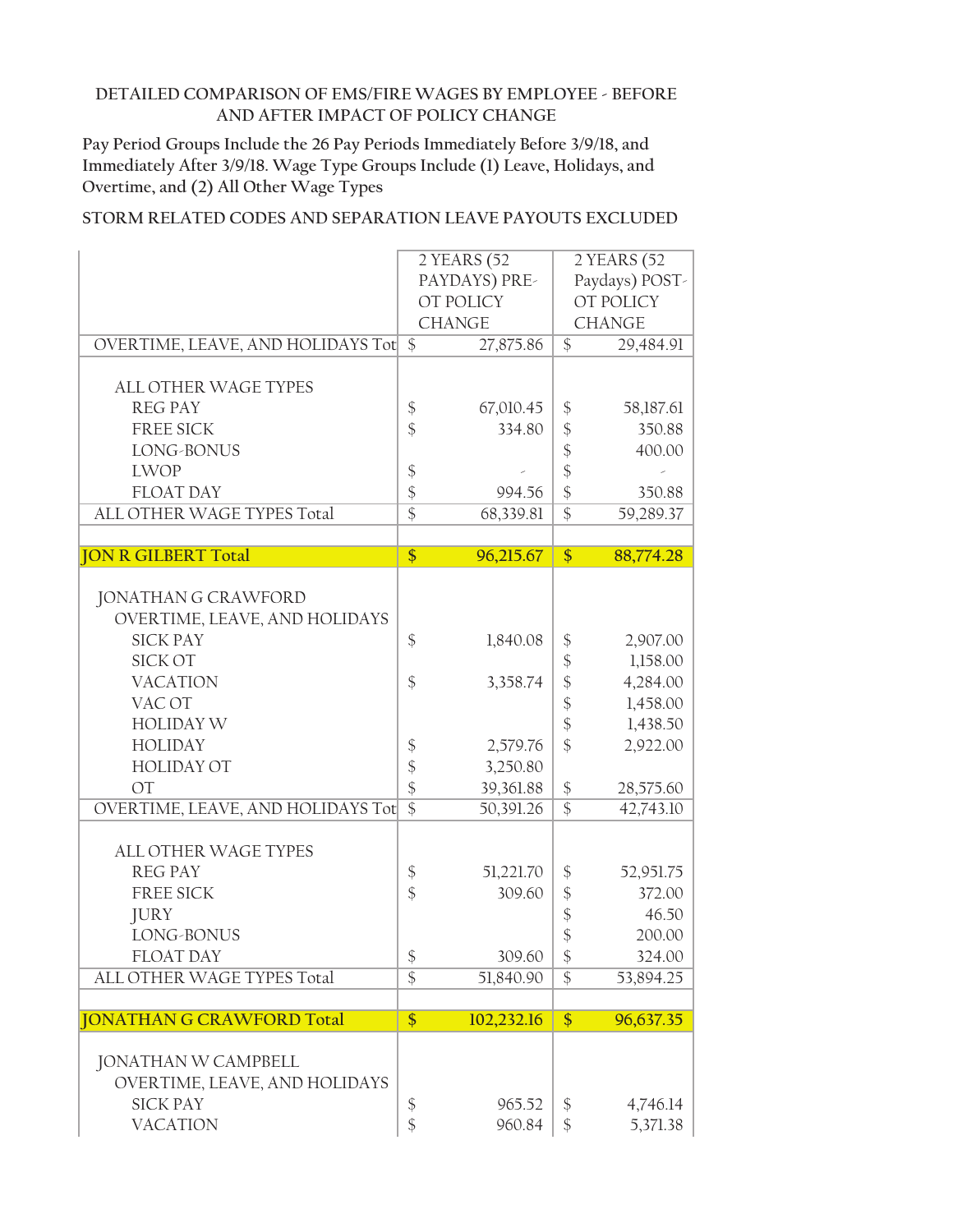**Pay Period Groups Include the 26 Pay Periods Immediately Before 3/9/18, and Immediately After 3/9/18. Wage Type Groups Include (1) Leave, Holidays, and Overtime, and (2) All Other Wage Types**

|                                   |                       | 2 YEARS (52      |                                  | 2 YEARS (52        |
|-----------------------------------|-----------------------|------------------|----------------------------------|--------------------|
|                                   |                       | PAYDAYS) PRE-    |                                  | Paydays) POST-     |
|                                   |                       | OT POLICY        |                                  | OT POLICY          |
|                                   |                       | <b>CHANGE</b>    |                                  | <b>CHANGE</b>      |
| VAC OT                            |                       |                  | $\boldsymbol{\mathsf{\$}}$       | 1,023.12           |
| <b>HOLIDAY W</b>                  |                       |                  | \$                               | 3,410.40           |
| <b>HOLIDAY</b>                    | $\frac{1}{2}$         | 1,921.68         | \$                               | 4,092.48           |
| <b>HOLIDAY OT</b>                 | $\frac{1}{2}$         | 3,815.28         | $\boldsymbol{\hat{\zeta}}$       | 1,776.25           |
| <b>OT</b>                         | $\frac{1}{2}$         | 18,560.03        | $\boldsymbol{\$}$                | 18,879.79          |
| OVERTIME, LEAVE, AND HOLIDAYS Tot | $\overline{\$}$       | 26,223.35        | $\overline{\$}$                  | 39,299.56          |
|                                   |                       |                  |                                  |                    |
| ALL OTHER WAGE TYPES              |                       |                  |                                  |                    |
| <b>REG PAY</b>                    | \$                    | 49,627.84        | \$                               | 61,039.07          |
| <b>FREE SICK</b>                  | $\frac{1}{2}$         | 315.60           |                                  |                    |
| <b>LWOP</b>                       |                       |                  |                                  |                    |
| <b>FLOAT DAY</b>                  |                       |                  | $\frac{1}{2}$                    |                    |
|                                   | \$<br>$\overline{\$}$ | 631.20           | $\frac{1}{2}$<br>$\overline{\$}$ | 1,023.12           |
| ALL OTHER WAGE TYPES Total        |                       | 50,574.64        |                                  | 62,062.19          |
| <b>JONATHAN W CAMPBELL Total</b>  | \$                    | 76,797.99        | $\frac{1}{2}$                    | 101,361.75         |
|                                   |                       |                  |                                  |                    |
| <b>JORDON R WARD</b>              |                       |                  |                                  |                    |
|                                   |                       |                  |                                  |                    |
| OVERTIME, LEAVE, AND HOLIDAYS     |                       |                  |                                  |                    |
| PT-OT                             | \$<br>$\overline{\$}$ | 411.75<br>411.75 |                                  |                    |
|                                   |                       |                  |                                  |                    |
| OVERTIME, LEAVE, AND HOLIDAYS Tot |                       |                  |                                  |                    |
|                                   |                       |                  |                                  |                    |
| <b>ALL OTHER WAGE TYPES</b>       |                       |                  |                                  |                    |
| PART TIME                         | \$                    | 4,330.24         |                                  |                    |
| ALL OTHER WAGE TYPES Total        | $\overline{\$}$       | 4,330.24         |                                  |                    |
|                                   |                       |                  |                                  |                    |
| <b>JORDON R WARD Total</b>        | \$                    | 4,741.99         |                                  |                    |
|                                   |                       |                  |                                  |                    |
| JOSEPH J OCONNELL                 |                       |                  |                                  |                    |
| ALL OTHER WAGE TYPES              |                       |                  |                                  |                    |
| <b>STIPEND</b>                    | $\boldsymbol{\$}$     | 350.00           |                                  |                    |
| ALL OTHER WAGE TYPES Total        | $\overline{\$}$       | 350.00           |                                  |                    |
|                                   |                       |                  |                                  |                    |
| <b>JOSEPH J OCONNELL Total</b>    | \$                    | 350.00           |                                  |                    |
|                                   |                       |                  |                                  |                    |
| <b>JOSEPH W BROOKS</b>            |                       |                  |                                  |                    |
| OVERTIME, LEAVE, AND HOLIDAYS     |                       |                  |                                  |                    |
| <b>SICK PAY</b><br>SICK OT        | $\frac{1}{2}$         | 4,677.24         | \$<br>\$                         | 6,727.48<br>648.06 |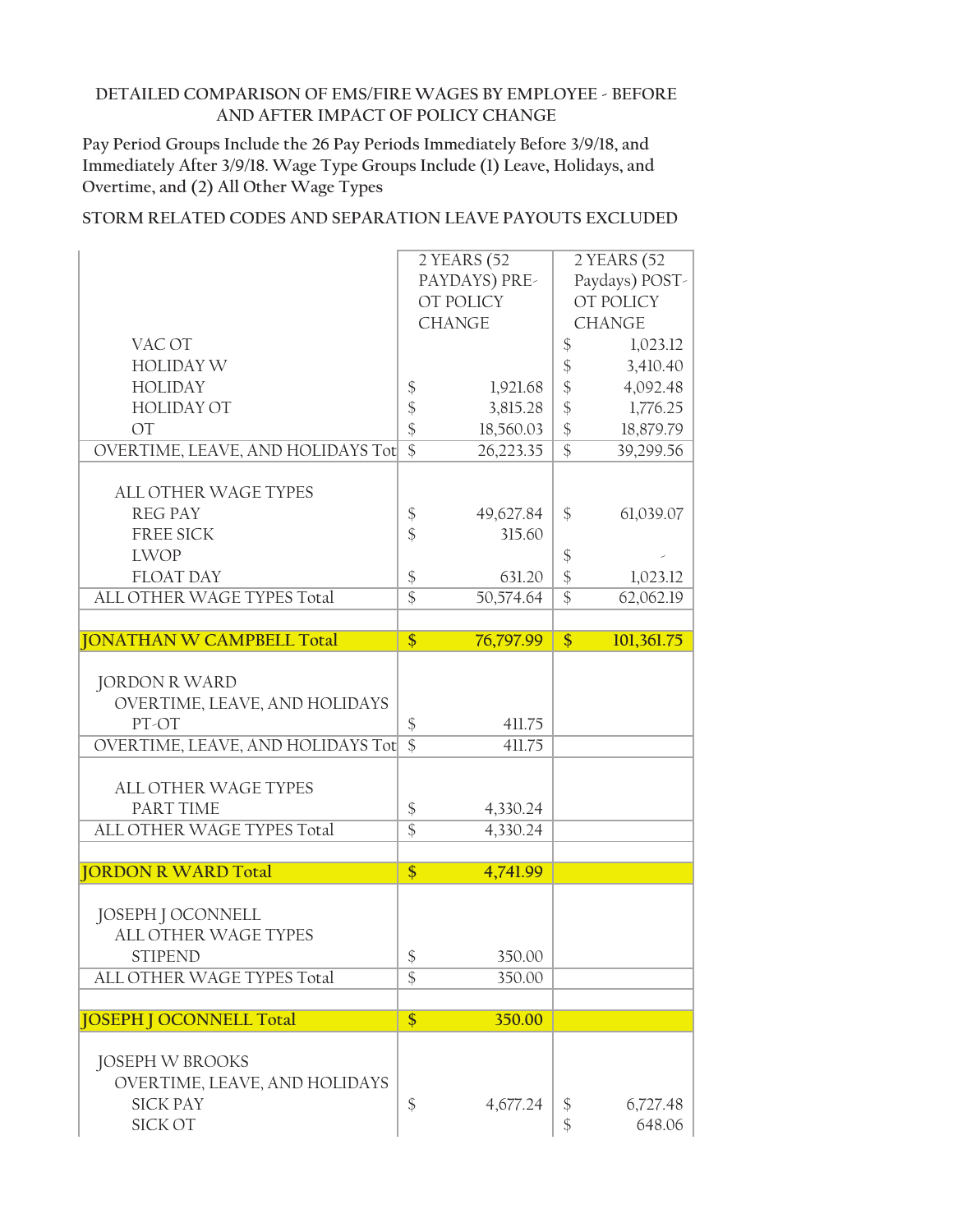**Pay Period Groups Include the 26 Pay Periods Immediately Before 3/9/18, and Immediately After 3/9/18. Wage Type Groups Include (1) Leave, Holidays, and Overtime, and (2) All Other Wage Types**

|                                   |                                      | 2 YEARS (52   |                            | 2 YEARS (52          |
|-----------------------------------|--------------------------------------|---------------|----------------------------|----------------------|
|                                   |                                      | PAYDAYS) PRE- |                            | Paydays) POST-       |
|                                   |                                      | OT POLICY     |                            | OT POLICY            |
|                                   |                                      | <b>CHANGE</b> |                            | <b>CHANGE</b>        |
| <b>VACATION</b>                   | $\frac{1}{2}$                        | 8,685.84      | $\boldsymbol{\mathsf{\$}}$ | 5,207.63             |
| VAC OT                            |                                      |               | $\frac{1}{2}$              | 648.06               |
| <b>HOLIDAY W</b>                  |                                      |               | $\frac{1}{2}$              | 5,493.08             |
| <b>HOLIDAY</b>                    | $\boldsymbol{\mathsf{\$}}$           | 2,611.80      | $\frac{1}{2}$              | 4,443.84             |
| <b>HOLIDAY OT</b>                 | $\frac{1}{2}$                        | 4,205.88      | \$                         | 540.05               |
| OT                                | $\frac{1}{2}$                        | 11,065.65     | $\frac{1}{2}$              | 12,486.75            |
| OVERTIME, LEAVE, AND HOLIDAYS Tot | $\overline{\$}$                      | 31,246.41     | $\overline{\$}$            | 36,194.95            |
|                                   |                                      |               |                            |                      |
| <b>ALL OTHER WAGE TYPES</b>       |                                      |               |                            |                      |
| <b>REG PAY</b>                    | \$                                   | 69,942.08     | \$                         | 68,223.76            |
| <b>FUNERAL</b>                    | $\boldsymbol{\$}$                    | 354.24        |                            |                      |
| <b>JURY</b>                       | $\frac{1}{2}$                        | 44.28         |                            |                      |
| LONG-BONUS                        |                                      |               | $\frac{1}{2}$              | 400.00               |
| <b>FLOAT DAY</b>                  | $\boldsymbol{\$}$                    | 708.48        | $\frac{1}{2}$              | 740.64               |
| ALL OTHER WAGE TYPES Total        | $\overline{\$}$                      | 71,049.08     | $\overline{\$}$            | 69,364.40            |
|                                   |                                      |               |                            |                      |
| <b>JOSEPH W BROOKS Total</b>      | $\overline{\$}$                      | 102,295.49    | $\overline{\$}$            | 105,559.35           |
|                                   |                                      |               |                            |                      |
|                                   |                                      |               |                            |                      |
| <b>JOSHUA E MIZELS</b>            |                                      |               |                            |                      |
| ALL OTHER WAGE TYPES              |                                      |               |                            |                      |
| <b>STIPEND</b>                    |                                      | 1,550.00      |                            |                      |
| ALL OTHER WAGE TYPES Total        | $\boldsymbol{\$}$<br>$\overline{\$}$ | 1,550.00      |                            |                      |
|                                   |                                      |               |                            |                      |
| <b>JOSHUA E MIZELS Total</b>      | $\frac{1}{2}$                        | 1,550.00      |                            |                      |
|                                   |                                      |               |                            |                      |
| <b>JOSHUA M RUTNER</b>            |                                      |               |                            |                      |
| <b>ALL OTHER WAGE TYPES</b>       |                                      |               |                            |                      |
| <b>FIRE-CALLS</b>                 |                                      |               | \$                         | 10.00                |
| <b>STIPEND</b>                    | \$                                   | 1,050.00      | \$                         | 500.00               |
| ALL OTHER WAGE TYPES Total        | \$                                   | 1,050.00      | $\frac{1}{2}$              | 510.00               |
|                                   |                                      |               |                            |                      |
| <b>JOSHUA M RUTNER Total</b>      | \$                                   | 1,050.00      | $\frac{1}{2}$              | 510.00               |
|                                   |                                      |               |                            |                      |
| <b>JOSHUA N KING</b>              |                                      |               |                            |                      |
| OVERTIME, LEAVE, AND HOLIDAYS     |                                      |               |                            |                      |
| <b>SICK PAY</b>                   | $\boldsymbol{\$}$                    | 4,300.27      | \$                         | 4,767.80             |
| <b>SICK OT</b><br><b>VACATION</b> | \$                                   | 2,261.26      | $\boldsymbol{\$}$<br>\$    | 1,597.60<br>3,560.47 |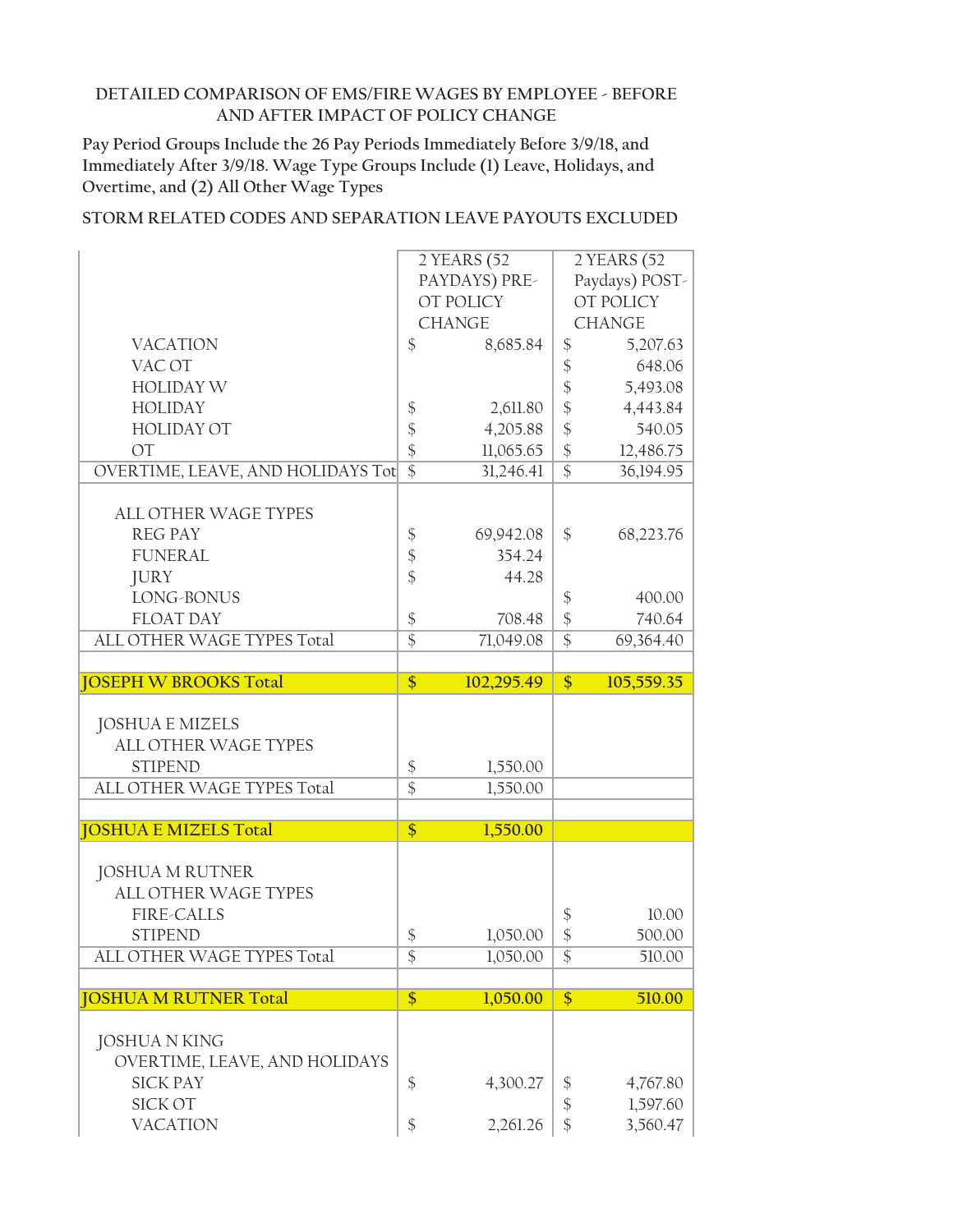**Pay Period Groups Include the 26 Pay Periods Immediately Before 3/9/18, and Immediately After 3/9/18. Wage Type Groups Include (1) Leave, Holidays, and Overtime, and (2) All Other Wage Types**

|                                                                                                                                                                                                                                                                            |                                                                                                                                                  | 2 YEARS (52                                                                                  |                                                                                                                                                         | 2 YEARS (52                                                                                                     |
|----------------------------------------------------------------------------------------------------------------------------------------------------------------------------------------------------------------------------------------------------------------------------|--------------------------------------------------------------------------------------------------------------------------------------------------|----------------------------------------------------------------------------------------------|---------------------------------------------------------------------------------------------------------------------------------------------------------|-----------------------------------------------------------------------------------------------------------------|
|                                                                                                                                                                                                                                                                            |                                                                                                                                                  | PAYDAYS) PRE-                                                                                |                                                                                                                                                         | Paydays) POST-                                                                                                  |
|                                                                                                                                                                                                                                                                            |                                                                                                                                                  | OT POLICY                                                                                    |                                                                                                                                                         | OT POLICY                                                                                                       |
|                                                                                                                                                                                                                                                                            |                                                                                                                                                  | <b>CHANGE</b>                                                                                |                                                                                                                                                         | <b>CHANGE</b>                                                                                                   |
| VAC OT                                                                                                                                                                                                                                                                     |                                                                                                                                                  |                                                                                              | \$                                                                                                                                                      | 4,567.87                                                                                                        |
| <b>HOLIDAY W</b>                                                                                                                                                                                                                                                           |                                                                                                                                                  |                                                                                              | $\boldsymbol{\mathsf{\$}}$                                                                                                                              | 5,813.64                                                                                                        |
| <b>HOLIDAY</b>                                                                                                                                                                                                                                                             | $\boldsymbol{\$}$                                                                                                                                | 2,510.52                                                                                     | \$                                                                                                                                                      | 4,429.44                                                                                                        |
| <b>HOLIDAY OT</b>                                                                                                                                                                                                                                                          | \$                                                                                                                                               | 4,473.72                                                                                     | $\frac{1}{2}$                                                                                                                                           | 115.35                                                                                                          |
| <b>OT</b>                                                                                                                                                                                                                                                                  | $\frac{1}{2}$                                                                                                                                    | 29,952.07                                                                                    | $\frac{1}{2}$                                                                                                                                           | 28,139.67                                                                                                       |
| OVERTIME, LEAVE, AND HOLIDAYS Tot                                                                                                                                                                                                                                          | $\overline{\$}$                                                                                                                                  | 43,497.84                                                                                    | $\overline{\$}$                                                                                                                                         | 52,991.84                                                                                                       |
|                                                                                                                                                                                                                                                                            |                                                                                                                                                  |                                                                                              |                                                                                                                                                         |                                                                                                                 |
| <b>ALL OTHER WAGE TYPES</b>                                                                                                                                                                                                                                                |                                                                                                                                                  |                                                                                              |                                                                                                                                                         |                                                                                                                 |
| <b>REG PAY</b>                                                                                                                                                                                                                                                             | \$                                                                                                                                               | 66,644.79                                                                                    | \$                                                                                                                                                      | 71,824.60                                                                                                       |
| <b>FREE SICK</b>                                                                                                                                                                                                                                                           | \$                                                                                                                                               | 353.04                                                                                       |                                                                                                                                                         |                                                                                                                 |
| <b>FLOAT DAY</b>                                                                                                                                                                                                                                                           | \$                                                                                                                                               | 706.08                                                                                       | $\frac{1}{2}$                                                                                                                                           | 369.12                                                                                                          |
| ALL OTHER WAGE TYPES Total                                                                                                                                                                                                                                                 | $\overline{\$}$                                                                                                                                  | 67,703.91                                                                                    | $\overline{\$}$                                                                                                                                         | 72,193.72                                                                                                       |
|                                                                                                                                                                                                                                                                            |                                                                                                                                                  |                                                                                              |                                                                                                                                                         |                                                                                                                 |
| <b>JOSHUA N KING Total</b>                                                                                                                                                                                                                                                 | $\overline{\$}$                                                                                                                                  | 111,201.75                                                                                   | $\frac{1}{2}$                                                                                                                                           | 125,185.56                                                                                                      |
| KATHRYN GRAVES YANOK<br>OVERTIME, LEAVE, AND HOLIDAYS<br><b>SICK PAY</b><br><b>VACATION</b><br>VAC OT<br><b>HOLIDAY W</b><br><b>HOLIDAY</b><br><b>HOLIDAY OT</b><br><b>OT</b><br>OVERTIME, LEAVE, AND HOLIDAYS Tot<br>ALL OTHER WAGE TYPES<br><b>REG PAY</b><br>LONG-BONUS | $\boldsymbol{\$}$<br>$\frac{1}{2}$<br>$\boldsymbol{\mathsf{\$}}$<br>$\boldsymbol{\$}$<br>$\frac{1}{2}$<br>$\overline{\$}$<br>\$<br>$\frac{1}{2}$ | 2,693.81<br>4,158.72<br>2,464.56<br>3,164.40<br>9,038.61<br>21,520.10<br>50,658.90<br>200.00 | $\boldsymbol{\$}$<br>$\boldsymbol{\hat{\phi}}$<br>\$<br>\$<br>$\frac{1}{2}$<br>$\frac{1}{2}$<br>$\frac{1}{2}$<br>$\overline{\$}$<br>\$<br>$\frac{1}{2}$ | 2,666.85<br>3,756.78<br>1,043.56<br>742.08<br>2,411.76<br>57.98<br>6,922.24<br>17,601.25<br>40,253.98<br>200.00 |
|                                                                                                                                                                                                                                                                            |                                                                                                                                                  |                                                                                              |                                                                                                                                                         |                                                                                                                 |
| <b>LWOP</b><br><b>FLOAT DAY</b>                                                                                                                                                                                                                                            | \$                                                                                                                                               | 334.80                                                                                       |                                                                                                                                                         |                                                                                                                 |
|                                                                                                                                                                                                                                                                            | \$                                                                                                                                               |                                                                                              | \$                                                                                                                                                      | 742.08                                                                                                          |
| <b>POOL</b>                                                                                                                                                                                                                                                                | $\frac{1}{2}$<br>$\overline{\$}$                                                                                                                 | 1,479.00                                                                                     | $\frac{1}{2}$                                                                                                                                           | 1,484.16                                                                                                        |
| ALL OTHER WAGE TYPES Total                                                                                                                                                                                                                                                 |                                                                                                                                                  | 52,672.70                                                                                    | $\frac{1}{2}$                                                                                                                                           | 42,680.22                                                                                                       |
| <b>KATHRYN GRAVES YANOK Total</b>                                                                                                                                                                                                                                          | \$                                                                                                                                               | 74,192.80                                                                                    | $\frac{1}{2}$                                                                                                                                           | 60,281.47                                                                                                       |
|                                                                                                                                                                                                                                                                            |                                                                                                                                                  |                                                                                              |                                                                                                                                                         |                                                                                                                 |
| <b>KATIE L BYRD</b><br>OVERTIME, LEAVE, AND HOLIDAYS                                                                                                                                                                                                                       |                                                                                                                                                  |                                                                                              |                                                                                                                                                         |                                                                                                                 |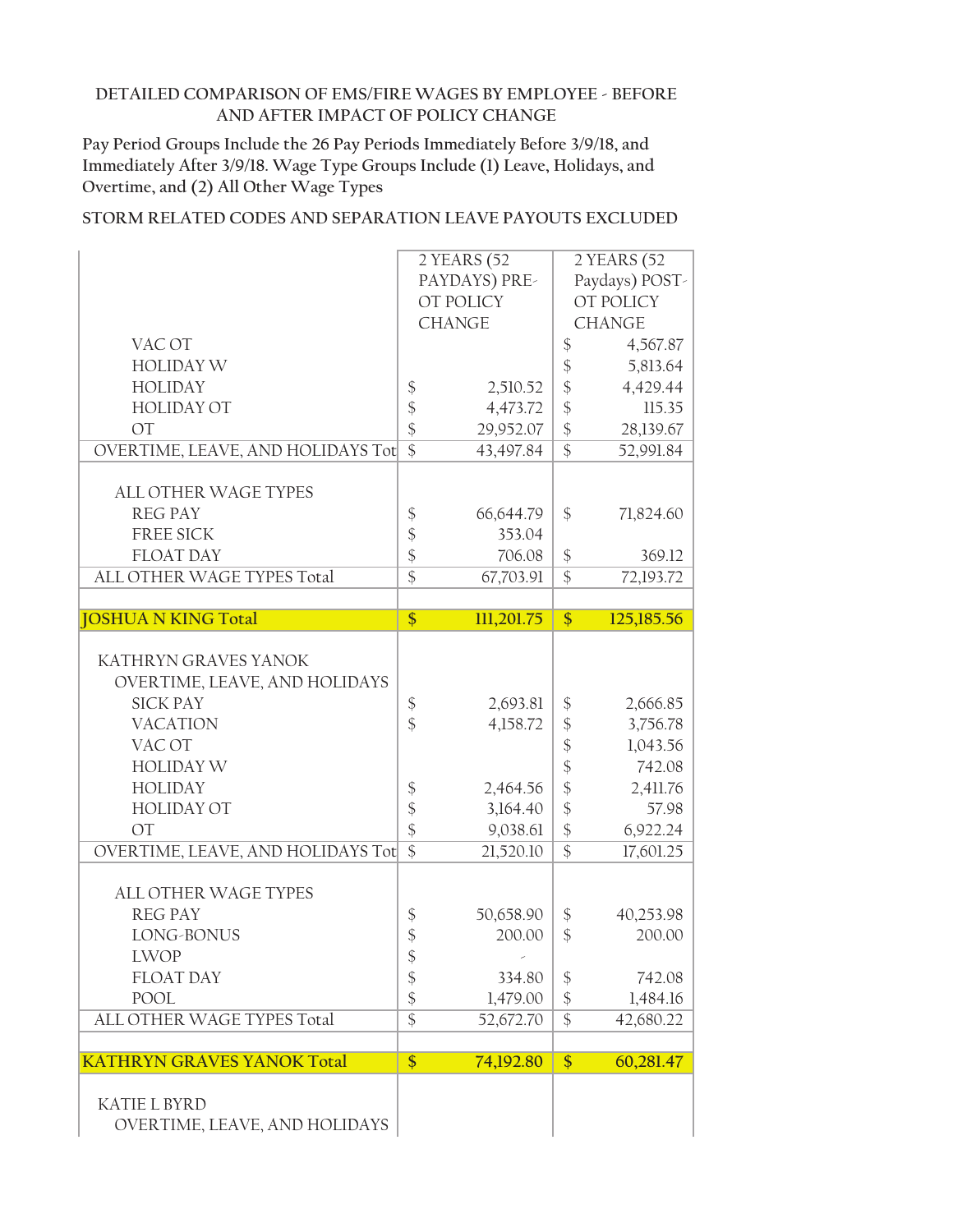**Pay Period Groups Include the 26 Pay Periods Immediately Before 3/9/18, and Immediately After 3/9/18. Wage Type Groups Include (1) Leave, Holidays, and Overtime, and (2) All Other Wage Types**

|                                                | 2 YEARS (52                     |                                  | 2 YEARS (52    |
|------------------------------------------------|---------------------------------|----------------------------------|----------------|
|                                                | PAYDAYS) PRE-                   |                                  | Paydays) POST- |
|                                                | OT POLICY                       |                                  | OT POLICY      |
|                                                | <b>CHANGE</b>                   |                                  | <b>CHANGE</b>  |
| <b>SICK</b>                                    |                                 | \$                               | 428.99         |
| <b>VACATION</b>                                |                                 | \$                               | 426.20         |
| <b>HOLIDAY</b>                                 |                                 | $\frac{1}{2}$                    | 708.48         |
| PT-OT                                          |                                 | $\frac{1}{2}$                    | 792.62         |
| OVERTIME, LEAVE, AND HOLIDAYS Total            |                                 | $\overline{\$}$                  | 2,356.29       |
|                                                |                                 |                                  |                |
| <b>ALL OTHER WAGE TYPES</b>                    |                                 |                                  |                |
| <b>REG PAY</b>                                 |                                 | \$                               | 7,762.85       |
| <b>ADMIN</b>                                   |                                 | $\frac{1}{2}$                    | 88.56          |
| <b>LWOP</b>                                    |                                 | \$                               |                |
| PART TIME                                      |                                 | $\frac{1}{2}$                    | 2,488.80       |
| <b>STIPEND</b>                                 | $\frac{1}{2}$<br>1,600.00       | \$                               | 150.00         |
| <b>FLOAT DAY</b>                               |                                 | $\boldsymbol{\hat{\zeta}}$       | 88.56          |
| ALL OTHER WAGE TYPES Total                     | $\frac{1}{2}$<br>1,600.00       | $\overline{\$}$                  | 10,578.77      |
|                                                |                                 |                                  |                |
| <b>KATIE L BYRD Total</b>                      | \$<br>1,600.00                  | \$                               | 12,935.06      |
|                                                |                                 |                                  |                |
| <b>KENNETH E MADDOX</b>                        |                                 |                                  |                |
| OVERTIME, LEAVE, AND HOLIDAYS                  |                                 |                                  |                |
| <b>SICK PAY</b>                                | \$<br>4,407.53                  | \$                               | 2,976.60       |
| <b>SICK OT</b>                                 |                                 | \$                               | 2,227.50       |
| <b>VACATION</b>                                | $\frac{1}{2}$<br>5,269.20       | $\frac{1}{2}$                    | 4,639.80       |
| VAC OT                                         |                                 | \$                               | 851.40         |
| <b>HOLIDAY W</b>                               |                                 | \$                               | 4,435.20       |
| <b>HOLIDAY</b>                                 | \$<br>2,187.60                  | $\boldsymbol{\hat{\zeta}}$       | 3,801.60       |
| <b>HOLIDAY OT</b>                              | \$<br>3,907.44                  | $\frac{1}{2}$                    | 1,980.00       |
| <b>OT</b>                                      | \$<br>6,179.99                  | \$                               | 9,835.65       |
| OVERTIME, LEAVE, AND HOLIDAYS Tot              | $\overline{\$}$<br>21,951.76    | $\overline{\$}$                  | 30,747.75      |
|                                                |                                 |                                  |                |
| ALL OTHER WAGE TYPES                           |                                 |                                  |                |
| <b>REG PAY</b><br><b>FUNERAL</b>               | $\boldsymbol{\xi}$<br>58,361.60 | \$                               | 60,132.60      |
|                                                | $\frac{1}{2}$<br>275.52         |                                  |                |
| <b>JURY</b>                                    |                                 | \$                               | 158.40         |
| LONG-BONUS                                     | $\boldsymbol{\$}$<br>200.00     | $\frac{1}{2}$                    | 600.00         |
| <b>FLOAT DAY</b><br>ALL OTHER WAGE TYPES Total | \$<br>601.44<br>$\overline{\$}$ | $\frac{1}{2}$<br>$\overline{\$}$ | 316.80         |
|                                                | 59,438.56                       |                                  | 61,207.80      |
| <b>KENNETH E MADDOX Total</b>                  | \$<br>81,390.32                 | $\sqrt[6]{\frac{1}{2}}$          | 91,955.55      |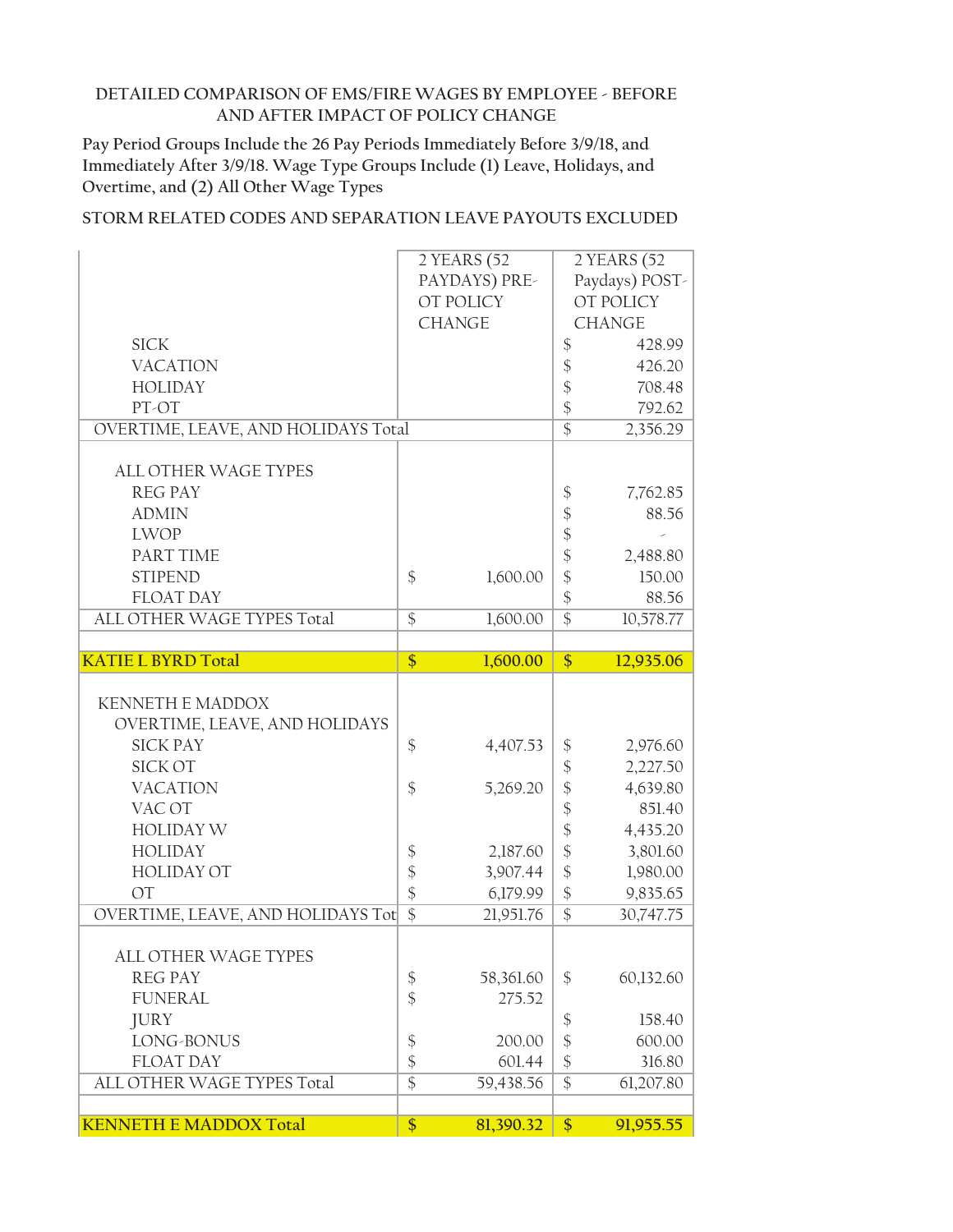**Pay Period Groups Include the 26 Pay Periods Immediately Before 3/9/18, and Immediately After 3/9/18. Wage Type Groups Include (1) Leave, Holidays, and Overtime, and (2) All Other Wage Types**

|                                   |                 | 2 YEARS (52   |                            | $2$ YEARS $\overline{(52)}$ |
|-----------------------------------|-----------------|---------------|----------------------------|-----------------------------|
|                                   |                 | PAYDAYS) PRE- |                            | Paydays) POST-              |
|                                   |                 | OT POLICY     |                            | OT POLICY                   |
|                                   |                 | <b>CHANGE</b> |                            | <b>CHANGE</b>               |
|                                   |                 |               |                            |                             |
| <b>KEVIN A SCOTT</b>              |                 |               |                            |                             |
| OVERTIME, LEAVE, AND HOLIDAYS     |                 |               |                            |                             |
| <b>SICK PAY</b>                   | \$              | 404.55        | \$                         | 1,823.85                    |
| <b>SICK OT</b>                    |                 |               |                            | 1,611.86                    |
|                                   |                 |               | $\boldsymbol{\mathsf{\$}}$ |                             |
| <b>VACATION</b>                   | \$              | 4,014.97      | \$                         | 3,918.16                    |
| VAC OT                            |                 |               | \$                         | 2,631.60                    |
| <b>HOLIDAY W</b>                  |                 |               | \$                         | 3,742.72                    |
| <b>HOLIDAY</b>                    | \$              | 2,501.16      | $\boldsymbol{\mathsf{\$}}$ | 4,210.56                    |
| <b>HOLIDAY OT</b>                 | \$              | 4,490.28      | $\boldsymbol{\hat{\zeta}}$ | 3,216.40                    |
| <b>OT</b>                         | \$              | 49,994.23     | $\frac{1}{2}$              | 46,826.13                   |
| OVERTIME, LEAVE, AND HOLIDAYS Tot | $\overline{\$}$ | 61,405.19     | $\overline{\$}$            | 67,981.28                   |
|                                   |                 |               |                            |                             |
| <b>ALL OTHER WAGE TYPES</b>       |                 |               |                            |                             |
| <b>REG PAY</b>                    | \$              | 75,785.79     | \$                         | 72,467.71                   |
| <b>BUY BACK</b>                   |                 |               | \$                         | 1,140.36                    |
| <b>LWOP</b>                       |                 |               | \$                         |                             |
| <b>FLOAT DAY</b>                  | $\frac{1}{2}$   | 324.96        | $\frac{1}{2}$              | 350.88                      |
| ALL OTHER WAGE TYPES Total        | $\overline{\$}$ | 76,110.75     | $\overline{\$}$            | 73,958.95                   |
|                                   |                 |               |                            |                             |
| <b>KEVIN A SCOTT Total</b>        | $\overline{\$}$ | 137,515.94    | $\frac{1}{2}$              | 141,940.23                  |
|                                   |                 |               |                            |                             |
| <b>KIMBERLY E RUDIN</b>           |                 |               |                            |                             |
| <b>ALL OTHER WAGE TYPES</b>       |                 |               |                            |                             |
| <b>FIRE CALLS</b>                 |                 | 16.00         |                            |                             |
| <b>STIPEND</b>                    | \$              |               |                            |                             |
|                                   | \$              | 300.00        |                            |                             |
| ALL OTHER WAGE TYPES Total        | $\overline{\$}$ | 316.00        |                            |                             |
|                                   |                 |               |                            |                             |
| <b>KIMBERLY E RUDIN Total</b>     | $\overline{\$}$ | 316.00        |                            |                             |
|                                   |                 |               |                            |                             |
| <b>KRISTAN BURKETT WATSON</b>     |                 |               |                            |                             |
| OVERTIME, LEAVE, AND HOLIDAYS     |                 |               |                            |                             |
| <b>SICK PAY</b>                   | \$              | 2,712.30      | \$                         | 4,428.18                    |
| <b>SICK OT</b>                    |                 |               | \$                         | 2,207.52                    |
| <b>VACATION</b>                   | \$              | 6,727.20      | \$                         | 5,085.18                    |
| VAC OT                            |                 |               |                            |                             |
|                                   |                 |               | \$                         | 2,365.20                    |
| <b>HOLIDAY W</b>                  |                 |               | \$                         | 2,312.64                    |
| <b>HOLIDAY</b>                    | \$              | 2,991.84      | \$                         | 3,784.32                    |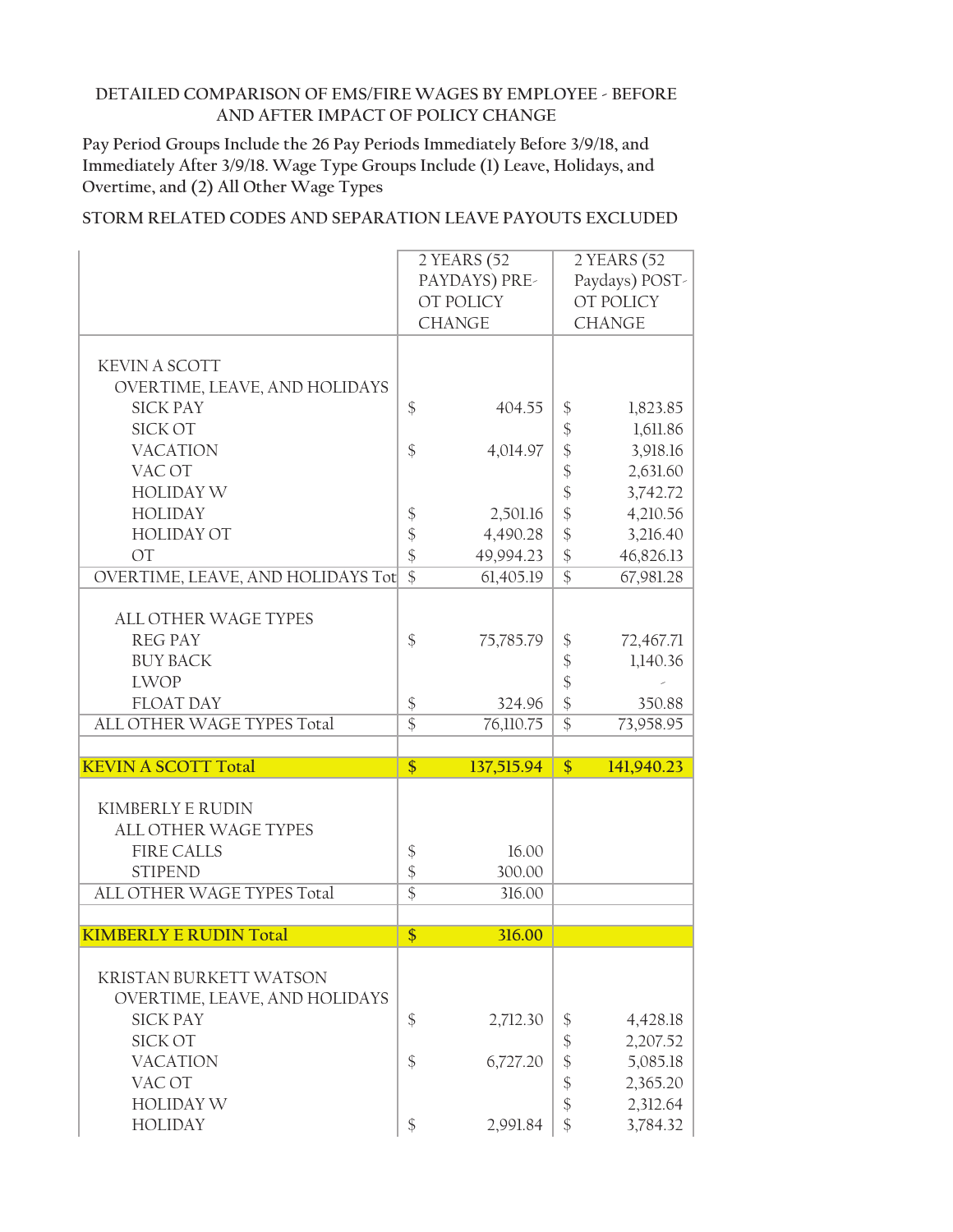**Pay Period Groups Include the 26 Pay Periods Immediately Before 3/9/18, and Immediately After 3/9/18. Wage Type Groups Include (1) Leave, Holidays, and Overtime, and (2) All Other Wage Types**

|                                     |                            | 2 YEARS (52   |                              | 2 YEARS (52    |
|-------------------------------------|----------------------------|---------------|------------------------------|----------------|
|                                     |                            | PAYDAYS) PRE- |                              | Paydays) POST- |
|                                     |                            | OT POLICY     |                              | OT POLICY      |
|                                     |                            | <b>CHANGE</b> |                              | <b>CHANGE</b>  |
| <b>HOLIDAY OT</b>                   | \$                         | 1,805.76      | \$                           | 262.80         |
| <b>OT</b>                           | $\frac{1}{2}$              | 20,906.85     | \$                           | 28,426.77      |
| OVERTIME, LEAVE, AND HOLIDAYS Tot   | $\overline{\$}$            | 35,143.95     | $\overline{\$}$              | 48,872.61      |
|                                     |                            |               |                              |                |
| <b>ALL OTHER WAGE TYPES</b>         |                            |               |                              |                |
| <b>REG PAY</b>                      | $\boldsymbol{\$}$          | 48,328.06     | \$                           | 43,874.46      |
| <b>FUNERAL</b>                      | $\frac{1}{2}$              | 584.16        | \$                           | 315.36         |
| <b>JURY</b>                         |                            |               | $\boldsymbol{\hat{\varphi}}$ | 118.26         |
| LONG-BONUS                          | $\boldsymbol{\$}$          | 400.00        | $\frac{1}{2}$                | 400.00         |
| <b>FLOAT DAY</b>                    | $\frac{1}{2}$              | 593.04        | \$                           | 617.58         |
| ALL OTHER WAGE TYPES Total          | $\overline{\$}$            | 49,905.26     | $\overline{\$}$              | 45,325.66      |
|                                     |                            |               |                              |                |
| <b>KRISTAN BURKETT WATSON Total</b> | \$                         | 85,049.21     | $\frac{1}{2}$                | 94,198.27      |
|                                     |                            |               |                              |                |
| <b>KYLE B SPENCER</b>               |                            |               |                              |                |
| OVERTIME, LEAVE, AND HOLIDAYS       |                            |               |                              |                |
| $\overline{OT}$                     |                            |               | \$                           | 219.60         |
| PT-OT                               |                            |               | \$                           | 109.80         |
| OVERTIME, LEAVE, AND HOLIDAYS Total |                            |               | $\overline{\$}$              | 329.40         |
|                                     |                            |               |                              |                |
| <b>ALL OTHER WAGE TYPES</b>         |                            |               |                              |                |
| <b>REG PAY</b>                      |                            |               | \$                           | 951.60         |
| PART TIME                           |                            |               | \$                           | 2,141.10       |
| <b>STIPEND</b>                      |                            |               | $\frac{1}{2}$                | 374.00         |
| ALL OTHER WAGE TYPES Total          |                            |               | \$                           | 3,466.70       |
|                                     |                            |               |                              |                |
| <b>KYLE B SPENCER Total</b>         |                            |               | \$                           | 3,796.10       |
|                                     |                            |               |                              |                |
| KYLE STUART HUNTLEY                 |                            |               |                              |                |
| ALL OTHER WAGE TYPES                |                            |               |                              |                |
| <b>STIPEND</b>                      | $\boldsymbol{\mathsf{\$}}$ | 1,050.00      | $\boldsymbol{\mathsf{\$}}$   | 150.00         |
| ALL OTHER WAGE TYPES Total          | $\overline{\$}$            | 1,050.00      | $\overline{\$}$              | 150.00         |
|                                     |                            |               |                              |                |
| <b>KYLE STUART HUNTLEY Total</b>    | $\frac{1}{2}$              | 1,050.00      | $\overline{\$}$              | 150.00         |
|                                     |                            |               |                              |                |
| <b>LACEE K LANE</b>                 |                            |               |                              |                |
| OVERTIME, LEAVE, AND HOLIDAYS       |                            |               |                              |                |
|                                     |                            |               |                              |                |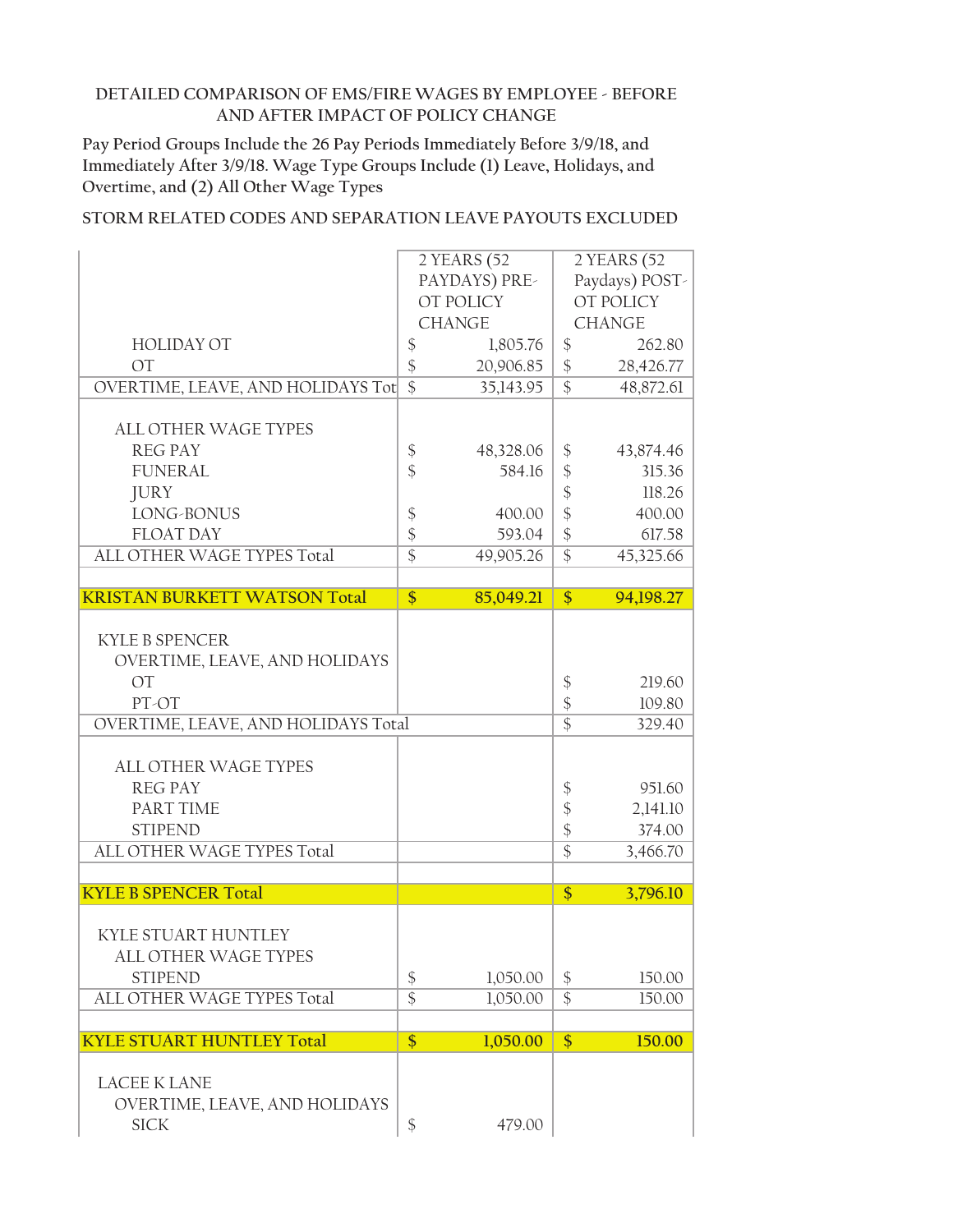**Pay Period Groups Include the 26 Pay Periods Immediately Before 3/9/18, and Immediately After 3/9/18. Wage Type Groups Include (1) Leave, Holidays, and Overtime, and (2) All Other Wage Types**

|                                          |                                            | 2 YEARS (52   |                            | 2 YEARS (52    |
|------------------------------------------|--------------------------------------------|---------------|----------------------------|----------------|
|                                          |                                            | PAYDAYS) PRE- |                            | Paydays) POST- |
|                                          |                                            | OT POLICY     |                            | OT POLICY      |
|                                          |                                            | <b>CHANGE</b> |                            | <b>CHANGE</b>  |
| <b>VACATION</b>                          | $\boldsymbol{\mathsf{\$}}$                 | 644.49        |                            |                |
| <b>HOLIDAY</b>                           | $\boldsymbol{\mathsf{\$}}$                 | 958.80        |                            |                |
| <b>OT</b>                                | $\frac{1}{2}$                              | 6.93          |                            |                |
| OVERTIME, LEAVE, AND HOLIDAYS Tot        | $\overline{\$}$                            | 2,089.22      |                            |                |
| <b>ALL OTHER WAGE TYPES</b>              |                                            |               |                            |                |
| <b>REG PAY</b>                           | $\boldsymbol{\$}$                          | 20,563.59     |                            |                |
| <b>ADMIN</b>                             |                                            | 305.22        |                            |                |
| <b>LWOP</b>                              |                                            |               |                            |                |
| <b>FLOAT DAY</b>                         | \$\$\$                                     | 145.68        |                            |                |
| ALL OTHER WAGE TYPES Total               | $\overline{\$}$                            | 21,014.49     |                            |                |
|                                          |                                            |               |                            |                |
| <b>LACEE K LANE Total</b>                | $\frac{1}{2}$                              | 23,103.71     |                            |                |
|                                          |                                            |               |                            |                |
| <b>MADISON T FLICK</b>                   |                                            |               |                            |                |
| OVERTIME, LEAVE, AND HOLIDAYS            |                                            |               |                            |                |
| <b>SICK</b>                              | \$                                         | 114.37        | \$                         | 91.85          |
| <b>HOLIDAY</b>                           | $\boldsymbol{\mathsf{\$}}$                 | 358.80        | $\boldsymbol{\$}$          | 79.44          |
| <b>OVERTIME, LEAVE, AND HOLIDAYS Tot</b> | $\overline{\$}$                            | 473.17        | $\overline{\$}$            | 171.29         |
| <b>ALL OTHER WAGE TYPES</b>              |                                            |               |                            |                |
| <b>REG PAY</b>                           | $\boldsymbol{\$}$                          | 3,112.59      | \$                         | 1,559.01       |
| <b>LWOP</b>                              |                                            |               | \$                         |                |
| <b>FLOAT DAY</b>                         | $\frac{1}{2}$                              | 71.76         |                            |                |
| ALL OTHER WAGE TYPES Total               | $\overline{\$}$                            | 3,184.35      | \$                         | 1,559.01       |
|                                          |                                            |               |                            |                |
| <b>MADISON T FLICK Total</b>             | \$                                         | 3,657.52      | \$                         | 1,730.30       |
| <b>MANDY N WILLIS</b>                    |                                            |               |                            |                |
| OVERTIME, LEAVE, AND HOLIDAYS            |                                            |               |                            |                |
| <b>SICK PAY</b>                          | $\boldsymbol{\$}$                          | 3,839.86      |                            | 3,862.69       |
| <b>SICK OT</b>                           |                                            |               | \$<br>$\frac{1}{2}$        | 1,896.80       |
| <b>VACATION</b>                          | $\boldsymbol{\$}$                          | 4,832.02      | \$                         | 4,418.95       |
| VAC OT                                   |                                            |               | $\boldsymbol{\hat{\zeta}}$ | 2,736.36       |
| <b>HOLIDAY W</b>                         |                                            |               | $\boldsymbol{\hat{\zeta}}$ | 3,095.68       |
| <b>HOLIDAY</b>                           |                                            | 2,035.68      | $\boldsymbol{\mathsf{\$}}$ | 3,980.16       |
| <b>HOLIDAY OT</b>                        | $\frac{1}{2}$<br>$\boldsymbol{\hat{\phi}}$ | 5,155.20      | \$                         | 2,815.83       |
| OT                                       | $\frac{1}{2}$                              | 35,567.93     | \$                         | 43,025.17      |
|                                          |                                            |               |                            |                |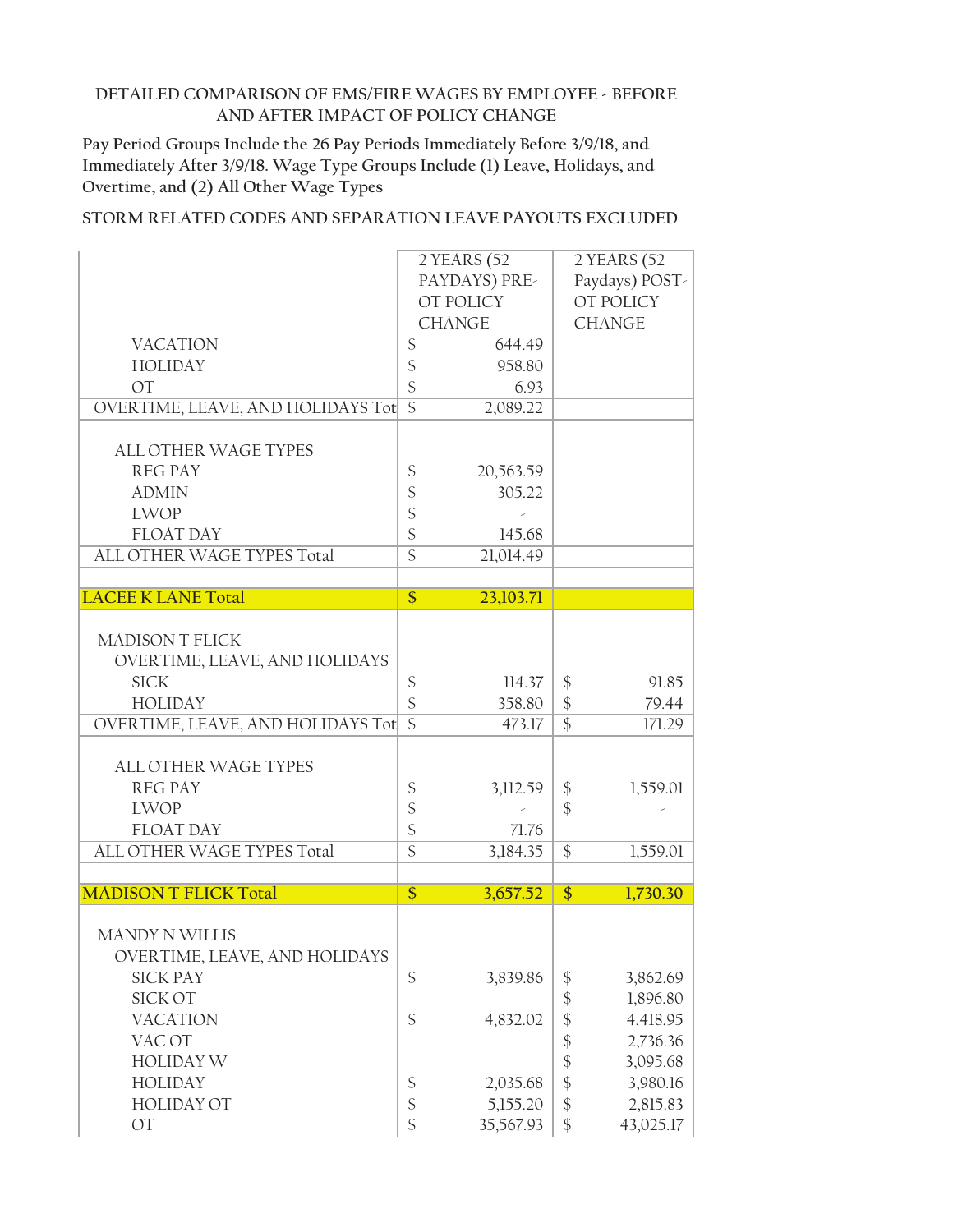**Pay Period Groups Include the 26 Pay Periods Immediately Before 3/9/18, and Immediately After 3/9/18. Wage Type Groups Include (1) Leave, Holidays, and Overtime, and (2) All Other Wage Types**

|                                     | 2 YEARS (52                          | 2 YEARS (52                             |  |  |
|-------------------------------------|--------------------------------------|-----------------------------------------|--|--|
|                                     | PAYDAYS) PRE-                        | Paydays) POST-                          |  |  |
|                                     | OT POLICY                            | <b>OT POLICY</b>                        |  |  |
|                                     | <b>CHANGE</b>                        | <b>CHANGE</b>                           |  |  |
| <b>SICK-BUY</b>                     | $\boldsymbol{\$}$<br>158.64          |                                         |  |  |
| OVERTIME, LEAVE, AND HOLIDAYS Tot   | $\overline{\$}$<br>51,589.33         | $\mathcal{S}$<br>65,831.64              |  |  |
|                                     |                                      |                                         |  |  |
| <b>ALL OTHER WAGE TYPES</b>         |                                      |                                         |  |  |
| <b>REG PAY</b>                      | \$<br>51,694.53                      | \$<br>47,219.49                         |  |  |
| <b>FUNERAL</b>                      |                                      | $\boldsymbol{\$}$<br>331.68             |  |  |
| <b>BUY BACK</b>                     | \$<br>513.80                         | $\frac{1}{2}$<br>276.40                 |  |  |
| LONG-BONUS                          | \$<br>400.00                         | $\frac{1}{2}$<br>400.00                 |  |  |
| <b>FLOAT DAY</b>                    | \$<br>634.56                         | $\boldsymbol{\mathsf{S}}$<br>331.68     |  |  |
| ALL OTHER WAGE TYPES Total          | $\overline{\$}$<br>53,242.89         | $\overline{\$}$<br>48,559.25            |  |  |
|                                     |                                      |                                         |  |  |
| <b>MANDY N WILLIS Total</b>         | $\frac{1}{2}$<br>104,832.22          | $\frac{1}{2}$<br>114,390.89             |  |  |
|                                     |                                      |                                         |  |  |
| <b>MARK M MARRAZO</b>               |                                      |                                         |  |  |
| OVERTIME, LEAVE, AND HOLIDAYS       |                                      |                                         |  |  |
| PT-OT                               |                                      | \$<br>4,700.82                          |  |  |
| OVERTIME, LEAVE, AND HOLIDAYS Total |                                      | $\overline{\$}$<br>4,700.82             |  |  |
|                                     |                                      |                                         |  |  |
| <b>ALL OTHER WAGE TYPES</b>         |                                      |                                         |  |  |
| <b>FIRE-CALLS</b>                   |                                      | \$<br>20.00                             |  |  |
| <b>FIRE CALLS</b>                   |                                      | \$<br>8.00                              |  |  |
| <b>PART TIME</b>                    |                                      | $\frac{1}{2}$<br>12,013.96              |  |  |
| <b>STIPEND</b>                      |                                      | $\frac{1}{2}$<br>2,700.00               |  |  |
| ALL OTHER WAGE TYPES Total          |                                      | $\overline{\$}$<br>14,741.96            |  |  |
|                                     |                                      |                                         |  |  |
| <b>MARK M MARRAZO Total</b>         |                                      | \$<br>19,442.78                         |  |  |
|                                     |                                      |                                         |  |  |
| <b>MARK S FOWLER</b>                |                                      |                                         |  |  |
| OVERTIME, LEAVE, AND HOLIDAYS       |                                      |                                         |  |  |
| <b>SICK PAY</b>                     |                                      | \$<br>94.78                             |  |  |
| <b>HOLIDAY W</b>                    |                                      | 2,011.10<br>\$                          |  |  |
| <b>HOLIDAY</b>                      |                                      | \$<br>2,707.68                          |  |  |
| <b>HOLIDAY OT</b>                   |                                      | \$<br>1,567.60                          |  |  |
| OT                                  |                                      | $\boldsymbol{\hat{\zeta}}$<br>29,203.86 |  |  |
| PT-OT                               | \$<br>5,318.45                       | $\boldsymbol{\$}$<br>4,148.39           |  |  |
| OVERTIME, LEAVE, AND HOLIDAYS Tot   | $\overline{\mathcal{S}}$<br>5,318.45 | $\overline{\$}$<br>39,733.41            |  |  |
|                                     |                                      |                                         |  |  |
| ALL OTHER WAGE TYPES                |                                      |                                         |  |  |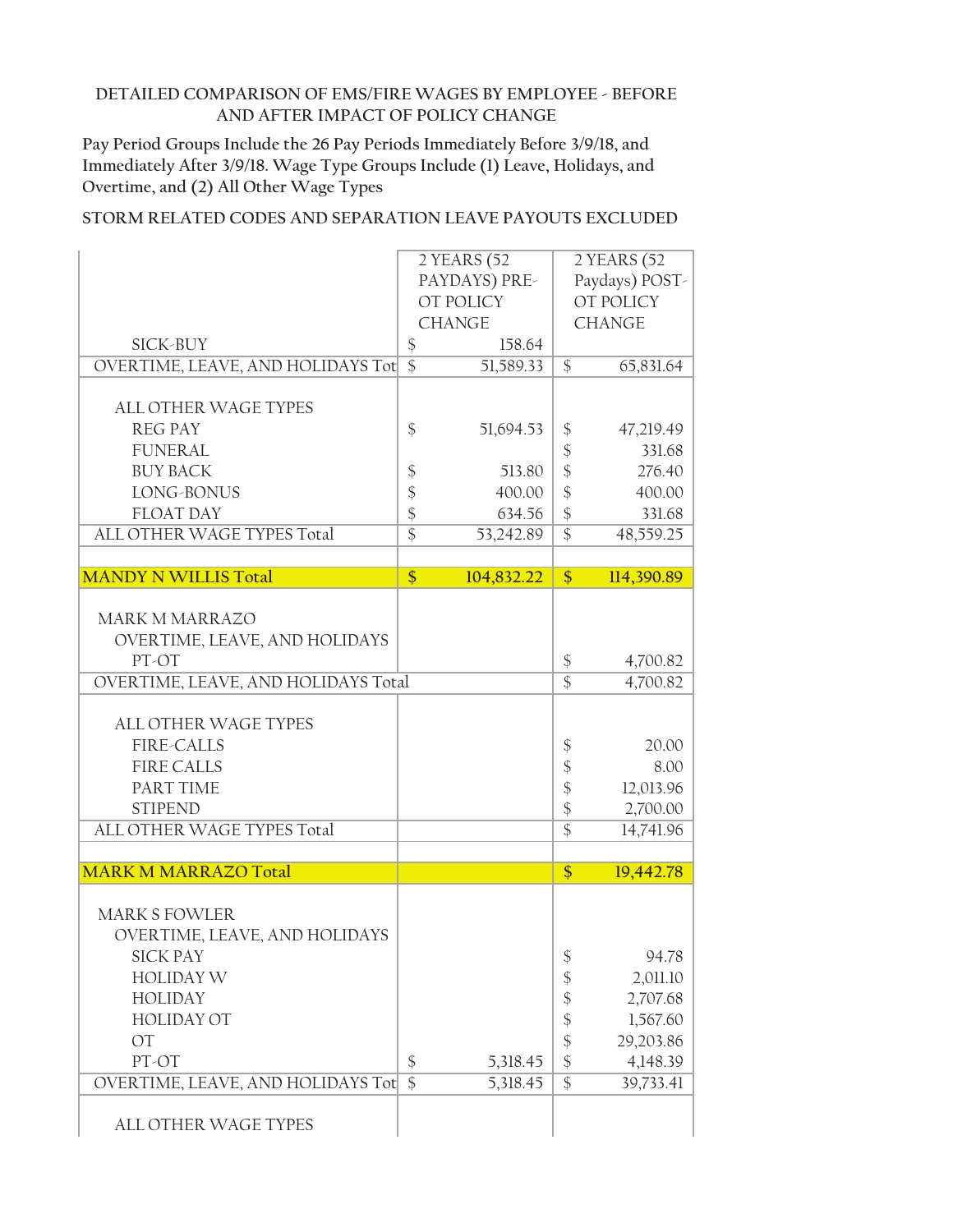**Pay Period Groups Include the 26 Pay Periods Immediately Before 3/9/18, and Immediately After 3/9/18. Wage Type Groups Include (1) Leave, Holidays, and Overtime, and (2) All Other Wage Types**

|                                   |                    | 2 YEARS (52   |                            | 2 YEARS (52    |
|-----------------------------------|--------------------|---------------|----------------------------|----------------|
|                                   |                    | PAYDAYS) PRE- |                            | Paydays) POST- |
|                                   |                    | OT POLICY     |                            | OT POLICY      |
|                                   |                    | <b>CHANGE</b> |                            | <b>CHANGE</b>  |
| <b>REG PAY</b>                    |                    |               |                            |                |
|                                   |                    |               | \$                         | 32,634.51      |
| <b>FUNERAL</b>                    |                    |               | $\frac{1}{2}$              | 802.81         |
| PART TIME                         | $\boldsymbol{\xi}$ | 13,203.46     | $\frac{1}{2}$              | 8,326.50       |
| <b>STIPEND</b>                    | \$                 | 1,600.00      |                            |                |
| <b>FLOAT DAY</b>                  |                    |               | \$                         | 275.52         |
| ALL OTHER WAGE TYPES Total        | $\overline{\$}$    | 14,803.46     | $\overline{\$}$            | 42,039.34      |
|                                   |                    |               |                            |                |
| <b>MARK S FOWLER Total</b>        | \$                 | 20,121.91     | $\frac{1}{2}$              | 81,772.75      |
|                                   |                    |               |                            |                |
| MATTHEW JACOB CRIBBS              |                    |               |                            |                |
| OVERTIME, LEAVE, AND HOLIDAYS     |                    |               |                            |                |
| <b>SICK PAY</b>                   | \$                 | 2,685.60      | \$                         | 7,621.35       |
| <b>SICK OT</b>                    |                    |               | $\boldsymbol{\$}$          | 1,560.08       |
| <b>VACATION</b>                   | $\frac{1}{2}$      | 7,249.32      | $\frac{1}{2}$              | 7,987.93       |
| VAC OT                            |                    |               | $\frac{1}{2}$              | 2,340.11       |
| <b>HOLIDAY W</b>                  |                    |               | \$                         | 5,012.70       |
| <b>HOLIDAY</b>                    |                    |               |                            |                |
|                                   | \$                 | 2,915.28      | $\frac{1}{2}$              | 4,910.40       |
| <b>HOLIDAY OT</b>                 | \$                 | 5,330.61      | \$                         | 1,534.50       |
| OT                                | \$                 | 32,013.14     | \$                         | 59,915.92      |
| OVERTIME, LEAVE, AND HOLIDAYS Tot | $\overline{\$}$    | 50,193.95     | $\overline{\$}$            | 90,882.99      |
|                                   |                    |               |                            |                |
| ALL OTHER WAGE TYPES              |                    |               |                            |                |
| <b>REG PAY</b>                    | \$                 | 83,551.74     | \$                         | 75,190.52      |
| FREE SICK                         | \$                 | 753.12        | $\boldsymbol{\mathsf{\$}}$ | 409.20         |
| LONG-BONUS                        | \$                 | 200.00        | $\frac{1}{2}$              | 400.00         |
| <b>FLOAT DAY</b>                  | \$                 | 786.24        | $\frac{1}{2}$              | 818.40         |
| ALL OTHER WAGE TYPES Total        | $\overline{\$}$    | 85,291.10     | $\overline{\$}$            | 76,818.12      |
|                                   |                    |               |                            |                |
| <b>MATTHEW JACOB CRIBBS Total</b> | $\overline{\$}$    | 135,485.05    | \$                         | 167,701.11     |
|                                   |                    |               |                            |                |
| MICHAEL J CARLE                   |                    |               |                            |                |
| OVERTIME, LEAVE, AND HOLIDAYS     |                    |               |                            |                |
| <b>SICK PAY</b>                   | $\frac{1}{2}$      | 3,356.91      | $\frac{1}{2}$              | 1,974.79       |
| <b>SICK OT</b>                    |                    |               | \$                         | 1,499.72       |
| <b>VACATION</b>                   | \$                 | 3,356.25      | \$                         | 2,033.79       |
| VAC OT                            |                    |               | \$                         | 1,071.23       |
| <b>HOLIDAY W</b>                  |                    |               | \$                         | 3,179.52       |
|                                   |                    |               |                            |                |
| <b>HOLIDAY</b>                    | \$                 | 2,119.44      | \$                         | 3,576.96       |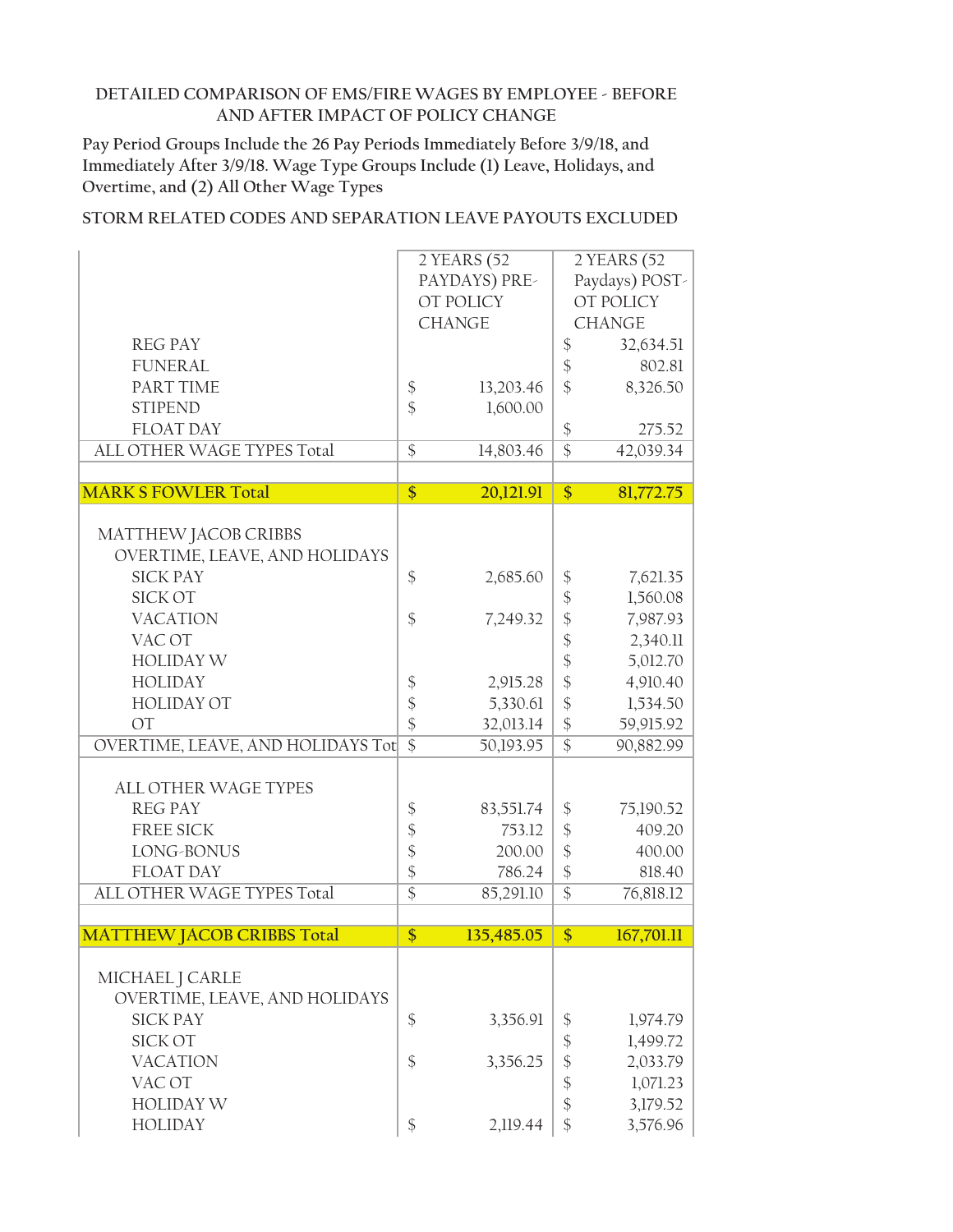**Pay Period Groups Include the 26 Pay Periods Immediately Before 3/9/18, and Immediately After 3/9/18. Wage Type Groups Include (1) Leave, Holidays, and Overtime, and (2) All Other Wage Types**

|                                   |                   | 2 YEARS (52            | 2 YEARS (52                |                |  |
|-----------------------------------|-------------------|------------------------|----------------------------|----------------|--|
|                                   |                   | PAYDAYS) PRE-          |                            | Paydays) POST- |  |
|                                   |                   | OT POLICY              |                            | OT POLICY      |  |
|                                   |                   | <b>CHANGE</b>          |                            | <b>CHANGE</b>  |  |
| <b>HOLIDAY OT</b>                 | \$                | 3,805.20               | $\frac{1}{2}$              | 496.80         |  |
| <b>OT</b>                         | \$                | 23,957.22              | $\boldsymbol{\mathsf{\$}}$ | 23,920.94      |  |
| OVERTIME, LEAVE, AND HOLIDAYS Tot | $\overline{\$}$   | 36,595.02              | $\overline{\$}$            | 37,753.75      |  |
|                                   |                   |                        |                            |                |  |
| <b>ALL OTHER WAGE TYPES</b>       |                   |                        |                            |                |  |
| <b>REG PAY</b>                    | $\boldsymbol{\$}$ | 44,975.42              | \$                         | 37,539.45      |  |
| <b>FUNERAL</b>                    | \$                | 1,677.60               |                            |                |  |
| <b>LWOP</b>                       | \$                |                        | $\frac{1}{2}$              |                |  |
| <b>FLOAT DAY</b>                  | \$                | 283.68                 | $\frac{1}{2}$              | 894.24         |  |
| ALL OTHER WAGE TYPES Total        | $\overline{\$}$   | 46,936.70              | $\overline{\$}$            | 38,433.69      |  |
|                                   |                   |                        |                            |                |  |
| <b>MICHAEL J CARLE Total</b>      | \$                | 83,531.72              | $\frac{1}{2}$              | 76,187.44      |  |
|                                   |                   |                        |                            |                |  |
| MICHAEL J WEEKLEY                 |                   |                        |                            |                |  |
| OVERTIME, LEAVE, AND HOLIDAYS     |                   |                        |                            |                |  |
| <b>SICK PAY</b>                   | \$                | 1,084.86               |                            |                |  |
| <b>HOLIDAY</b>                    | \$                | 1,102.08               |                            |                |  |
| <b>HOLIDAY OT</b>                 | \$                | 1,239.84               |                            |                |  |
| <b>OT</b>                         | $\frac{1}{2}$     |                        |                            |                |  |
| OVERTIME, LEAVE, AND HOLIDAYS Tot | $\overline{\$}$   | 13,379.95<br>16,806.73 |                            |                |  |
|                                   |                   |                        |                            |                |  |
| <b>ALL OTHER WAGE TYPES</b>       |                   |                        |                            |                |  |
| <b>REG PAY</b>                    |                   |                        |                            |                |  |
|                                   | \$                | 19,786.17              |                            |                |  |
| <b>LWOP</b>                       | \$                |                        |                            |                |  |
| <b>FLOAT DAY</b>                  | \$                | 551.04                 |                            |                |  |
| ALL OTHER WAGE TYPES Total        | $\overline{\$}$   | 20,337.21              |                            |                |  |
|                                   |                   |                        |                            |                |  |
| <b>MICHAEL   WEEKLEY Total</b>    | \$                | 37,143.94              |                            |                |  |
|                                   |                   |                        |                            |                |  |
| MICHEAL L FOWLER                  |                   |                        |                            |                |  |
| OVERTIME, LEAVE, AND HOLIDAYS     |                   |                        |                            |                |  |
| <b>SICK PAY</b>                   |                   |                        | \$                         | 111.50         |  |
| SICK OT                           |                   |                        | $\boldsymbol{\S}$          | 413.28         |  |
| <b>HOLIDAY W</b>                  |                   |                        | \$                         | 3,214.12       |  |
| FIRE-OT                           |                   |                        | \$                         | 723.36         |  |
| <b>HOLIDAY</b>                    |                   |                        | \$                         | 2,707.68       |  |
| <b>HOLIDAY OT</b>                 |                   |                        | $\frac{1}{2}$              | 390.25         |  |
| OT                                | \$                | 164.70                 | \$                         | 10,248.59      |  |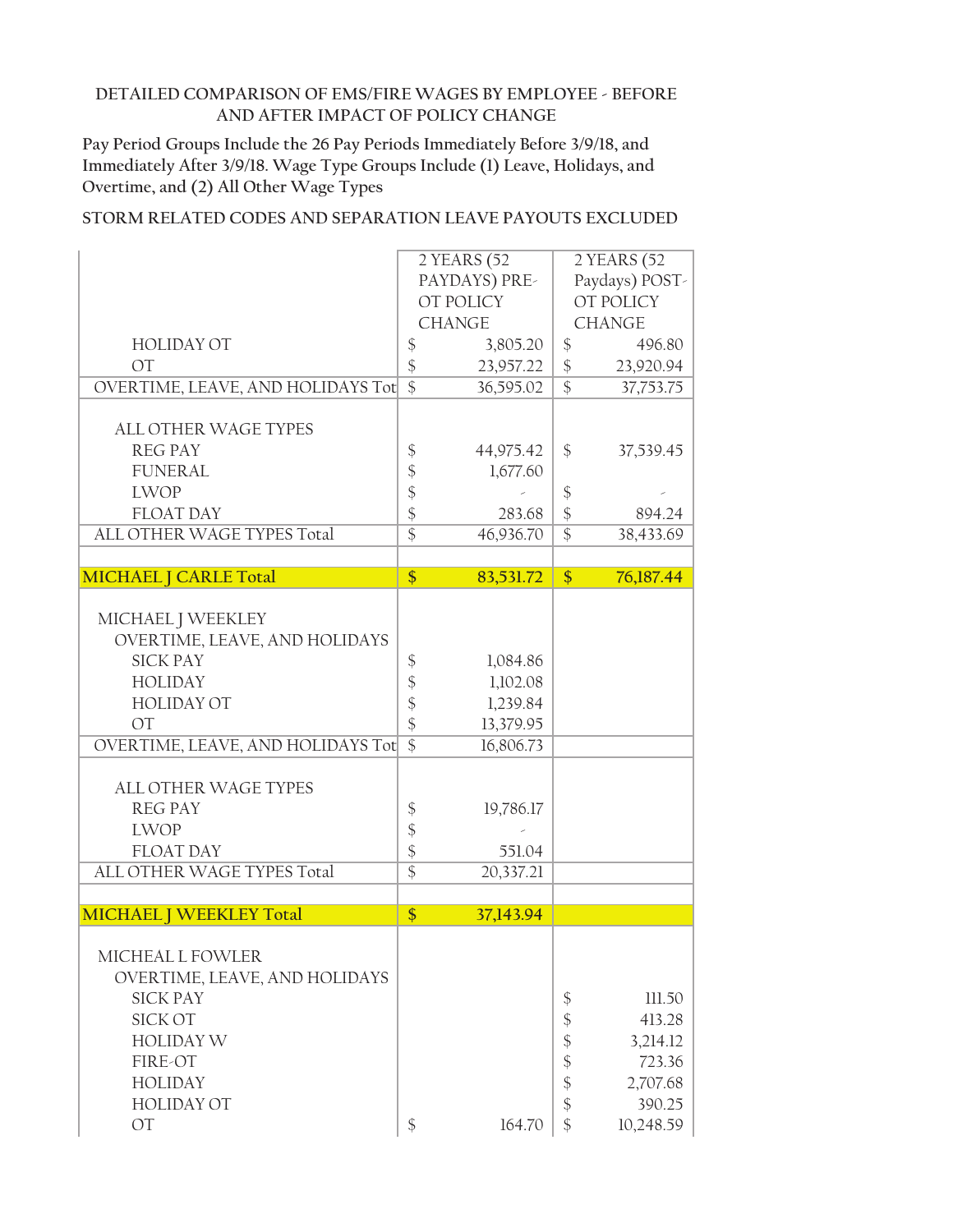**Pay Period Groups Include the 26 Pay Periods Immediately Before 3/9/18, and Immediately After 3/9/18. Wage Type Groups Include (1) Leave, Holidays, and Overtime, and (2) All Other Wage Types**

|                 | 2 YEARS (52                                                                                                                                                                                                     | 2 YEARS (52                                                                                                                         |                                                                                                                               |  |
|-----------------|-----------------------------------------------------------------------------------------------------------------------------------------------------------------------------------------------------------------|-------------------------------------------------------------------------------------------------------------------------------------|-------------------------------------------------------------------------------------------------------------------------------|--|
|                 | PAYDAYS) PRE-                                                                                                                                                                                                   |                                                                                                                                     | Paydays) POST-                                                                                                                |  |
|                 |                                                                                                                                                                                                                 |                                                                                                                                     | OT POLICY                                                                                                                     |  |
|                 |                                                                                                                                                                                                                 |                                                                                                                                     | <b>CHANGE</b>                                                                                                                 |  |
|                 |                                                                                                                                                                                                                 |                                                                                                                                     | 881.84                                                                                                                        |  |
| $\overline{\$}$ | 9,899.15                                                                                                                                                                                                        | $\overline{\mathcal{S}}$                                                                                                            | 18,690.62                                                                                                                     |  |
|                 |                                                                                                                                                                                                                 |                                                                                                                                     |                                                                                                                               |  |
|                 |                                                                                                                                                                                                                 |                                                                                                                                     |                                                                                                                               |  |
|                 |                                                                                                                                                                                                                 |                                                                                                                                     | 42,328.23                                                                                                                     |  |
|                 |                                                                                                                                                                                                                 |                                                                                                                                     | 802.80                                                                                                                        |  |
|                 |                                                                                                                                                                                                                 |                                                                                                                                     | 3,161.33                                                                                                                      |  |
|                 |                                                                                                                                                                                                                 |                                                                                                                                     | 7,785.50                                                                                                                      |  |
|                 |                                                                                                                                                                                                                 |                                                                                                                                     |                                                                                                                               |  |
|                 |                                                                                                                                                                                                                 |                                                                                                                                     | 543.12                                                                                                                        |  |
|                 |                                                                                                                                                                                                                 |                                                                                                                                     | 54,620.98                                                                                                                     |  |
|                 |                                                                                                                                                                                                                 |                                                                                                                                     |                                                                                                                               |  |
|                 |                                                                                                                                                                                                                 |                                                                                                                                     | 73,311.60                                                                                                                     |  |
|                 |                                                                                                                                                                                                                 |                                                                                                                                     |                                                                                                                               |  |
|                 |                                                                                                                                                                                                                 |                                                                                                                                     |                                                                                                                               |  |
|                 |                                                                                                                                                                                                                 |                                                                                                                                     |                                                                                                                               |  |
|                 |                                                                                                                                                                                                                 |                                                                                                                                     |                                                                                                                               |  |
|                 |                                                                                                                                                                                                                 |                                                                                                                                     |                                                                                                                               |  |
|                 |                                                                                                                                                                                                                 |                                                                                                                                     |                                                                                                                               |  |
|                 |                                                                                                                                                                                                                 |                                                                                                                                     |                                                                                                                               |  |
|                 |                                                                                                                                                                                                                 |                                                                                                                                     |                                                                                                                               |  |
|                 |                                                                                                                                                                                                                 |                                                                                                                                     |                                                                                                                               |  |
|                 |                                                                                                                                                                                                                 |                                                                                                                                     |                                                                                                                               |  |
|                 |                                                                                                                                                                                                                 |                                                                                                                                     |                                                                                                                               |  |
| \$              |                                                                                                                                                                                                                 |                                                                                                                                     |                                                                                                                               |  |
|                 | 6,076.75                                                                                                                                                                                                        |                                                                                                                                     |                                                                                                                               |  |
|                 |                                                                                                                                                                                                                 |                                                                                                                                     |                                                                                                                               |  |
|                 |                                                                                                                                                                                                                 |                                                                                                                                     |                                                                                                                               |  |
|                 |                                                                                                                                                                                                                 |                                                                                                                                     | 80.00                                                                                                                         |  |
|                 |                                                                                                                                                                                                                 | \$                                                                                                                                  |                                                                                                                               |  |
|                 |                                                                                                                                                                                                                 | \$                                                                                                                                  | 5,750.00                                                                                                                      |  |
|                 |                                                                                                                                                                                                                 | \$                                                                                                                                  | 5,830.00                                                                                                                      |  |
|                 |                                                                                                                                                                                                                 | $\frac{1}{2}$                                                                                                                       | 5,830.00                                                                                                                      |  |
|                 |                                                                                                                                                                                                                 |                                                                                                                                     |                                                                                                                               |  |
|                 |                                                                                                                                                                                                                 |                                                                                                                                     |                                                                                                                               |  |
|                 |                                                                                                                                                                                                                 |                                                                                                                                     |                                                                                                                               |  |
| \$              | 684.00                                                                                                                                                                                                          |                                                                                                                                     |                                                                                                                               |  |
| $\overline{\$}$ | 684.00                                                                                                                                                                                                          |                                                                                                                                     |                                                                                                                               |  |
|                 | $\frac{1}{2}$<br>OVERTIME, LEAVE, AND HOLIDAYS Tot<br>$\frac{1}{2}$<br>\$<br>$\frac{1}{2}$<br>\$<br>\$<br>$\overline{\$}$<br>OVERTIME, LEAVE, AND HOLIDAYS Tot<br>$\boldsymbol{\mathsf{\$}}$<br>$\overline{\$}$ | OT POLICY<br><b>CHANGE</b><br>9,734.45<br>24,403.07<br>600.00<br>25,003.07<br>34,902.22<br>538.70<br>538.70<br>5,538.05<br>5,538.05 | \$<br>\$<br>$\frac{1}{2}$<br>$\boldsymbol{\hat{\zeta}}$<br>$\frac{1}{2}$<br>$\frac{1}{2}$<br>$\overline{\$}$<br>$\frac{1}{2}$ |  |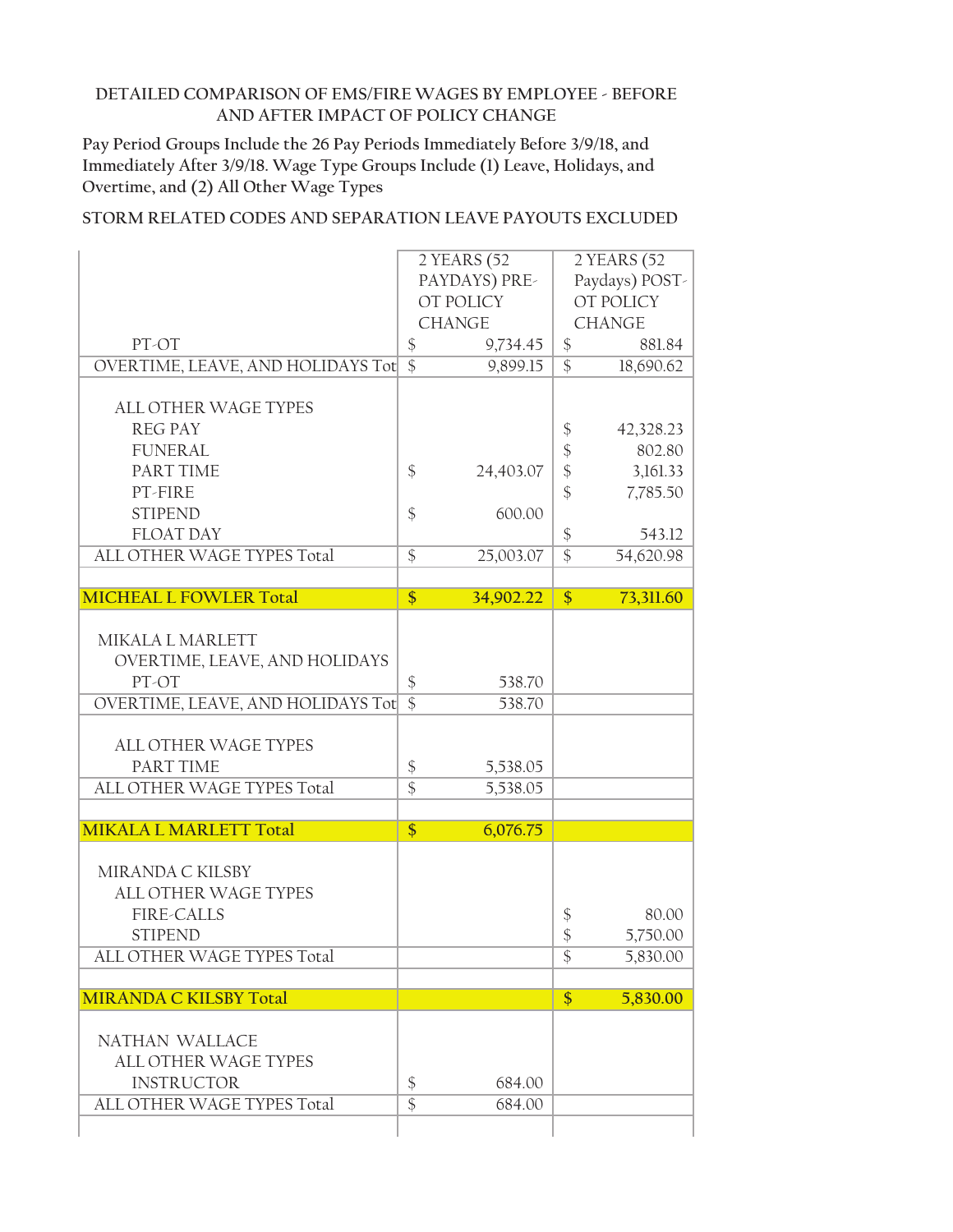**Pay Period Groups Include the 26 Pay Periods Immediately Before 3/9/18, and Immediately After 3/9/18. Wage Type Groups Include (1) Leave, Holidays, and Overtime, and (2) All Other Wage Types**

|                                   |                                    | 2 YEARS (52      | 2 YEARS (52                |                |  |
|-----------------------------------|------------------------------------|------------------|----------------------------|----------------|--|
|                                   |                                    | PAYDAYS) PRE-    |                            | Paydays) POST- |  |
|                                   |                                    | OT POLICY        |                            | OT POLICY      |  |
|                                   |                                    | <b>CHANGE</b>    |                            | <b>CHANGE</b>  |  |
| <b>NATHAN WALLACE Total</b>       | $\frac{1}{2}$                      | 684.00           |                            |                |  |
|                                   |                                    |                  |                            |                |  |
| NICHOLAS M RITTER                 |                                    |                  |                            |                |  |
| OVERTIME, LEAVE, AND HOLIDAYS     |                                    |                  |                            |                |  |
| <b>SICK PAY</b>                   | \$                                 | 4,268.52         |                            |                |  |
| <b>VACATION</b>                   |                                    | 4,674.55         |                            |                |  |
| <b>HOLIDAY</b>                    | \$484                              | 1,724.64         |                            |                |  |
| <b>HOLIDAY OT</b>                 |                                    | 2,793.06         |                            |                |  |
| <b>OT</b>                         | $\frac{1}{2}$                      | 15,717.64        |                            |                |  |
| OVERTIME, LEAVE, AND HOLIDAYS Tot | $\overline{\$}$                    | 29,178.41        |                            |                |  |
|                                   |                                    |                  |                            |                |  |
| <b>ALL OTHER WAGE TYPES</b>       |                                    |                  |                            |                |  |
| <b>REG PAY</b>                    | $\boldsymbol{\$}$                  | 54,380.30        |                            |                |  |
| <b>FREE SICK</b>                  | $\frac{1}{2}$                      | 334.80           |                            |                |  |
| PT-FIRE                           |                                    |                  | \$                         | 1,104.60       |  |
| <b>FLOAT DAY</b>                  | $\boldsymbol{\$}$                  | 679.92           |                            |                |  |
| ALL OTHER WAGE TYPES Total        | $\overline{\$}$                    | 55,395.02        | $\overline{\$}$            | 1,104.60       |  |
|                                   |                                    |                  |                            |                |  |
|                                   |                                    |                  |                            |                |  |
| <b>NICHOLAS M RITTER Total</b>    | $\overline{\$}$                    | 84,573.43        | \$                         | 1,104.60       |  |
|                                   |                                    |                  |                            |                |  |
| PAIGE B HIERS                     |                                    |                  |                            |                |  |
| OVERTIME, LEAVE, AND HOLIDAYS     |                                    |                  |                            |                |  |
| <b>SICK PAY</b>                   | $\frac{1}{2}$                      | 6,862.26         | \$                         | 6,477.20       |  |
| <b>SICK OT</b>                    |                                    |                  | \$                         | 428.30         |  |
| <b>VACATION</b>                   | $\frac{1}{2}$                      | 11,773.44        | $\boldsymbol{\hat{\zeta}}$ | 12,171.84      |  |
| VAC OT                            |                                    |                  | $\frac{1}{2}$              | 3,029.74       |  |
| <b>HOLIDAY W</b>                  |                                    |                  | $\frac{1}{2}$              | 6,302.70       |  |
| <b>HOLIDAY</b>                    | \$                                 | 3,863.04         | $\frac{1}{2}$              | 6,091.20       |  |
| <b>HOLIDAY OT</b>                 | \$                                 | 5,732.64         | \$                         | 1,480.50       |  |
| OT                                | $\frac{1}{2}$                      | 18,492.27        | \$                         | 29,361.52      |  |
| <b>EMS ADM OT</b>                 |                                    |                  | \$                         | 666.23         |  |
| OVERTIME, LEAVE, AND HOLIDAYS Tot | $\overline{\$}$                    | 46,723.65        | $\overline{\$}$            | 66,009.23      |  |
|                                   |                                    |                  |                            |                |  |
| ALL OTHER WAGE TYPES              |                                    |                  |                            |                |  |
| <b>REG PAY</b>                    | $\boldsymbol{\$}$                  | 98,278.70        | \$                         | 90,913.30      |  |
| <b>ADMIN</b>                      |                                    |                  | $\frac{1}{2}$              | 1,522.80       |  |
| <b>FUNERAL</b><br>LONG-BONUS      | $\boldsymbol{\$}$<br>$\frac{1}{2}$ | 491.52<br>400.00 | \$                         | 400.00         |  |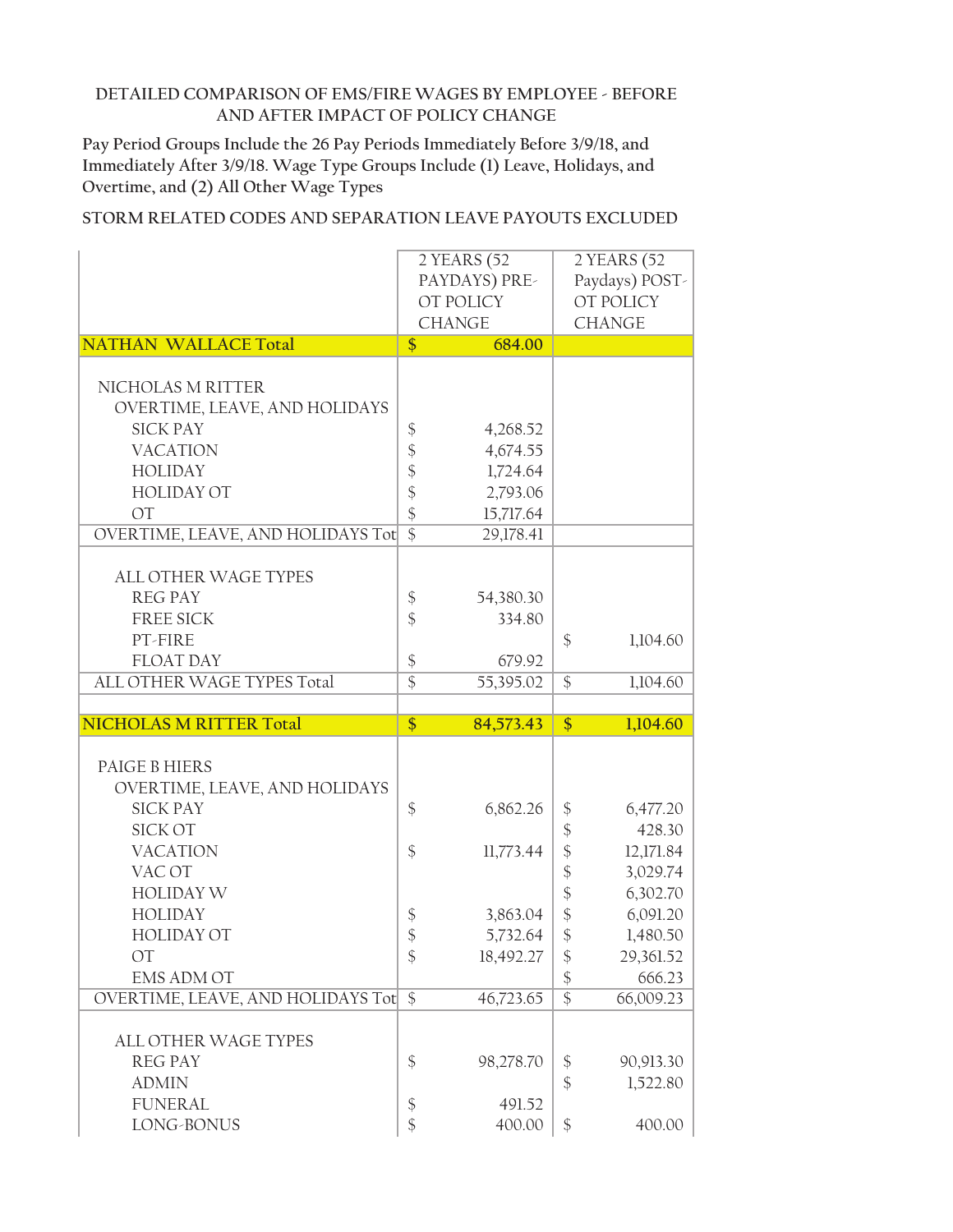**Pay Period Groups Include the 26 Pay Periods Immediately Before 3/9/18, and Immediately After 3/9/18. Wage Type Groups Include (1) Leave, Holidays, and Overtime, and (2) All Other Wage Types**

|                                    | 2 YEARS (52<br>PAYDAYS) PRE- |                            | 2 YEARS (52<br>Paydays) POST- |                            |  |
|------------------------------------|------------------------------|----------------------------|-------------------------------|----------------------------|--|
|                                    |                              | OT POLICY<br><b>CHANGE</b> |                               | OT POLICY<br><b>CHANGE</b> |  |
| <b>LWOP</b>                        |                              |                            | \$                            |                            |  |
| <b>FLOAT DAY</b>                   | $\boldsymbol{\$}$            | 1,446.72                   | $\frac{1}{2}$                 | 507.60                     |  |
| ALL OTHER WAGE TYPES Total         | $\overline{\$}$              | 100,616.94                 | $\overline{\$}$               | 93,343.70                  |  |
|                                    |                              |                            |                               |                            |  |
| <b>PAIGE B HIERS Total</b>         | $\overline{\$}$              | 147,340.59                 | $\overline{\$}$               | 159,352.93                 |  |
|                                    |                              |                            |                               |                            |  |
| PAIGE TAYLOR MCKENZIE              |                              |                            |                               |                            |  |
| <b>ALL OTHER WAGE TYPES</b>        |                              |                            |                               |                            |  |
| <b>STIPEND</b>                     | $\boldsymbol{\xi}$           | 1,012.00                   |                               |                            |  |
| ALL OTHER WAGE TYPES Total         | $\overline{\$}$              | 1,012.00                   |                               |                            |  |
|                                    |                              |                            |                               |                            |  |
| <b>PAIGE TAYLOR MCKENZIE Total</b> | $\frac{1}{2}$                | 1,012.00                   |                               |                            |  |
|                                    |                              |                            |                               |                            |  |
| PAUL A GONZALEZ                    |                              |                            |                               |                            |  |
| OVERTIME, LEAVE, AND HOLIDAYS      |                              |                            |                               |                            |  |
| <b>SICK PAY</b>                    | $\mathcal{S}$                | 3,737.72                   | \$                            | 1,087.20                   |  |
| SICK OT                            |                              |                            | \$                            | 688.56                     |  |
| <b>VACATION</b>                    | $\mathcal{S}$                | 4,283.15                   | $\frac{1}{2}$                 | 1,667.04                   |  |
| VAC OT                             |                              |                            | $\frac{1}{2}$                 | 326.16                     |  |
| <b>HOLIDAY W</b>                   |                              |                            | $\frac{1}{2}$                 | 2,126.08                   |  |
| <b>HOLIDAY</b>                     | \$                           | 2,326.08                   | $\frac{1}{2}$                 | 1,739.52                   |  |
| <b>HOLIDAY OT</b>                  | $\frac{1}{2}$                | 2,892.96                   | $\frac{1}{2}$                 | 966.40                     |  |
| <b>OT</b>                          | $\frac{1}{2}$                | 27,184.08                  | $\frac{1}{2}$                 | 18,301.20                  |  |
| OVERTIME, LEAVE, AND HOLIDAYS Tot  | $\overline{\$}$              | 40,423.99                  | $\overline{\$}$               | 26,902.16                  |  |
|                                    |                              |                            |                               |                            |  |
| <b>ALL OTHER WAGE TYPES</b>        |                              |                            |                               |                            |  |
| <b>REG PAY</b>                     | \$                           | 43,922.56                  | \$                            | 20,632.64                  |  |
| LONG-BONUS                         | \$                           | 200.00                     | $\frac{1}{2}$                 | 400.00                     |  |
| <b>FLOAT DAY</b>                   | \$                           | 275.52                     | \$                            | 579.84                     |  |
| ALL OTHER WAGE TYPES Total         | $\mathcal{S}$                | 44,398.08                  | \$                            | 21,612.48                  |  |
|                                    |                              |                            |                               |                            |  |
| PAUL A GONZALEZ Total              | $\frac{1}{2}$                | 84,822.07                  | $\frac{1}{2}$                 | 48,514.64                  |  |
|                                    |                              |                            |                               |                            |  |
| PAUL A SHEAR                       |                              |                            |                               |                            |  |
| OVERTIME, LEAVE, AND HOLIDAYS      |                              |                            |                               |                            |  |
| <b>SICK</b>                        | \$                           | 86.42                      |                               |                            |  |
| <b>SICK PAY</b>                    | $\boldsymbol{\mathsf{\$}}$   | 4,147.38                   |                               |                            |  |
| <b>VACATION</b>                    | \$                           | 7,082.70                   |                               |                            |  |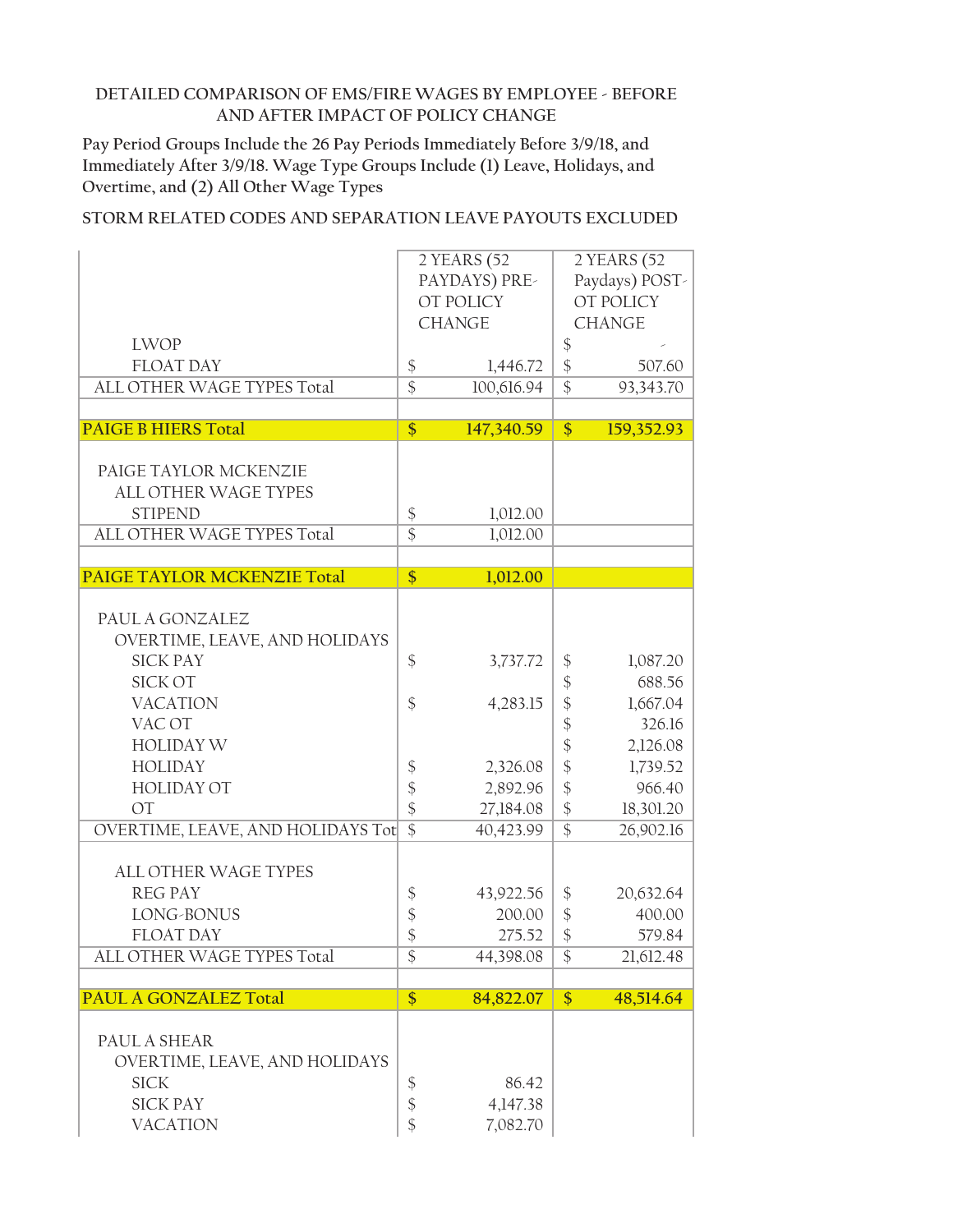**Pay Period Groups Include the 26 Pay Periods Immediately Before 3/9/18, and Immediately After 3/9/18. Wage Type Groups Include (1) Leave, Holidays, and Overtime, and (2) All Other Wage Types**

|                                   |                           | 2 YEARS (52   |                            | 2 YEARS (52    |
|-----------------------------------|---------------------------|---------------|----------------------------|----------------|
|                                   |                           | PAYDAYS) PRE- |                            | Paydays) POST- |
|                                   |                           | OT POLICY     |                            | OT POLICY      |
|                                   |                           | <b>CHANGE</b> |                            | <b>CHANGE</b>  |
| <b>HOLIDAY</b>                    | \$                        | 1,793.04      |                            |                |
| <b>HOLIDAY OT</b>                 | \$                        | 3,214.80      |                            |                |
| <b>OT</b>                         | \$                        | 16,957.61     |                            |                |
| OVERTIME, LEAVE, AND HOLIDAYS Tot | $\overline{\$}$           | 33,281.95     |                            |                |
|                                   |                           |               |                            |                |
| <b>ALL OTHER WAGE TYPES</b>       |                           |               |                            |                |
| <b>REG PAY</b>                    | \$                        | 31,473.16     |                            |                |
| LONG-BONUS                        | \$\$\$                    | 400.00        |                            |                |
| <b>LWOP</b>                       |                           |               |                            |                |
| <b>FLOAT DAY</b>                  |                           | 360.72        |                            |                |
| ALL OTHER WAGE TYPES Total        | $\overline{\$}$           | 32,233.88     |                            |                |
| <b>PAUL A SHEAR Total</b>         | \$                        | 65,515.83     |                            |                |
|                                   |                           |               |                            |                |
| PAUL S SHEARER                    |                           |               |                            |                |
| <b>ALL OTHER WAGE TYPES</b>       |                           |               |                            |                |
| <b>FIRE CALLS</b>                 | \$                        | 1,528.00      |                            |                |
| <b>STIPEND</b>                    | \$                        | 50.00         |                            |                |
| ALL OTHER WAGE TYPES Total        | $\overline{\$}$           | 1,578.00      |                            |                |
|                                   |                           |               |                            |                |
| <b>PAUL S SHEARER Total</b>       | \$                        | 1,578.00      |                            |                |
|                                   |                           |               |                            |                |
| <b>QUINN S LESHER</b>             |                           |               |                            |                |
| OVERTIME, LEAVE, AND HOLIDAYS     |                           |               |                            |                |
| <b>SICK PAY</b>                   | \$                        | 6,369.84      | \$                         | 4,245.60       |
| <b>VACATION</b>                   | $\frac{1}{2}$             | 5,232.72      | \$                         | 6,902.10       |
| VAC OT                            |                           |               | $\boldsymbol{\mathsf{\$}}$ | 596.40         |
| <b>HOLIDAY W</b>                  |                           |               | $\frac{1}{2}$              | 5,325.60       |
| <b>HOLIDAY</b>                    | \$                        | 2,337.96      | $\frac{1}{2}$              | 4,197.60       |
| <b>HOLIDAY OT</b>                 | \$                        | 3,481.92      | \$                         | 532.00         |
| <b>OT</b>                         | $\boldsymbol{\$}$         | 5,368.05      | \$                         | 11,374.51      |
| OVERTIME, LEAVE, AND HOLIDAYS Tot | $\overline{\$}$           | 22,790.49     | $\overline{\$}$            | 33,173.81      |
| ALL OTHER WAGE TYPES              |                           |               |                            |                |
| <b>REG PAY</b>                    | \$                        | 55,262.18     | \$                         | 63,684.70      |
| <b>FUNERAL</b>                    | \$                        | 601.44        | $\frac{1}{2}$              | 340.80         |
| LONG-BONUS                        | $\boldsymbol{\hat{\phi}}$ | 200.00        | \$                         | 400.00         |
| <b>FLOAT DAY</b>                  | \$                        | 576.24        | \$                         | 340.80         |
|                                   |                           |               |                            |                |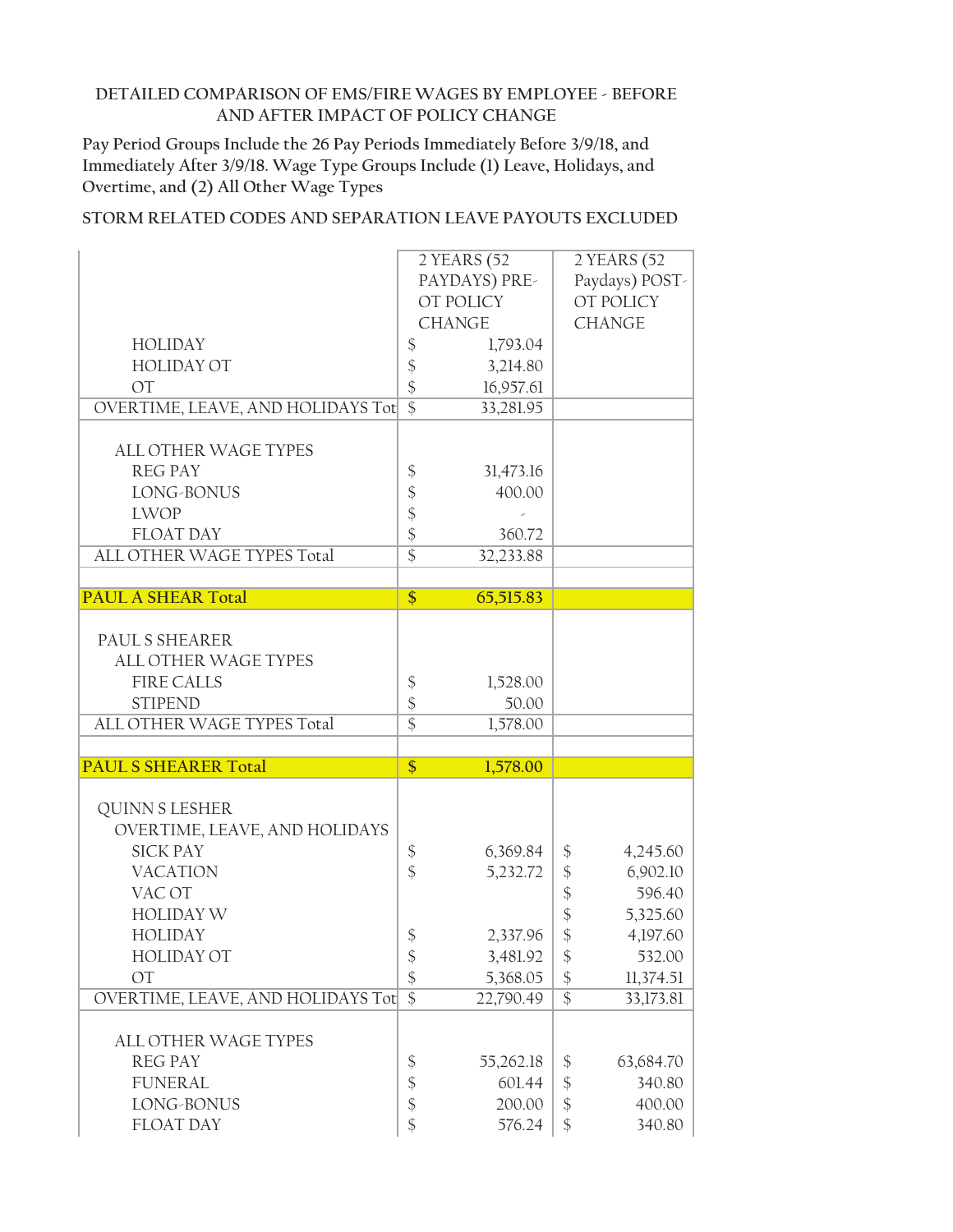**Pay Period Groups Include the 26 Pay Periods Immediately Before 3/9/18, and Immediately After 3/9/18. Wage Type Groups Include (1) Leave, Holidays, and Overtime, and (2) All Other Wage Types**

|                                                                                                                                                                                                                   | 2 YEARS (52<br>2 YEARS (52<br>PAYDAYS) PRE-<br>OT POLICY<br>OT POLICY<br><b>CHANGE</b><br><b>CHANGE</b> |                                                                        | Paydays) POST-                                                                               |                                                                                          |
|-------------------------------------------------------------------------------------------------------------------------------------------------------------------------------------------------------------------|---------------------------------------------------------------------------------------------------------|------------------------------------------------------------------------|----------------------------------------------------------------------------------------------|------------------------------------------------------------------------------------------|
| ALL OTHER WAGE TYPES Total                                                                                                                                                                                        | $\mathcal{S}$                                                                                           | 56,639.86                                                              | $\mathcal{S}$                                                                                | 64,766.30                                                                                |
|                                                                                                                                                                                                                   |                                                                                                         |                                                                        |                                                                                              |                                                                                          |
| <b>QUINN S LESHER Total</b>                                                                                                                                                                                       | \$                                                                                                      | 79,430.35                                                              | $\frac{1}{2}$                                                                                | 97,940.11                                                                                |
| RANDAL L PERRYMAN<br>OVERTIME, LEAVE, AND HOLIDAYS<br>PT-OT<br>OVERTIME, LEAVE, AND HOLIDAYS Tot                                                                                                                  | \$<br>$\overline{\$}$                                                                                   | 3,266.56                                                               |                                                                                              |                                                                                          |
|                                                                                                                                                                                                                   |                                                                                                         | 3,266.56                                                               |                                                                                              |                                                                                          |
| <b>ALL OTHER WAGE TYPES</b><br>PART TIME<br>ALL OTHER WAGE TYPES Total                                                                                                                                            | \$<br>$\overline{\$}$                                                                                   | 11,972.78<br>11,972.78                                                 | \$<br>$\overline{\$}$                                                                        | 439.20<br>439.20                                                                         |
|                                                                                                                                                                                                                   |                                                                                                         |                                                                        |                                                                                              |                                                                                          |
| <b>RANDAL L PERRYMAN Total</b>                                                                                                                                                                                    | \$                                                                                                      | 15,239.34                                                              | \$                                                                                           | 439.20                                                                                   |
| RANDY LANE ROBINSON<br>OVERTIME, LEAVE, AND HOLIDAYS<br><b>SICK PAY</b><br><b>VACATION</b><br>VAC OT<br><b>HOLIDAY W</b><br><b>HOLIDAY</b><br><b>HOLIDAY OT</b><br><b>OT</b><br>OVERTIME, LEAVE, AND HOLIDAYS Tot | \$<br>$\hat{\mathcal{L}}$<br>\$<br>\$<br>\$<br>$\overline{\$}$                                          | 1,133.78<br>2,087.76<br>2,389.08<br>2,865.96<br>20,618.01<br>29,094.59 | \$<br>\$<br>\$<br>$\boldsymbol{\hat{\zeta}}$<br>\$<br>\$<br>$\frac{1}{2}$<br>$\overline{\$}$ | 2,754.94<br>1,508.24<br>816.81<br>687.84<br>1,203.72<br>429.90<br>14,014.76<br>21,416.21 |
| <b>ALL OTHER WAGE TYPES</b><br><b>REG PAY</b><br><b>FREE SICK</b><br><b>JURY</b><br><b>LWOP</b><br><b>FLOAT DAY</b><br>ALL OTHER WAGE TYPES Total                                                                 | \$<br>\$<br>\$<br>\$<br>$\overline{\$}$                                                                 | 51,778.97<br>646.08<br>72.93<br>964.32<br>53,462.30                    | \$<br>\$<br>\$<br>$\frac{1}{2}$                                                              | 26,564.24<br>358.25<br>26,922.49                                                         |
| <b>RANDY LANE ROBINSON Total</b>                                                                                                                                                                                  | $\overline{\$}$                                                                                         | 82,556.89                                                              | $\overline{\$}$                                                                              | 48,338.70                                                                                |
| RICHARD W BLOOM<br>ALL OTHER WAGE TYPES                                                                                                                                                                           |                                                                                                         |                                                                        |                                                                                              |                                                                                          |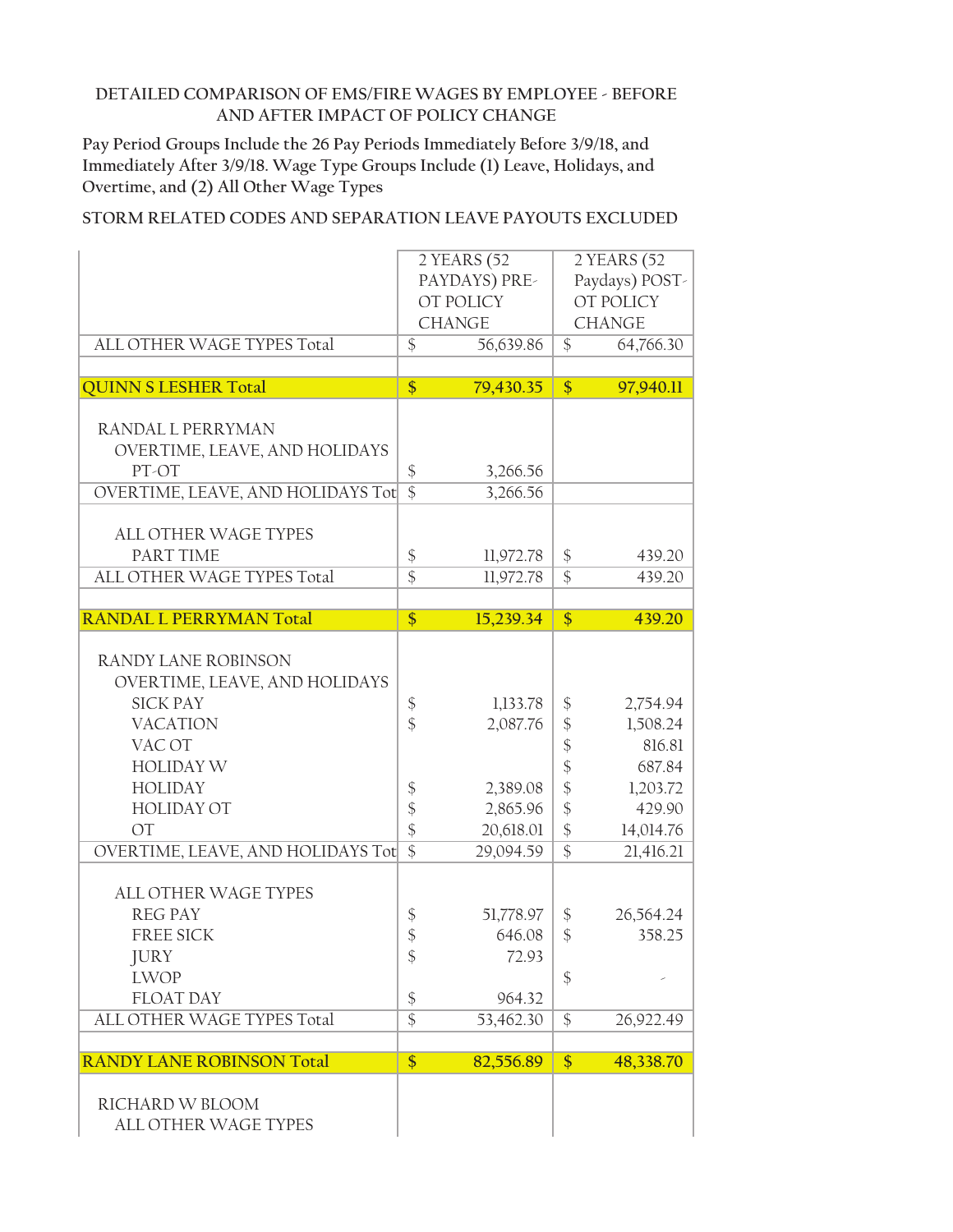**Pay Period Groups Include the 26 Pay Periods Immediately Before 3/9/18, and Immediately After 3/9/18. Wage Type Groups Include (1) Leave, Holidays, and Overtime, and (2) All Other Wage Types**

|                                               |                                       | 2 YEARS (52<br>PAYDAYS) PRE- | 2 YEARS (52<br>Paydays) POST- |               |  |
|-----------------------------------------------|---------------------------------------|------------------------------|-------------------------------|---------------|--|
|                                               |                                       | OT POLICY                    |                               | OT POLICY     |  |
|                                               |                                       | <b>CHANGE</b>                |                               | <b>CHANGE</b> |  |
| <b>INSTRUCTOR</b>                             | $\boldsymbol{\$}$                     | 6,408.00                     | \$                            | 8,662.50      |  |
| PT-FIRE                                       | $\boldsymbol{\$}$                     | 13,922.64                    | $\boldsymbol{\$}$             | 9,553.57      |  |
| ALL OTHER WAGE TYPES Total                    | $\overline{\$}$                       | 20,330.64                    | $\overline{\$}$               | 18,216.07     |  |
|                                               |                                       |                              |                               |               |  |
| <b>RICHARD W BLOOM Total</b>                  | $\overline{\$}$                       | 20,330.64                    | \$                            | 18,216.07     |  |
|                                               |                                       |                              |                               |               |  |
| ROBERT D SCOTT                                |                                       |                              |                               |               |  |
| <b>ALL OTHER WAGE TYPES</b><br><b>STIPEND</b> |                                       | 50.00                        |                               |               |  |
| ALL OTHER WAGE TYPES Total                    | $\boldsymbol{\xi}$<br>$\overline{\$}$ | 50.00                        |                               |               |  |
|                                               |                                       |                              |                               |               |  |
| <b>ROBERT D SCOTT Total</b>                   | \$                                    | 50.00                        |                               |               |  |
|                                               |                                       |                              |                               |               |  |
| ROBERT J SACHS                                |                                       |                              |                               |               |  |
| OVERTIME, LEAVE, AND HOLIDAYS                 |                                       |                              |                               |               |  |
| <b>HOLIDAY</b>                                |                                       |                              | \$                            | 267.60        |  |
| $\overline{OT}$                               |                                       |                              | $\frac{1}{2}$                 | 485.03        |  |
| <b>EMS ADM OT</b>                             |                                       |                              | $\boldsymbol{\hat{\zeta}}$    | 468.30        |  |
| OVERTIME, LEAVE, AND HOLIDAYS Total           |                                       |                              | $\overline{\$}$               | 1,220.93      |  |
|                                               |                                       |                              |                               |               |  |
| <b>ALL OTHER WAGE TYPES</b>                   |                                       |                              |                               |               |  |
| <b>REG PAY</b>                                |                                       |                              | \$                            | 4,287.18      |  |
| <b>ADMIN</b>                                  |                                       |                              | $\frac{1}{2}$                 | 3,701.80      |  |
| PT-FIRE                                       | $\boldsymbol{\$}$                     | 6,409.60                     | $\frac{1}{2}$                 | 12,215.18     |  |
| ALL OTHER WAGE TYPES Total                    | $\overline{\$}$                       | 6,409.60                     | $\overline{\$}$               | 20,204.16     |  |
| <b>ROBERT   SACHS Total</b>                   | \$                                    | 6,409.60                     | \$                            | 21,425.09     |  |
|                                               |                                       |                              |                               |               |  |
| ROBERT K DICKMAN                              |                                       |                              |                               |               |  |
| OVERTIME, LEAVE, AND HOLIDAYS                 |                                       |                              |                               |               |  |
| <b>SICK PAY</b>                               | $\frac{1}{2}$                         | 2,980.29                     | \$                            | 3,412.40      |  |
| <b>SICK OT</b>                                |                                       |                              | $\frac{1}{2}$                 | 1,425.00      |  |
| <b>VACATION</b>                               | $\boldsymbol{\$}$                     | 6,101.42                     | $\frac{1}{2}$                 | 6,201.60      |  |
| VAC OT                                        |                                       |                              | $\boldsymbol{\hat{\phi}}$     | 547.20        |  |
| <b>HOLIDAY W</b>                              |                                       |                              | $\frac{1}{2}$                 | 5,046.40      |  |
| <b>HOLIDAY</b>                                | \$                                    | 2,610.36                     | $\boldsymbol{\mathsf{\$}}$    | 4,377.60      |  |
| <b>HOLIDAY OT</b>                             | $\boldsymbol{\hat{\phi}}$             | 4,154.40                     | $\boldsymbol{\hat{\varphi}}$  | 1,444.00      |  |
| OT                                            | $\frac{1}{2}$                         | 17,600.55                    | $\frac{1}{2}$                 | 13,417.80     |  |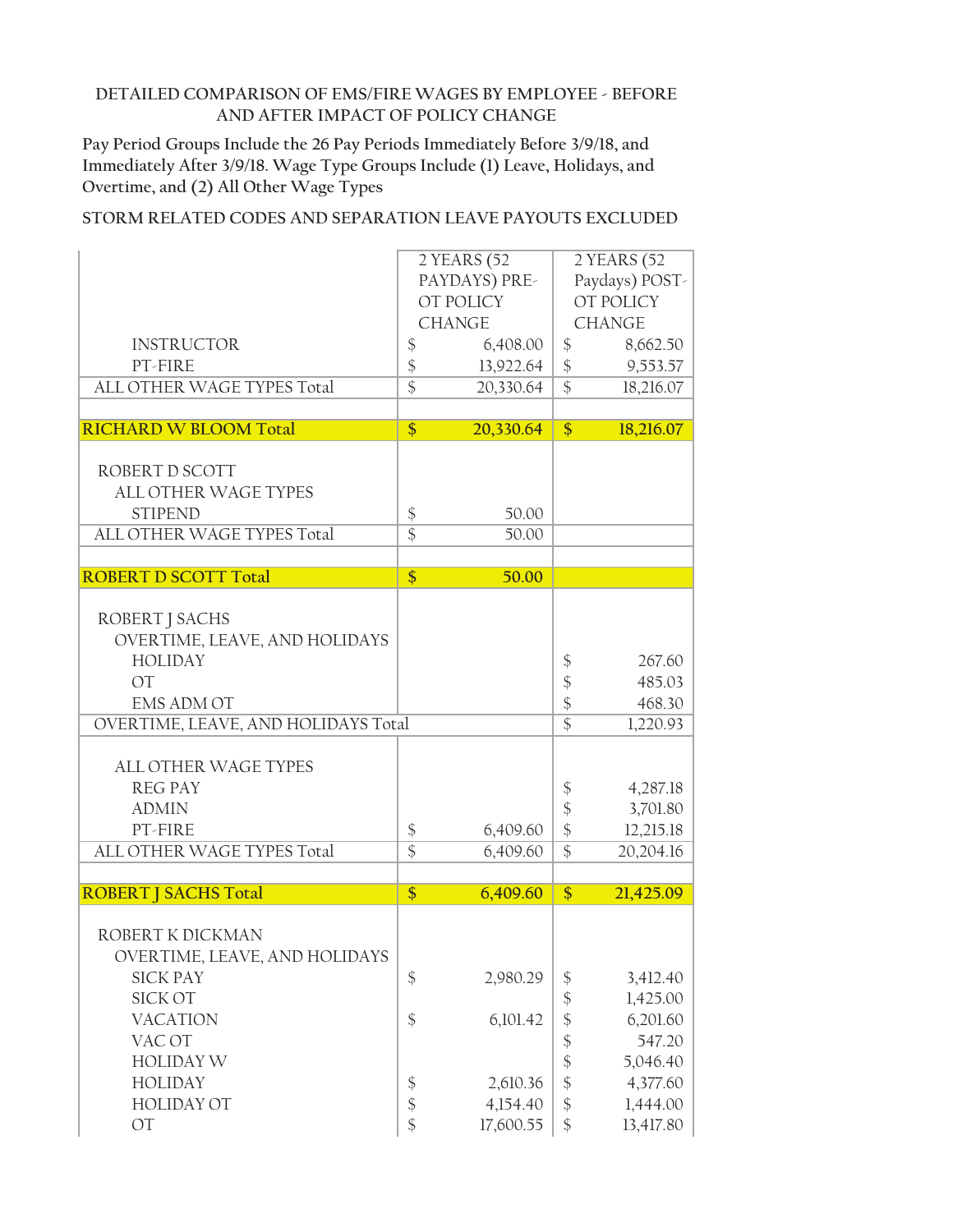**Pay Period Groups Include the 26 Pay Periods Immediately Before 3/9/18, and Immediately After 3/9/18. Wage Type Groups Include (1) Leave, Holidays, and Overtime, and (2) All Other Wage Types**

|                                      |                 | 2 YEARS (52   | 2 YEARS (52                |                |
|--------------------------------------|-----------------|---------------|----------------------------|----------------|
|                                      |                 | PAYDAYS) PRE- |                            | Paydays) POST- |
|                                      |                 | OT POLICY     |                            | OT POLICY      |
|                                      |                 | <b>CHANGE</b> | <b>CHANGE</b>              |                |
| OVERTIME, LEAVE, AND HOLIDAYS Tot \$ |                 | 33,447.02     | $\mathcal{S}$              | 35,872.00      |
|                                      |                 |               |                            |                |
| <b>ALL OTHER WAGE TYPES</b>          |                 |               |                            |                |
| <b>REG PAY</b>                       | \$              | 73,055.85     | \$                         | 69,129.60      |
| <b>JURY</b>                          |                 |               | $\boldsymbol{\mathsf{\$}}$ | 136.80         |
| LONG-BONUS                           | \$              | 400.00        | $\boldsymbol{\mathsf{\$}}$ | 400.00         |
| <b>FLOAT DAY</b>                     | \$              | 697.44        | $\frac{1}{2}$              | 729.60         |
| ALL OTHER WAGE TYPES Total           | $\overline{\$}$ | 74,153.29     | $\overline{\$}$            | 70,396.00      |
|                                      |                 |               |                            |                |
| <b>ROBERT K DICKMAN Total</b>        | $\overline{\$}$ | 107,600.31    | $\frac{1}{2}$              | 106,268.00     |
|                                      |                 |               |                            |                |
| ROBERT L SORRELL                     |                 |               |                            |                |
| OVERTIME, LEAVE, AND HOLIDAYS        |                 |               |                            |                |
| <b>SICK PAY</b>                      |                 |               | $\frac{1}{2}$              | 123.60         |
| <b>VACATION</b>                      |                 |               | $\frac{1}{2}$              | 247.20         |
| VAC OT                               |                 |               | $\frac{1}{2}$              | 370.80         |
| <b>HOLIDAY</b>                       | \$              | 1,503.24      | \$                         | 370.80         |
| <b>HOLIDAY OT</b>                    | \$              | 4,039.29      | \$                         | 618.00         |
| <b>OT</b>                            | $\frac{1}{2}$   | 38,108.08     | $\frac{1}{2}$              | 9,362.71       |
| OVERTIME, LEAVE, AND HOLIDAYS Tot    | $\overline{\$}$ | 43,650.61     | $\overline{\$}$            | 11,093.11      |
|                                      |                 |               |                            |                |
| <b>ALL OTHER WAGE TYPES</b>          |                 |               |                            |                |
| <b>REG PAY</b>                       | \$              | 39,824.48     | $\frac{1}{2}$              | 10,176.40      |
| <b>BUY BACK</b>                      | \$              | 194.00        | $\mathcal{S}$              | 412.00         |
| <b>FREE SICK</b>                     | \$              | 465.60        |                            |                |
| <b>FLOAT DAY</b>                     | \$              | 691.68        |                            |                |
| ALL OTHER WAGE TYPES Total           | $\overline{\$}$ | 41,175.76     | \$                         | 10,588.40      |
| <b>ROBERT L SORRELL Total</b>        | $\overline{\$}$ | 84,826.37     | \$                         | 21,681.51      |
|                                      |                 |               |                            |                |
| RONALD C JACKSON                     |                 |               |                            |                |
| OVERTIME, LEAVE, AND HOLIDAYS        |                 |               |                            |                |
| FIRE-OT                              | \$              | 182.25        |                            |                |
| OVERTIME, LEAVE, AND HOLIDAYS Tot    | $\overline{\$}$ | 182.25        |                            |                |
|                                      |                 |               |                            |                |
| <b>ALL OTHER WAGE TYPES</b>          |                 |               |                            |                |
| <b>FIRE</b>                          | \$              | 109.80        |                            |                |
| PT-FIRE                              | \$              | 5,298.24      | \$                         | 502.99         |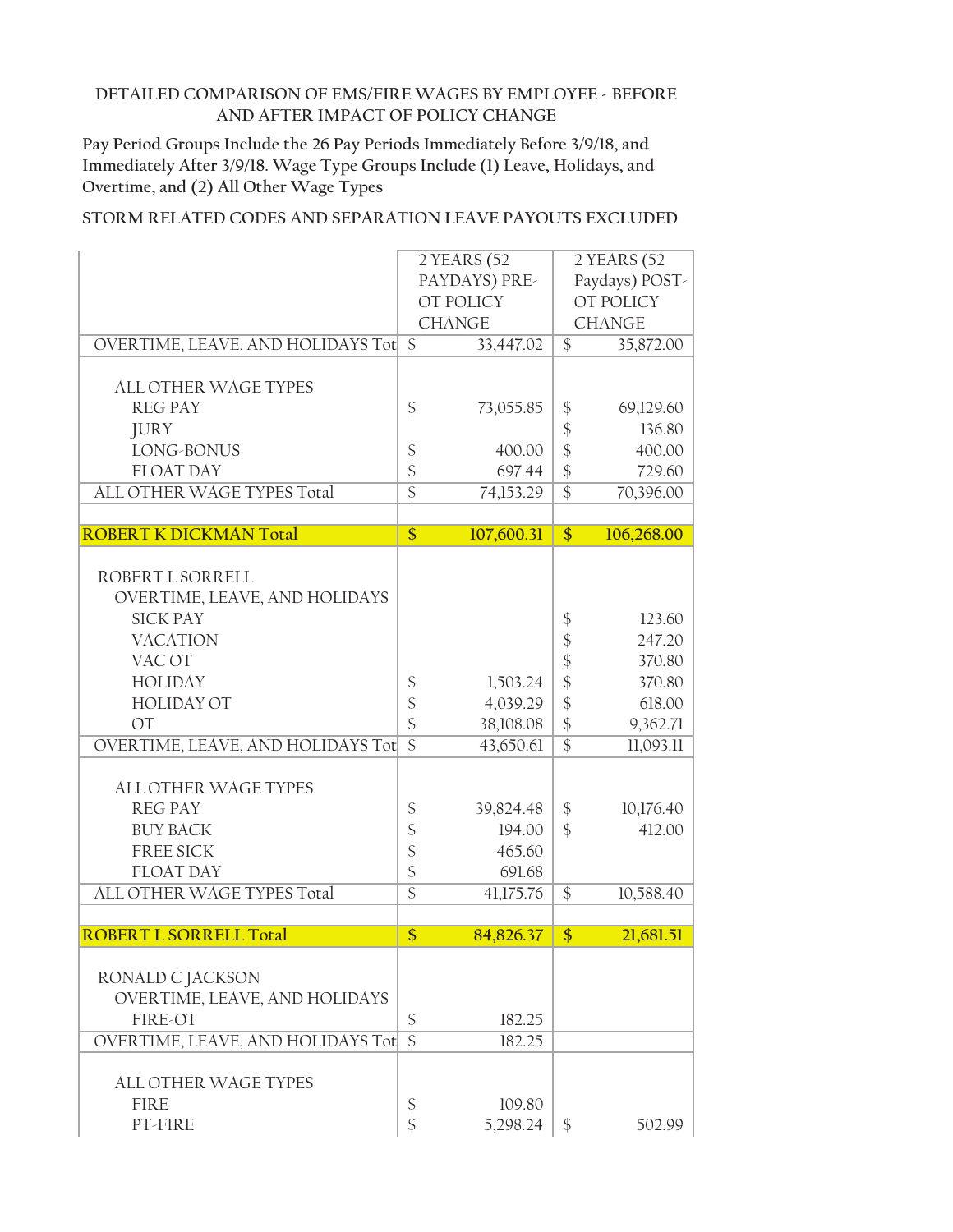**Pay Period Groups Include the 26 Pay Periods Immediately Before 3/9/18, and Immediately After 3/9/18. Wage Type Groups Include (1) Leave, Holidays, and Overtime, and (2) All Other Wage Types**

|                                   | 2 YEARS (52                           | 2 YEARS (52                            |
|-----------------------------------|---------------------------------------|----------------------------------------|
|                                   | PAYDAYS) PRE-                         | Paydays) POST-                         |
|                                   | OT POLICY                             | <b>OT POLICY</b>                       |
|                                   | <b>CHANGE</b>                         | <b>CHANGE</b>                          |
| <b>STIPEND</b>                    | \$<br>50.00                           |                                        |
| ALL OTHER WAGE TYPES Total        | $\overline{\$}$<br>5,458.04           | $\frac{1}{2}$<br>502.99                |
|                                   |                                       |                                        |
| <b>RONALD C JACKSON Total</b>     | $\overline{\$}$<br>5,640.29           | $\overline{\$}$<br>502.99              |
|                                   |                                       |                                        |
| RONNIE G LECOMPTE                 |                                       |                                        |
| OVERTIME, LEAVE, AND HOLIDAYS     |                                       |                                        |
| <b>SICK</b>                       | $\boldsymbol{\xi}$<br>1,880.44        | \$<br>1,935.60                         |
| <b>VACATION</b>                   |                                       |                                        |
|                                   | $\boldsymbol{\hat{\phi}}$<br>2,860.09 | $\frac{1}{2}$<br>3,484.08              |
| <b>HOLIDAY</b>                    | \$<br>2,910.88                        | \$<br>3,096.96                         |
| <b>OT</b>                         |                                       | $\frac{1}{2}$<br>3,810.72              |
| OVERTIME, LEAVE, AND HOLIDAYS Tot | \$<br>7,651.41                        | $\overline{\$}$<br>12,327.36           |
|                                   |                                       |                                        |
| <b>ALL OTHER WAGE TYPES</b>       |                                       |                                        |
| <b>REG PAY</b>                    | $\boldsymbol{\$}$<br>54,305.18        | \$<br>57,680.88                        |
| <b>ADMIN</b>                      | $\frac{1}{2}$<br>478.40               | \$<br>161.30                           |
| <b>FUNERAL</b>                    |                                       | 387.12                                 |
|                                   |                                       | \$                                     |
| LONG-BONUS                        | \$<br>100.00                          | \$<br>200.00                           |
| <b>FLOAT DAY</b>                  | \$<br>242.72                          | \$<br>258.08                           |
| ALL OTHER WAGE TYPES Total        | $\overline{\$}$<br>55,126.30          | $\overline{\$}$<br>58,687.38           |
|                                   |                                       |                                        |
| <b>RONNIE G LECOMPTE Total</b>    | $\overline{\$}$<br>62,777.71          | $\frac{1}{2}$<br>71,014.74             |
|                                   |                                       |                                        |
| <b>RYAN M TIETJEN</b>             |                                       |                                        |
| OVERTIME, LEAVE, AND HOLIDAYS     |                                       |                                        |
| <b>SICK PAY</b>                   | \$<br>4,517.01                        | \$<br>3,174.60                         |
| <b>SICK OT</b>                    |                                       | \$<br>425.70                           |
| <b>VACATION</b>                   | $\frac{1}{2}$<br>3,772.84             | \$<br>4,309.80                         |
|                                   |                                       |                                        |
| VAC OT                            |                                       | \$<br>623.70                           |
| <b>HOLIDAY W</b>                  |                                       | \$<br>4,699.20                         |
| <b>HOLIDAY</b>                    | $\boldsymbol{\xi}$<br>2,337.96        | $\boldsymbol{\mathsf{\$}}$<br>3,801.60 |
| HOLIDAY OT                        | \$<br>3,456.36                        | \$<br>462.00                           |
| OT                                | \$<br>7,307.59                        | $\frac{1}{2}$<br>10,390.05             |
| OVERTIME, LEAVE, AND HOLIDAYS Tot | $\overline{\$}$<br>21,391.76          | $\overline{\$}$<br>27,886.65           |
|                                   |                                       |                                        |
| ALL OTHER WAGE TYPES              |                                       |                                        |
| <b>REG PAY</b>                    | \$<br>60,235.75                       | 60,221.70<br>\$                        |
|                                   |                                       |                                        |
| FREE SICK                         | \$<br>300.72                          | \$<br>633.60                           |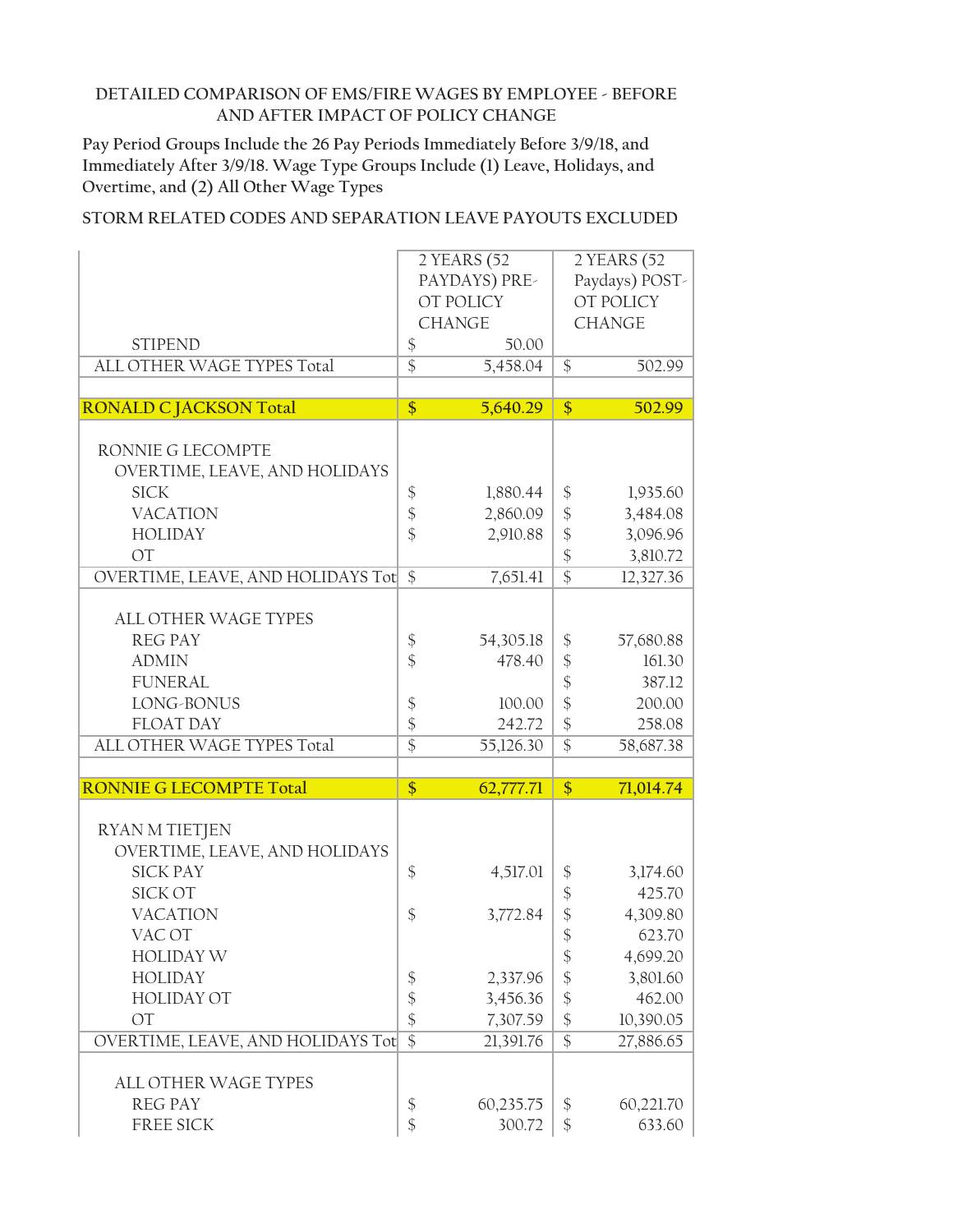**Pay Period Groups Include the 26 Pay Periods Immediately Before 3/9/18, and Immediately After 3/9/18. Wage Type Groups Include (1) Leave, Holidays, and Overtime, and (2) All Other Wage Types**

|                                   |                            | 2 YEARS (52   |                            | 2 YEARS (52      |
|-----------------------------------|----------------------------|---------------|----------------------------|------------------|
|                                   |                            | PAYDAYS) PRE- |                            | Paydays) POST-   |
|                                   |                            | OT POLICY     |                            | <b>OT POLICY</b> |
|                                   |                            | <b>CHANGE</b> |                            | <b>CHANGE</b>    |
| LONG-BONUS                        |                            |               | \$                         | 200.00           |
| <b>FLOAT DAY</b>                  | $\boldsymbol{\$}$          | 283.68        | $\frac{1}{2}$              | 633.60           |
| ALL OTHER WAGE TYPES Total        | $\overline{\$}$            | 60,820.15     | $\overline{\$}$            | 61,688.90        |
|                                   |                            |               |                            |                  |
| <b>RYAN M TIETJEN Total</b>       | $\overline{\$}$            | 82,211.91     | $\overline{\$}$            | 89,575.55        |
|                                   |                            |               |                            |                  |
| <b>SAMANTHA M FIELDS</b>          |                            |               |                            |                  |
| OVERTIME, LEAVE, AND HOLIDAYS     |                            |               |                            |                  |
| <b>SICK PAY</b>                   | $\frac{1}{2}$              | 535.20        | $\boldsymbol{\mathsf{\$}}$ | 3,179.28         |
| <b>SICK OT</b>                    |                            |               | \$                         | 2,236.99         |
|                                   |                            |               |                            |                  |
| <b>VACATION</b>                   | $\mathcal{S}$              | 535.20        | \$                         | 2,589.40         |
| VAC OT                            |                            |               | \$                         | 2,178.00         |
| <b>HOLIDAY W</b>                  |                            |               | $\frac{1}{2}$              | 2,420.00         |
| <b>HOLIDAY</b>                    | $\boldsymbol{\$}$          | 1,046.40      | $\hat{\mathcal{C}}$        | 3,480.60         |
| <b>HOLIDAY OT</b>                 | $\boldsymbol{\mathsf{\$}}$ | 1,605.60      | \$                         | 2,762.00         |
| $\overline{OT}$                   | $\frac{1}{2}$              | 18,543.85     | $\frac{1}{2}$              | 29,357.47        |
| PT-OT                             | \$                         | 1,091.14      |                            |                  |
| OVERTIME, LEAVE, AND HOLIDAYS Tot | $\overline{\$}$            | 23,357.39     | $\mathcal{S}$              | 48,203.74        |
|                                   |                            |               |                            |                  |
| <b>ALL OTHER WAGE TYPES</b>       |                            |               |                            |                  |
| <b>REG PAY</b>                    | $\frac{1}{2}$              | 20,896.80     | $\boldsymbol{\$}$          | 43,249.13        |
| <b>JURY</b>                       |                            |               | $\mathcal{S}$              | 24.20            |
| PART TIME                         | $\boldsymbol{\$}$          | 5,151.46      |                            |                  |
| <b>STIPEND</b>                    | \$                         | 50.00         |                            |                  |
| <b>FLOAT DAY</b>                  | \$                         | 535.20        | $\frac{1}{2}$              | 290.40           |
| ALL OTHER WAGE TYPES Total        | $\overline{\$}$            | 26,633.46     | $\mathcal{S}$              | 43,563.73        |
|                                   |                            |               |                            |                  |
| <b>SAMANTHA M FIELDS Total</b>    | $\frac{1}{2}$              | 49,990.85     | $\frac{1}{2}$              | 91,767.47        |
|                                   |                            |               |                            |                  |
| <b>SARA A LESHER</b>              |                            |               |                            |                  |
| OVERTIME, LEAVE, AND HOLIDAYS     |                            |               |                            |                  |
| <b>SICK PAY</b>                   | \$                         | 281.52        | \$                         | 1,499.68         |
| <b>SICK OT</b>                    |                            |               | $\boldsymbol{\hat{\zeta}}$ | 1,606.80         |
| <b>VACATION</b>                   | \$                         | 563.04        | \$                         | 2,828.64         |
|                                   |                            |               |                            |                  |
| VAC OT                            |                            |               | \$                         | 1,044.42         |
| <b>HOLIDAY W</b>                  |                            |               | \$                         | 3,213.60         |
| <b>HOLIDAY</b>                    | \$                         | 281.52        | $\frac{1}{2}$              | 3,213.60         |
| <b>HOLIDAY OT</b>                 | \$                         | 832.68        | \$                         | 1,606.80         |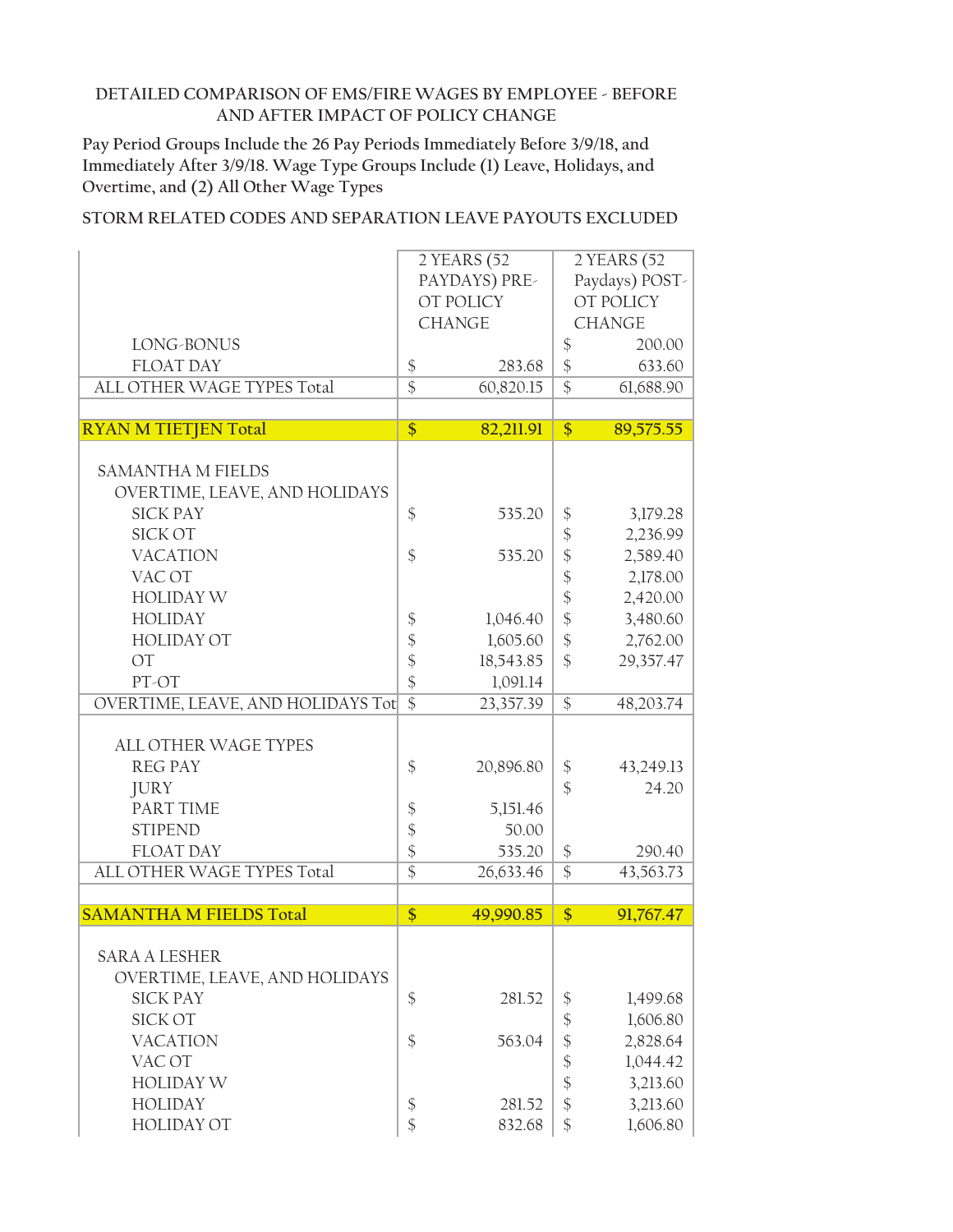**Pay Period Groups Include the 26 Pay Periods Immediately Before 3/9/18, and Immediately After 3/9/18. Wage Type Groups Include (1) Leave, Holidays, and Overtime, and (2) All Other Wage Types**

|                                   | 2 YEARS (52       |               |                            | 2 YEARS (52    |
|-----------------------------------|-------------------|---------------|----------------------------|----------------|
|                                   | PAYDAYS) PRE-     |               |                            | Paydays) POST- |
|                                   | OT POLICY         |               |                            | OT POLICY      |
|                                   |                   | <b>CHANGE</b> |                            | <b>CHANGE</b>  |
| <b>OT</b>                         | $\boldsymbol{\$}$ | 10,527.87     | $\frac{1}{2}$              | 25,482.88      |
| OVERTIME, LEAVE, AND HOLIDAYS Tot | $\overline{\$}$   | 12,486.63     | $\overline{\$}$            | 40,496.42      |
|                                   |                   |               |                            |                |
| <b>ALL OTHER WAGE TYPES</b>       |                   |               |                            |                |
| <b>REG PAY</b>                    | \$                | 12,839.28     | \$                         | 31,222.13      |
| <b>FUNERAL</b>                    |                   |               | \$                         | 321.36         |
| <b>FREE SICK</b>                  |                   |               | $\frac{1}{2}$              | 321.36         |
| <b>FLOAT DAY</b>                  | $\boldsymbol{\$}$ | 281.52        | $\boldsymbol{\hat{\zeta}}$ | 321.36         |
| ALL OTHER WAGE TYPES Total        | $\overline{\$}$   | 13,120.80     | $\overline{\$}$            | 32,186.21      |
|                                   |                   |               |                            |                |
| <b>SARA A LESHER Total</b>        | $\overline{\$}$   | 25,607.43     | $\overline{\$}$            | 72,682.63      |
|                                   |                   |               |                            |                |
| <b>SARA A ROTTMAN</b>             |                   |               |                            |                |
| OVERTIME, LEAVE, AND HOLIDAYS     |                   |               |                            |                |
| <b>SICK PAY</b>                   | $\frac{1}{2}$     | 3,115.75      | $\boldsymbol{\$}$          | 696.28         |
| <b>SICK OT</b>                    |                   |               | \$                         | 160.68         |
| <b>VACATION</b>                   | \$                | 2,653.65      | $\frac{1}{2}$              | 642.72         |
| <b>HOLIDAY W</b>                  |                   |               | $\boldsymbol{\mathsf{\$}}$ | 428.48         |
| <b>HOLIDAY</b>                    | \$                | 1,952.64      | $\frac{1}{2}$              | 642.72         |
| <b>HOLIDAY OT</b>                 | \$                | 3,146.40      | $\frac{1}{2}$              | 1,071.20       |
| <b>OT</b>                         | \$                | 29,061.22     | \$                         | 13,351.53      |
| OVERTIME, LEAVE, AND HOLIDAYS Tot | $\overline{\$}$   | 39,929.66     | $\overline{\$}$            | 16,993.61      |
|                                   |                   |               |                            |                |
| ALL OTHER WAGE TYPES              |                   |               |                            |                |
| <b>REG PAY</b>                    | \$                | 34,169.00     | \$                         | 16,550.04      |
| <b>FUNERAL</b>                    | \$                | 289.92        |                            |                |
| <b>LWOP</b>                       | \$                |               |                            |                |
| <b>FLOAT DAY</b>                  | \$                | 306.96        | \$                         | 321.36         |
| ALL OTHER WAGE TYPES Total        | $\overline{\$}$   | 34,765.88     | $\overline{\$}$            | 16,871.40      |
|                                   |                   |               |                            |                |
| <b>SARA A ROTTMAN Total</b>       | \$                | 74,695.54     | \$                         | 33,865.01      |
|                                   |                   |               |                            |                |
| <b>SEAN P BROWN</b>               |                   |               |                            |                |
| <b>ALL OTHER WAGE TYPES</b>       |                   |               |                            |                |
| <b>FIRE CALLS</b>                 | \$                | 856.00        | \$                         | 680.00         |
| <b>STIPEND</b>                    | \$                | 2,700.00      | $\frac{1}{2}$              | 2,250.00       |
| ALL OTHER WAGE TYPES Total        | $\overline{\$}$   | 3,556.00      | $\overline{\$}$            | 2,930.00       |
|                                   |                   |               |                            |                |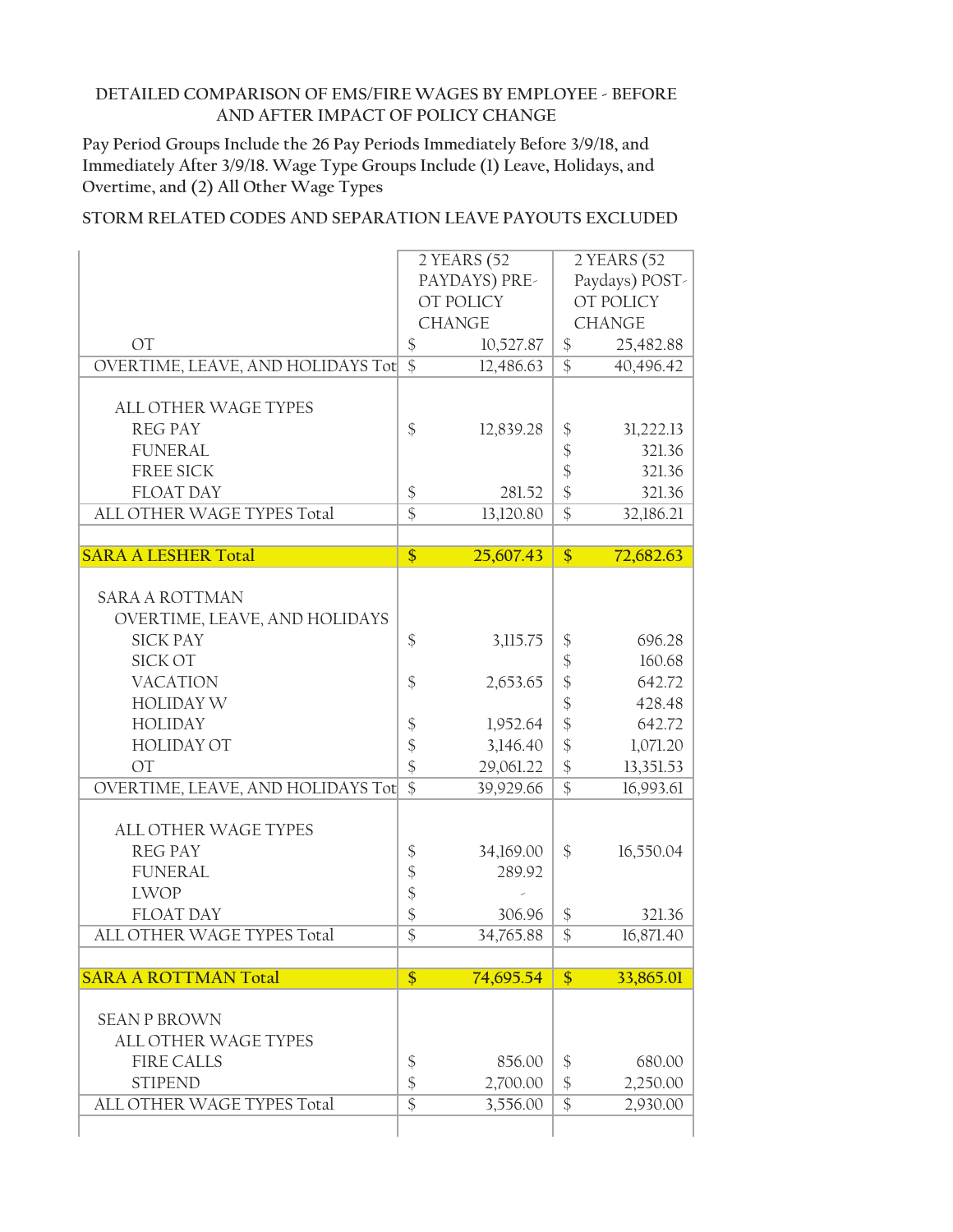**Pay Period Groups Include the 26 Pay Periods Immediately Before 3/9/18, and Immediately After 3/9/18. Wage Type Groups Include (1) Leave, Holidays, and Overtime, and (2) All Other Wage Types**

|                                   | 2 YEARS (52       |               |                            | $2$ YEARS (52  |
|-----------------------------------|-------------------|---------------|----------------------------|----------------|
|                                   | PAYDAYS) PRE-     |               |                            | Paydays) POST- |
|                                   |                   | OT POLICY     |                            | OT POLICY      |
|                                   |                   | <b>CHANGE</b> |                            | <b>CHANGE</b>  |
|                                   |                   |               |                            |                |
| <b>SEAN P BROWN Total</b>         | \$                | 3,556.00      | $\sqrt{\frac{2}{2}}$       | 2,930.00       |
|                                   |                   |               |                            |                |
| <b>SHERNARD K BLAKE</b>           |                   |               |                            |                |
| OVERTIME, LEAVE, AND HOLIDAYS     |                   |               |                            |                |
| <b>SICK PAY</b>                   |                   |               | \$                         | 1,143.98       |
|                                   |                   |               |                            |                |
| SICK OT                           |                   |               | $\boldsymbol{\$}$          | 255.57         |
| <b>VACATION</b>                   |                   |               | $\frac{1}{2}$              | 3,154.94       |
| VAC OT                            |                   |               | $\frac{1}{2}$              | 857.34         |
| <b>HOLIDAY W</b>                  |                   |               | \$                         | 3,812.12       |
| FIRE-OT                           | $\frac{1}{2}$     | 9,520.75      |                            |                |
|                                   |                   | 267.60        |                            |                |
| <b>HOLIDAY</b>                    | $\frac{1}{2}$     |               | \$                         | 3,462.96       |
| <b>HOLIDAY OT</b>                 |                   |               | $\boldsymbol{\mathsf{\$}}$ | 1,076.05       |
| <b>OT</b>                         | $\frac{1}{2}$     | 1,580.52      | $\frac{1}{2}$              | 15,359.86      |
| OVERTIME, LEAVE, AND HOLIDAYS Tot | $\overline{\$}$   | 11,368.87     | $\overline{\$}$            | 29,122.82      |
|                                   |                   |               |                            |                |
| ALL OTHER WAGE TYPES              |                   |               |                            |                |
| <b>REG PAY</b>                    |                   | 4,727.60      | \$                         | 58,851.60      |
|                                   | \$                |               |                            |                |
| <b>FIRE</b>                       | $\frac{1}{2}$     | 73.20         |                            |                |
| <b>FREE SICK</b>                  |                   |               | \$                         | 575.76         |
| <b>JURY</b>                       |                   |               | $\hat{\mathcal{L}}$        | 283.68         |
| PT-FIRE                           | \$                | 36,879.56     |                            |                |
| <b>FLOAT DAY</b>                  |                   |               | $\boldsymbol{\$}$          | 575.76         |
| ALL OTHER WAGE TYPES Total        | $\overline{\$}$   | 41,680.36     | $\overline{\$}$            | 60,286.80      |
|                                   |                   |               |                            |                |
| <b>SHERNARD K BLAKE Total</b>     |                   |               |                            |                |
|                                   | \$                | 53,049.23     | $\frac{1}{2}$              | 89,409.62      |
|                                   |                   |               |                            |                |
| <b>SHIRLEY A MILLER</b>           |                   |               |                            |                |
| OVERTIME, LEAVE, AND HOLIDAYS     |                   |               |                            |                |
| <b>SICK</b>                       |                   |               | \$                         | 453.77         |
| <b>VACATION</b>                   |                   |               | $\boldsymbol{\$}$          | 155.16         |
| <b>HOLIDAY</b>                    | $\boldsymbol{\$}$ | 688.00        | $\boldsymbol{\$}$          | 281.04         |
|                                   |                   |               |                            |                |
| OVERTIME, LEAVE, AND HOLIDAYS Tot | $\overline{\$}$   | 688.00        | $\overline{\$}$            | 889.97         |
|                                   |                   |               |                            |                |
| ALL OTHER WAGE TYPES              |                   |               |                            |                |
| <b>REG PAY</b>                    | \$                | 8,578.50      | \$                         | 9,947.65       |
| <b>LWOP</b>                       | $\frac{1}{2}$     |               | \$                         |                |
| PT-FIRE                           |                   |               | $\frac{1}{2}$              | 93.68          |
| FLOAT DAY                         | \$                | 172.00        |                            |                |
|                                   |                   |               |                            |                |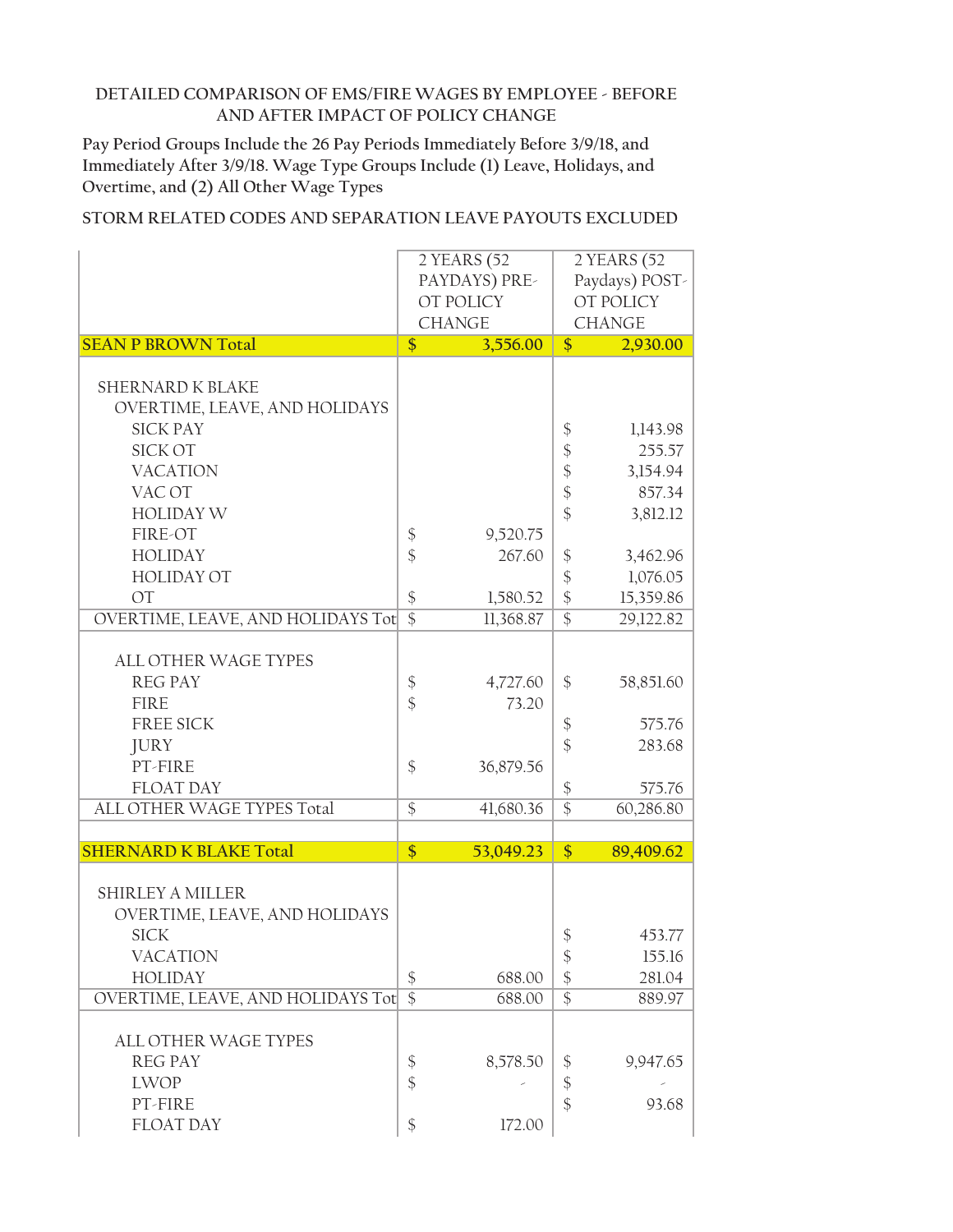**Pay Period Groups Include the 26 Pay Periods Immediately Before 3/9/18, and Immediately After 3/9/18. Wage Type Groups Include (1) Leave, Holidays, and Overtime, and (2) All Other Wage Types**

|                                               | 2 YEARS (52     |               |                            | 2 YEARS (52      |
|-----------------------------------------------|-----------------|---------------|----------------------------|------------------|
|                                               | PAYDAYS) PRE-   |               |                            | Paydays) POST-   |
|                                               |                 | OT POLICY     |                            | <b>OT POLICY</b> |
|                                               |                 | <b>CHANGE</b> |                            | <b>CHANGE</b>    |
|                                               |                 |               |                            |                  |
| $\overline{\$}$<br>ALL OTHER WAGE TYPES Total |                 | 8,750.50      | $\frac{1}{2}$              | 10,041.33        |
|                                               |                 |               |                            |                  |
| <b>SHIRLEY A MILLER Total</b>                 | \$              | 9,438.50      | \$                         | 10,931.30        |
|                                               |                 |               |                            |                  |
| <b>STEADMAN A MCLEAN</b>                      |                 |               |                            |                  |
| OVERTIME, LEAVE, AND HOLIDAYS                 |                 |               |                            |                  |
| <b>SICK PAY</b>                               | \$              | 1,150.80      | \$                         | 2,430.80         |
| <b>SICK OT</b>                                |                 |               | $\boldsymbol{\mathsf{\$}}$ | 1,174.20         |
| <b>VACATION</b>                               | \$              | 876.22        | \$                         | 1,797.35         |
| VAC OT                                        |                 |               | $\frac{1}{2}$              | 679.80           |
| <b>HOLIDAY W</b>                              |                 |               | $\frac{1}{2}$              | 2,240.25         |
| <b>HOLIDAY</b>                                |                 | 1,932.24      | $\boldsymbol{\hat{\phi}}$  | 2,966.40         |
| <b>HOLIDAY OT</b>                             | \$              |               |                            |                  |
|                                               | \$              | 2,607.93      | $\frac{1}{2}$              | 1,577.19         |
| <b>OT</b>                                     | \$              | 26,861.36     | $\frac{1}{2}$              | 32,900.82        |
| OVERTIME, LEAVE, AND HOLIDAYS Tot             | $\overline{\$}$ | 33,428.55     | $\overline{\$}$            | 45,766.81        |
|                                               |                 |               |                            |                  |
| <b>ALL OTHER WAGE TYPES</b>                   |                 |               |                            |                  |
| <b>REG PAY</b>                                | \$              | 38,255.85     | \$                         | 37,499.73        |
| <b>FUNERAL</b>                                | $\frac{1}{2}$   | 465.60        |                            |                  |
| <b>BUY BACK</b>                               |                 |               | \$                         | 1,442.00         |
| <b>FLOAT DAY</b>                              | \$              | 458.88        |                            |                  |
| ALL OTHER WAGE TYPES Total                    | $\overline{\$}$ | 39,180.33     | \$                         | 38,941.73        |
|                                               |                 |               |                            |                  |
| <b>STEADMAN A MCLEAN Total</b>                | \$              | 72,608.88     | \$                         | 84,708.54        |
|                                               |                 |               |                            |                  |
| STEPHEN M FERGUSON                            |                 |               |                            |                  |
| OVERTIME, LEAVE, AND HOLIDAYS                 |                 |               |                            |                  |
| <b>SICK PAY</b>                               | \$              | 1,327.92      |                            |                  |
|                                               | $\frac{1}{2}$   |               |                            |                  |
| <b>HOLIDAY</b>                                |                 | 337.44        |                            |                  |
| <b>OT</b>                                     | \$              | 4,281.29      |                            |                  |
| OVERTIME, LEAVE, AND HOLIDAYS Tot             | $\overline{\$}$ | 5,946.65      |                            |                  |
|                                               |                 |               |                            |                  |
| ALL OTHER WAGE TYPES                          |                 |               |                            |                  |
| <b>REG PAY</b>                                | \$              | 12,528.96     |                            |                  |
| <b>FIRE</b>                                   | \$              | 674.88        |                            |                  |
| <b>FREE SICK</b>                              | \$              | 337.44        |                            |                  |
| PT-FIRE                                       | \$              | 2,741.70      |                            |                  |
| <b>FLOAT DAY</b>                              | \$              | 484.32        |                            |                  |
|                                               |                 |               |                            |                  |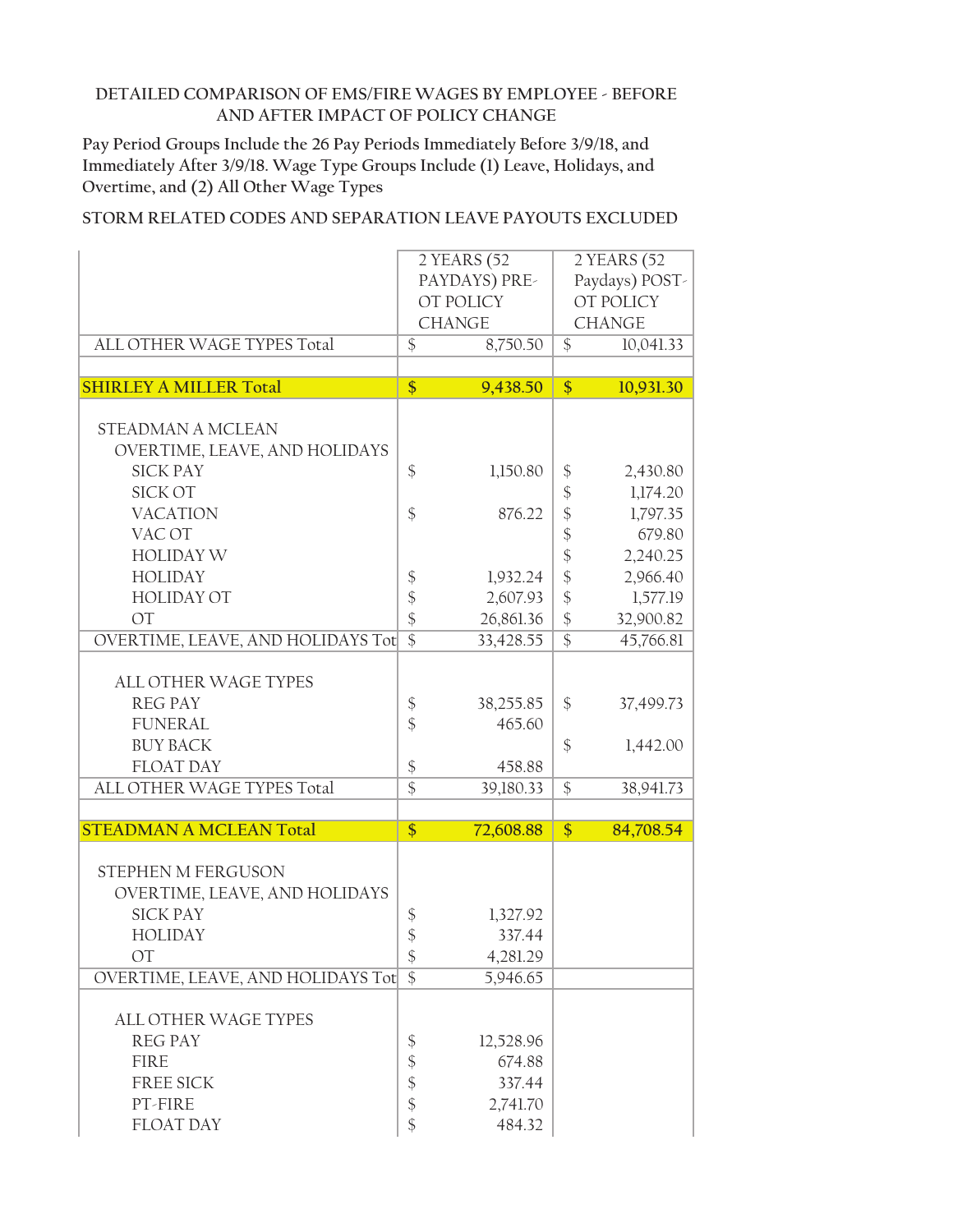**Pay Period Groups Include the 26 Pay Periods Immediately Before 3/9/18, and Immediately After 3/9/18. Wage Type Groups Include (1) Leave, Holidays, and Overtime, and (2) All Other Wage Types**

| ALL OTHER WAGE TYPES Total                                                                                                                                                                                                                                                                                                                                   | $\mathcal{S}$                                                               | 2 YEARS (52<br>PAYDAYS) PRE-<br>OT POLICY<br><b>CHANGE</b><br>16,767.30      |                                                                                                                                                                            | 2 YEARS (52<br>Paydays) POST-<br>OT POLICY<br><b>CHANGE</b>                                                                                            |
|--------------------------------------------------------------------------------------------------------------------------------------------------------------------------------------------------------------------------------------------------------------------------------------------------------------------------------------------------------------|-----------------------------------------------------------------------------|------------------------------------------------------------------------------|----------------------------------------------------------------------------------------------------------------------------------------------------------------------------|--------------------------------------------------------------------------------------------------------------------------------------------------------|
|                                                                                                                                                                                                                                                                                                                                                              |                                                                             |                                                                              |                                                                                                                                                                            |                                                                                                                                                        |
| <b>STEPHEN M FERGUSON Total</b>                                                                                                                                                                                                                                                                                                                              | \$                                                                          | 22,713.95                                                                    |                                                                                                                                                                            |                                                                                                                                                        |
| STEPHEN W BYRD<br>OVERTIME, LEAVE, AND HOLIDAYS<br>PT-OT                                                                                                                                                                                                                                                                                                     |                                                                             |                                                                              | \$                                                                                                                                                                         | 17,043.06                                                                                                                                              |
| OVERTIME, LEAVE, AND HOLIDAYS Total                                                                                                                                                                                                                                                                                                                          |                                                                             |                                                                              | $\overline{\$}$                                                                                                                                                            | 17,043.06                                                                                                                                              |
| <b>ALL OTHER WAGE TYPES</b><br>PART TIME<br><b>STIPEND</b><br>ALL OTHER WAGE TYPES Total                                                                                                                                                                                                                                                                     | \$<br>$\overline{\$}$                                                       | 500.00<br>500.00                                                             | \$<br>$\frac{1}{2}$<br>$\overline{\$}$                                                                                                                                     | 30,927.01<br>200.00<br>31,127.01                                                                                                                       |
| <b>STEPHEN W BYRD Total</b>                                                                                                                                                                                                                                                                                                                                  | \$                                                                          | 500.00                                                                       | \$                                                                                                                                                                         | 48,170.07                                                                                                                                              |
| <b>STEVEN A EVANS</b><br>OVERTIME, LEAVE, AND HOLIDAYS<br><b>SICK PAY</b><br><b>SICK OT</b><br><b>VACATION</b><br>VAC OT<br><b>HOLIDAY W</b><br><b>HOLIDAY</b><br><b>HOLIDAY OT</b><br><b>OT</b><br>OVERTIME, LEAVE, AND HOLIDAYS Tot<br><b>ALL OTHER WAGE TYPES</b><br><b>REG PAY</b><br><b>FREE SICK</b><br><b>FLOAT DAY</b><br>ALL OTHER WAGE TYPES Total | \$<br>\$<br>$\frac{1}{2}$<br>$\overline{\$}$<br>\$<br>\$<br>$\overline{\$}$ | 802.80<br>802.80<br>6,606.37<br>8,211.97<br>10,982.75<br>535.20<br>11,517.95 | \$<br>\$<br>$\frac{1}{2}$<br>$\frac{1}{2}$<br>$\frac{1}{2}$<br>\$<br>\$<br>$\frac{1}{2}$<br>$\overline{\$}$<br>\$<br>$\boldsymbol{\S}$<br>$\frac{1}{2}$<br>$\overline{\$}$ | 1,954.15<br>553.58<br>3,080.80<br>1,016.40<br>3,105.00<br>3,468.00<br>1,951.13<br>32,787.97<br>47,917.03<br>43,080.70<br>564.00<br>290.40<br>43,935.10 |
| <b>STEVEN A EVANS Total</b>                                                                                                                                                                                                                                                                                                                                  | $\overline{\$}$                                                             | 19,729.92                                                                    | $\overline{\$}$                                                                                                                                                            | 91,852.13                                                                                                                                              |
| <b>STEVEN R RACE</b><br>ALL OTHER WAGE TYPES                                                                                                                                                                                                                                                                                                                 |                                                                             |                                                                              |                                                                                                                                                                            |                                                                                                                                                        |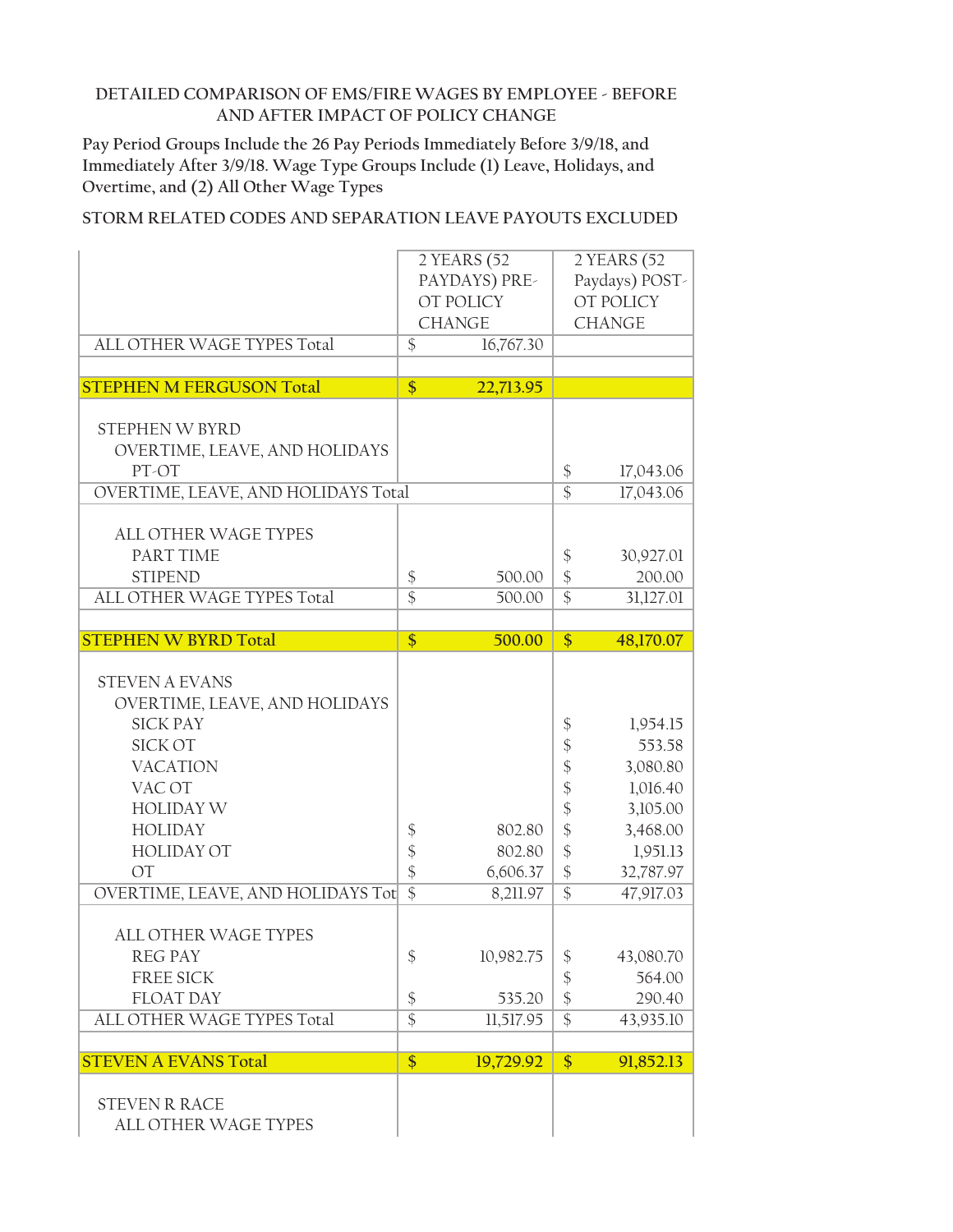**Pay Period Groups Include the 26 Pay Periods Immediately Before 3/9/18, and Immediately After 3/9/18. Wage Type Groups Include (1) Leave, Holidays, and Overtime, and (2) All Other Wage Types**

|                                                                                                                                  | 2 YEARS (52<br>PAYDAYS) PRE-<br>OT POLICY                      |                                |                                                                                                      | 2 YEARS (52<br>Paydays) POST-<br>OT POLICY               |
|----------------------------------------------------------------------------------------------------------------------------------|----------------------------------------------------------------|--------------------------------|------------------------------------------------------------------------------------------------------|----------------------------------------------------------|
|                                                                                                                                  |                                                                | <b>CHANGE</b>                  |                                                                                                      | <b>CHANGE</b>                                            |
| <b>PART TIME</b>                                                                                                                 | $\frac{1}{2}$                                                  | 109.80                         |                                                                                                      |                                                          |
| ALL OTHER WAGE TYPES Total                                                                                                       | $\overline{\$}$                                                | 109.80                         |                                                                                                      |                                                          |
|                                                                                                                                  |                                                                |                                |                                                                                                      |                                                          |
| <b>STEVEN R RACE Total</b>                                                                                                       | \$                                                             | 109.80                         |                                                                                                      |                                                          |
|                                                                                                                                  |                                                                |                                |                                                                                                      |                                                          |
| <b>STIRLING A WRIGHT</b>                                                                                                         |                                                                |                                |                                                                                                      |                                                          |
| OVERTIME, LEAVE, AND HOLIDAYS                                                                                                    |                                                                |                                |                                                                                                      |                                                          |
| PT-OT                                                                                                                            | \$<br>$\overline{\$}$                                          | 1,139.18                       |                                                                                                      |                                                          |
| OVERTIME, LEAVE, AND HOLIDAYS Tot                                                                                                |                                                                | 1,139.18                       |                                                                                                      |                                                          |
| <b>ALL OTHER WAGE TYPES</b>                                                                                                      |                                                                |                                |                                                                                                      |                                                          |
| PART TIME                                                                                                                        | \$                                                             | 3,069.84                       | \$                                                                                                   | 219.60                                                   |
| <b>STIPEND</b>                                                                                                                   | $\boldsymbol{\mathsf{\$}}$                                     | 3,400.00                       |                                                                                                      |                                                          |
| ALL OTHER WAGE TYPES Total                                                                                                       | $\overline{\$}$                                                | 6,469.84                       | $\mathcal{S}$                                                                                        | 219.60                                                   |
|                                                                                                                                  |                                                                |                                |                                                                                                      |                                                          |
| <b>STIRLING A WRIGHT Total</b>                                                                                                   | $\frac{1}{2}$                                                  | 7,609.02                       | $\boldsymbol{\hat{\mathsf{S}}}$                                                                      | 219.60                                                   |
| TAMI PETTINA TUCKER<br>OVERTIME, LEAVE, AND HOLIDAYS<br>PT-OT                                                                    | \$                                                             | 301.95                         |                                                                                                      |                                                          |
| OVERTIME, LEAVE, AND HOLIDAYS Tot                                                                                                | $\overline{\$}$                                                | 301.95                         |                                                                                                      |                                                          |
| <b>ALL OTHER WAGE TYPES</b><br><b>REG PAY</b><br>PART TIME<br>ALL OTHER WAGE TYPES Total                                         | $\frac{1}{2}$<br>$\boldsymbol{\mathsf{\$}}$<br>$\overline{\$}$ | 219.60<br>4,739.70<br>4,959.30 |                                                                                                      |                                                          |
|                                                                                                                                  |                                                                |                                |                                                                                                      |                                                          |
| <b>TAMI PETTINA TUCKER Total</b>                                                                                                 | \$                                                             | 5,261.25                       |                                                                                                      |                                                          |
| THOMAS C WALDRON<br>OVERTIME, LEAVE, AND HOLIDAYS<br><b>SICK PAY</b><br>SICK OT<br><b>VACATION</b><br>VAC OT<br><b>HOLIDAY W</b> | $\frac{1}{2}$                                                  | 133.80                         | \$<br>\$<br>$\boldsymbol{\mathsf{\$}}$<br>$\boldsymbol{\hat{\varphi}}$<br>$\boldsymbol{\mathsf{\$}}$ | 2,939.55<br>1,432.58<br>2,487.43<br>3,343.39<br>6,748.55 |
| <b>HOLIDAY</b>                                                                                                                   | $\frac{1}{2}$<br>$\frac{1}{2}$                                 | 936.60                         | $\boldsymbol{\hat{\zeta}}$<br>$\frac{1}{2}$                                                          | 4,031.40                                                 |
| <b>HOLIDAY OT</b>                                                                                                                |                                                                | 1,204.20                       |                                                                                                      | 924.00                                                   |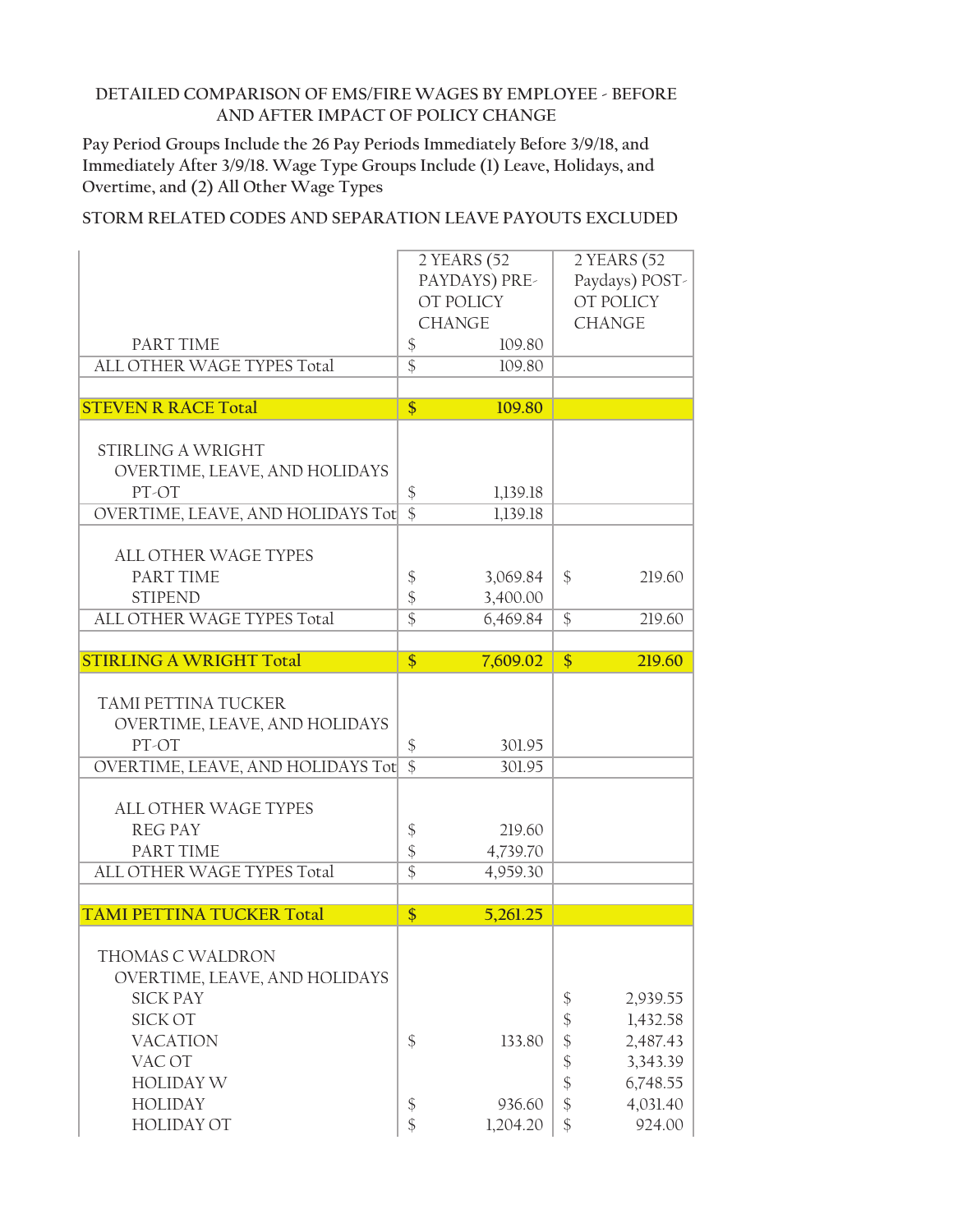**Pay Period Groups Include the 26 Pay Periods Immediately Before 3/9/18, and Immediately After 3/9/18. Wage Type Groups Include (1) Leave, Holidays, and Overtime, and (2) All Other Wage Types**

|                                   |                   | 2 YEARS (52 |                 | 2 YEARS (52    |
|-----------------------------------|-------------------|-------------|-----------------|----------------|
|                                   | PAYDAYS) PRE-     |             |                 | Paydays) POST- |
|                                   | OT POLICY         |             |                 | OT POLICY      |
|                                   | <b>CHANGE</b>     |             |                 | <b>CHANGE</b>  |
| OT                                | \$                | 11,289.39   | $\frac{1}{2}$   | 38,364.89      |
| OVERTIME, LEAVE, AND HOLIDAYS Tot | $\overline{\$}$   | 13,563.99   | $\overline{\$}$ | 60,271.79      |
|                                   |                   |             |                 |                |
| <b>ALL OTHER WAGE TYPES</b>       |                   |             |                 |                |
| <b>REG PAY</b>                    | \$                | 17,229.54   | \$              | 62,569.27      |
| <b>FUNERAL</b>                    |                   |             | $\frac{1}{2}$   | 344.40         |
| <b>FREE SICK</b>                  | $\boldsymbol{\$}$ | 267.60      | \$              | 290.40         |
| <b>FLOAT DAY</b>                  | $\frac{1}{2}$     | 267.60      | $\frac{1}{2}$   | 344.40         |
| ALL OTHER WAGE TYPES Total        | $\overline{\$}$   |             | $\overline{\$}$ |                |
|                                   |                   | 17,764.74   |                 | 63,548.47      |
| <b>THOMAS C WALDRON Total</b>     | $\overline{\$}$   | 31,328.73   | \$              | 123,820.26     |
|                                   |                   |             |                 |                |
| <b>TRAVIS S BROADERICK</b>        |                   |             |                 |                |
| OVERTIME, LEAVE, AND HOLIDAYS     |                   |             |                 |                |
| <b>SICK PAY</b>                   |                   | 1,703.30    |                 |                |
| <b>VACATION</b>                   | \$                |             |                 |                |
|                                   | \$                | 2,443.92    |                 |                |
| <b>HOLIDAY</b>                    | \$                | 2,416.44    |                 |                |
| <b>HOLIDAY OT</b>                 | $\boldsymbol{\$}$ | 1,715.04    |                 |                |
| OT                                | \$                | 28,784.88   |                 |                |
| OVERTIME, LEAVE, AND HOLIDAYS Tot | $\overline{\$}$   | 37,063.58   |                 |                |
|                                   |                   |             |                 |                |
| <b>ALL OTHER WAGE TYPES</b>       |                   |             |                 |                |
| <b>REG PAY</b>                    | \$                | 39,381.14   |                 |                |
| FREE SICK                         | $\frac{1}{2}$     | 289.92      |                 |                |
| PART TIME                         |                   |             | \$              | 568.65         |
| <b>FLOAT DAY</b>                  | $\boldsymbol{\$}$ | 847.44      |                 |                |
| ALL OTHER WAGE TYPES Total        | $\overline{\$}$   | 40,518.50   | $\$\$           | 568.65         |
|                                   |                   |             |                 |                |
| <b>TRAVIS S BROADERICK Total</b>  | $\overline{\$}$   | 77,582.08   | $\overline{\$}$ | 568.65         |
|                                   |                   |             |                 |                |
| <b>TYLER J WALDRON</b>            |                   |             |                 |                |
| ALL OTHER WAGE TYPES              |                   |             |                 |                |
| <b>REG PAY</b>                    | \$                | 183.00      |                 |                |
| <b>FIRE</b>                       | \$                | 109.80      |                 |                |
| <b>ALL OTHER WAGE TYPES Total</b> | $\overline{\$}$   | 292.80      |                 |                |
|                                   |                   |             |                 |                |
| <b>TYLER   WALDRON Total</b>      | $\frac{1}{2}$     | 292.80      |                 |                |
|                                   |                   |             |                 |                |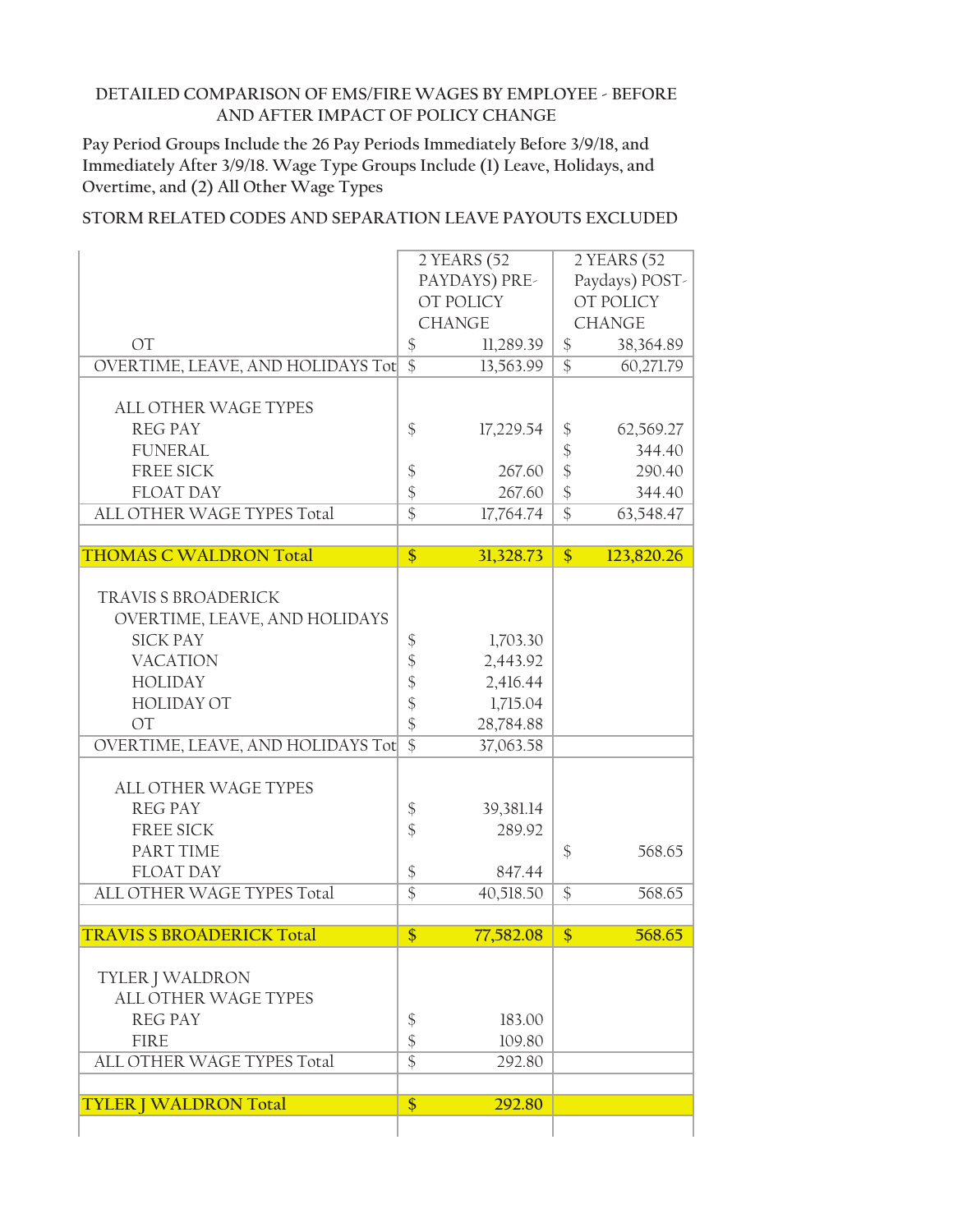**Pay Period Groups Include the 26 Pay Periods Immediately Before 3/9/18, and Immediately After 3/9/18. Wage Type Groups Include (1) Leave, Holidays, and Overtime, and (2) All Other Wage Types**

|                                   |                 | $2$ YEARS $\overline{(52)}$ |                              | 2 YEARS (52    |
|-----------------------------------|-----------------|-----------------------------|------------------------------|----------------|
|                                   |                 | PAYDAYS) PRE-               |                              | Paydays) POST- |
|                                   |                 | OT POLICY                   |                              | OT POLICY      |
|                                   |                 | <b>CHANGE</b>               |                              | <b>CHANGE</b>  |
| VICKY W CONSTABLE                 |                 |                             |                              |                |
| OVERTIME, LEAVE, AND HOLIDAYS     |                 |                             |                              |                |
| <b>SICK PAY</b>                   | \$              | 321.60                      | \$                           | 2,830.84       |
| <b>SICK OT</b>                    |                 |                             | $\frac{1}{2}$                | 1,129.44       |
| <b>VACATION</b>                   | $\frac{1}{2}$   | 160.80                      | $\hat{\varphi}$              | 5,376.72       |
| <b>HOLIDAY W</b>                  |                 |                             | $\boldsymbol{\hat{\varphi}}$ | 3,745.12       |
| <b>HOLIDAY</b>                    | \$              | 964.80                      | $\hat{\mathcal{C}}$          | 4,160.40       |
| <b>HOLIDAY OT</b>                 | \$              | 1,929.60                    | $\frac{1}{2}$                | 506.80         |
| <b>OT</b>                         | \$              | 4,050.15                    | $\boldsymbol{\hat{\zeta}}$   | 12,726.57      |
| OVERTIME, LEAVE, AND HOLIDAYS Tot | $\overline{\$}$ | 7,426.95                    | $\overline{\$}$              |                |
|                                   |                 |                             |                              | 30,475.89      |
| <b>ALL OTHER WAGE TYPES</b>       |                 |                             |                              |                |
| <b>REG PAY</b>                    | \$              | 27,315.90                   | \$                           | 68,057.65      |
| <b>ALL OTHER WAGE TYPES Total</b> | $\overline{\$}$ | 27,315.90                   | $\overline{\$}$              | 68,057.65      |
|                                   |                 |                             |                              |                |
| <b>VICKY W CONSTABLE Total</b>    | $\frac{1}{2}$   | 34,742.85                   | $\frac{1}{2}$                | 98,533.54      |
|                                   |                 |                             |                              |                |
|                                   |                 |                             |                              |                |
| <b>WALLACE A TAYLOR</b>           |                 |                             |                              |                |
| <b>ALL OTHER WAGE TYPES</b>       |                 |                             |                              |                |
| <b>FIRE CALLS</b>                 | \$              | 1,684.00                    | \$                           | 8.00           |
| <b>STIPEND</b>                    | $\frac{1}{2}$   | 8,650.00                    | $\boldsymbol{\hat{\zeta}}$   | 15,000.00      |
| ALL OTHER WAGE TYPES Total        | $\overline{\$}$ | 10,334.00                   | $\overline{\$}$              | 15,008.00      |
|                                   |                 |                             |                              |                |
| <b>WALLACE A TAYLOR Total</b>     | \$              | 10,334.00                   | \$                           | 15,008.00      |
|                                   |                 |                             |                              |                |
| TERRI AMILYNN NESMITH             |                 |                             |                              |                |
| OVERTIME, LEAVE, AND HOLIDAYS     |                 |                             |                              |                |
| <b>SICK PAY</b>                   |                 |                             | \$                           | 1,384.14       |
| <b>SICK OT</b>                    |                 |                             | \$                           | 703.80         |
| <b>VACATION</b>                   | \$              | 733.68                      | \$                           | 2,234.57       |
| VAC OT                            |                 |                             | $\frac{1}{2}$                | 1,900.26       |
| <b>HOLIDAY W</b>                  |                 |                             | \$                           | 1,149.54       |
| <b>HOLIDAY</b>                    | $\frac{1}{2}$   | 489.12                      | $\boldsymbol{\hat{\varphi}}$ | 1,548.36       |
| <b>HOLIDAY OT</b>                 |                 |                             | $\frac{1}{2}$                | 674.48         |
| <b>OT</b>                         | \$              | 11,517.25                   | $\frac{1}{2}$                | 14,370.73      |
| OVERTIME, LEAVE, AND HOLIDAYS Tot | $\overline{\$}$ | 12,740.05                   | $\overline{\$}$              | 23,965.88      |
| ALL OTHER WAGE TYPES              |                 |                             |                              |                |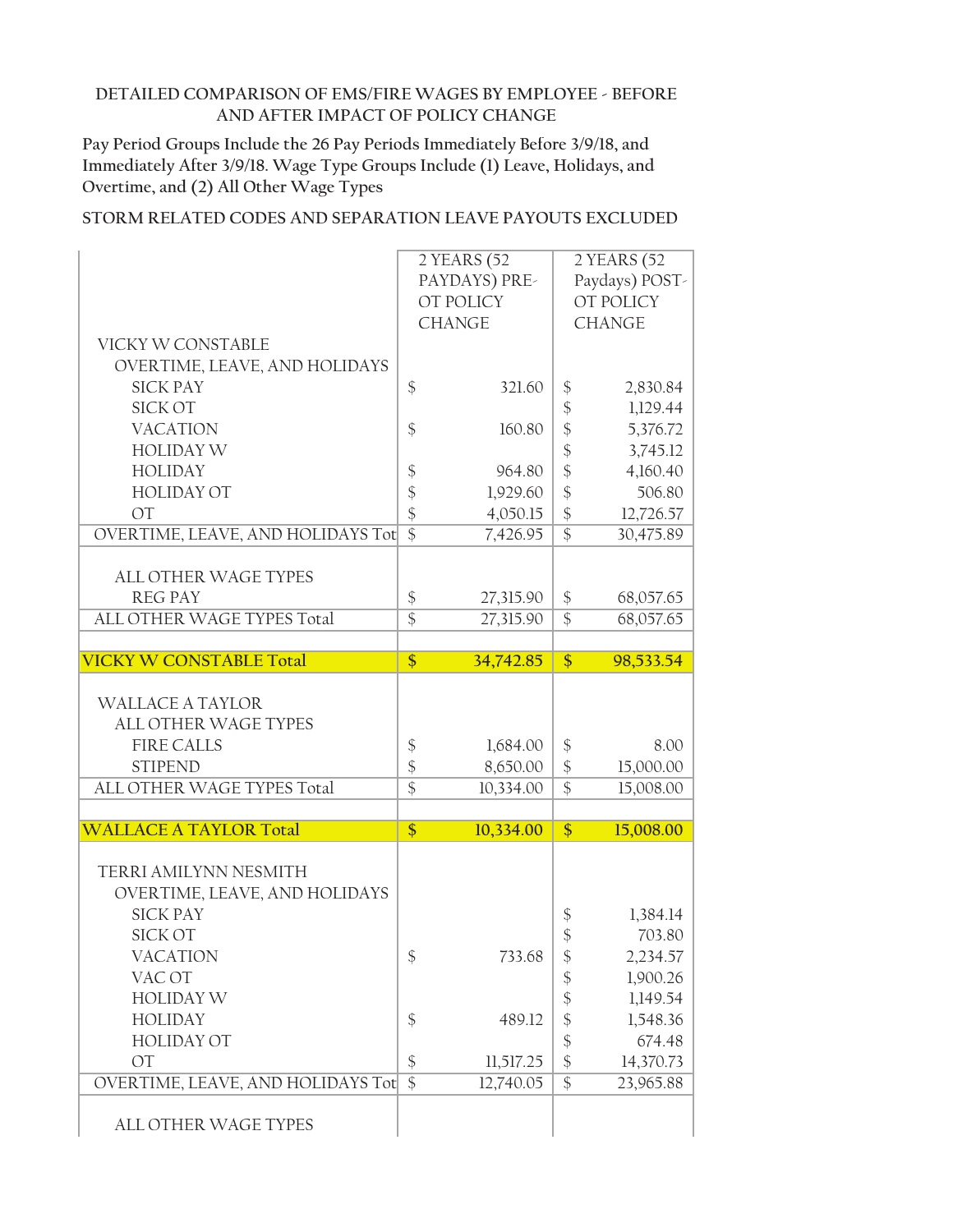**Pay Period Groups Include the 26 Pay Periods Immediately Before 3/9/18, and Immediately After 3/9/18. Wage Type Groups Include (1) Leave, Holidays, and Overtime, and (2) All Other Wage Types**

|                                                  |                 | 2 YEARS (52<br>PAYDAYS) PRE-<br>OT POLICY |                                 | 2 YEARS (52<br>Paydays) POST-<br>OT POLICY |
|--------------------------------------------------|-----------------|-------------------------------------------|---------------------------------|--------------------------------------------|
|                                                  |                 | <b>CHANGE</b>                             |                                 | <b>CHANGE</b>                              |
| <b>REG PAY</b>                                   | \$              | 11,412.80                                 | $\mathcal{S}$                   | 15,512.93                                  |
| <b>FREE SICK</b>                                 | \$              | 244.56                                    |                                 |                                            |
| ALL OTHER WAGE TYPES Total                       | $\overline{\$}$ | 11,657.36                                 | \$                              | 15,512.93                                  |
|                                                  |                 |                                           |                                 |                                            |
| <b>TERRI AMILYNN NESMITH Total</b>               | $\overline{\$}$ | 24,397.41                                 | $\frac{1}{2}$                   | 39,478.81                                  |
|                                                  |                 |                                           |                                 |                                            |
| <b>KATHRYN A GRAVES</b>                          |                 |                                           |                                 |                                            |
| OVERTIME, LEAVE, AND HOLIDAYS<br><b>SICK PAY</b> |                 |                                           |                                 |                                            |
| <b>SICK OT</b>                                   | \$              | 2,884.02                                  | \$                              | 1,360.48<br>371.04                         |
| <b>VACATION</b>                                  | \$              |                                           | $\boldsymbol{\mathsf{S}}$<br>\$ |                                            |
| <b>HOLIDAY W</b>                                 |                 | 1,624.80                                  |                                 | 1,917.04<br>3,339.36                       |
| <b>HOLIDAY</b>                                   |                 | 162.48                                    | \$                              | 2,040.72                                   |
| <b>HOLIDAY OT</b>                                | \$<br>\$        | 1,462.32                                  | \$<br>\$                        | 541.10                                     |
| <b>OT</b>                                        | \$              | 2,589.53                                  | $\frac{1}{2}$                   | 4,174.20                                   |
| OVERTIME, LEAVE, AND HOLIDAYS Tot                | $\overline{\$}$ | 8,723.15                                  | $\overline{\$}$                 | 13,743.94                                  |
|                                                  |                 |                                           |                                 |                                            |
| <b>ALL OTHER WAGE TYPES</b>                      |                 |                                           |                                 |                                            |
| <b>REG PAY</b>                                   | \$              | 15,445.76                                 | \$                              | 27,673.40                                  |
| <b>FUNERAL</b>                                   | \$              | 324.96                                    |                                 |                                            |
| LONG-BONUS                                       |                 |                                           | \$                              | 200.00                                     |
| <b>LWOP</b>                                      |                 |                                           | $\frac{1}{2}$                   |                                            |
| <b>FLOAT DAY</b>                                 |                 |                                           | \$                              | 371.04                                     |
| POOL                                             | \$              | 649.92                                    |                                 |                                            |
| ALL OTHER WAGE TYPES Total                       | $\overline{\$}$ | 16,420.64                                 | \$                              | 28,244.44                                  |
|                                                  |                 |                                           |                                 |                                            |
| <b>KATHRYN A GRAVES Total</b>                    | \$              | 25,143.79                                 | \$                              | 41,988.38                                  |
|                                                  |                 |                                           |                                 |                                            |
| <b>JARED W BRYAN</b>                             |                 |                                           |                                 |                                            |
| OVERTIME, LEAVE, AND HOLIDAYS                    |                 |                                           |                                 |                                            |
| <b>SICK PAY</b>                                  |                 |                                           | \$                              | 535.20                                     |
| <b>HOLIDAY W</b>                                 |                 |                                           | \$                              | 535.20                                     |
| <b>HOLIDAY</b>                                   |                 |                                           | $\boldsymbol{\mathsf{S}}$       | 401.40                                     |
| <b>OT</b>                                        |                 |                                           | $\frac{1}{2}$                   | 1,973.56                                   |
| OVERTIME, LEAVE, AND HOLIDAYS Total              |                 |                                           | $\overline{\$}$                 | 3,445.36                                   |
|                                                  |                 |                                           |                                 |                                            |
| <b>ALL OTHER WAGE TYPES</b>                      |                 |                                           |                                 |                                            |
| <b>REG PAY</b>                                   |                 |                                           | \$                              | 11,428.75                                  |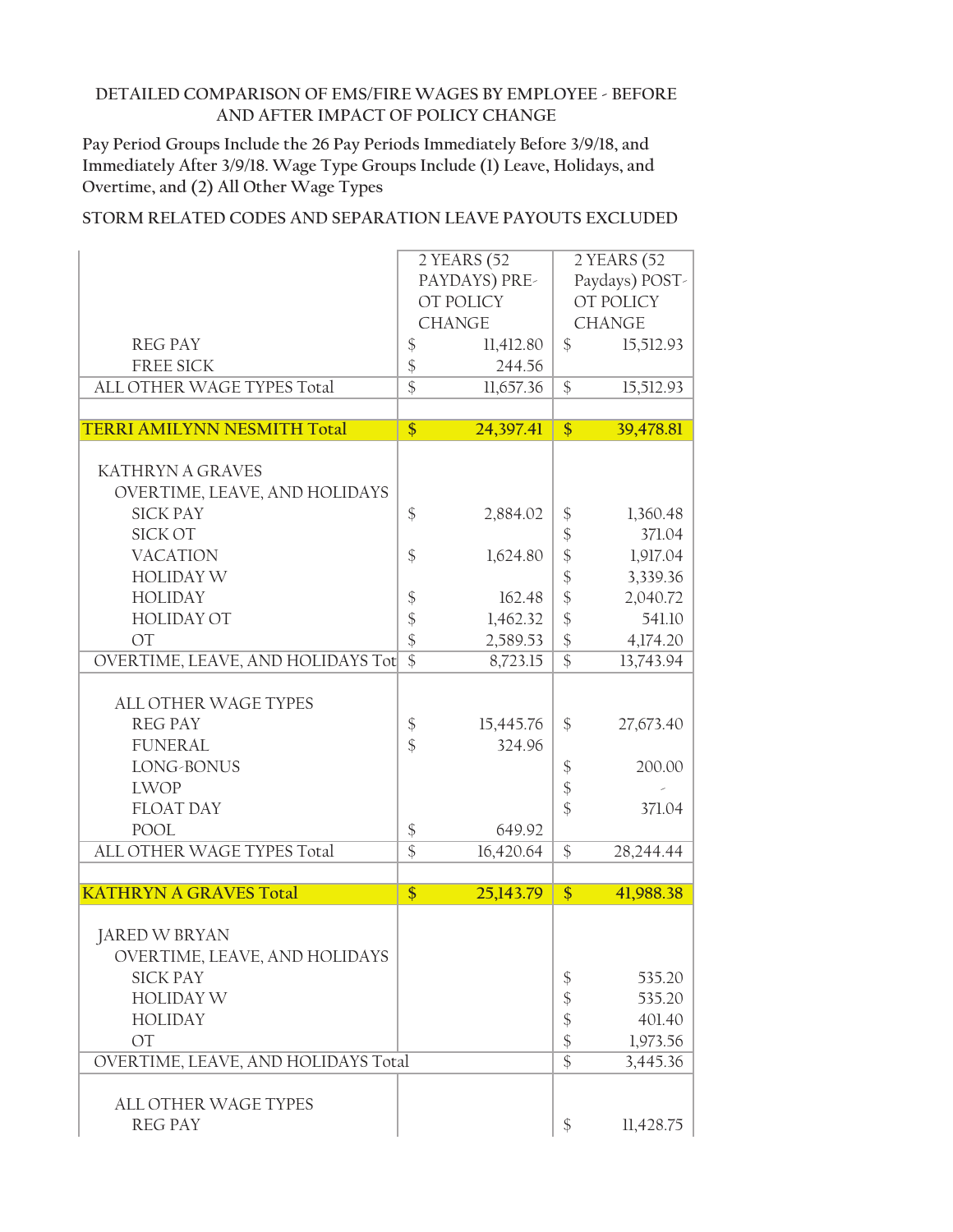**Pay Period Groups Include the 26 Pay Periods Immediately Before 3/9/18, and Immediately After 3/9/18. Wage Type Groups Include (1) Leave, Holidays, and Overtime, and (2) All Other Wage Types**

|                                               | 2 YEARS (52   |                            | 2 YEARS (52    |
|-----------------------------------------------|---------------|----------------------------|----------------|
|                                               | PAYDAYS) PRE- |                            | Paydays) POST- |
|                                               | OT POLICY     |                            | OT POLICY      |
|                                               | <b>CHANGE</b> |                            | <b>CHANGE</b>  |
| PT-FIRE                                       |               | \$                         | 156.10         |
| ALL OTHER WAGE TYPES Total                    |               | $\overline{\$}$            | 11,584.85      |
|                                               |               |                            |                |
| <b>JARED W BRYAN Total</b>                    |               | $\frac{1}{2}$              | 15,030.21      |
|                                               |               |                            |                |
| <b>MARK P FOSS</b>                            |               |                            |                |
| OVERTIME, LEAVE, AND HOLIDAYS                 |               |                            |                |
| <b>HOLIDAY W</b>                              |               | \$                         | 2,359.20       |
| <b>HOLIDAY</b>                                |               | \$                         | 1,501.80       |
| <b>HOLIDAY OT</b>                             |               | \$                         | 1,140.00       |
| <b>OT</b>                                     |               | \$                         | 13,856.96      |
| OVERTIME, LEAVE, AND HOLIDAYS Total           |               | $\overline{\$}$            | 18,857.96      |
|                                               |               |                            |                |
| <b>ALL OTHER WAGE TYPES</b>                   |               |                            |                |
| <b>REG PAY</b>                                |               | $\frac{1}{2}$              | 17,756.30      |
| ALL OTHER WAGE TYPES Total                    |               | $\overline{\$}$            | 17,756.30      |
|                                               |               |                            |                |
|                                               |               |                            |                |
| <b>MARK P FOSS Total</b>                      |               | \$                         | 36,614.26      |
|                                               |               |                            |                |
| <b>TASHA M GULLEDGE</b>                       |               |                            |                |
| OVERTIME, LEAVE, AND HOLIDAYS                 |               |                            |                |
| <b>SICK</b>                                   |               | \$                         | 272.93         |
| <b>VACATION</b>                               |               | \$                         | 401.04         |
| <b>HOLIDAY</b>                                |               | $\boldsymbol{\hat{\zeta}}$ | 980.32         |
| OVERTIME, LEAVE, AND HOLIDAYS Total           |               | $\overline{\$}$            | 1,654.29       |
|                                               |               |                            |                |
| <b>ALL OTHER WAGE TYPES</b>                   |               |                            |                |
| <b>REG PAY</b>                                |               | \$                         | 15,545.87      |
| <b>ADMIN</b>                                  |               | \$                         | 89.12          |
| <b>FUNERAL</b>                                |               | \$                         | 267.36         |
| <b>LWOP</b>                                   |               | \$                         |                |
| <b>FLOAT DAY</b>                              |               | \$                         | 89.12          |
| ALL OTHER WAGE TYPES Total                    |               | $\overline{\$}$            | 15,991.47      |
|                                               |               |                            |                |
| <b>TASHA M GULLEDGE Total</b>                 |               | \$                         | 17,645.76      |
|                                               |               |                            |                |
| <b>TAYLOR D DAVIS</b><br>ALL OTHER WAGE TYPES |               |                            |                |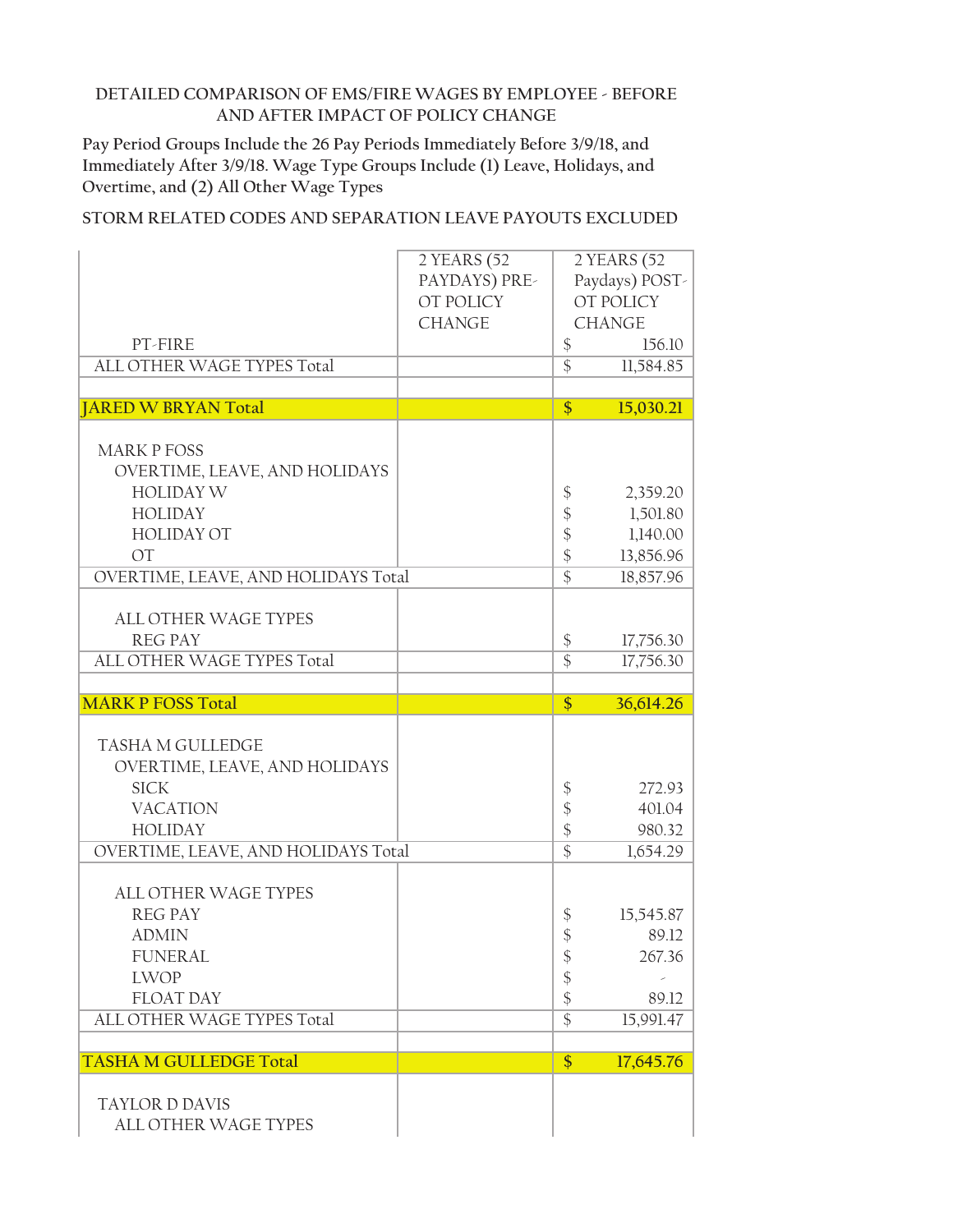**Pay Period Groups Include the 26 Pay Periods Immediately Before 3/9/18, and Immediately After 3/9/18. Wage Type Groups Include (1) Leave, Holidays, and Overtime, and (2) All Other Wage Types**

|                                           | 2 YEARS (52   |                            | 2 YEARS (52    |
|-------------------------------------------|---------------|----------------------------|----------------|
|                                           | PAYDAYS) PRE- |                            | Paydays) POST- |
|                                           | OT POLICY     |                            | OT POLICY      |
|                                           | <b>CHANGE</b> |                            | <b>CHANGE</b>  |
| <b>STIPEND</b>                            |               | $\boldsymbol{\mathsf{\$}}$ | 200.00         |
| ALL OTHER WAGE TYPES Total                |               | $\overline{\$}$            | 200.00         |
|                                           |               |                            |                |
| <b>TAYLOR D DAVIS Total</b>               |               | \$                         | 200.00         |
|                                           |               |                            |                |
| <b>SAVANNAH L FRANCE</b>                  |               |                            |                |
| <b>ALL OTHER WAGE TYPES</b>               |               |                            |                |
| <b>STIPEND</b>                            |               | \$                         | 50.00          |
| ALL OTHER WAGE TYPES Total                |               | $\overline{\$}$            | 50.00          |
|                                           |               |                            |                |
| <b>SAVANNAH L FRANCE Total</b>            |               | $\overline{\$}$            | 50.00          |
|                                           |               |                            |                |
|                                           |               |                            |                |
| JAIMEE L HOCKADAY<br>ALL OTHER WAGE TYPES |               |                            |                |
|                                           |               |                            |                |
| <b>STIPEND</b>                            |               | \$                         | 1,350.00       |
| ALL OTHER WAGE TYPES Total                |               | $\overline{\$}$            | 1,350.00       |
|                                           |               |                            |                |
|                                           |               |                            |                |
| <b>JAIMEE L HOCKADAY Total</b>            |               | \$                         | 1,350.00       |
|                                           |               |                            |                |
| <b>MARTHA B BURR</b>                      |               |                            |                |
| <b>ALL OTHER WAGE TYPES</b>               |               |                            |                |
| <b>FIRE-CALLS</b>                         |               | \$                         | 10.00          |
| <b>STIPEND</b>                            |               | $\frac{1}{2}$              | 300.00         |
| ALL OTHER WAGE TYPES Total                |               | $\overline{\$}$            | 310.00         |
|                                           |               |                            |                |
| <b>MARTHA B BURR Total</b>                |               | \$                         | 310.00         |
|                                           |               |                            |                |
| DENA J HATCH                              |               |                            |                |
| ALL OTHER WAGE TYPES                      |               |                            |                |
| FIRE-CALLS                                |               |                            | 40.00          |
|                                           |               | $\boldsymbol{\$}$          |                |
| <b>STIPEND</b>                            |               | \$                         | 700.00         |
| ALL OTHER WAGE TYPES Total                |               | $\overline{\$}$            | 740.00         |
| <b>DENA   HATCH Total</b>                 |               | \$                         | 740.00         |
|                                           |               |                            |                |
| STEVEN J SEVERANCE                        |               |                            |                |
| OVERTIME, LEAVE, AND HOLIDAYS             |               |                            |                |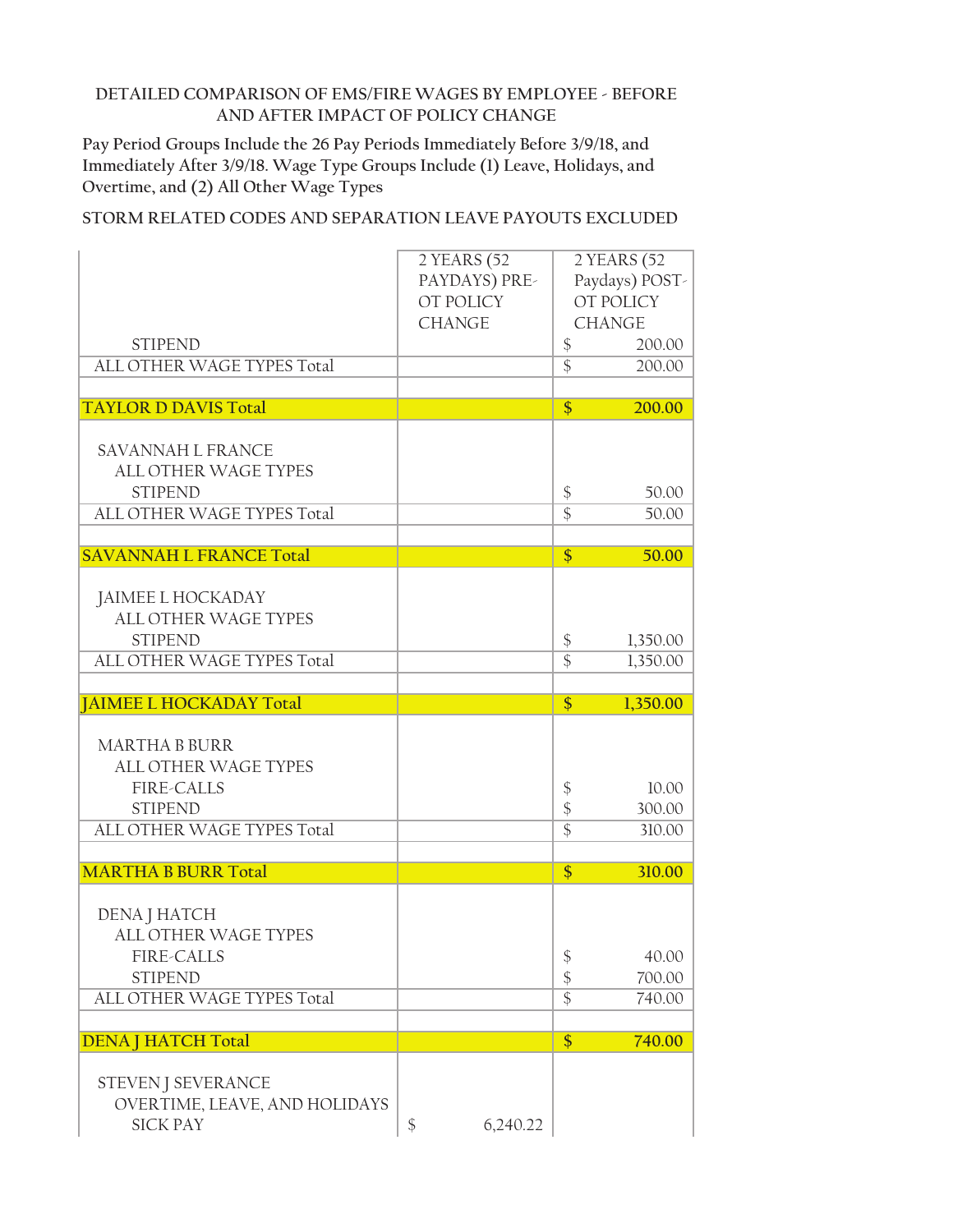**Pay Period Groups Include the 26 Pay Periods Immediately Before 3/9/18, and Immediately After 3/9/18. Wage Type Groups Include (1) Leave, Holidays, and Overtime, and (2) All Other Wage Types**

|                                   | 2 YEARS (52                      | 2 YEARS (52    |
|-----------------------------------|----------------------------------|----------------|
|                                   | PAYDAYS) PRE-                    | Paydays) POST- |
|                                   | OT POLICY                        | OT POLICY      |
|                                   | <b>CHANGE</b>                    | <b>CHANGE</b>  |
| <b>VACATION</b>                   | \$                               | 1,108.71       |
| <b>HOLIDAY</b>                    | \$                               | 848.88         |
| <b>OT</b>                         | \$                               | 811.15         |
| OVERTIME, LEAVE, AND HOLIDAYS Tot | $\overline{\$}$                  | 9,008.96       |
| <b>ALL OTHER WAGE TYPES</b>       |                                  |                |
| <b>REG PAY</b>                    |                                  |                |
| <b>LWOP</b>                       | \$                               | 25,955.88      |
| <b>FLOAT DAY</b>                  | \$                               | 517.92         |
| ALL OTHER WAGE TYPES Total        | $\frac{1}{2}$<br>$\overline{\$}$ | 26,473.80      |
|                                   |                                  |                |
| <b>OVERTIME</b>                   |                                  |                |
| <b>OVERTIME</b>                   | $\boldsymbol{\$}$                | 202.79         |
| <b>OVERTIME Total</b>             | $\overline{\$}$                  | 202.79         |
|                                   |                                  |                |
| <b>STEVEN   SEVERANCE Total</b>   | \$<br>35,685.55                  |                |
|                                   |                                  |                |
|                                   |                                  |                |
| <b>JAMES R FORAN</b>              |                                  |                |
| OVERTIME, LEAVE, AND HOLIDAYS     |                                  |                |
| <b>SICK PAY</b>                   | \$                               | 3,898.80       |
| <b>VACATION</b>                   |                                  | 2,166.00       |
| <b>HOLIDAY</b>                    |                                  | 866.40         |
| <b>OT</b>                         | \$48                             | 7,261.51       |
| OVERTIME, LEAVE, AND HOLIDAYS Tot | $\overline{\$}$                  | 14,192.71      |
|                                   |                                  |                |
| <b>ALL OTHER WAGE TYPES</b>       |                                  |                |
| <b>REG PAY</b>                    | \$                               | 16,299.15      |
| LONG-BONUS<br><b>FLOAT DAY</b>    |                                  | 200.00         |
|                                   | $\frac{1}{2}$                    | 433.20         |
| ALL OTHER WAGE TYPES Total        | \$                               | 16,932.35      |
| <b>JAMES R FORAN Total</b>        | $\frac{1}{2}$                    | 31,125.06      |
|                                   |                                  |                |
| DAVID LAWRENCE KNOWLES            |                                  |                |
| OVERTIME, LEAVE, AND HOLIDAYS     |                                  |                |
| <b>EX-VACATN</b>                  | \$                               | 321.52         |
| OVERTIME, LEAVE, AND HOLIDAYS Tot | $\overline{\$}$                  | 321.52         |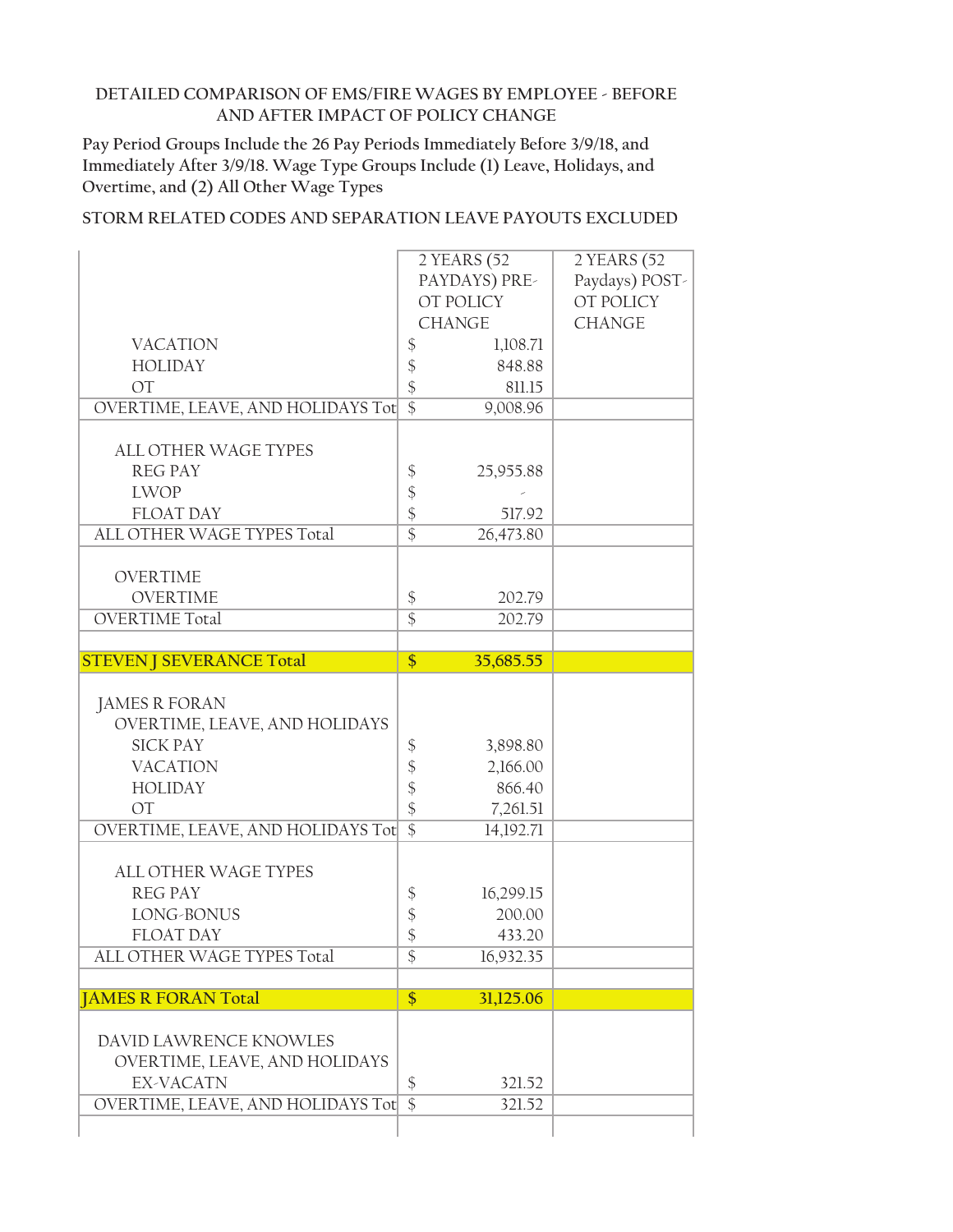**Pay Period Groups Include the 26 Pay Periods Immediately Before 3/9/18, and Immediately After 3/9/18. Wage Type Groups Include (1) Leave, Holidays, and Overtime, and (2) All Other Wage Types**

|                                                        |                                  | 2 YEARS (52<br>PAYDAYS) PRE-<br>OT POLICY | 2 YEARS (52<br>Paydays) POST-<br>OT POLICY |
|--------------------------------------------------------|----------------------------------|-------------------------------------------|--------------------------------------------|
|                                                        |                                  | <b>CHANGE</b>                             | <b>CHANGE</b>                              |
| ALL OTHER WAGE TYPES                                   |                                  |                                           |                                            |
| <b>EXECUTIVE</b>                                       | \$                               | 3,536.72                                  |                                            |
| <b>LWOP</b>                                            | \$                               |                                           |                                            |
| ALL OTHER WAGE TYPES Total                             | $\overline{\$}$                  | 3,536.72                                  |                                            |
| <b>DAVID LAWRENCE KNOWLES Total</b>                    | \$                               | 3,858.24                                  |                                            |
|                                                        |                                  |                                           |                                            |
| KATY N GRAJEK<br>ALL OTHER WAGE TYPES                  |                                  |                                           |                                            |
| <b>FIRE-CALLS</b>                                      | $\boldsymbol{\$}$                | 20.00                                     |                                            |
| ALL OTHER WAGE TYPES Total                             | $\overline{\$}$                  | 20.00                                     |                                            |
|                                                        |                                  |                                           |                                            |
| <b>KATY N GRAJEK Total</b>                             | \$                               | 20.00                                     |                                            |
|                                                        |                                  |                                           |                                            |
| HUMBERTO JIMENEZ VALE<br>OVERTIME, LEAVE, AND HOLIDAYS |                                  |                                           |                                            |
| <b>SICK PAY</b>                                        | \$                               | 71.75                                     |                                            |
| <b>VACATION</b>                                        |                                  | 71.75                                     |                                            |
| <b>HOLIDAY</b>                                         | $\frac{1}{2}$                    | 137.76                                    |                                            |
| <b>OT</b>                                              | $\ddot{\S}$                      | 1,506.75                                  |                                            |
| OVERTIME, LEAVE, AND HOLIDAYS Tot                      | $\overline{\$}$                  | 1,788.01                                  |                                            |
|                                                        |                                  |                                           |                                            |
| <b>ALL OTHER WAGE TYPES</b>                            |                                  |                                           |                                            |
| <b>REG PAY</b>                                         | \$                               | 3,421.04                                  |                                            |
| <b>LWOP</b><br>ALL OTHER WAGE TYPES Total              | $\frac{1}{2}$<br>$\overline{\$}$ | 3,421.04                                  |                                            |
|                                                        |                                  |                                           |                                            |
| <b>HUMBERTO JIMENEZ VALE Total</b>                     | \$                               | 5,209.05                                  |                                            |
|                                                        |                                  |                                           |                                            |
| MATHEW L OQUINN                                        |                                  |                                           |                                            |
| OVERTIME, LEAVE, AND HOLIDAYS                          |                                  |                                           |                                            |
| PT-OT                                                  | \$                               | 439.20                                    |                                            |
| OVERTIME, LEAVE, AND HOLIDAYS Tot                      | $\overline{\$}$                  | 439.20                                    |                                            |
| ALL OTHER WAGE TYPES                                   |                                  |                                           |                                            |
| PART TIME                                              | \$                               | 2,122.80                                  |                                            |
| ALL OTHER WAGE TYPES Total                             | $\overline{\$}$                  | 2,122.80                                  |                                            |
|                                                        |                                  |                                           |                                            |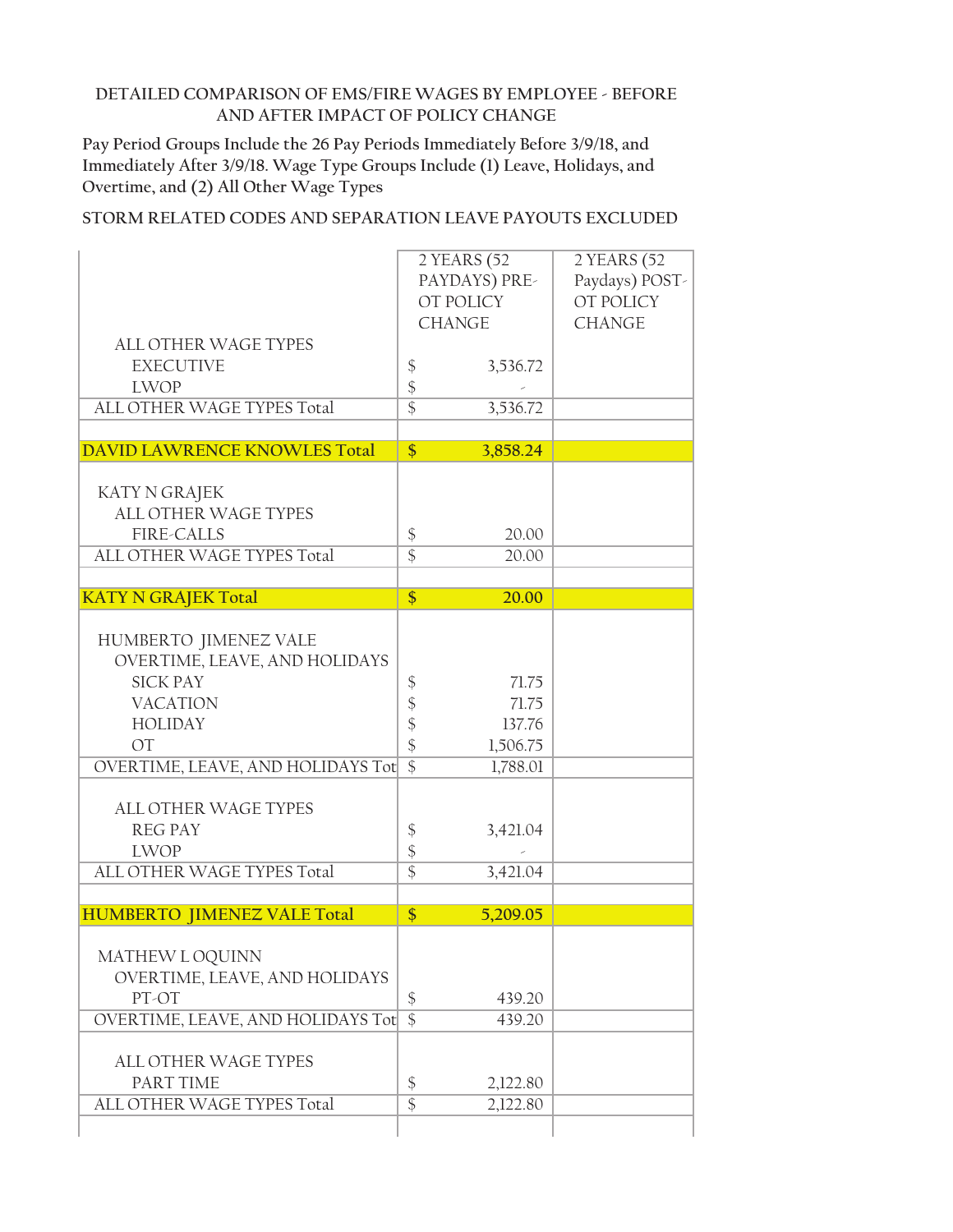**Pay Period Groups Include the 26 Pay Periods Immediately Before 3/9/18, and Immediately After 3/9/18. Wage Type Groups Include (1) Leave, Holidays, and Overtime, and (2) All Other Wage Types**

|                                   |                   | 2 YEARS (52   | 2 YEARS (52    |
|-----------------------------------|-------------------|---------------|----------------|
|                                   | PAYDAYS) PRE-     |               | Paydays) POST- |
|                                   | OT POLICY         |               | OT POLICY      |
|                                   |                   | <b>CHANGE</b> | <b>CHANGE</b>  |
| <b>MATHEW L OQUINN Total</b>      | \$                | 2,562.00      |                |
|                                   |                   |               |                |
| <b>JOSHUA C MOSHER</b>            |                   |               |                |
| OVERTIME, LEAVE, AND HOLIDAYS     |                   |               |                |
| <b>HOLIDAY</b>                    | \$                | 267.60        |                |
| <b>HOLIDAY OT</b>                 | \$                | 401.40        |                |
| <b>OT</b>                         | \$                | 9,575.09      |                |
| OVERTIME, LEAVE, AND HOLIDAYS Tot | $\overline{\$}$   | 10,244.09     |                |
| <b>ALL OTHER WAGE TYPES</b>       |                   |               |                |
| <b>REG PAY</b>                    | $\boldsymbol{\$}$ | 14,361.20     |                |
| ALL OTHER WAGE TYPES Total        | $\overline{\$}$   | 14,361.20     |                |
|                                   |                   |               |                |
| <b>JOSHUA C MOSHER Total</b>      | $\overline{\$}$   | 24,605.29     |                |
|                                   |                   |               |                |
| <b>GEORGE M DAVIS</b>             |                   |               |                |
| OVERTIME, LEAVE, AND HOLIDAYS     |                   |               |                |
| <b>SICK PAY</b>                   | \$                | 68.88         |                |
| <b>VACATION</b>                   | \$                | 206.64        |                |
| <b>OT</b>                         | $\frac{1}{2}$     | 731.85        |                |
| OVERTIME, LEAVE, AND HOLIDAYS Tot | $\overline{\$}$   | 1,007.37      |                |
|                                   |                   |               |                |
| <b>ALL OTHER WAGE TYPES</b>       |                   |               |                |
| <b>REG PAY</b>                    | \$                | 1,193.92      |                |
| ALL OTHER WAGE TYPES Total        | $\overline{\$}$   | 1,193.92      |                |
|                                   |                   |               |                |
| <b>GEORGE M DAVIS Total</b>       | \$                | 2,201.29      |                |
| DANIEL C MORGAN                   |                   |               |                |
| <b>ALL OTHER WAGE TYPES</b>       |                   |               |                |
| PT-FIRE                           | $\boldsymbol{\$}$ | 9.15          |                |
| ALL OTHER WAGE TYPES Total        | $\overline{\$}$   | 9.15          |                |
|                                   |                   |               |                |
| <b>DANIEL C MORGAN Total</b>      | \$                | 9.15          |                |
|                                   |                   |               |                |
| NICHOLAS L BARRETT                |                   |               |                |
| ALL OTHER WAGE TYPES              |                   |               |                |
| <b>REG PAY</b>                    | \$                | 825.10        |                |